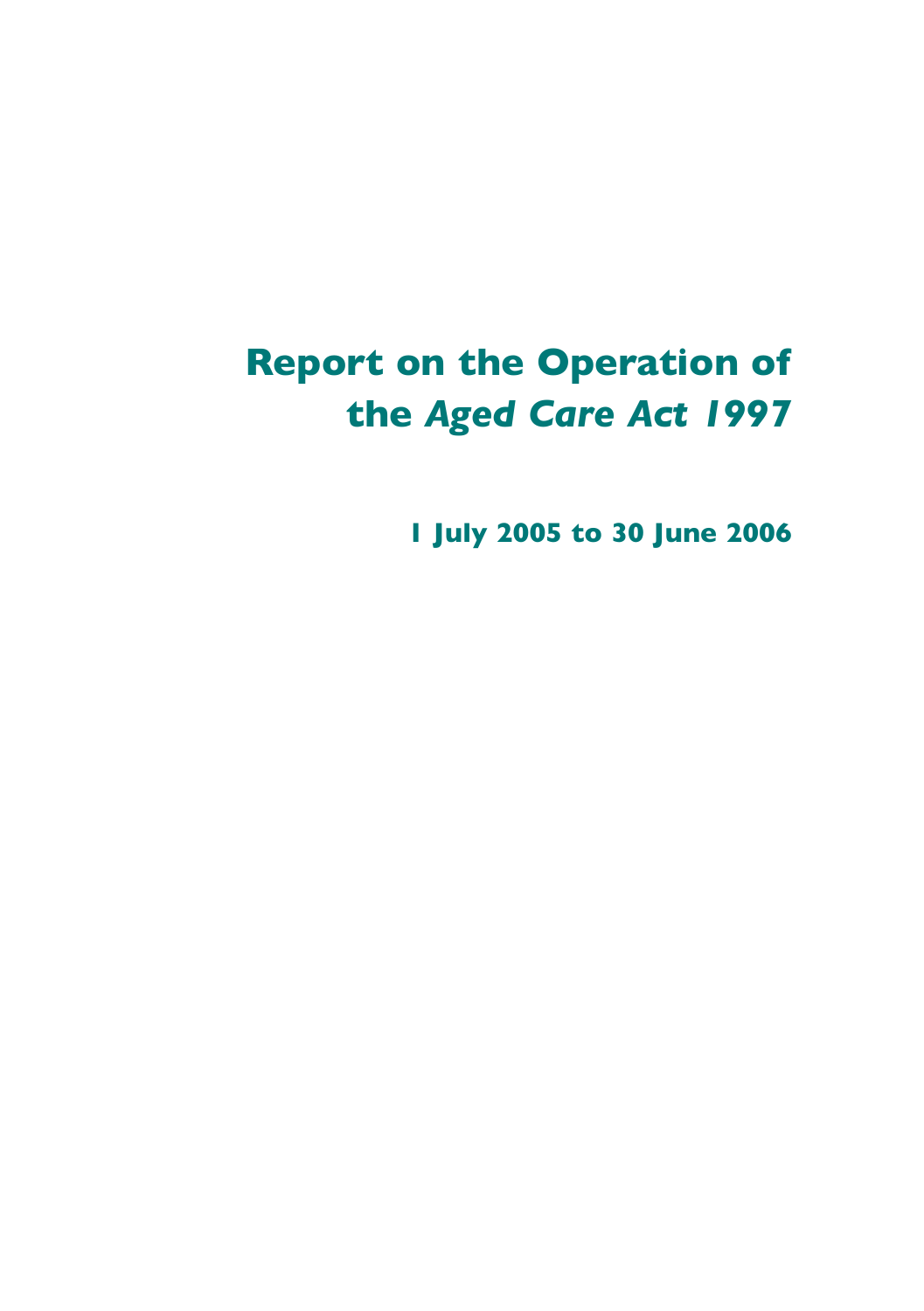© Commonwealth of Australia 2006

ISBN: 1 74186 141 1

Online ISBN: 1 74186 142 X

Print Copyright

© Commonwealth of Australia 2006

This work is copyright. Apart from any use as permitted under the *Copyright Act 1968*, no part may be reproduced by any process without prior written permission from the Commonwealth. Requests and inquiries concerning reproduction and rights should be addressed to the Commonwealth Copyright Administration, Attorney-General's Department, Robert Garran Offices, National Circuit, Canberra ACT 2600 or posted at http://www.ag.gov.au/cca

#### Online Copyright

© Commonwealth of Australia 2006

This work is copyright. You may download, display, print and reproduce this material in unaltered form only (retaining this notice) for your personal, noncommercial use or use within your organisation. Apart from any use as permitted under the *Copyright Act 1968*, all other rights are reserved. Requests and inquiries concerning reproduction and rights should be addressed to Commonwealth Copyright Administration, Attorney-General's Department, Robert Garran Offices, National Circuit, Canberra ACT 2600 or posted at http://www.ag.gov.au/cca

This report is available from http://www.health.gov.au/internet/wcms/publishing.nsf/content/ageingreports-acarep.htm

Publications Approval Number: 3948 (JN 9871)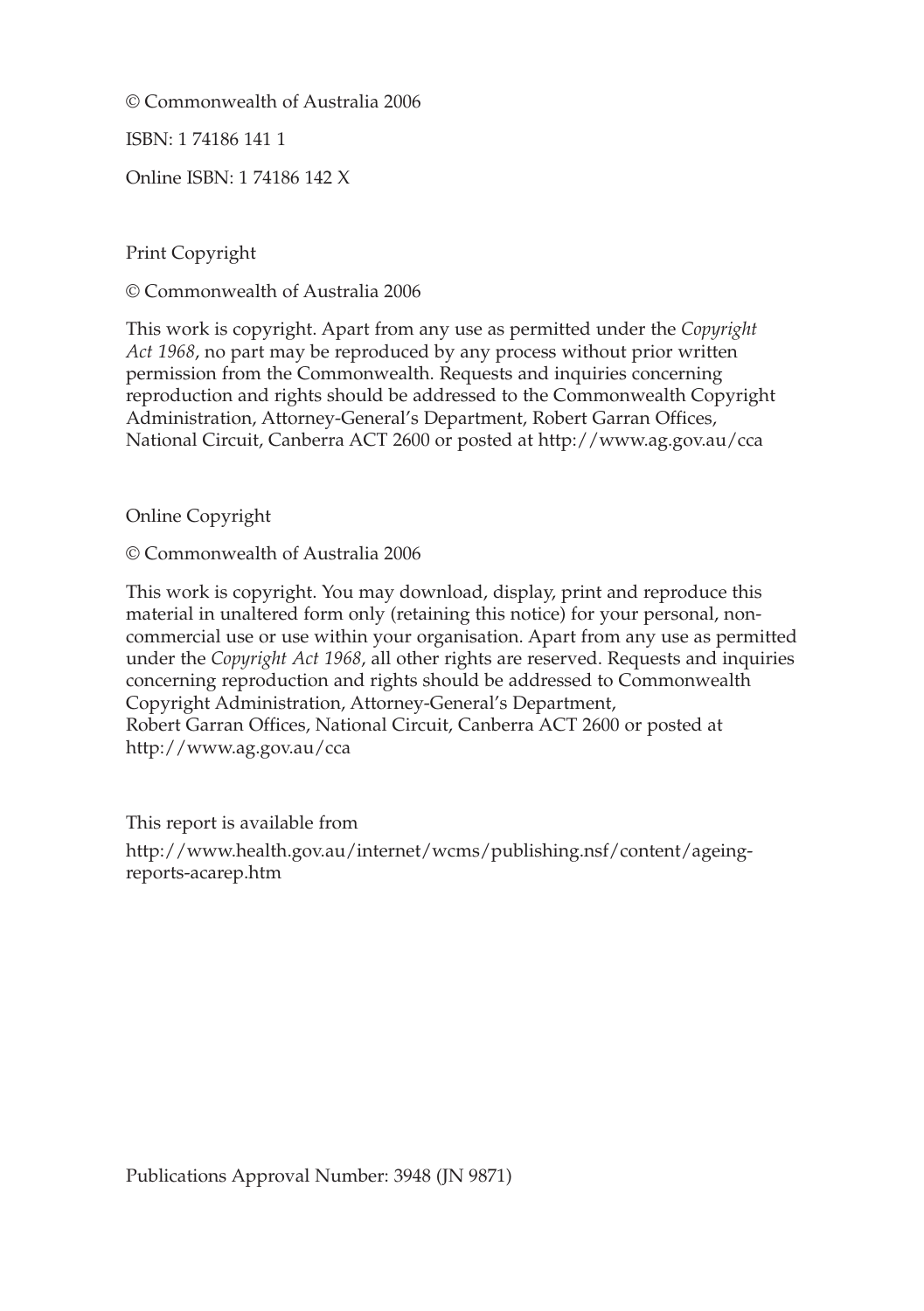# **Foreword**

#### **By the Minister for Ageing, Senator the Hon. Santo Santoro**

I am pleased to present the *Report on the Operation of the Aged Care Act 1997* for 2005-06.

This was a year of solid achievement in ageing and aged care.



The number of Australian Government subsidised aged care places continues to increase. In 2001, the Government set a target of 200,000 operational places by June 2006. During 2005-06, over 11,000 new aged care places were allocated. The target in operational places was not only achieved by June 2006, it was exceeded.

The 2006-07 Budget confirmed the Government's commitment to choice, quality and financial sustainability for Australia's aged care, committing \$420.6 million for new initiatives and to extend existing programs—including further investment in the skills of aged care staff, increased spot checks in aged care homes, payment of viability supplement to community care, and capital assistance for aged care homes in rural and remote areas. The Budget also included \$152.7 million for improved provision of hospital care to older people who are eligible for aged care. This was part of the Council of Australian Governments' Better Health Initiative, agreed in February.

Also as part of the COAG initiative, the Australian Government is providing new funding of \$24.2 million for improved, nationally consistent, arrangements for aged care assessment, especially for Home and Community Care. In July, I announced up to \$30 million in extra, one-off, unmatched funding to build on and extend this work.

Building on advances already made, in September 2006 I announced a review to examine equity, access, funding, fees, quality and accountability of Commonwealthfunded community aged care programs. The Government's objective with this refining review is to provide easier access to community care, a fairer system of care distribution and improved quality of care for older Australians who choose to stay at home.

The Australian Government has acted decisively in response to alleged serious incidents of abuse in aged care homes. I have announced a \$90.2 million package of reforms to further safeguard people in residential care. The changes include more robust complaints and compliance arrangements and a new Office for Aged Care Quality and Compliance, with enhanced powers and responsibilities. Together with other initiatives announced in the 2006-07 Budget, this brings the value of the Government's response to abuse allegations to more than \$100 million.

I am impressed by the dedication of aged care providers and their staff in caring for our frail aged. I am confident that by working together we can we can build on the excellent aged care system we now have to provide even better care and support for older Australians who were the builders of our nation as we know it today.

dantaro

Santo Santoro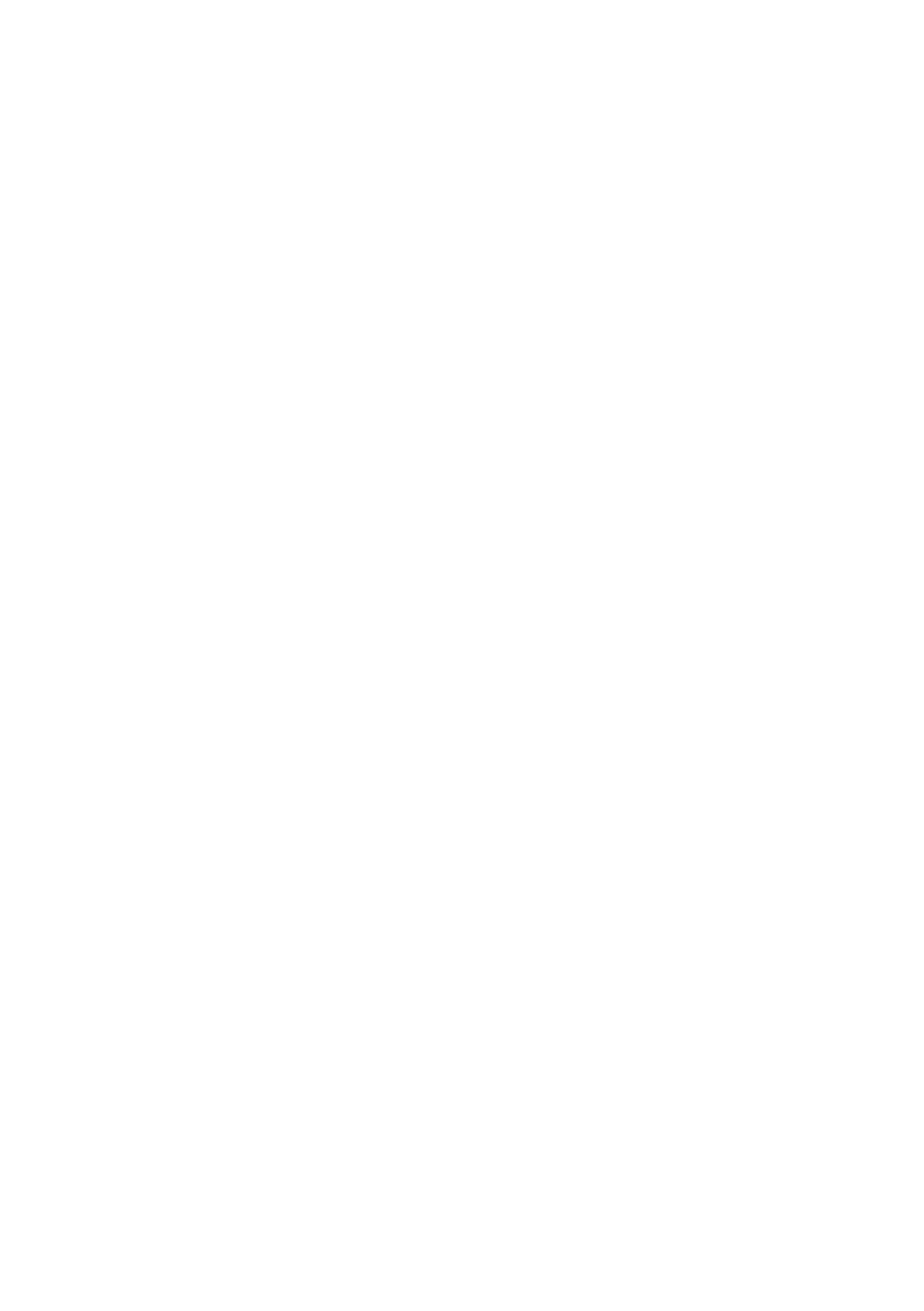# **Contents**

| <b>Foreword</b>  | iii                                           |                     |
|------------------|-----------------------------------------------|---------------------|
|                  | <b>Executive Summary</b>                      | iх                  |
|                  | Access to care                                | ix                  |
|                  | Funding for care                              | $\boldsymbol{\chi}$ |
|                  | Quality of care                               | X                   |
| <b>Glossary</b>  |                                               | xiii                |
|                  | l Introduction                                | L                   |
| 1.1              | The National Strategy for an Ageing Australia | 1                   |
| 1.2              | Structure and scope of this Report            | $\overline{2}$      |
| 1.3              | Sources                                       | 3                   |
|                  | 2 Access to care                              | 5                   |
| 2.1              | Planning framework                            | $\mathbf 5$         |
| $2.2\phantom{0}$ | Provision                                     | $\boldsymbol{6}$    |
| 2.3              | Recent provision of new places                | $\,8\,$             |
| 2.4              | New places in the next three years            | 9                   |
| 2.5              | Community care                                | 10                  |
| 2.6              | Residential care                              | 12                  |
| 2.7              | Flexible care                                 | 14                  |
| 2.8              | Respite care and carer support                | 18                  |
| 2.9              | Dementia care and support                     | 21                  |
| 2.10             | Independent assessment                        | 22                  |
| 2.11             | Support for people with special needs         | 23                  |
| 2.12             | Information                                   | 27                  |
|                  | <b>3 Funding for care</b>                     | 31                  |
| 3.1              | Growth in funding for aged care               | 31                  |
| 3.2              | Community care                                | 31                  |
| 3.3              | Residential care—recurrent funding            | 34                  |
| 3.4              | Residential care-capital funding              | 40                  |
| 3.5              | Residential care—structure                    | 41                  |
| 3.6              | Multi-purpose services                        | 42                  |
| 3.7              | Respite care and carer support                | 42                  |
| 3.8<br>3.9       | Independent assessment<br>eBusiness           | 43<br>43            |
|                  |                                               |                     |

**Contents Contents**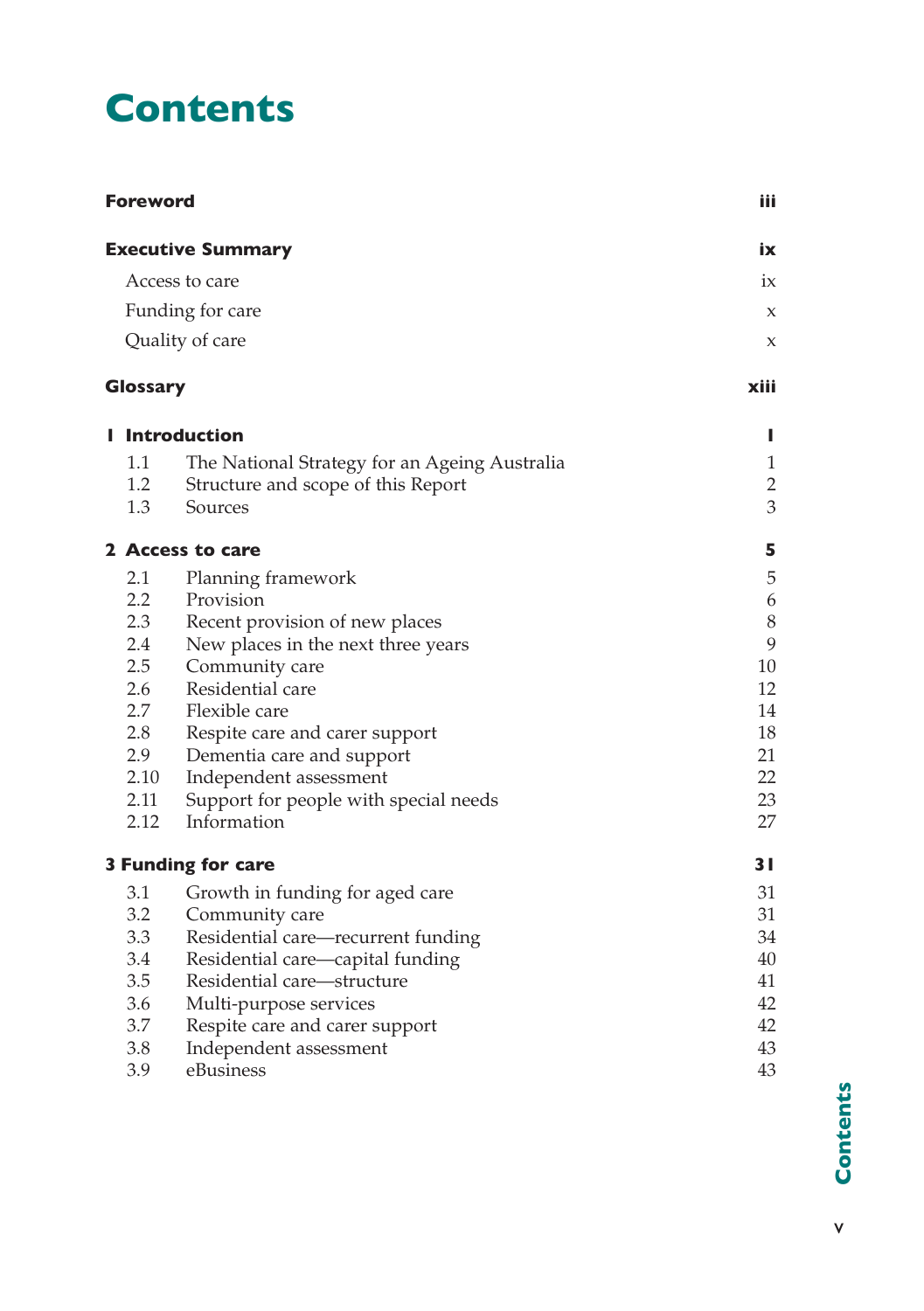|                                 | 4 Quality of care and accommodation                                                                                                                 | 45                         |
|---------------------------------|-----------------------------------------------------------------------------------------------------------------------------------------------------|----------------------------|
| 4.1<br>4.2<br>4.3<br>4.4<br>4.5 | Community care<br>Residential care<br>Compliance by approved providers with legislative requirements<br>Aged care workforce<br>Supporting consumers | 45<br>45<br>51<br>54<br>56 |
| <b>Appendix A:</b>              |                                                                                                                                                     |                            |
|                                 | Amendments to the Aged Care Act 1997 and the Aged Care Principles                                                                                   | 59                         |
| <b>Appendix B:</b>              |                                                                                                                                                     |                            |
|                                 | Responsibilities of approved providers under the Aged Care Act 1997                                                                                 | 63                         |
| <b>Appendix C:</b>              |                                                                                                                                                     |                            |
|                                 | Sanctions imposed under the Aged Care Act 1997, 1 July 2005 to 30 June 2006                                                                         | 67                         |
| <b>Appendix D:</b>              |                                                                                                                                                     |                            |
|                                 | <b>Aged Care Assessment Teams</b>                                                                                                                   | 71                         |
| <b>List of Figures</b>          |                                                                                                                                                     |                            |
| Figure 1:                       | Operational aged care places at 30 June, 1997 to 2006                                                                                               | 6                          |
| Figure 2:                       | New places allocated in annual rounds, 1995 to 2005-06                                                                                              | 9                          |
| Figure 3:                       | Operational flexible places funded under the<br>Aged Care Act 1997, 30 June 1996 to 30 June 2006                                                    | 15                         |
| Figure 4:                       | Growth in Australian Government outlays for aged care,<br>1996-97 to 2005-06                                                                        | 32                         |
| Figure 5:                       | Average number of residents per room in aged care homes,<br>1998 to 2006                                                                            | 47                         |
| <b>List of Tables</b>           |                                                                                                                                                     |                            |
|                                 |                                                                                                                                                     |                            |

| Table 1: | Allocated and operational residential, community and transition<br>care places per 1,000 people 70 years or older, 30 June 2006,<br>by state and territory  | 7  |
|----------|-------------------------------------------------------------------------------------------------------------------------------------------------------------|----|
| Table 2: | New residential and community care places allocated in the<br>2005 Aged Care Approvals Round, by state and territory                                        | 8  |
| Table 3: | New aged care places to be allocated in 2006-07 and indicative<br>releases for 2007-08 and 2008-09                                                          | 10 |
| Table 4: | Number of allocated CACPs, 30 June 1995 and 30 June 2006,<br>by state and territory                                                                         | 11 |
| Table 5: | Operational residential places other than flexible care places,<br>by provider type at 30 June 2006, by state and territory                                 | 12 |
| Table 6: | Proportion of new entrants to permanent residential care<br>entering within a specified period after ACAT assessment,<br>by level of care at entry, 2005-06 | 12 |
|          |                                                                                                                                                             |    |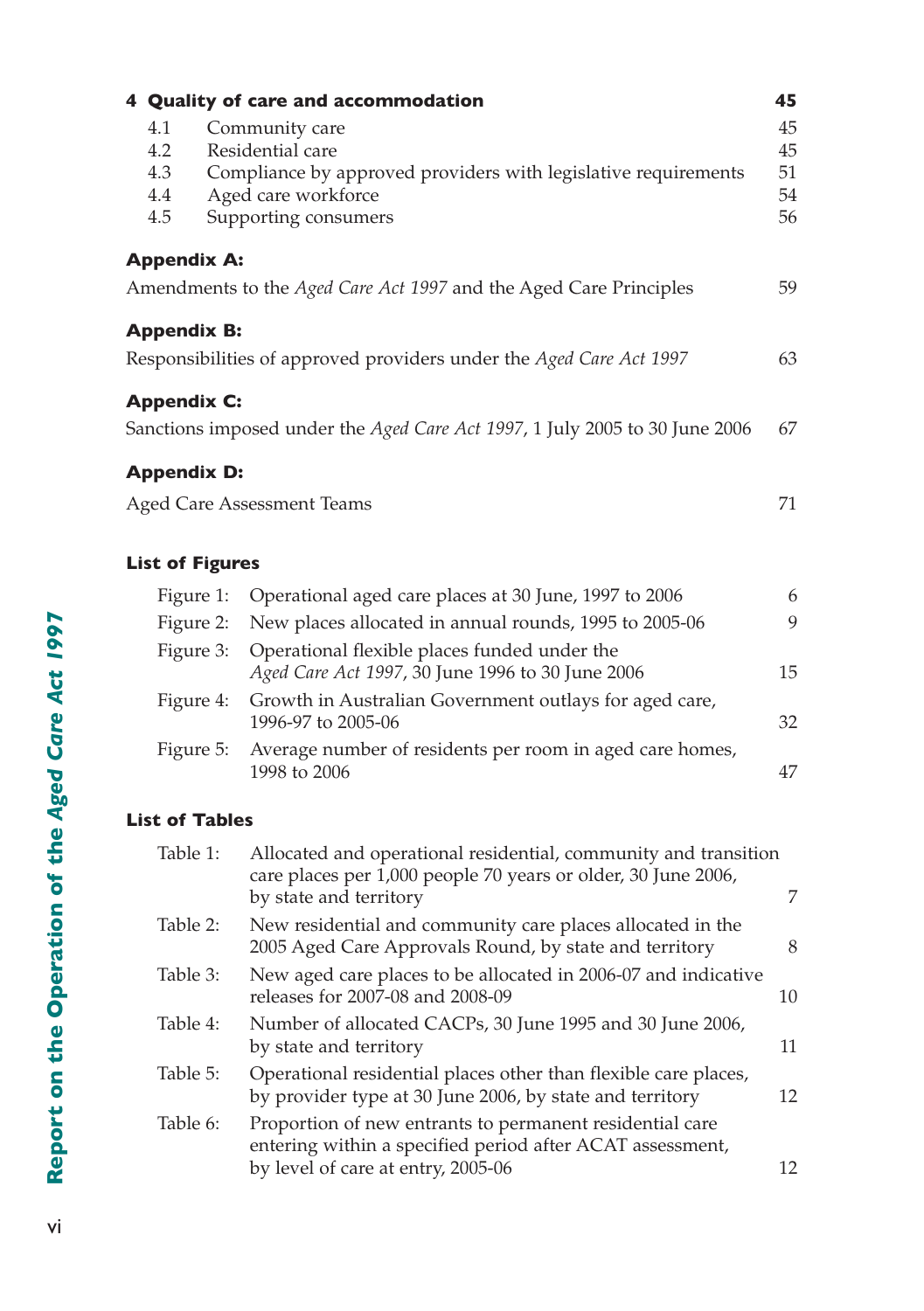| Table 7:  | Utilisation of operational residential aged care places<br>by state and territory, 30 June 2006                                                                                   | 13 |
|-----------|-----------------------------------------------------------------------------------------------------------------------------------------------------------------------------------|----|
| Table 8:  | Operational and allocated Extended Aged Care at<br>Home packages at 30 June 2006, by state and territory                                                                          | 15 |
| Table 9:  | Multi-purpose Services and operational places, 30 June 2006,<br>by state                                                                                                          | 16 |
| Table 10: | Estimated respite care resident days by level of care 2005-06,<br>by state and territory                                                                                          | 20 |
| Table 11: | Calls to the information line by main category of caller and<br>main reason for call, 2005-06                                                                                     | 27 |
| Table 12: | Australian Government expenditure for Community Aged<br>Care Packages, 1995-96 and 2005-06, by state and territory                                                                | 33 |
| Table 13: | Australian Government expenditure for Extended Aged Care<br>at Home Packages 2003-04 and 2005-06 and Extended Aged<br>Care at Home Dementia packages 2005-06, by state and        | 33 |
| Table 14: | territory<br>Community care establishment grants, 2005-06, by state and<br>territory                                                                                              | 34 |
| Table 15: | Australian Government recurrent residential aged care<br>funding 2004-05 and 2005-06, by state and territory                                                                      | 35 |
| Table 16: | Average Australian Government payments<br>(subsidy plus supplements) for each residential aged care<br>recipient, 1995-96, 2004-05 and 2005-06                                    | 36 |
| Table 17: | Australian Government expenditure for viability supplement<br>2005-06, and the number of aged care homes receiving viability<br>supplement during 2005-06, by state and territory | 37 |
| Table 18: | Method of payment of accommodation bonds by percentage,<br>2003-04 to 2005-06                                                                                                     | 41 |
| Table 19: | Operational residential care places by ownership sector<br>(percentage of all operational places)                                                                                 | 41 |
| Table 20: | Australian Government expenditure for Multi-purpose<br>Services, 2004-05 and 2005-06, by state                                                                                    | 42 |
| Table 21: | Australian Government expenditure for residential respite<br>care, 2004-05 and 2005-06, by state and territory                                                                    | 43 |
| Table 22: | Estimated building work in residential aged care, 2003-04 to<br>2005-06                                                                                                           | 49 |
| Table 23: | Complaints received by the Aged Care Complaints Resolution<br>Scheme, 2004-05 and 2005-06                                                                                         | 57 |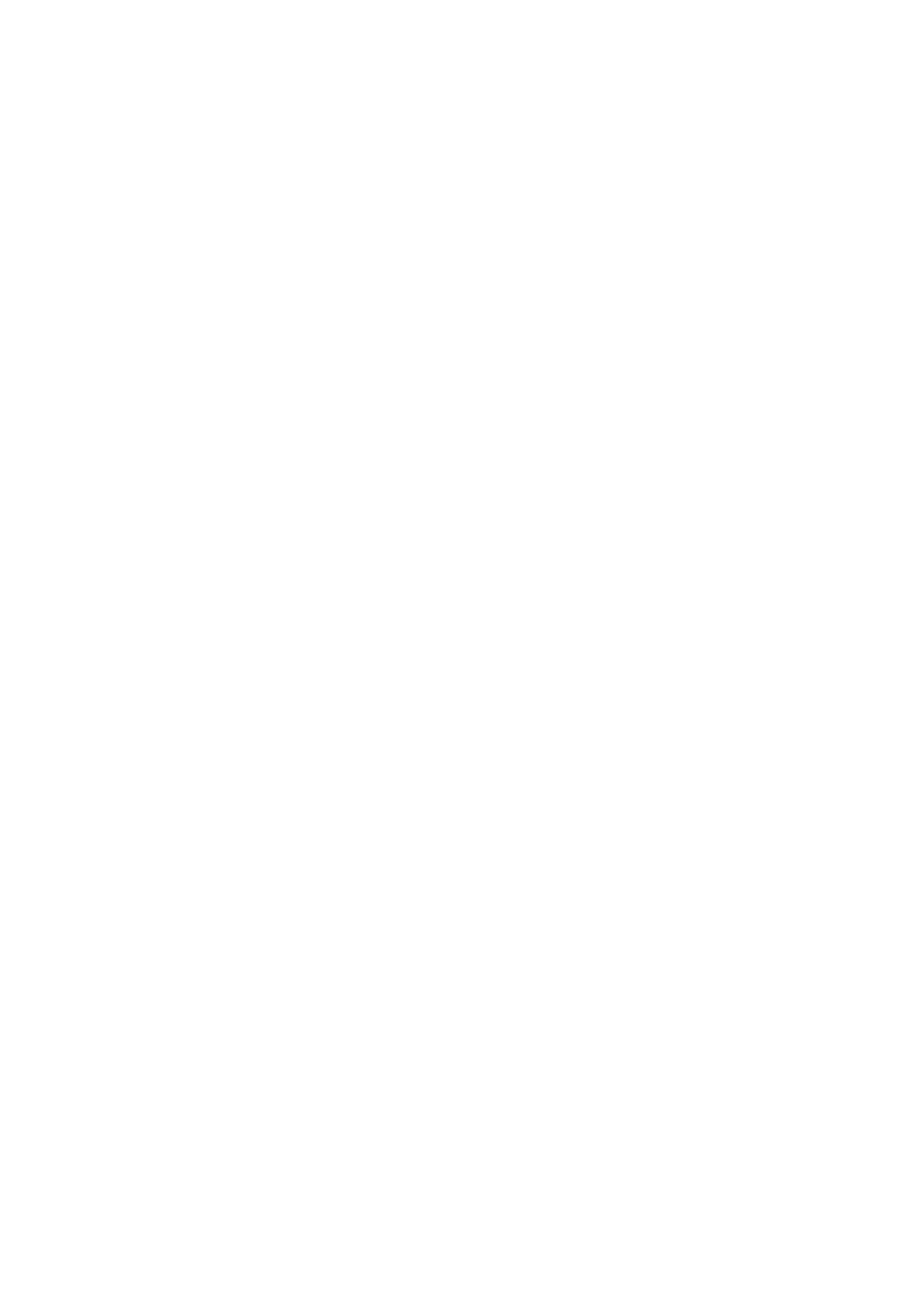# **Executive Summary**

The *Report on the Operation of the Aged Care Act 1997* meets the requirement of Section 63-2 of the Act that the Minister for Ageing present to Parliament a report on the operation of the Act for each financial year. This report describes the operation of the Act during 2005-06 and includes additional information to aid understanding of aged care programs and policies.

## **Access to care**

The Australian Government has established planning and assessment arrangements to ensure equitable access to aged care and to provide diverse and flexible services to all older Australians, including those with special needs.

The number of Australian Government subsidised aged care places continues to increase and the Government has met its commitment to provide 200,000 places by June 2006. There were 204,869 operational aged care places at 30 June 2006, equating to a ratio of 105.8 places per 1,000 people aged 70 years or older. There were 228,384 places allocated at 30 June 2006.

In the 2005 Aged Care Approvals Round, 11,208 new places were allocated. A further 8,771 new places have been made available for allocation in 2006-07, including 7,678 in the 2006 Aged Care Approvals Round.

The 2004-05 Budget announced a national Transition Care Program, developed and jointly funded by the Australian Government and the states and territories. Transition Care services are now operational in all states and the Australian Capital Territory and 1,507 places had been allocated by 30 June 2006. The Northern Territory is expected to commence services in 2006-07.

There were 2,926 aged care homes receiving Australian Government funding at 30 June 2006. Occupancy declined slightly, with an average of 95.0 per cent of all residential places being used during 2005-06.

The use of residential respite care increased again during 2005-06. There were over 51,300 admissions to residential respite, using an estimated 1.10 million resident days.

In 2004-05, Aged Care Assessment Teams recorded 187,723 assessments, of which 176,877 were completed. In February 2006, the Council of Australian Governments endorsed work already underway toward more consistent entry, eligibility, assessment and referral processes for frail older people requiring care services.

The Australian Government continued to support care recipients with special needs, providing targeted care places for people from Aboriginal and Torres Strait Islander communities, people from diverse cultural and linguistic backgrounds, veterans (including spouses, widows and widowers of veterans), people who are socially or financially disadvantaged, and people living in rural or remote areas.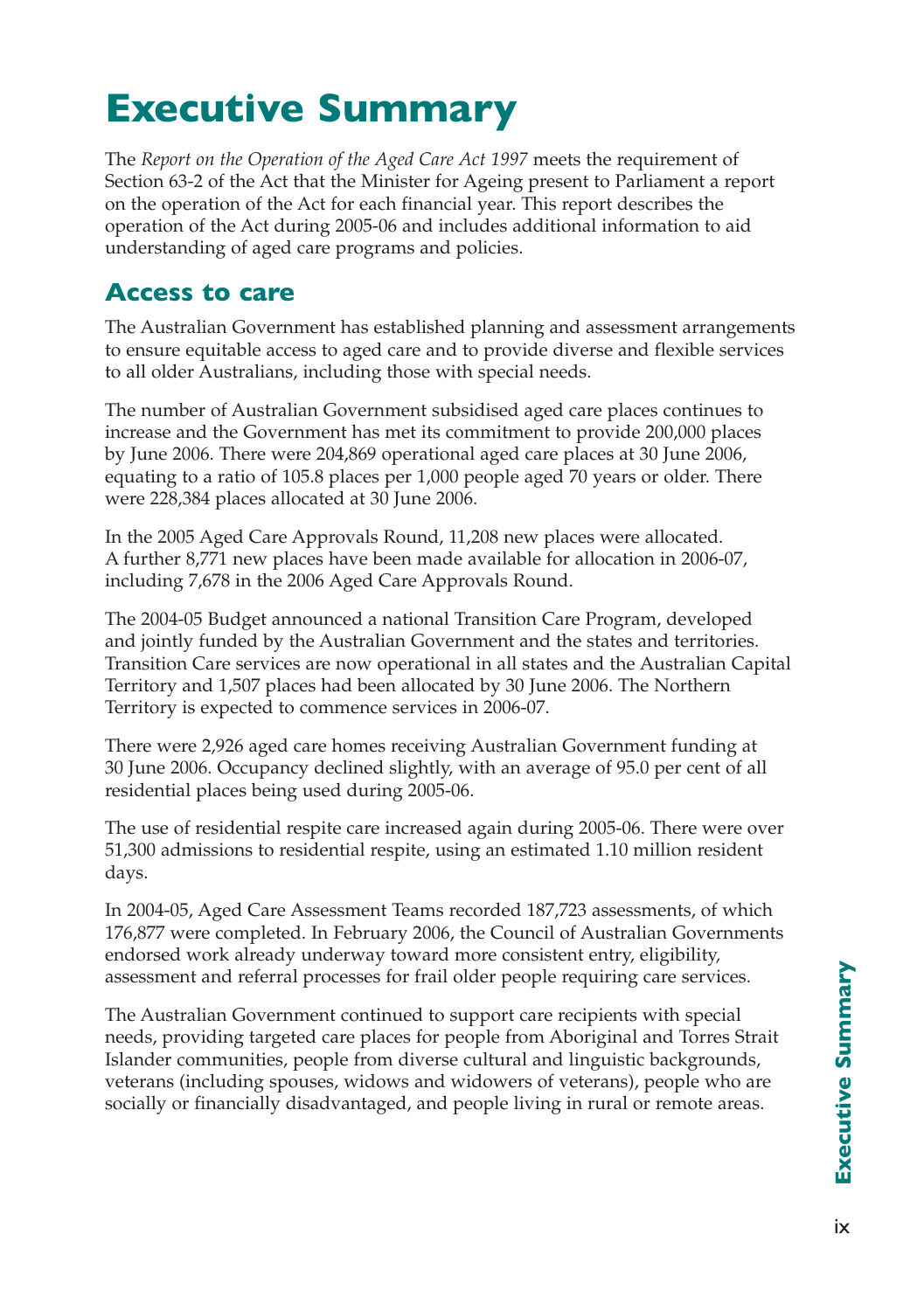The Australian Government provides over \$2.8 billion annually for services of direct benefit to people with dementia and their carers, some of which are provided under the *Aged Care Act 1997*. In the 2005-06 Budget, the Australian Government announced a \$320.6 million initiative, *Helping Australians with dementia, and their carers – making dementia a National Health Priority*. Action to implement the initiative during the year is outlined in this report.

The Australian Government is committed to ensuring that people are aware of the options available to them and that they have access to appropriate services. It provides a range of information products and services, including information lines, brochures and fact sheets, Internet websites, and the Commonwealth Carelink Centres network. Fifty-four Commonwealth Carelink Centres provided approximately 184,000 clients with information about community, residential and other aged care services during the year.

## **Funding for care**

Australian Government funding for aged care increased to \$7.1 billion in 2005-06, including \$5.3 billion for residential aged care subsidies and supplements and \$357 million for Community Aged Care Packages. Australian Government funding outside the *Aged Care Act 1997* included increases to \$858 million for Home and Community Care and \$140 million for the National Respite for Carers Program.

In the 2004-05 Budget, the Australian Government allocated an additional \$877.8 million over four years for a Conditional Adjustment Payment, payable to eligible approved providers of residential aged care on certain conditions. In 2005-06, the payment was 3.5 per cent of the basic subsidy amount.

Capital income is also available to service providers through resident accommodation payments, the capital component of recurrent funding, and targeted capital assistance grants. Some 59.4 per cent of homes received income from accommodation charges in 2005-06 and about 76.1 per cent held accommodation bonds at 30 June 2006. The average accommodation charge for new residents was an estimated \$15.62 per day. The average accommodation bond agreed with a new resident in 2005-06 was an estimated \$141,690 and the median new bond amount was an estimated \$122,500.

## **Quality of care**

The Aged Care Standards and Accreditation Agency accredits all Australian Government-funded aged care homes, with 93 per cent of homes accredited for at least three years. At 30 June 2006, over 96 per cent of homes were compliant with all 44 Accreditation Standard Outcomes.

Building quality and amenity continue to improve and the average number of residents per room continues to decline.

An estimated total of \$1,138.4 million of new building, refurbishment and upgrading work was completed during 2005-06, involving around 16.4 per cent of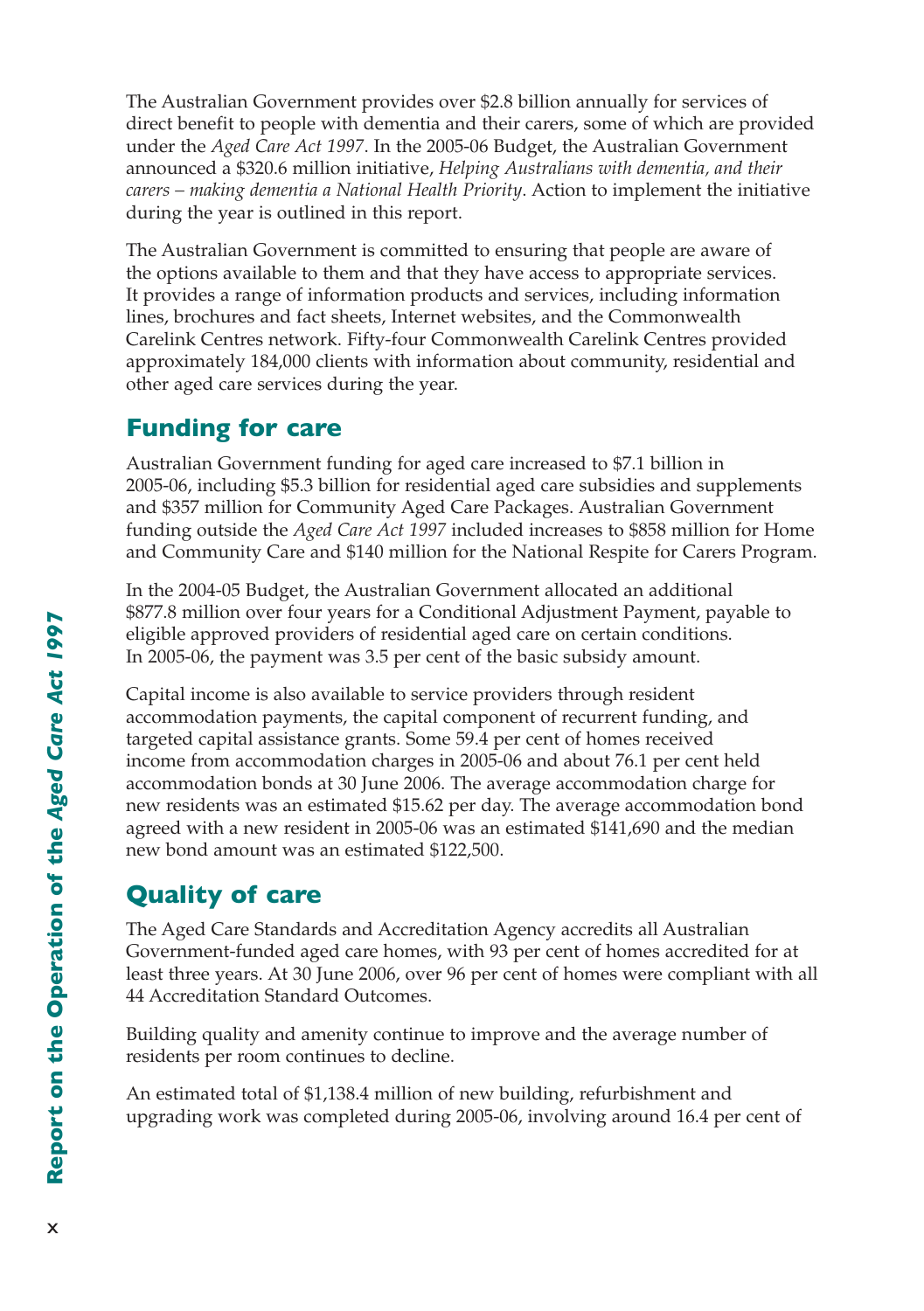all homes. An estimated further \$1,111.4 million of work was in progress at 30 June 2006, involving around 11.0 per cent of all homes.

The quality framework is reinforced by a program of spot checks, audits and other contacts, the imposition of sanctions, and other regulatory action against providers that do not meet their responsibilities under the Act. The Agency and the Department undertook 5,495 visits to homes in 2005-06. In 2005-06, the Department took sanctions action against 11 approved providers, including the issuing of 12 Notices of Decision to Impose Sanctions and 83 Notices of Non-Compliance.

Early in 2006, the Minister for Ageing established a Residential Aged Care Abuse Taskforce to consider stakeholder feedback concerning physical and sexual abuse in aged care homes. Its work assisted development of the Australian Government's response, including introduction of compulsory police checks for employees and volunteers, increased spot checks of homes, changes to complaints handling procedures, compulsory reporting of certain incidents, and whistleblower protection.

The 2004-05 Budget allocated \$13.7 million for Quality Reporting in Community Care. The first three-year cycle commenced nationally on 1 July 2005, covering Community Aged Care Packages, Extended Aged Care at Home, and the National Respite for Carers Program.

Prudential arrangements provide protection for residents who pay bonds and include a guarantee of repayment. In March 2006, Parliament passed legislation to strengthen the prudential arrangements and introduce a scheme to guarantee repayment of bond balances should an aged care provider become bankrupt or insolvent.

During 2005-06, the Australian Government continued to expand investment in the education and training of aged care staff, including the provision of nursing scholarships and training opportunities for other care staff. New initiatives included provision of \$13.8 million in the 2005-06 Budget for dementia-specific training of aged care workers and \$13.4 million in the 2006-07 Budget for training of community care workers, especially those providing Extended Aged Care at Home.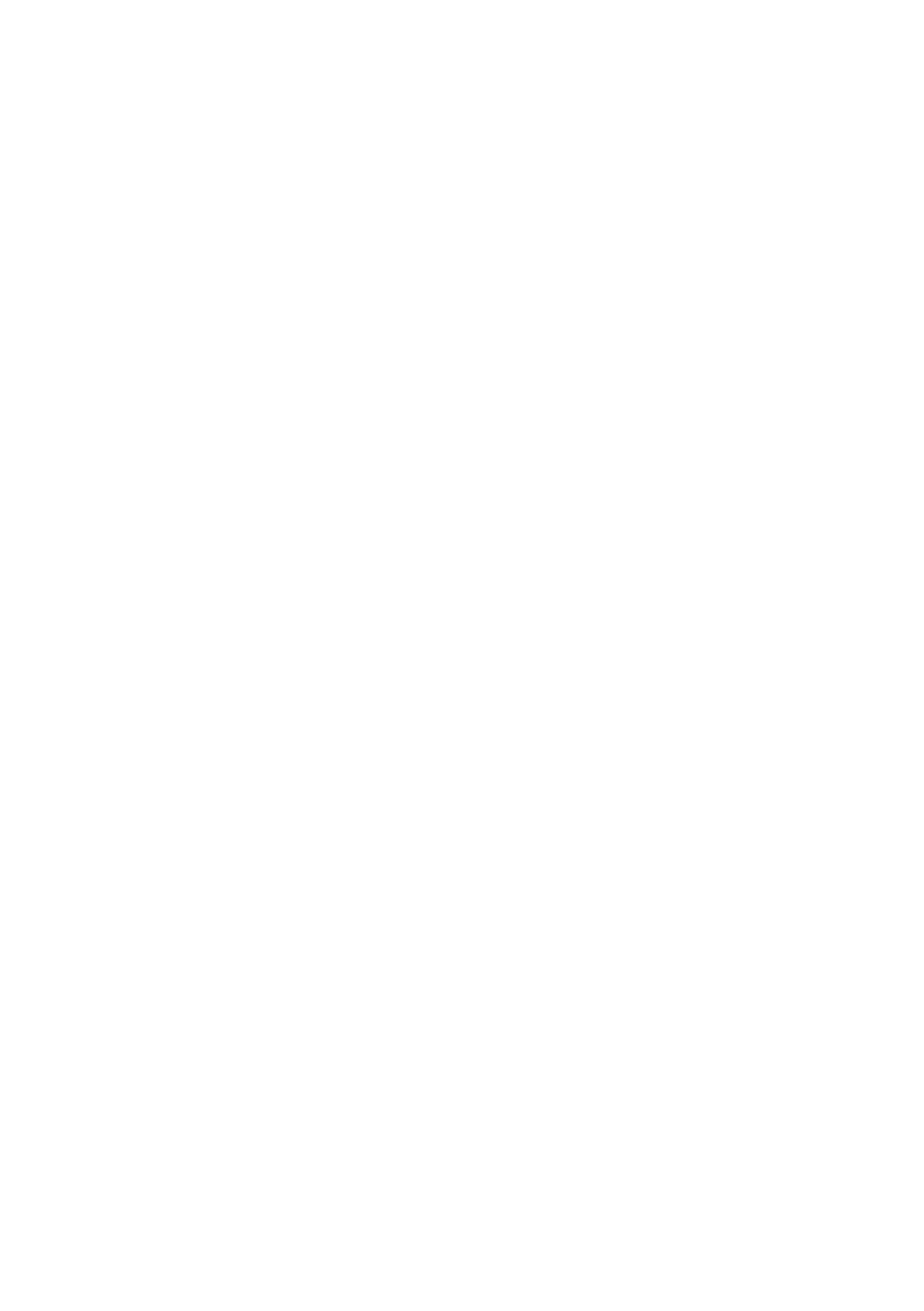# **Glossary**

| <b>ACAT</b>              | Aged Care Assessment Team                                                                                                                                                                                                                                                                                                                                             |  |  |  |  |
|--------------------------|-----------------------------------------------------------------------------------------------------------------------------------------------------------------------------------------------------------------------------------------------------------------------------------------------------------------------------------------------------------------------|--|--|--|--|
| Act, the                 | The Aged Care Act 1997                                                                                                                                                                                                                                                                                                                                                |  |  |  |  |
| <b>Agency, the</b>       | The Aged Care Standards and Accreditation Agency                                                                                                                                                                                                                                                                                                                      |  |  |  |  |
| <b>Approved provider</b> | A person or organisation approved under Part 2.1 of the<br>Act to be a provider of care for the purpose of payment<br>of subsidy (A provider approved since the<br>commencement of the Act must be a corporation.)                                                                                                                                                    |  |  |  |  |
| <b>ACFI</b>              | Aged Care Funding Instrument                                                                                                                                                                                                                                                                                                                                          |  |  |  |  |
| <b>ACPAC</b>             | Aged Care Planning Advisory Committee                                                                                                                                                                                                                                                                                                                                 |  |  |  |  |
| <b>ACPR</b>              | Aged Care Planning Region                                                                                                                                                                                                                                                                                                                                             |  |  |  |  |
| <b>AIHW</b>              | Australian Institute of Health and Welfare                                                                                                                                                                                                                                                                                                                            |  |  |  |  |
| <b>CACP</b>              | <b>Community Aged Care Package</b>                                                                                                                                                                                                                                                                                                                                    |  |  |  |  |
| <b>CAP</b>               | Conditional Adjustment Payment                                                                                                                                                                                                                                                                                                                                        |  |  |  |  |
| <b>COAG</b>              | Council of Australian Governments                                                                                                                                                                                                                                                                                                                                     |  |  |  |  |
| <b>Department, the</b>   | Department of Health and Ageing                                                                                                                                                                                                                                                                                                                                       |  |  |  |  |
| EACH                     | <b>Extended Aged Care at Home</b>                                                                                                                                                                                                                                                                                                                                     |  |  |  |  |
| <b>EACHD</b>             | Extended Aged Care at Home Dementia                                                                                                                                                                                                                                                                                                                                   |  |  |  |  |
| <b>Extra service</b>     | Extra service status allows aged care homes to offer a<br>'significantly higher' than average standard of<br>accommodation, services and food in return for additional<br>payment under certain conditions.                                                                                                                                                           |  |  |  |  |
| HACC                     | Home and Community Care                                                                                                                                                                                                                                                                                                                                               |  |  |  |  |
| <b>High care</b>         | Includes:                                                                                                                                                                                                                                                                                                                                                             |  |  |  |  |
|                          | accommodation related services-for example,<br>furnishings, bedding, general laundry, toiletry goods,<br>cleaning services, meals, maintenance of buildings and<br>grounds, and the provision of staff continuously on call<br>to provide emergency assistance;                                                                                                       |  |  |  |  |
|                          | personal care services—for example, assistance with<br>the activities of daily living, such as bathing, toileting,<br>eating, dressing, mobility, maintaining continence<br>or managing incontinence, and communication;<br>rehabilitation support; assistance in obtaining health<br>and therapy services; and support for people with<br>cognitive impairments; and |  |  |  |  |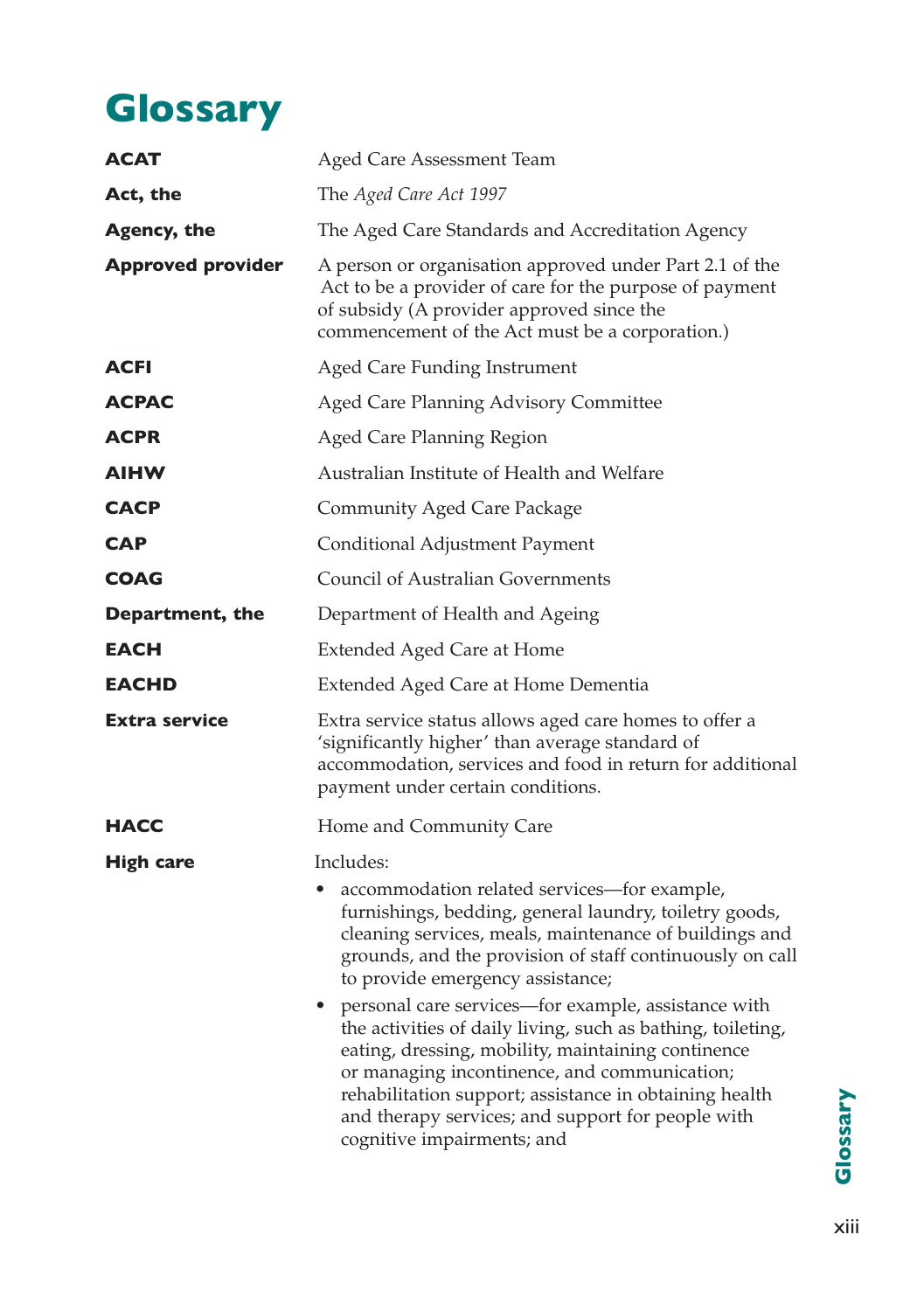|                        | nursing services and equipment—for example,<br>equipment to assist with mobility, incontinence aids,<br>basic pharmaceuticals, provision of nursing services<br>and procedures, administration of medications,<br>provision of therapy services and provision of oxygen.                                                                                            |
|------------------------|---------------------------------------------------------------------------------------------------------------------------------------------------------------------------------------------------------------------------------------------------------------------------------------------------------------------------------------------------------------------|
| Low care               | Includes:                                                                                                                                                                                                                                                                                                                                                           |
|                        | accommodation related services-for example,<br>furnishings, bedding, general laundry, toiletry goods,<br>cleaning services, meals, maintenance of buildings and<br>grounds, and the provision of staff continuously on call<br>to provide emergency assistance;                                                                                                     |
|                        | • personal care services—for example, assistance with<br>the activities of daily living, such as bathing, toileting,<br>eating, dressing, mobility, maintaining continence<br>or managing incontinence, and communication;<br>rehabilitation support; assistance in obtaining health<br>and therapy services; and support for people with<br>cognitive impairments. |
| Minister, the          | to 27 January 2006, the Hon. Julie Bishop MP,<br>Minister for Ageing;<br>from 27 January 2006,<br>Senator the Hon. Santo Santoro, Minister for Ageing                                                                                                                                                                                                               |
| <b>MPS</b>             | Multi-purpose Service                                                                                                                                                                                                                                                                                                                                               |
| <b>Principles, the</b> | the Aged Care Principles, which are regulations made by<br>the Minister under subsection 96-1(1) of the Aged Care<br>Act 1997                                                                                                                                                                                                                                       |
| <b>RCS</b>             | <b>Resident Classification Scale</b>                                                                                                                                                                                                                                                                                                                                |
| <b>Secretary</b>       | Secretary to the Department of Health and Ageing                                                                                                                                                                                                                                                                                                                    |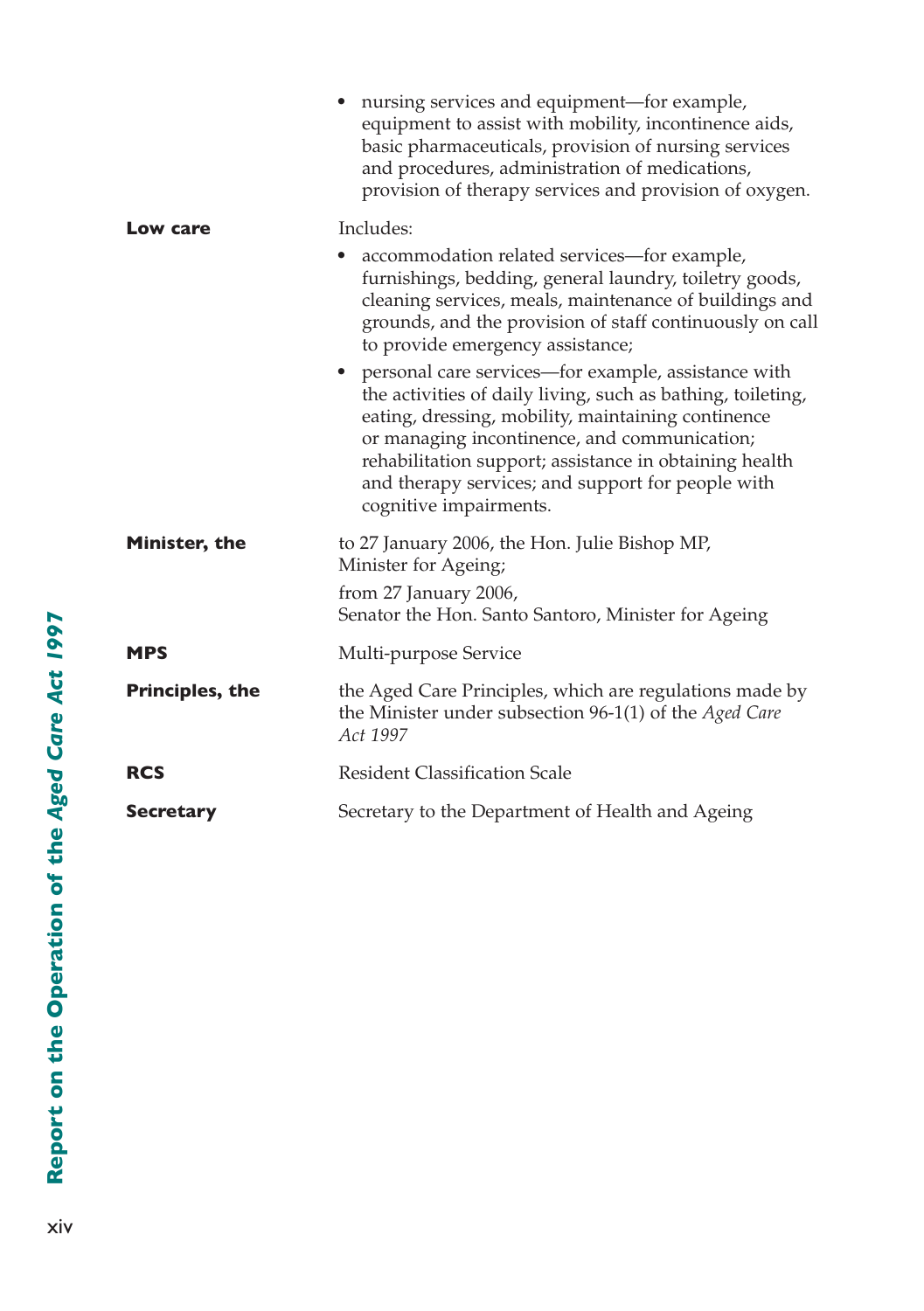# **1 Introduction**

This *Report on the Operation of the Aged Care Act 1997* is the eighth in the series and covers the period 1 July 2005 to 30 June 2006. It meets the requirement of Section 63-2 of the Act that the Minister for Ageing present to Parliament a report on the operation of the Act for each financial year.

The *Aged Care Act 1997* requires the report to include information on:

- the extent of unmet demand for places;
- the adequacy of the Australian Government subsidies provided to meet the care needs of residents;
- the extent to which providers are complying with their responsibilities under the Act;
- the amounts of accommodation bonds and accommodation charges charged;
- the duration of waiting periods for entry to residential care;
- the extent of building, upgrading and refurbishment of aged care facilities; and
- the imposition of any sanctions for non-compliance under Part 4.4 of the Act, including details of the nature of non-compliance and the sanctions imposed.

The Act does not limit the report to these matters.

## **1.1 The National Strategy for an Ageing Australia**

The National Strategy for an Ageing Australia is a framework for Australia's national response to the challenges and opportunities presented by the ageing of Australia's population. It provides a coordinated approach to issues surrounding population ageing and encourages the development of appropriate economic and social policies by governments, business, the community and individuals. It is a vehicle for ongoing leadership by the Australian Government in engaging these groups in consultation and action.

The National Strategy aims to support older Australians in the community and enable them to lead healthy, independent and active lives for as long as possible, by encouraging positive and proactive attitudes to ageing and removing barriers to continued economic and social participation.

The National Strategy recognises the breadth and complexity of issues in an ageing society, and the importance of effective and coordinated action in making the necessary adjustments.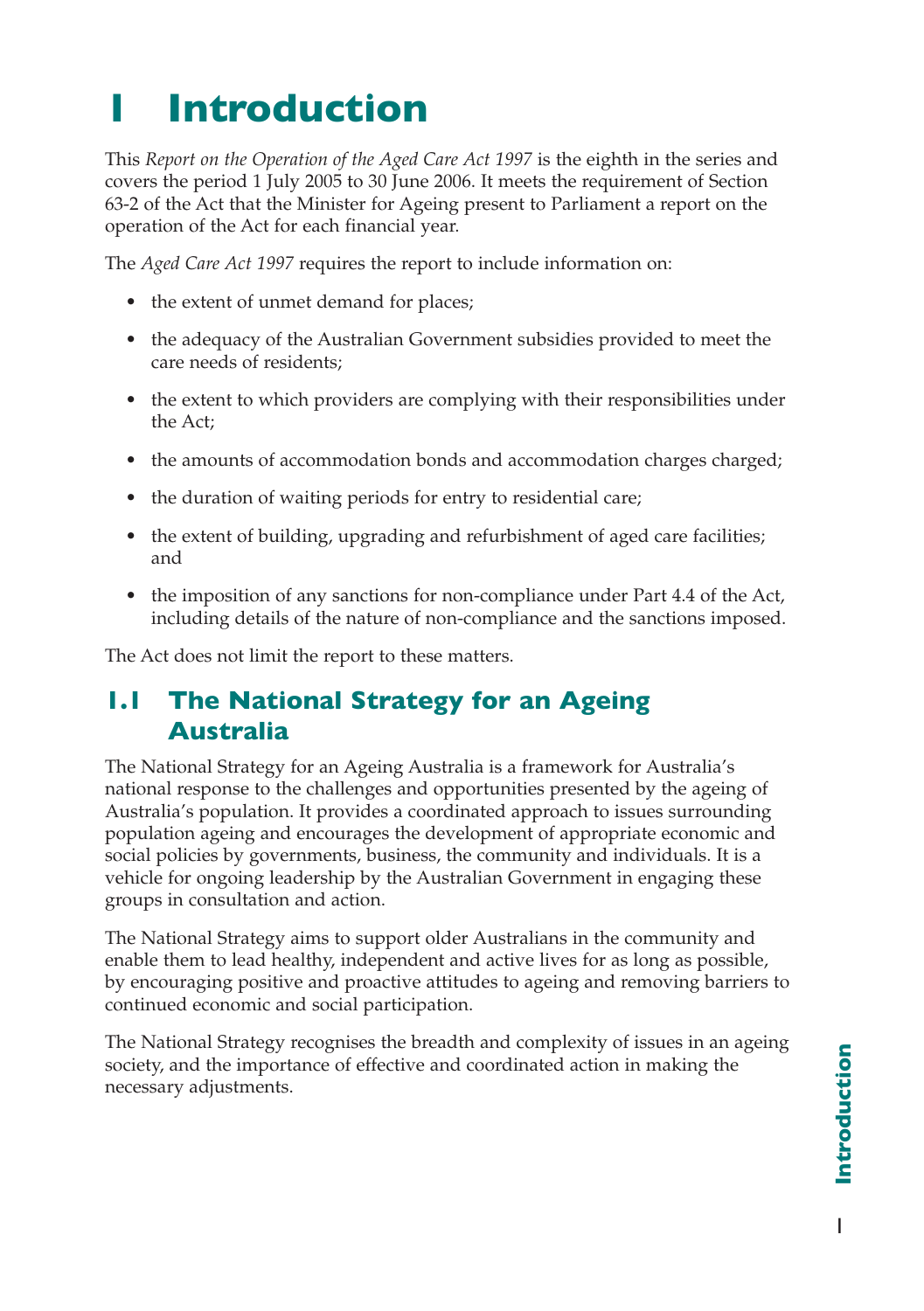In the 2004-05 Budget, the Australian Government renewed funding support for the Strategy following an independent evaluation in 2003 by the Australasian Centre on Ageing, which concluded that there was a unanimous view among stakeholders that Australian Government support of the Strategy should continue.

The provision of affordable, quality aged care services, described in this report, is essential to achieving the world class care goals of the National Strategy.

# **1.2 Structure and scope of this Report**

This report is organised around three themes.

- Chapter 2 deals with access to care. It includes information on the planning framework employed in the distribution of new places, current provision levels of aged care places, support for people with special needs, respite care, dementia care and support, access to aged care through independent assessment, and provision of information to clients and potential care recipients.
- Chapter 3 outlines the funding of aged care services, focusing particularly on funding in 2005-06 through accommodation payments, other user contributions, and Australian Government payments.
- Chapter 4 gives information on quality of care and accommodation. It describes the quality assurance framework, measures to ensure that approved providers of aged care meet their responsibilities, action to enhance the quality of care and equip the aged care workforce, and action to support consumers in the aged care system.

Appendices include information about:

- amendments to the *Aged Care Act 1997* and the Aged Care Principles in 2005-06;
- responsibilities of approved providers under the Act;
- sanctions imposed in 2005-06; and
- Aged Care Assessment Teams.

While the report focuses primarily on activities under the *Aged Care Act 1997*, those activities occur within the wider context of programs and policy for older Australians. The report therefore includes information on matters outside the strict scope of the Act, when this is useful for a more complete picture of activities under the Act. Important services provided outside the Act, and therefore not discussed in detail in this report, include the Home and Community Care program, the National Respite for Carers Program, and some aspects of dementia care and support.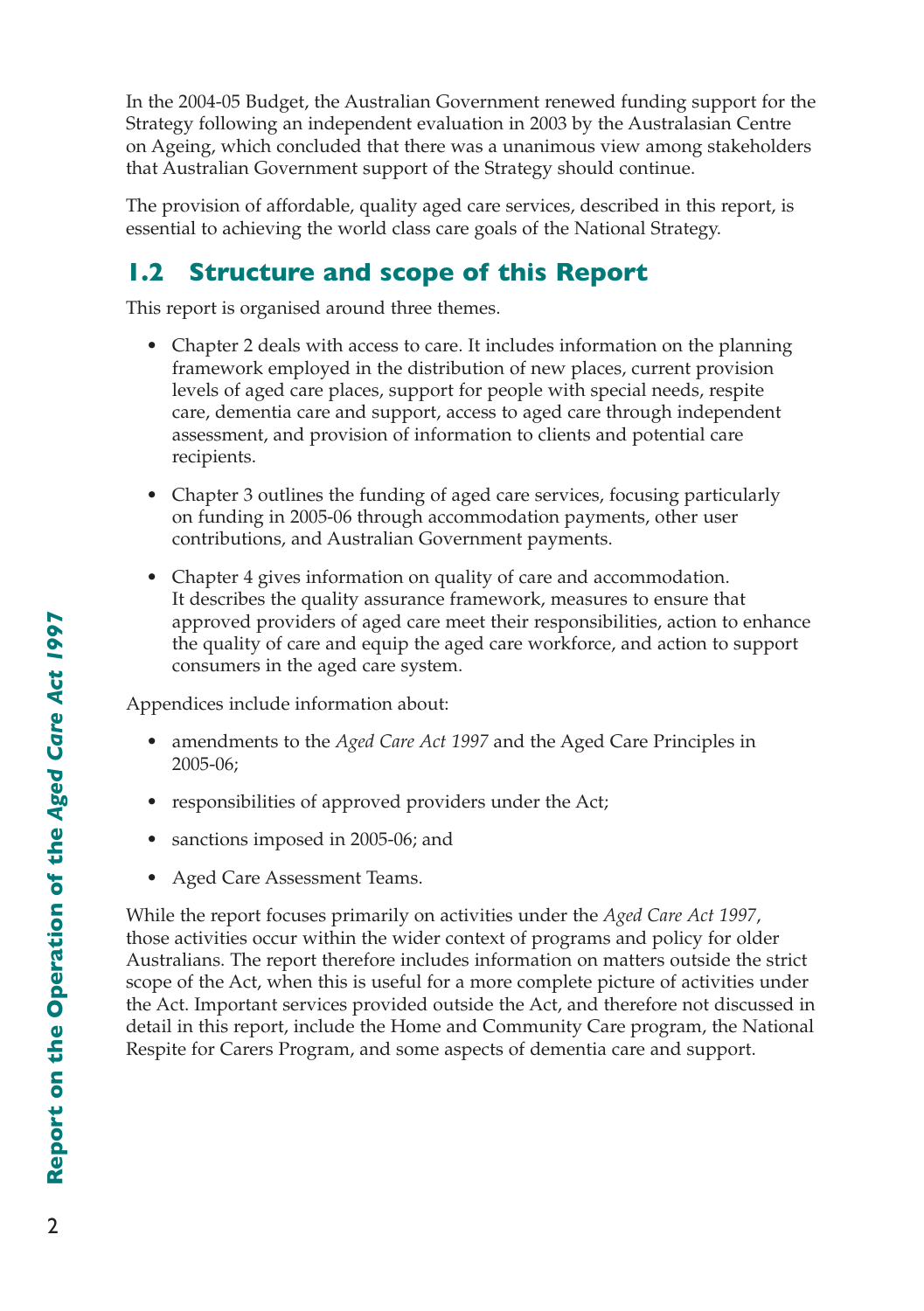## **1.3 Sources**

Information for this report was collected primarily from Departmental information systems and records. Information has also been obtained from the Aged Care Standards and Accreditation Agency, the Complaints Resolution Committees and Aged Care Assessment Team data.

This report must include information on the amounts of accommodation bonds and charges charged (paragraph 63-2(2)(d) of the Act) and the extent of building, upgrading and refurbishment of aged care facilities (paragraph 63-2(2)(e)). This information is not available to the Department in the ordinary course of business. Therefore a survey of aged care providers is conducted each year in August and September to obtain the required information for the preceding financial year. Taverner Research Company was contracted to undertake the survey for this report. 82.2 per cent of aged care homes responded to the survey, compared with 84.2 per cent in the previous year.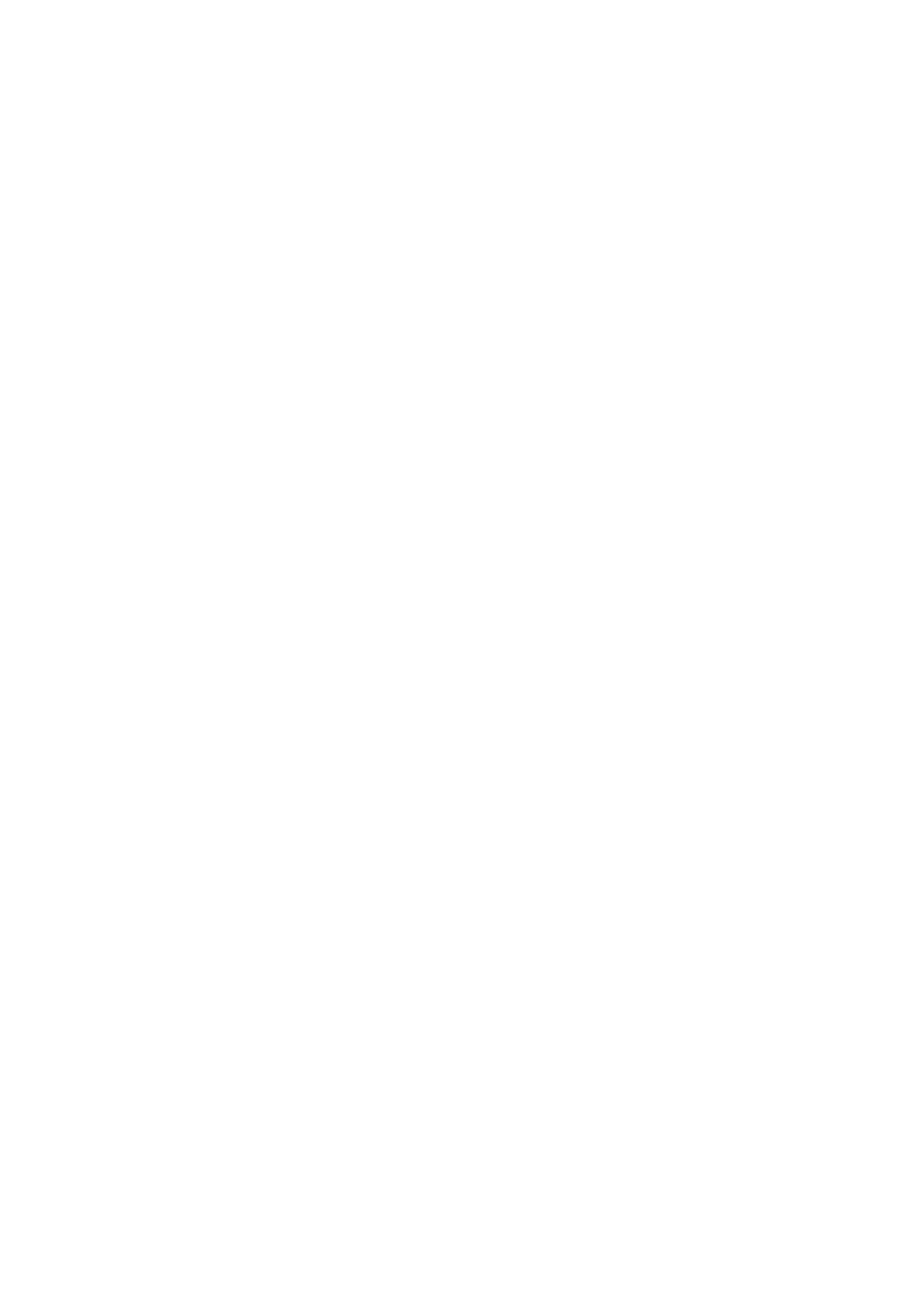# **2 Access to care**

The Australian Government aims to ensure access to Government-funded aged and community care for all frail older Australians who need care. In 2005-06:

- 199,013 people received permanent residential care—equivalent to 10.5 per cent of people aged 70 years or over at 30 June 2005;
- 37,349 people received residential respite care—equivalent to 2.0 per cent of people aged 70 years or over at 30 June 2005—of whom 16,699 were later admitted to permanent care;
- 48,050 people received care through a community care place (either a Community Aged Care Package, an Extended Aged Care at Home package or Extended Aged Care at Home Dementia package)—equivalent to 2.5 per cent of people aged 70 years or over at 30 June 2005—including some who also received permanent or respite residential care during the year; and
- 852 people received care as the Transition Care Program began provision of services during the year.

An estimated 792,200 people received services through the Home and Community Care program, of whom 67.5 per cent were aged 70 years or over.<sup>1</sup>

# **2.1 Planning framework**

Through a planning framework, the Australian Government seeks to achieve and maintain a national provision level of 108 operational aged care places for every 1,000 people aged 70 years or over. An increase from 100 places to 108 places was part of the 2004-05 Budget package, *Investing in Australia's Aged Care: More Places, Better Care*, with a view to reaching the new target in 2007. The ratio is made up of 40 residential high care places, 48 residential low care places and 20 community care places.

The Australian Government ensures that the growth in the number of aged care places matches growth in the aged population. It also ensures balance in the provision of services between metropolitan, regional, rural and remote areas, as well as between people needing differing levels of care. Each year, the Australian Government makes available new residential and community care places for allocation in each state and territory. The number of new places relates to a comparison of the planning benchmarks with the number of people aged 70 years or over in the general population.

The allocation of places to Aged Care Planning Regions within each state and territory is determined by the Secretary of the Department of Health and Ageing, acting on the advice of Aged Care Planning Advisory Committees (ACPACs). ACPACs provide advice on comparative aged care needs in the Aged Care Planning Regions, including consideration of people from the prescribed special needs groups.

Estimate based on the first two quarters of 2005-06.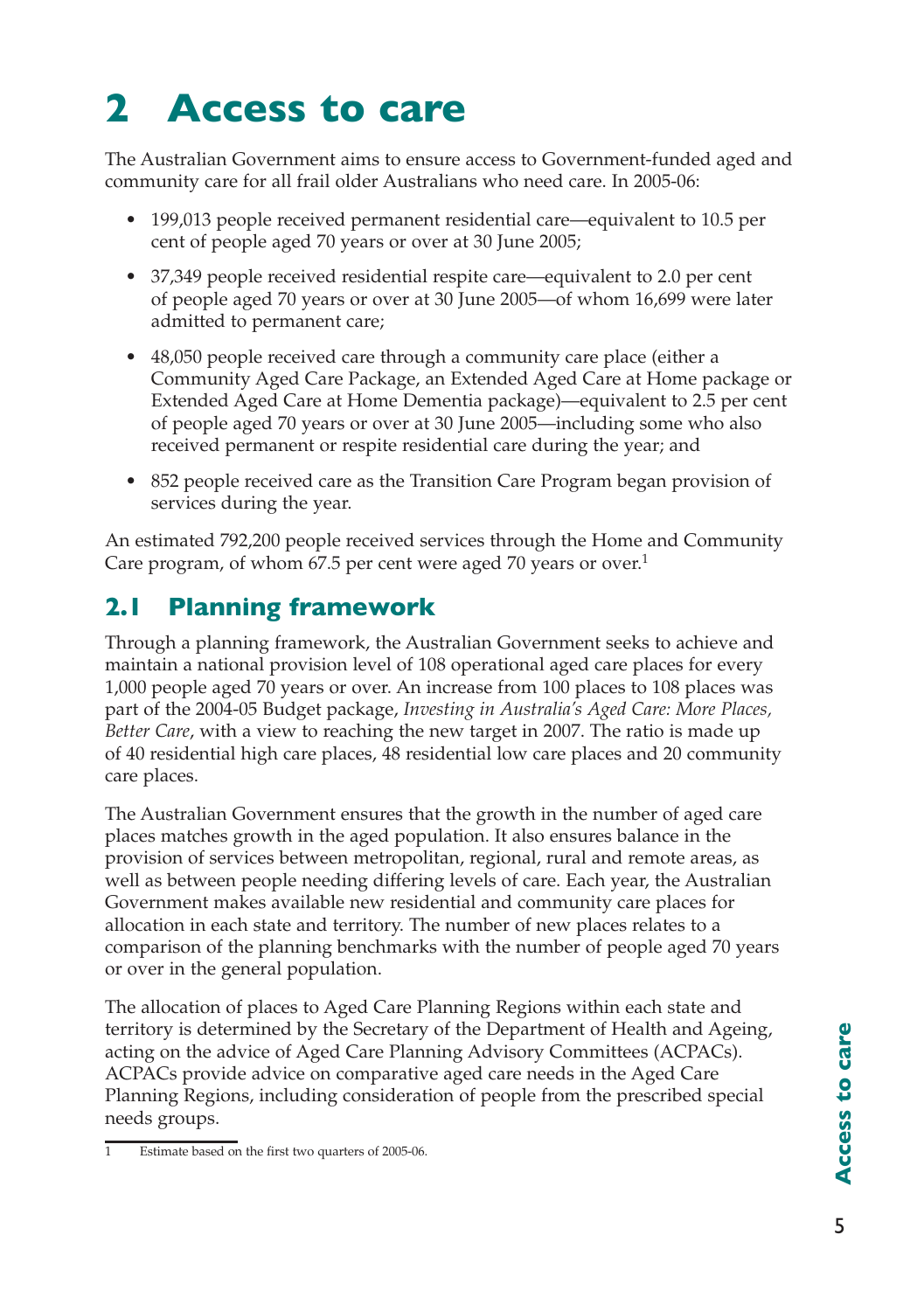ACPAC members in each state and territory are appointed by the Secretary and comprise people from government and the community with experience and/or interest in aged care. Members are not appointed to represent a particular body or group. They are chosen because of their ability to contribute to the planning of aged care and to give effective advice to the Secretary.

Following the Secretary's allocation of places within each state and territory, an open competitive process, the annual Aged Care Approvals Round, is conducted to allocate the places to approved providers. Places are allocated to approved providers that demonstrate that they can best meet the aged care needs within a particular planning region, community or group.

Particularly because of the time required for building approval and construction, providers have two years to make aged care places operational. This may be extended in certain circumstances. Providers allocated new residential places must make quarterly progress reports on when the places are expected to become operational. A consideration in the Aged Care Approvals Rounds is the ability of applicants to bring places into operation as quickly as practicable. Community Aged Care Packages and Extended Aged Care at Home places tend to become operational soon after allocation.

Providers advise that about 70 per cent of the difficulties in making residential places operational in a timely manner relate to delays in gaining planning approval from state, territory or local governments and to the availability of land. The Australian Government consults with state, territory and local governments on ways to reduce these delays.

## **2.2 Provision**

The number of Australian Government subsidised aged care places continues to increase; 228,384 places had been allocated by 30 June 2006. This included 187,935



*Figure 1: Operational aged care places at 30 June, 1997 to 2006*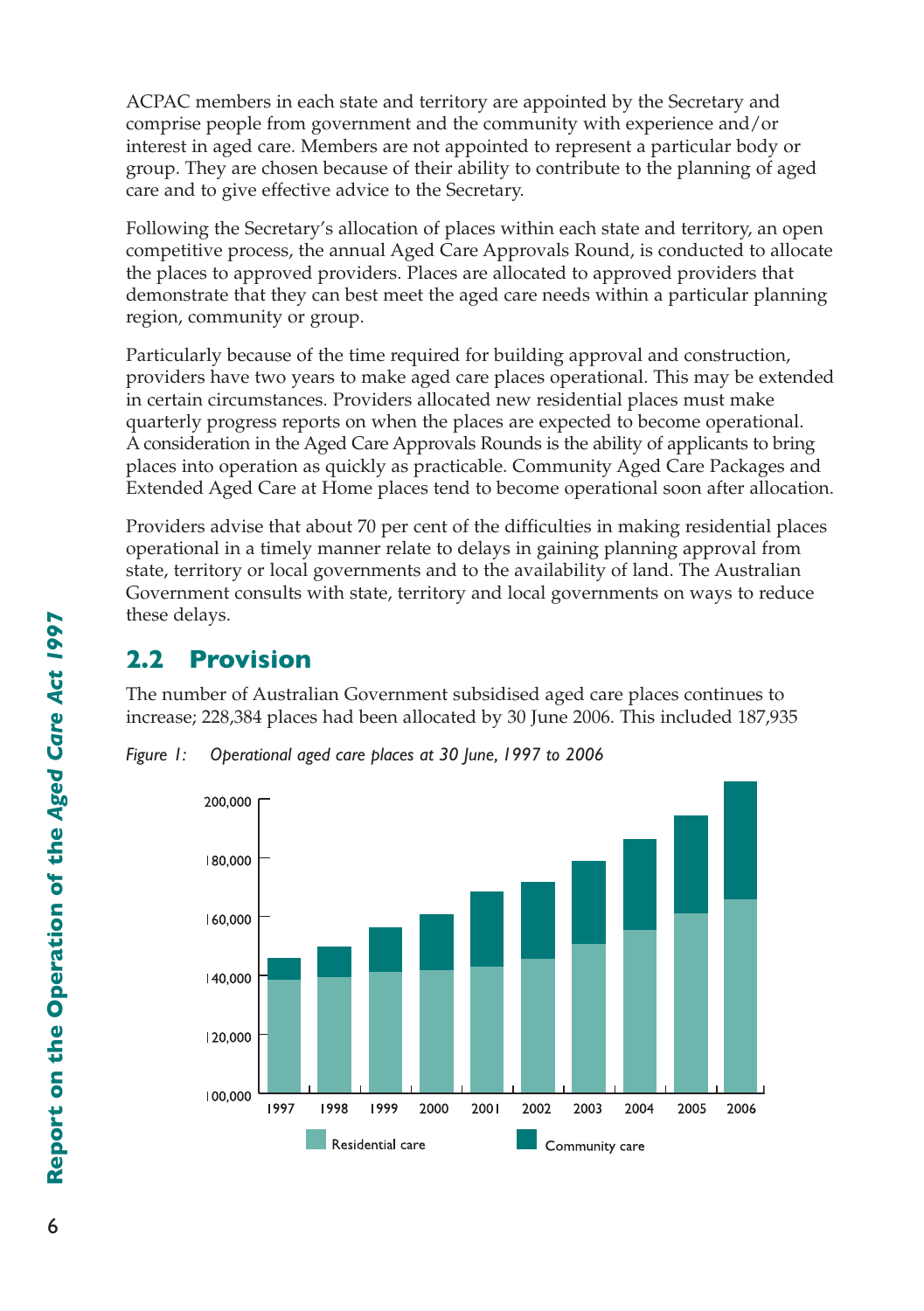residential places, 38,942 community care places and 1,507 Transition Care places.2 The Australian Government has met its commitment to provide 200,000 places by June 2006. The number of operational aged care places increased from 193,753 at 30 June 2005 to 204,869 at 30 June 2006. This included 165,782 residential places, 38,492 community care places and 595 Transition Care places. The operational ratio at 30 June 2006 was 105.8 places per 1,000 people aged 70 years or older.

The number of operational places at 30 June 2006 is an increase of 63,576 places, or 45.0 per cent, in the ten years since June 1996.

|                     | <b>Residential</b><br>care-high | <b>Residential</b><br>care-low | Total<br>residential | Community<br>care | <b>Transition</b><br>care | <b>Total</b><br>places |
|---------------------|---------------------------------|--------------------------------|----------------------|-------------------|---------------------------|------------------------|
| Allocated places:   |                                 |                                |                      |                   |                           |                        |
| <b>NSW</b>          | 47.9                            | 49.2                           | 97.1                 | 19.5              | 0.8                       | 117.4                  |
| Vic                 | 45.0                            | 52.9                           | 98.0                 | 20.1              | 0.8                       | 118.8                  |
| Qld                 | 44.8                            | 51.3                           | 96.1                 | 19.0              | 0.8                       | 116.0                  |
| <b>SA</b>           | 48.1                            | 49.3                           | 97.4                 | 19.9              | 0.7                       | 118.0                  |
| <b>WA</b>           | 43.9                            | 51.7                           | 95.6                 | 20.6              | 0.6                       | 116.8                  |
| Tas                 | 49.3                            | 46.1                           | 95.3                 | 21.3              | 1.0                       | 117.6                  |
| <b>NT</b>           | 63.8                            | 45.9                           | 109.6                | 135.1             | 0.0                       | 244.8                  |
| <b>ACT</b>          | 41.2                            | 58.7                           | 99.9                 | 24.3              | 1.6                       | 125.7                  |
| <b>Australia</b>    | 46.3                            | 50.8                           | 97.0                 | 20.1              | 0.8                       | 117.9                  |
| Operational places: |                                 |                                |                      |                   |                           |                        |
| <b>NSW</b>          | 44.4                            | 39.7                           | 84.1                 | 19.2              | 0.5                       | 103.8                  |
| Vic                 | 39.7                            | 46.3                           | 86.0                 | 20.0              | 0.1                       | 106.2                  |
| Qld                 | 39.6                            | 45.9                           | 85.5                 | 18.9              | 0.2                       | 104.7                  |
| <b>SA</b>           | 45.6                            | 46.2                           | 91.8                 | 19.9              | 0.5                       | 112.3                  |
| <b>WA</b>           | 38.5                            | 46.1                           | 84.7                 | 19.8              | 0.3                       | 104.7                  |
| <b>Tas</b>          | 44.8                            | 42.8                           | 87.6                 | 20.6              | 0.3                       | 108.5                  |
| NT                  | 59.5                            | 44.3                           | 103.8                | 135.1             | 0.0                       | 238.9                  |
| <b>ACT</b>          | 29.7                            | 41.8                           | 71.5                 | 23.9              | 0.4                       | 95.9                   |
| <b>Australia</b>    | 41.8                            | 43.8                           | 85.6                 | 19.9              | 0.3                       | 105.8                  |

*Table 1: Allocated and operational residential, community and transition care places per 1,000 people aged 70 years or older, 30 June 2006, by state and territory*

<sup>2</sup> Place numbers in section 2.2, including Figure 1, include flexible care places. EACH and EACH Dementia places are attributed as community care while MPS, permanently allocated Innovative Care places, and flexible care places under the National Aboriginal and Torres Strait Islander Aged Care Strategy are attributed as either high care, low care or community care packages.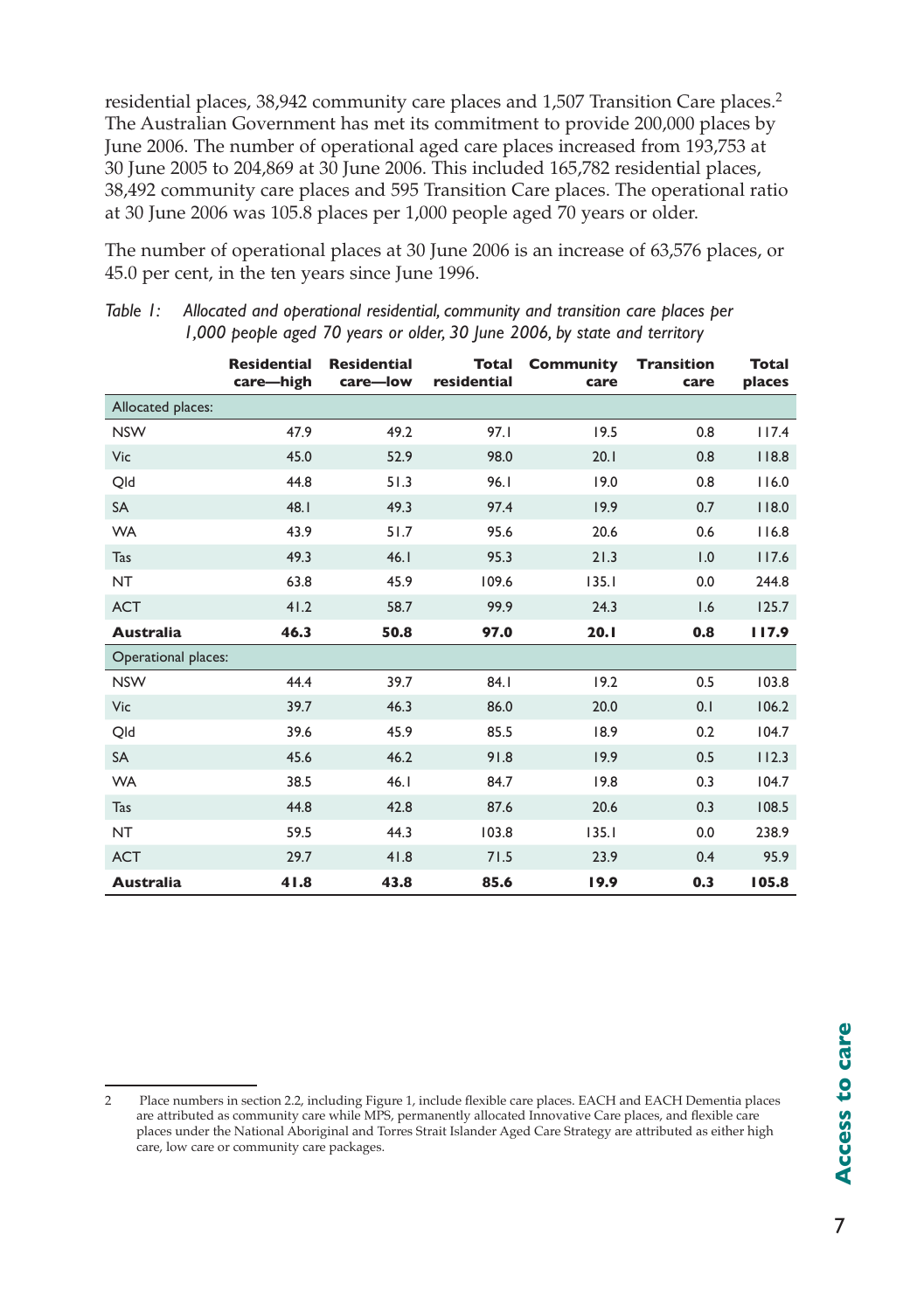## **2.3 Recent provision of new places**

The 2005 Aged Care Approvals Round allocated 11,208 new places, including 4,352 Community Aged Care Packages (CACPs), 915 Extended Aged Care at Home (EACH) packages, 667 Extended Aged Care at Home Dementia packages and 5,274 residential aged care places. When allocated, these new places were worth more than \$256.6 million annually in Australian Government subsidies. The residential care places were allocated to 194 aged care services.

|                                     | <b>Residential</b><br><b>Aged Care</b><br><b>Places</b> | Community<br><b>Aged Care</b><br>packages | <b>Extended</b><br><b>Aged Care</b><br>at Home<br><b>Packages</b> | Total<br><b>Places</b> |
|-------------------------------------|---------------------------------------------------------|-------------------------------------------|-------------------------------------------------------------------|------------------------|
| New South Wales                     | 2.056                                                   | 1,314                                     | 530                                                               | 3,900                  |
| Victoria                            | 868                                                     | 1,137                                     | 406                                                               | 2,411                  |
| Oueensland                          | 1.416                                                   | 923                                       | 265                                                               | 2.604                  |
| South Australia                     | 293                                                     | 339                                       | 133                                                               | 765                    |
| Western Australia                   | 310                                                     | 489                                       | 138                                                               | 937                    |
| <b>Tasmania</b>                     | 126                                                     | 90                                        | 45                                                                | 261                    |
| Northern Territory                  | 20                                                      | 20                                        | 30                                                                | 70                     |
| <b>Australian Capital Territory</b> | 185                                                     | 40                                        | 35                                                                | 260                    |
| <b>Australia</b>                    | 5,274                                                   | 4,352                                     | 1,582                                                             | 11,208                 |

| Table 2: New residential and community care places allocated in the 2005 Aged Care Approvals |
|----------------------------------------------------------------------------------------------|
| Round, by state and territory                                                                |

The Australian Government has made 8,771 new aged care places available for allocation in 2005-06, including 7,678 in the 2006 Aged Care Approvals Round. Places available in the 2006 Aged Care Approvals Round include 4,585 residential care places, 1,926 CACPs, 500 EACH packages and 667 EACH Dementia packages. Most of the remaining 1,093 places are available for allocation through the flexible care programs, including Transition Care, Multi-purpose Services and the Innovative Pool

Figure 2 shows allocations of new places since 1995. In January 2001 the Australian Government moved to accelerate achievement of the then target of 100 places per 1,000 people aged 70 years or over, by allocating additional places. In subsequent Aged Care Approvals Rounds, the allocation of places returned to more usual growth levels, until 2004-05, when the Australian Government increased the target ratio from 100 to 108 places per 1,000 people aged 70 or over.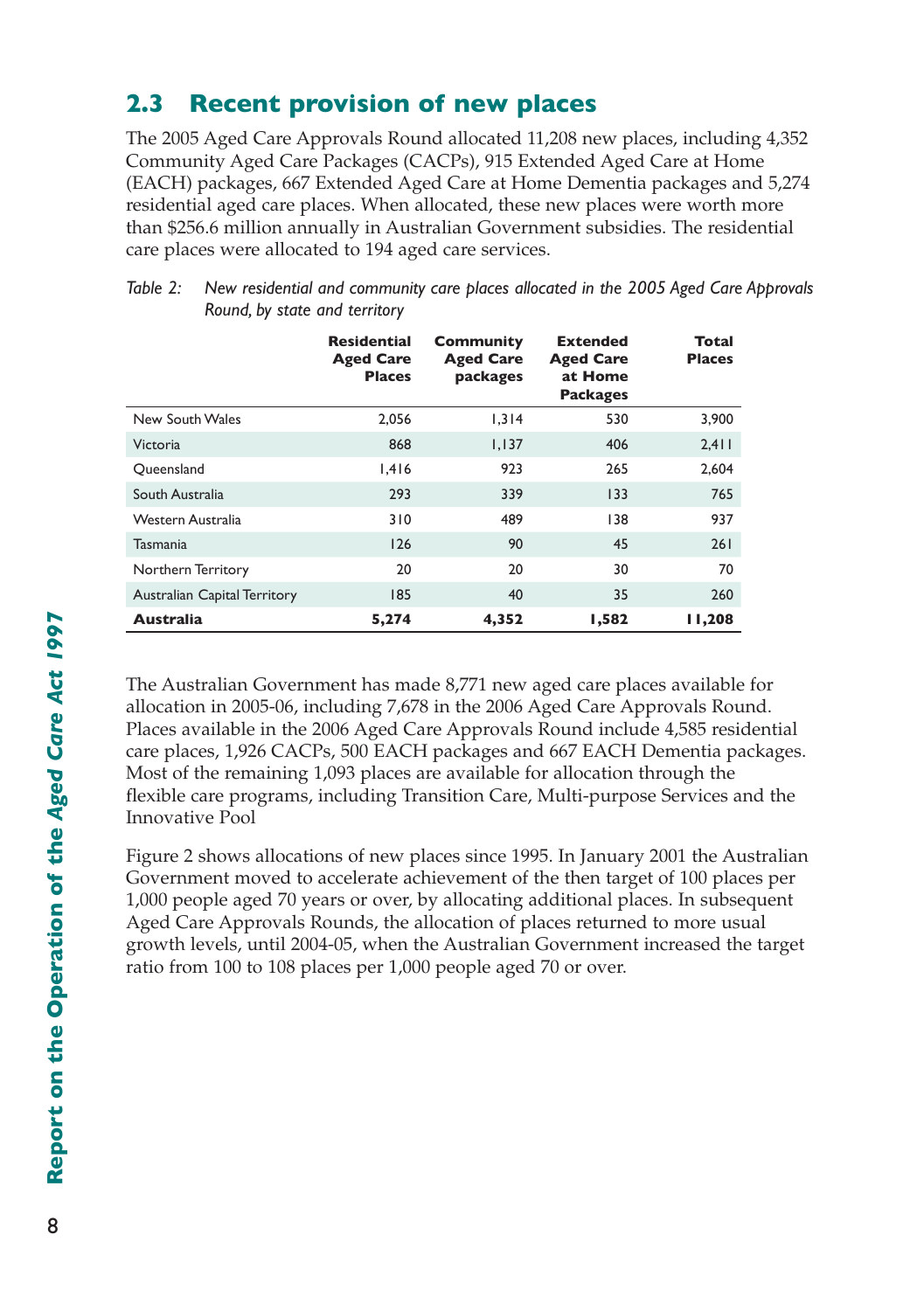



Note: co-ordinated Aged Care Approvals Rounds commenced in 1999

## **2.4 New places in the next three years**

The allocation process has been improved by announcing, three years in advance, indicative numbers of new aged care places to be made available. It is anticipated that this will increase the rate at which new places become operational, by allowing existing and new providers more time to plan for expansion or restructuring of their services. It is also expected to encourage new providers into the sector.

On 1 May 2006, the Australian Government announced the numbers of new aged care places to be made available in 2006-07 as well as indicative releases for 2007-08 and 2008-09. An estimated 26,391 new aged care places will be made available through Aged Care Approvals Rounds in 2006 (7,678 places), 2007 (8,737 places) and 2008 (9,976 places), in addition to places available each year for national programs.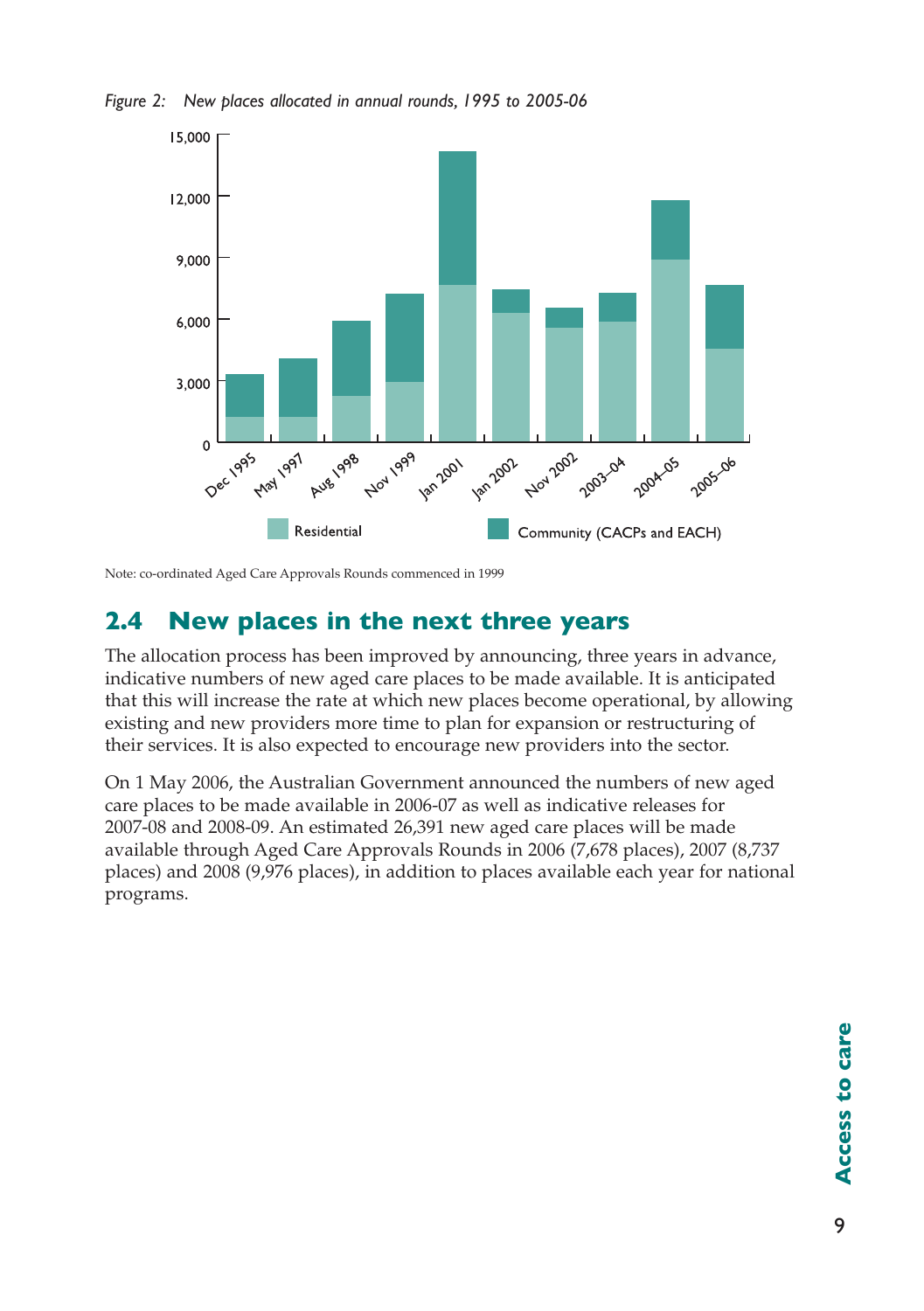| Table 3: New aged care places to be allocated in 2006-07 and indicative releases for 2007-08 |
|----------------------------------------------------------------------------------------------|
| and 2008 -09                                                                                 |

|                             | 2006-07            |                | 2007-08 | 2008-09     | Three year |        |        |
|-----------------------------|--------------------|----------------|---------|-------------|------------|--------|--------|
|                             | <b>Residential</b> | <b>CACP</b>    | EACH(a) | Total       |            |        | totals |
| <b>NSW</b>                  | 1,410              | 579            | 395     | 2,384       | 2,630      | 2,614  | 7,628  |
| Vic                         | 1.005              | 427            | 290     | 1.722       | 2.018      | 1,927  | 5,667  |
| Qld                         | 1,000              | 583            | 201     | 1,784       | 1,953      | 2,955  | 6,692  |
| SA                          | 260                | 115            | 98      | 473         | 559        | 311    | 1,343  |
| <b>WA</b>                   | 566                | 167            | 103     | 836         | 1,198      | 1,745  | 3,779  |
| Tas                         | 155                | 35             | 35      | 225         | 166        | 7      | 562    |
| <b>NT</b>                   | 15                 | 10             | 20      | 45          | 41         | 54     | 140    |
| <b>ACT</b>                  | 174                | $\overline{0}$ | 25      | 209         | 172        | 199    | 580    |
| <b>Subtotals</b>            | 4,585              | 1,926          | 1,167   | 7,678       | 8,737      | 9,976  | 26,391 |
| <b>National</b><br>programs |                    |                |         | (b) $1,093$ | 600        | 600    | 2,293  |
| <b>Total</b>                |                    |                |         | 8,771       | 9,337      | 10,576 | 28,684 |

Actual future releases of places may differ from the indicative figures, due to Australian Bureau of Statistics revision of population projections and variations in the rate at which previously allocated places become operational. (a) Includes EACH (Dementia) in 2006-07 and 2007-08 only. (b) Includes 893 flexible places, for national programs, plus 150 residential and 50 community places.

## **2.5 Community care**

The Australian Government is committed to community care, including care in the home, as the preference of most older people needing care.

#### **2.5.1 Home and Community Care**

The largest part of the Australian Government's support for community care is provided through the Home and Community Care (HACC) program. HACC is an Australian Government, state and territory jointly-funded program administered under the *Home and Community Care Act 1985*.

The HACC program funds care services, including nursing, personal care, domestic assistance, delivered meals, day care, transport, home modification and maintenance, and respite care. An aim of the program is to delay or prevent the need for residential care. In 2005-06 there was an estimated 5.5 per cent increase in the number of people who received HACC services, of whom 67.5 per cent were aged 70 years or over.<sup>3</sup>

The Australian Government contributes approximately 60 per cent of HACC program funding nationally. State and territory governments contribute approximately 40 per cent of program funding and manage the day-to-day delivery of services. The HACC program complements Community Aged Care Packages, which are administered under the *Aged Care Act 1997* and funded directly by the Australian Government.

<sup>3</sup> Estimate based on the first two quarters of 2005-06.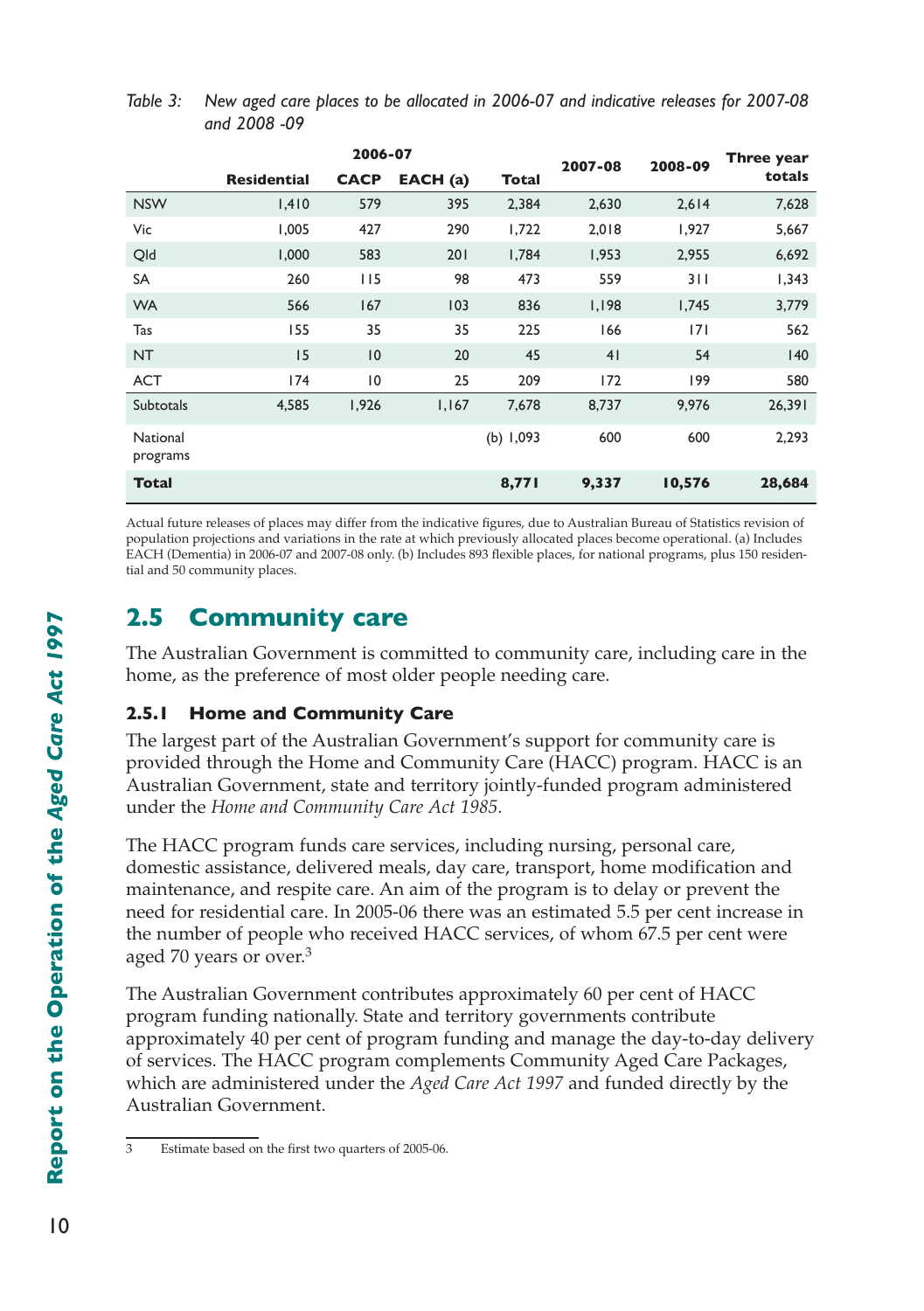### **2.5.2 Community Aged Care Packages**

Community Aged Care Packages (CACPs) are individually tailored packages of low level care to support frail older people with complex conditions in their own homes. They are complemented by Extended Aged Care at Home (EACH) packages, which provide high level care. Table 4 shows the number of CACPs available in 1995 and 2006 and the percentage increase in available packages since 1995, by state and territory.

|                                     | 1995  | 2006   | <b>Increase</b> |
|-------------------------------------|-------|--------|-----------------|
| New South Wales                     | 1.847 | 12,021 | 551%            |
| Victoria                            | 1,212 | 9,113  | 652%            |
| Oueensland                          | 733   | 6.000  | 719%            |
| South Australia                     | 465   | 3.184  | 585%            |
| Western Australia                   | 437   | 3.192  | 630%            |
| <b>Tasmania</b>                     | 150   | 983    | 555%            |
| Northern Territory                  | 64    | 625    | 877%            |
| <b>Australian Capital Territory</b> | 36    | 456    | 1,167%          |
| <b>Australia</b>                    | 4,944 | 35,574 | 620%            |

*Table 4: Number of allocated CACPs, 30 June 1995 and 30 June 2006, by state and territory*

Note: the percentage increases vary significantly due to low base figures in 1995

### **2.5.3 The Way Forward**

*A New Strategy for Community Care—The Way Forward*4 outlines actions aimed at strengthening and improving the community care system. It builds on the current strengths of the community care system and outlines a number of ways to improve the system to reduce complexity and achieve greater consistency, as well as simplifying and creating a fairer system for people requiring care to stay at home.

In consultation with state and territory governments, good progress was made in a number of areas during 2005-06, including the key priority of developing nationally consistent eligibility and assessment processes for community care. At its February 2006 meeting, the Council of Australian Governments:

- endorsed work already underway toward more consistent entry, eligibility, assessment and referral processes in the Home and Community Care (HACC) Program; and
- agreed to improved performance management of Aged Care Assessment Teams, to ensure timelier, more consistent and accountable assessments for frail older people requiring care services.

<sup>4</sup> *The Way Forward—A New Strategy for Community Care*. Department of Health and Ageing, 2004.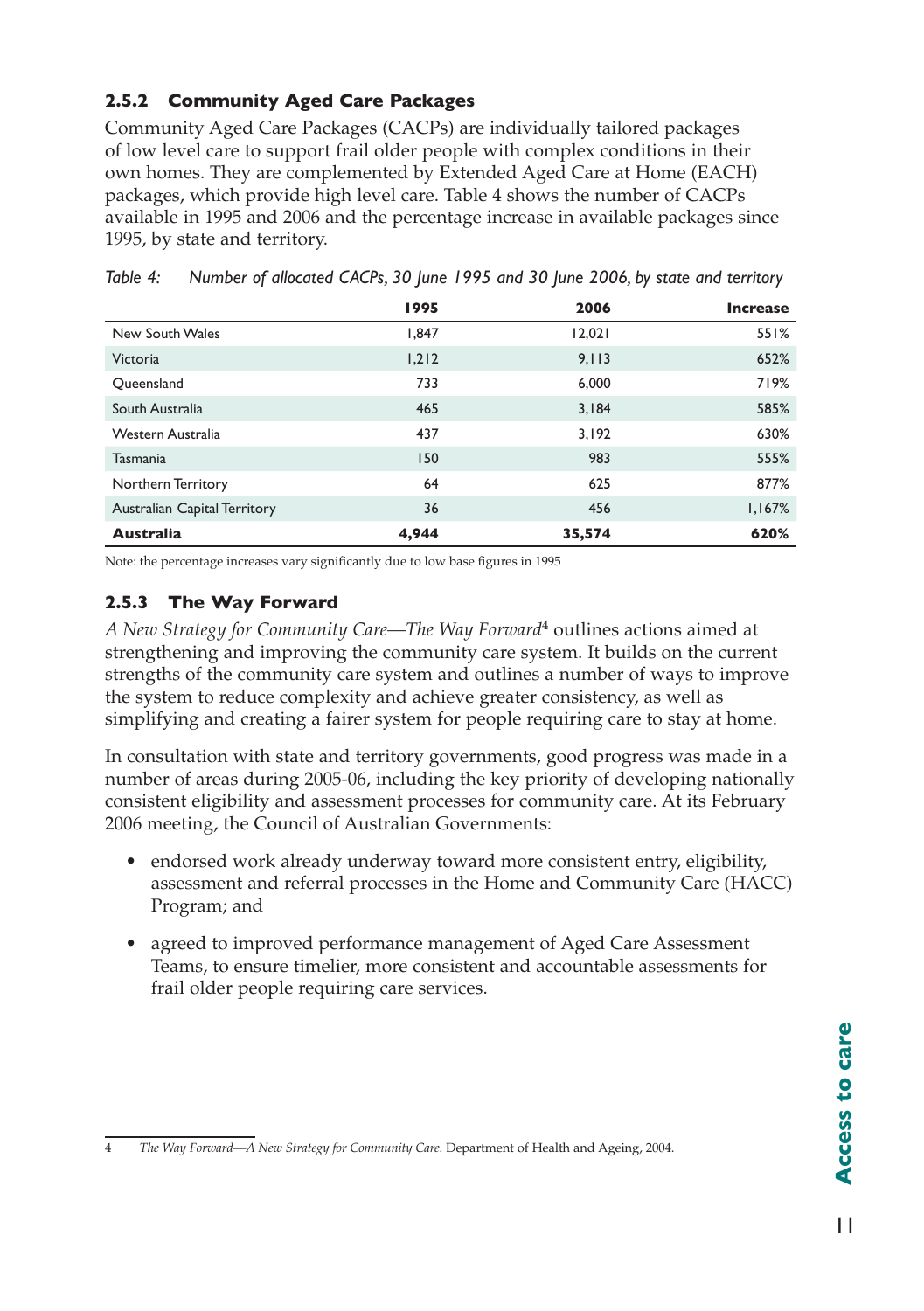## **2.6 Residential care**

The Australian Government funds aged care homes to provide residential aged care to older Australians whose care needs are such that they can no longer remain in their own homes. Residents receive either low level care or high level care. As their care needs change, residents often move between care levels while staying in the same aged care home. Low level care includes the provision of suitable accommodation and related services (such as laundry, meals and cleaning) and personal care services (such as assistance with the activities of daily living). High level care includes accommodation and related services, personal care services and nursing care and equipment. There were 2,926 aged care homes receiving Australian Government funding at 30 June 2006. Occupancy of residential places, including permanent and respite care, was 95.0 per cent in 2005-06, compared with 95.3 per cent in 2004-05. Table 5 shows the distribution of operational residential places, excluding flexible care places, by type of provider.

|            | <b>Religious</b> | <b>Charitable</b> | Community<br><b>Based</b> | <b>For Profit</b> | <b>State</b><br>Govt | Local<br>Govt | <b>Totals</b> |
|------------|------------------|-------------------|---------------------------|-------------------|----------------------|---------------|---------------|
| <b>NSW</b> | 17.805           | 11.559            | 8.618                     | 16,570            | 817                  | 738           | 56,107        |
| Vic        | 7.149            | 2,600             | 6,570                     | 19,072            | 6.000                | 1.039         | 42,430        |
| Old        | 12.379           | 4,102             | 3,539                     | 7,330             | 1.536                | 238           | 29.124        |
| <b>SA</b>  | 4.468            | 4.046             | 2.053                     | 3,694             | 1.041                | 373           | 15,675        |
| <b>WA</b>  | 4.509            | 2.231             | 1.673                     | 4.701             | 72                   | 564           | 13,750        |
| Tas        | 1,643            | 960               | 1.074                     | 550               | 110                  | 16            | 4,353         |
| <b>NT</b>  | 239              | 80                | 66                        | 50                | 0                    | 0             | 435           |
| <b>ACT</b> | 366              | 755               | 125                       | 348               | $\mathbf 0$          | $\mathbf{0}$  | 1.594         |
| Aust       | 48,558           | 26,333            | 23,718                    | 52,315            | 9,576                | 2.968         | 163,468       |

*Table 5: Operational residential places other than flexible care places, by provider type at 30 June 2006, by state and territory*

#### **2.6.1 Entry periods for residential care**

The Australian Government is committed to ensuring that older people can access residential and community care services when they need them. Table 6 shows the proportion of residents placed in permanent residential care within a specified time period after assessment by an Aged Care Assessment Team (ACAT), by level of care.

*Table 6: Proportion of new entrants to permanent residential care entering within a specified period after ACAT assessment, by level of care at entry, 2005-06*

|               | 2 days<br>or less | 7 days<br>or less | l month<br>or less | 3 months<br>or less | 6 months<br>or less |
|---------------|-------------------|-------------------|--------------------|---------------------|---------------------|
| High care     | 12.3%             | 29.0%             | 59.3%              | 82.4%               | 92.2%               |
| Low care      | 4.3%              | 10.9%             | 30.7%              | 60.2%               | 80.2%               |
| All residents | 8.5%              | 20.4%             | 45.7%              | 71.8%               | 86.5%               |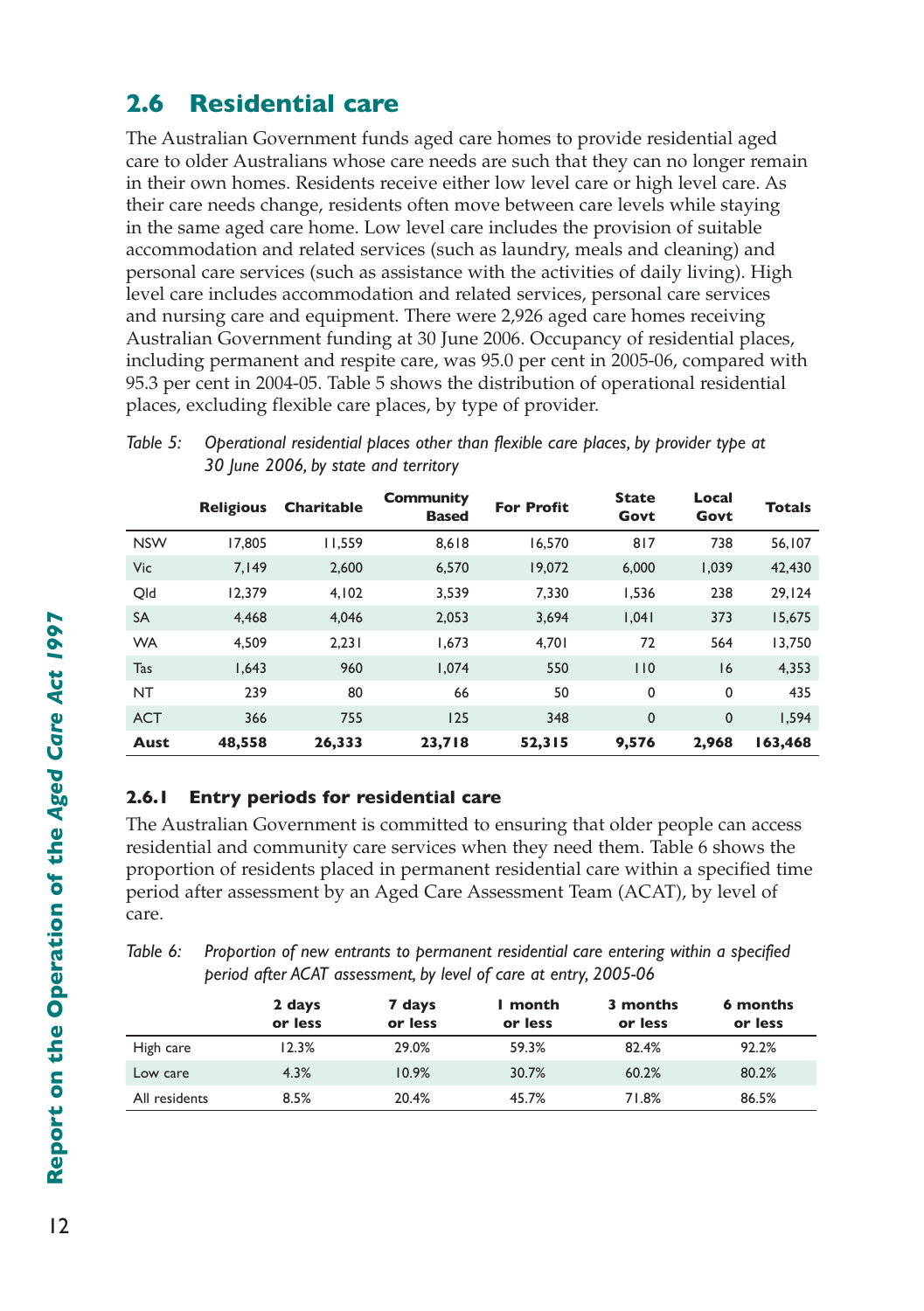As described in previous editions of the *Report on the Operation of the Aged Care Act 1997*, a report by the Australian Institute of Health and Welfare in May 2002 found that entry period is not valid as a proxy for waiting time or as a measure of the accessibility of residential aged care services. The report also confirmed that increased availability of community care and respite care has a significant effect in delaying entry into permanent care.5

ACAT approval for admission to residential care is valid for one year. This allows time for people who have been approved for care to visit different homes, consider their options, settle their affairs and make arrangements with the home of their choice before entering care. In emergency situations, residents may be placed before ACAT assessment.

#### **2.6.2 Utilisation**

Since the introduction of the *Aged Care Act 1997*, places allocated for low level care may be used for high level care to enable residents to age in place. Table 7 gives information on the utilisation of residential places for low level care and high level care.

|                                     | <b>Proportion of all operational</b><br>residential places utilised for<br>high care | <b>Proportion of operational</b><br>places allocated as low care<br>and utilised for high care |
|-------------------------------------|--------------------------------------------------------------------------------------|------------------------------------------------------------------------------------------------|
| New South Wales                     | 64.9%                                                                                | 31.3%                                                                                          |
| Victoria                            | 59.6%                                                                                | 30.8%                                                                                          |
| Oueensland                          | 64.6%                                                                                | 40.4%                                                                                          |
| South Australia                     | 70.9%                                                                                | 45.8%                                                                                          |
| Western Australia                   | 60.1%                                                                                | 31.4%                                                                                          |
| <b>Tasmania</b>                     | 68.8%                                                                                | 42.0%                                                                                          |
| Northern Territory                  | 69.7%                                                                                | 37.9%                                                                                          |
| <b>Australian Capital Territory</b> | 65.0%                                                                                | 42.5%                                                                                          |
| <b>Australia</b>                    | 63.7%                                                                                | 34.6%                                                                                          |

*Table 7: Utilisation of operational residential aged care places by state and territory, 30 June 2006*

### **2.6.3 Extra Service**

The Act provides that aged care homes may be approved to offer residents Extra Service, which involves a significantly higher than average standard of accommodation, services and food. Approval may be for the whole of a residential home or for a distinct part. Extra Service does not affect the care provided to residents, as all residential aged care providers are required to meet designated care standards for all residents. Homes approved for Extra Service may charge

<sup>5</sup> Australian Institute of Health and Welfare. *Entry period for Residential Aged Care*. Canberra, AIHW, 2002. (Aged Care Series, no. 7) The analysis showed that the supply of services in any particular region has a negligible effect on the entry period. The strongest determinants of entry period for residential aged care are whether or not the resident has used a community aged care package or residential respite prior to admission (these were associated with a longer entry period) and whether the resident was assessed by an ACAT while he or she was in hospital (this was associated with a shorter entry period).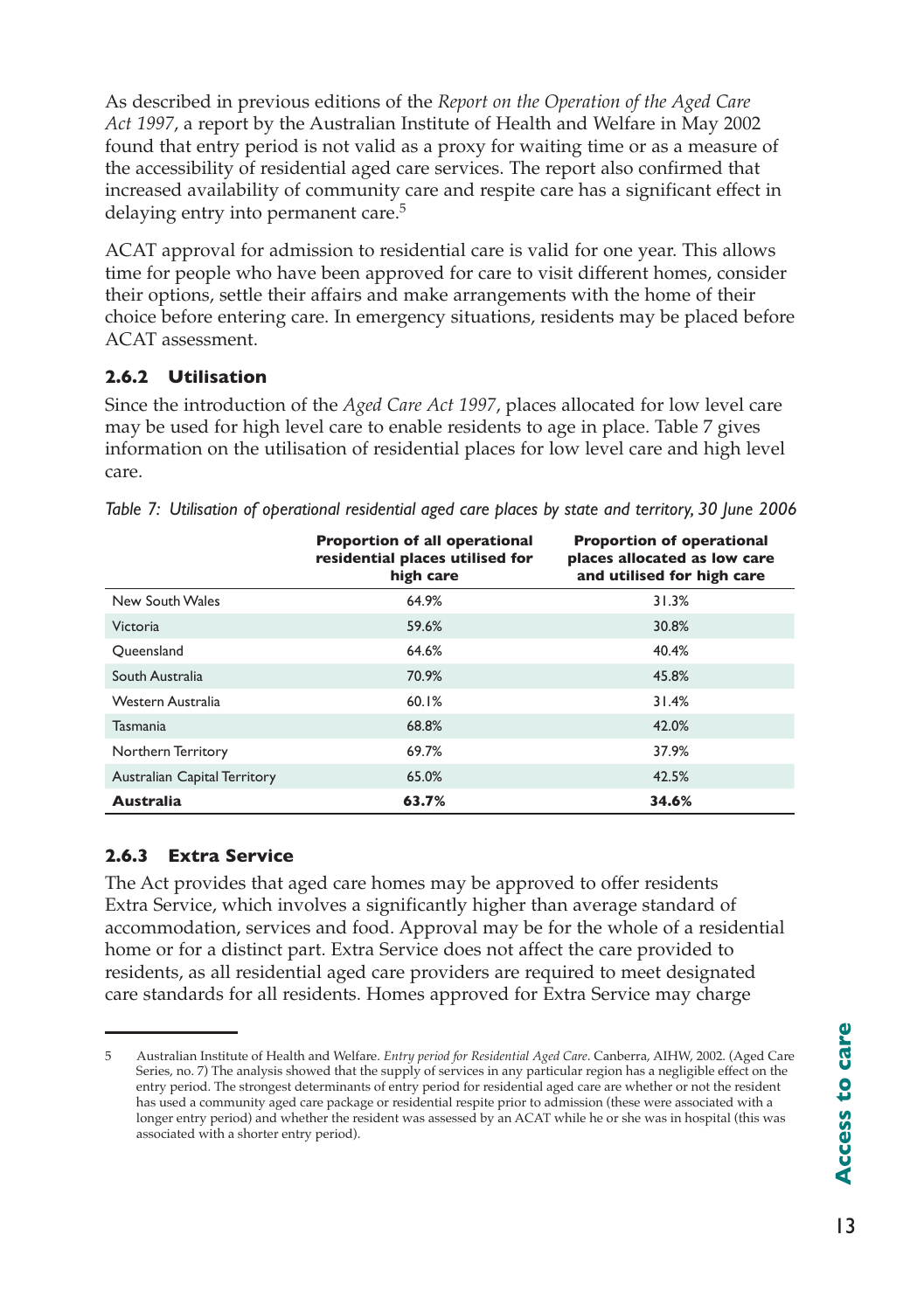an additional Extra Service daily amount. They may also charge accommodation bonds for both high care and low care residents.

Extra Service increases diversity in the aged care sector, by allowing residents to choose whether to pay the additional amounts for these additional services. The delegate considering an application for Extra Service status must be satisfied that there will be significant benefits to current and future care recipients in the region if the application is approved—including increased diversity of choice and better access to continuity of care. However, approval of Extra Service status must not be granted if it would result in an unreasonable reduction of access for concessional residents or persons aged at least 70 years who would have difficulty affording an Extra Service amount. Not more 15 per cent of places in each state or territory may be approved to be offered as Extra Service.

Amendment of the Extra Service Principles removed from 1 July 2005 the requirement for Extra Service status to be renewed every five years. This amendment was made to provide more certainty for providers, particularly in relation to their capital-raising requirements.

At 30 June 2006, there were 10,266 residential aged care places approved for Extra Service status, of which 7,712 were operational for Extra Service. The total number of places approved for Extra Service represented 5.5 per cent of all allocated residential mainstream places and comprised 8,066 high care places and 2,200 low care places. In 2005-06, new Extra Service approvals were granted for 958 places, comprising 807 high care and 151 low care.

## **2.7 Flexible care**

Flexible care addresses the needs of care recipients in ways other than the care provided through mainstream residential and community care. Four types of flexible care are now provided for under the Act—Extended Aged Care at Home (EACH) and Extended Aged Care at Home (EACHD) packages, Innovative Care, Multi-purpose Service places and Transition Care. Following an announcement in the 2004-05 Budget, the Act was amended to provide for the introduction of Transition Care from 1 July 2005 (see 2.7.4 below).

In addition, flexible models of care are provided under the National Aboriginal and Torres Strait Islander Aged Care Strategy, often in remote areas where no aged care services are otherwise available. Services delivered under the Strategy are outside the *Aged Care Act 1997*.

Figure 3 shows the total number of operational flexible care places funded under the Act at 30 June in each year from 1996 to 2006.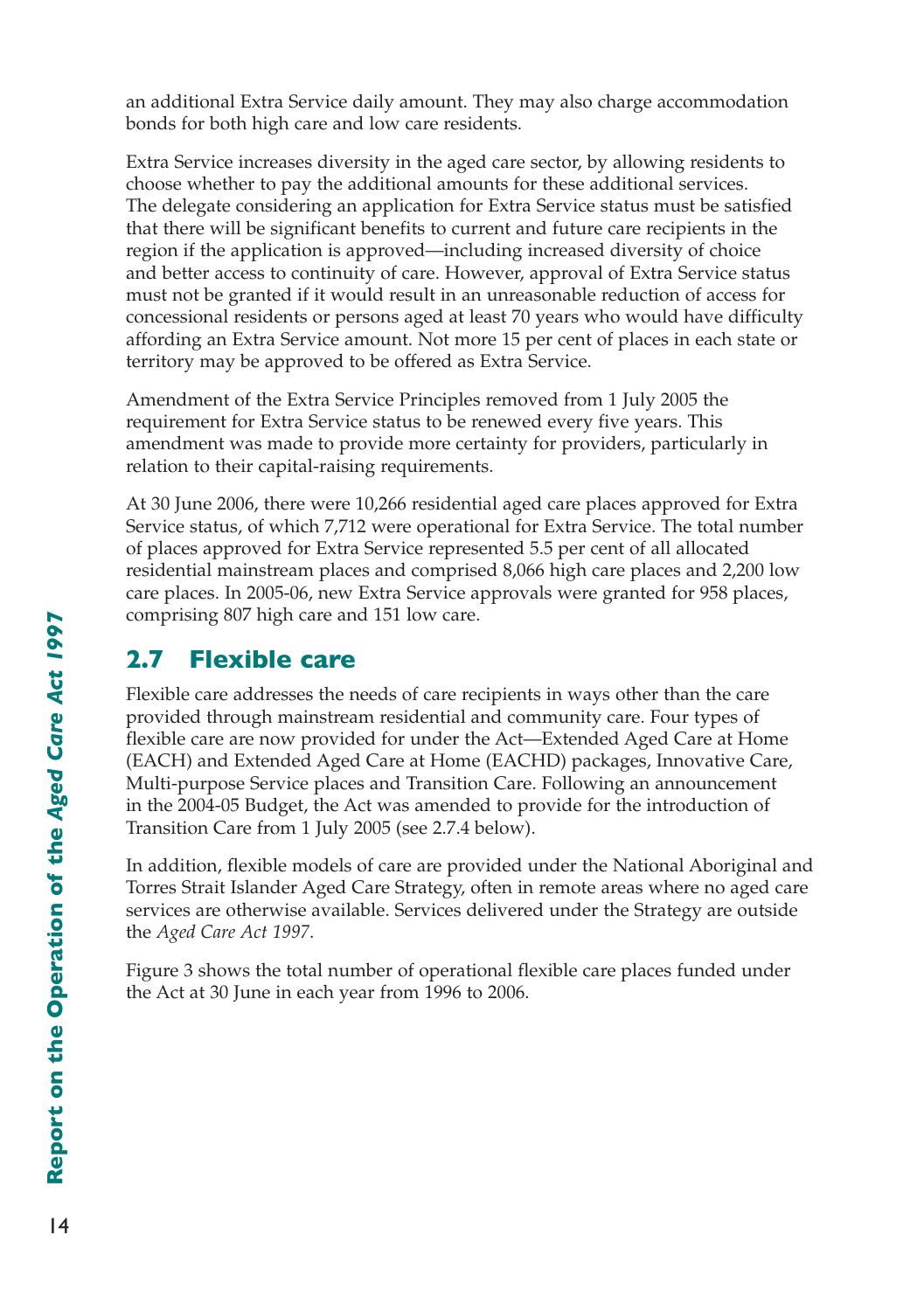*Figure 3: Operational flexible places funded under the Aged Care Act 1997, 30 June 1996 to 30 June 2006*



#### **2.7.1 Extended Aged Care at Home**

The Extended Aged Care at Home (EACH) program provides high level aged care to people in their own homes, complementing Community Aged Care Packages, which provide low level care.

In the 2005 Aged Care Approvals Round, 915 new EACH packages and 667 EACH Dementia packages were allocated, bringing the total to 3,368 packages allocated nationally at 30 June 2006. The Australian Government has made available a further 500 EACH packages and 667 EACH Dementia packages for allocation in the 2006 Round.

| Table 8: Operational and allocated Extended Aged Care at Home packages at 30 June 2006, by |
|--------------------------------------------------------------------------------------------|
| state and territory                                                                        |

|            |             | <b>Operational packages</b>    |                      | <b>Allocated packages</b> |                                |                           |  |
|------------|-------------|--------------------------------|----------------------|---------------------------|--------------------------------|---------------------------|--|
|            | <b>EACH</b> | <b>EACH</b><br><b>Dementia</b> | Total<br>operational | <b>EACH</b>               | <b>EACH</b><br><b>Dementia</b> | <b>Total</b><br>allocated |  |
| <b>NSW</b> | 816         | 174                            | 990                  | 874                       | 225                            | 1,099                     |  |
| Vic        | 718         | 166                            | 884                  | 718                       | 166                            | 884                       |  |
| Qld        | 424         | 115                            | 539                  | 439                       | 115                            | 554                       |  |
| <b>SA</b>  | 230         | 58                             | 288                  | 230                       | 58                             | 288                       |  |
| <b>WA</b>  | 205         | 48                             | 253                  | 235                       | 58                             | 293                       |  |
| Tas        | 55          | 15                             | 70                   | 75                        | 20                             | 95                        |  |
| <b>NT</b>  | 60          | 10                             | 70                   | 60                        | 10                             | 70                        |  |
| <b>ACT</b> | 67          | 15                             | 82                   | 70                        | 15                             | 85                        |  |
| Aust       | 2,575       | 601                            | 3,176                | 2,701                     | 667                            | 3,368                     |  |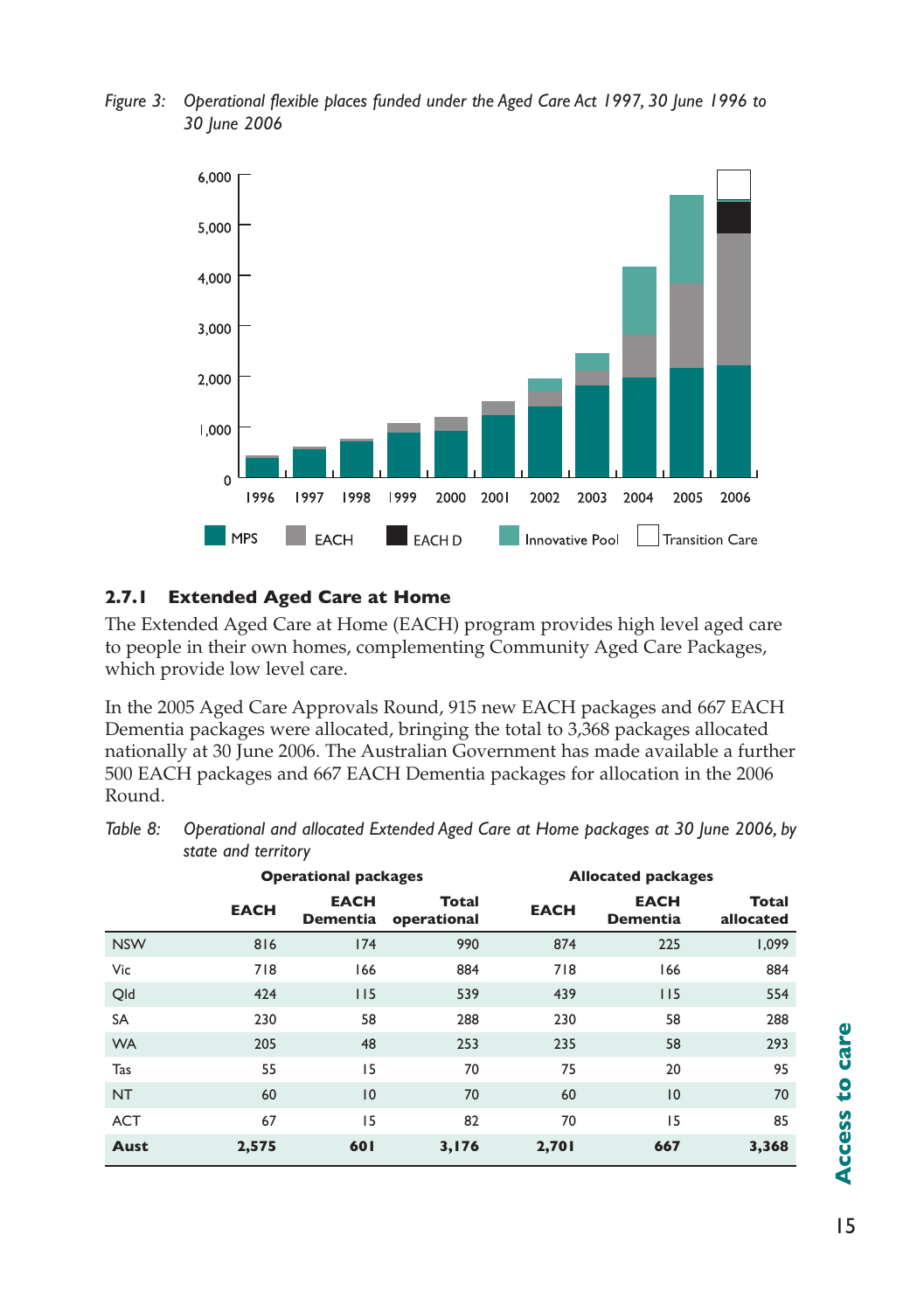The EACH Dementia program was announced in the 2005-06 Federal Budget as part of the initiative *Helping Australians with dementia, and their carers—making dementia a National Health Priority*. Funding of \$225.1 million over four years is being provided to create 2,000 packages.

The EACH Dementia packages are individually tailored packages of care for approved care recipients who have complex care needs because of behaviours of concern and psychological symptoms, associated with dementia, that impact on their ability to live independently in the community. The care packages provide services necessary to maintain the person at home, including nursing care or personal assistance (or both). The care recipients have been assessed by an Aged Care Assessment Team as requiring high level care, wish to remain living at home, and are able to do so with the assistance of an EACH Dementia package.

### **2.7.2 Multi-purpose Services**

Multi-purpose Services (MPS) are a joint initiative between the Australian Government and those states and territories that need such services. They deliver a mix of aged care, health and community services in rural and remote communities, many of which cannot sustain separate services. Some health, aged and community care services may not be viable in a small community if provided separately. By bringing the services together, economies of scale are achieved to support the services. Each MPS is financed by a flexible funding pool to which the state and the Australian Government contribute. This is reviewed regularly. An MPS can use the money to provide a mix of services, including aged care, best suited to its community's needs.

The Australian Government is providing Multi-purpose Services with an additional \$9.3 million in additional flexible funding over four years from 2006-07 to fund more than 122,000 days of respite care in rural areas.

At 30 June 2006, there were 94 operational MPS, with a total of 2,259 flexible aged care places. Some of the MPS serve more than one location.

|                   | <b>Number of Multi-purpose</b><br><b>Services with operational</b><br>aged care places | <b>Operational</b><br>aged care places |  |
|-------------------|----------------------------------------------------------------------------------------|----------------------------------------|--|
| New South Wales   | 34                                                                                     | 631                                    |  |
| Victoria          | 7                                                                                      | 318                                    |  |
| Queensland        | 16                                                                                     | 345                                    |  |
| South Australia   | 5                                                                                      | 233                                    |  |
| Western Australia | 29                                                                                     | 638                                    |  |
| <b>Tasmania</b>   | 3                                                                                      | 94                                     |  |
| <b>Australia</b>  | 94                                                                                     | 2,259                                  |  |

*Table 9: Multi-purpose Services and operational places, 30 June 2006, by state*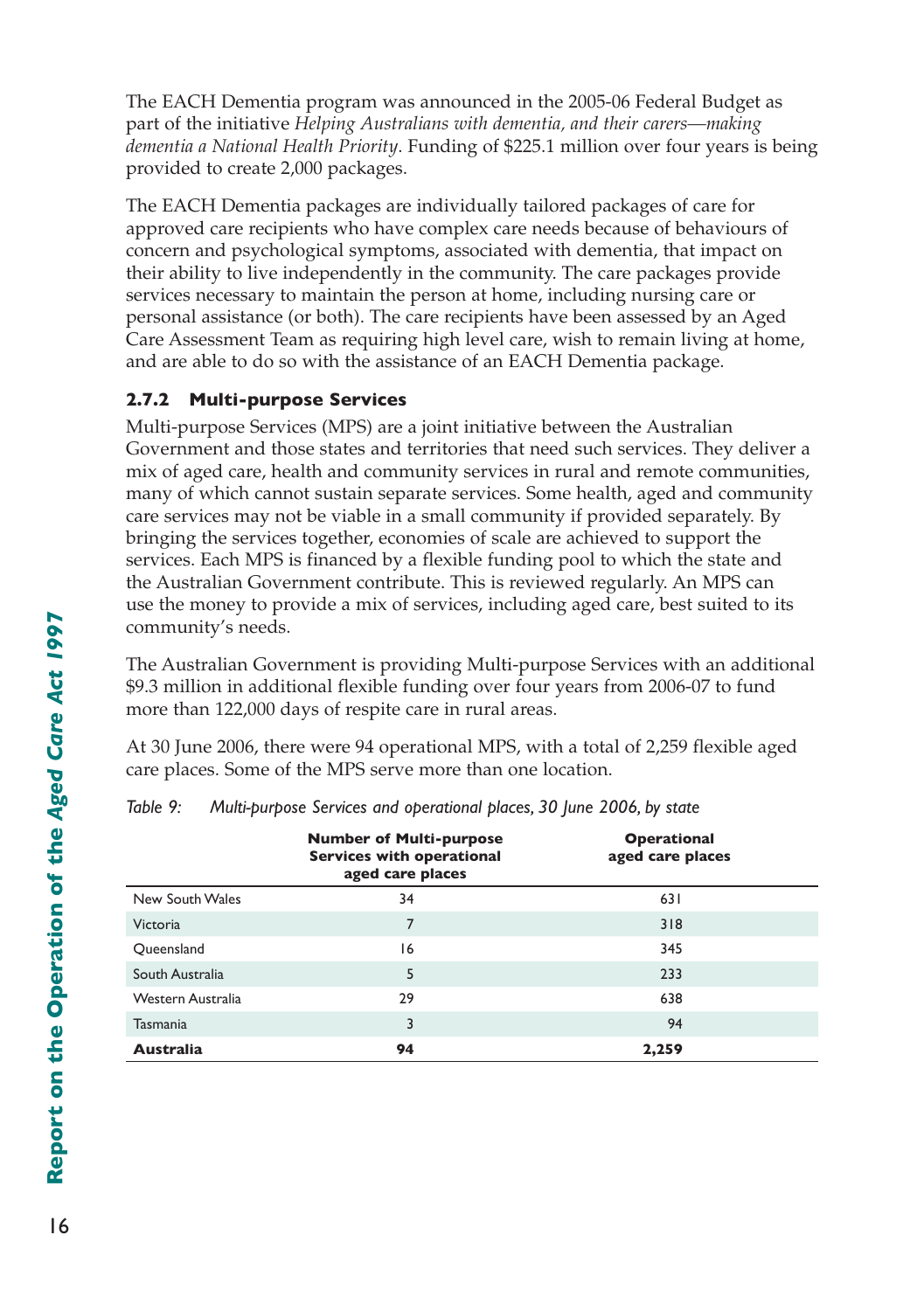#### **2.7.3 Innovative Care Services**

### *The Innovative Pool*

The Innovative Pool provides the opportunity for the Australian Government to work with service providers and state and territory governments to develop and test flexible models of care in areas where mainstream aged care services may not meet the needs of a location or target group. Since 2001-02 the Innovative Pool has focussed on the following care pilots.

Innovative Care Rehabilitation Services (ICRS) pilots and Intermittent Care Services pilots provided care at the interface between aged care and hospital care. The pilots have concluded and lessons learned from them influenced the development of the Transition Care Program. A national evaluation of the ICRS pilots was conducted by Healthcare Management Advisors and published on the Department's website.

Pilots at the interface between aged care and disability services were established to explore approaches to:

- meeting the needs of people with disabilities living in disability supported accommodation who are ageing and at risk of entry to aged care homes (The evaluation of this pilot category is underway with the report expected to be completed and published in 2006-07.); and
- addressing the needs of younger people with disabilities who are inappropriately accommodated in aged care homes and who need support to make the transition to disability supported accommodation.

Dementia pilots explored the provision of services in alternative settings for people with dementia. A national evaluation was finalised in 2005-06 and published in July 2006.<sup>6</sup>

High Needs pilots explored alternative approaches to the provision of care in areas where the provision of aged care services presents a particular challenge.

### *The Retirement Villages Care Pilot*

The Retirement Villages Care Pilot was announced in the 2002-03 Budget. Its focus was on residents of retirement villages who require additional aged care services to assist in their choice to stay at home for as long as possible. Ten projects were selected and 321 flexible care places allocated, comprising high and low care equivalent places. The pilot projects operated from October 2003 to June 2006 and evaluation was completed during 2005-06.7 On 3 May 2006 the Australian Government announced funding of \$24.2 million over four years to improve access to community care services by people living in retirement villages. As part of this initiative, during 2005-06 the Department allocated 321 permanent community care

<sup>6</sup> Australian Institute of Health and Welfare: Hales C, Ross L & Ryan C 2006. *National evaluation of the Aged Care Innovative Pool Dementia Pilot: final report*. Aged Care Series no. 10. AIHW cat. no. AGE 48. Canberra, AIHW, 2006. See http://www.aihw.gov.au/publications/index.cfm/title/10288

<sup>7</sup> Australian Institute of Health and Welfare: Hales C, Ross L & Ryan C 2006. *National evaluation of the Retirement Villages Care Pilot: final report.* Aged Care Series no. 11. Canberra, AIHW, 2006. See http://www.aihw.gov.au/publications/index.cfm/title/10287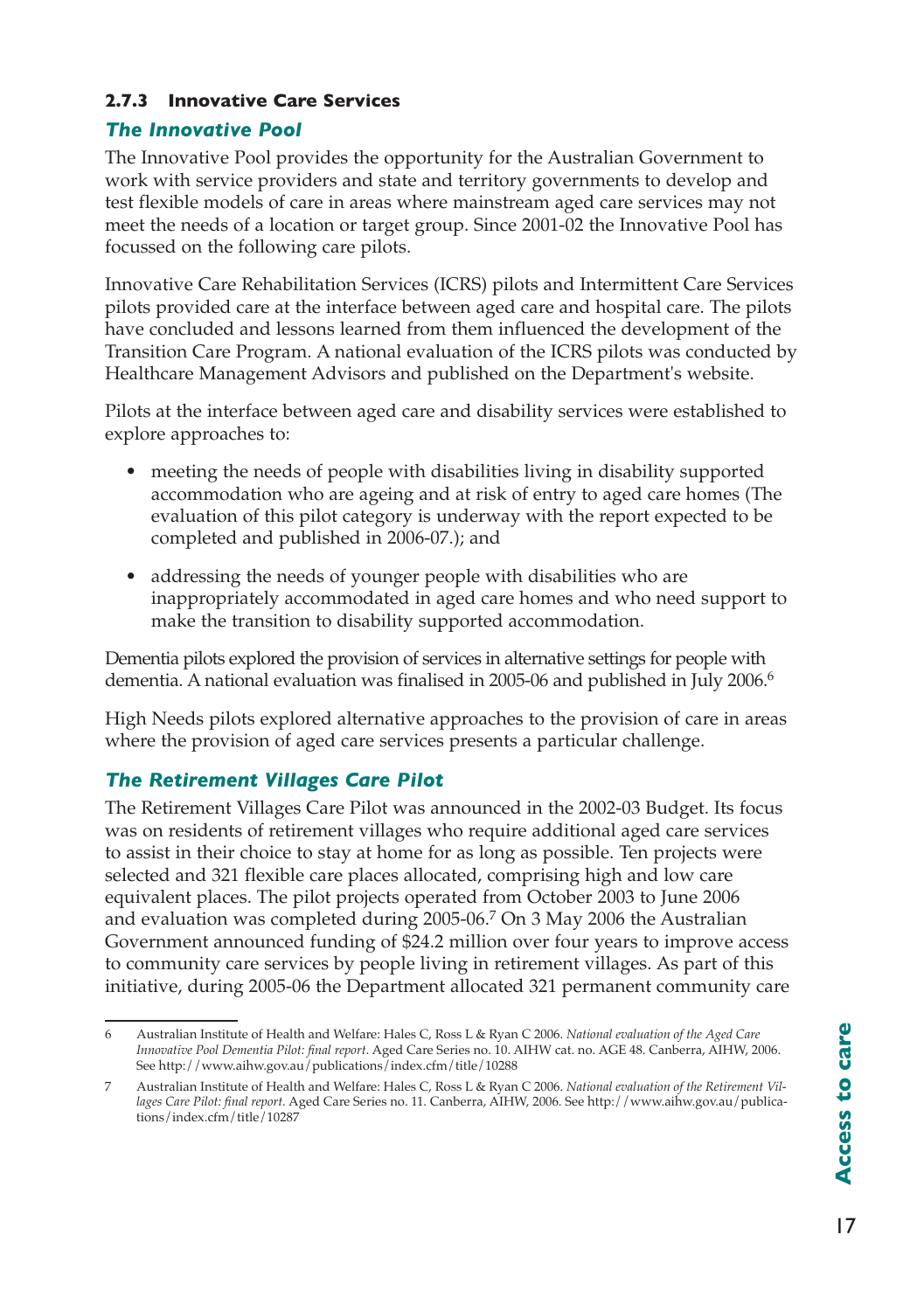(CACP and EACH) places to the pilot providers so that participants in the pilot program could continue to receive care services after the pilots ended.

### **2.7.4 Transition Care**

The 2004-05 Budget announced a national Transition Care Program to be developed and jointly funded by the Australian Government and the states and territories. Transition care assists older people with time-limited support and therapy-focused care, after completion of a hospital stay. It helps them complete their recovery and optimise their capacity, while also assisting them and their families and carers to make long term care arrangements.

Transition care is directed to older people who are eligible for residential aged care and can be delivered in either a residential or community setting. A person may only enter transition care directly after discharge from hospital. The average duration of transition care is expected to be 8 weeks, with a maximum duration of 12 weeks that can, in some circumstances, be extended by up to 6 more weeks.

A total of 2,000 transition care places will be allocated by June 2007 and 1,507 places had been allocated by 30 June 2006. Services are operational in all states and the Australian Capital Territory. The Northern Territory is expected to commence services in 2006-07. A national evaluation of the Transition Care Program is to commence in 2006-07.

## **2.8 Respite care and carer support**

Respite care is residential or community care to assist frail older people and others with care needs to continue living in the community by giving carers a break from their usual care arrangements. The Australian Government gives respite support through the residential care program under the *Aged Care Act 1997*, through the National Respite for Carers Program, and through the Home and Community Care program. An estimated 475,000 Australians are primary carers, helping older Australians or younger people with disabilities to live at home and in their community.

### **2.8.1 2005-06 Budget initiatives**

Since 1996 the Australian Government has delivered a tenfold increase in funding to the National Respite for Carers Program. The 2005-06 Budget built on this by investing a further \$207.6 million for the following initiatives.

## *Employed carers*

The Australian Government is providing \$95.5 million over four years to give working carers of the frail aged more opportunities and flexibility to combine caring with work or training and study to enter the workforce. Under this measure, 96 new or expanded respite services were funded in 2005-06. The services include respite delivered in centres and in the homes of carers.

As part of this initiative, the Department is piloting innovative models of respite for employed carers through the Employed Carer Innovation Pilots. The goals of the Pilots include: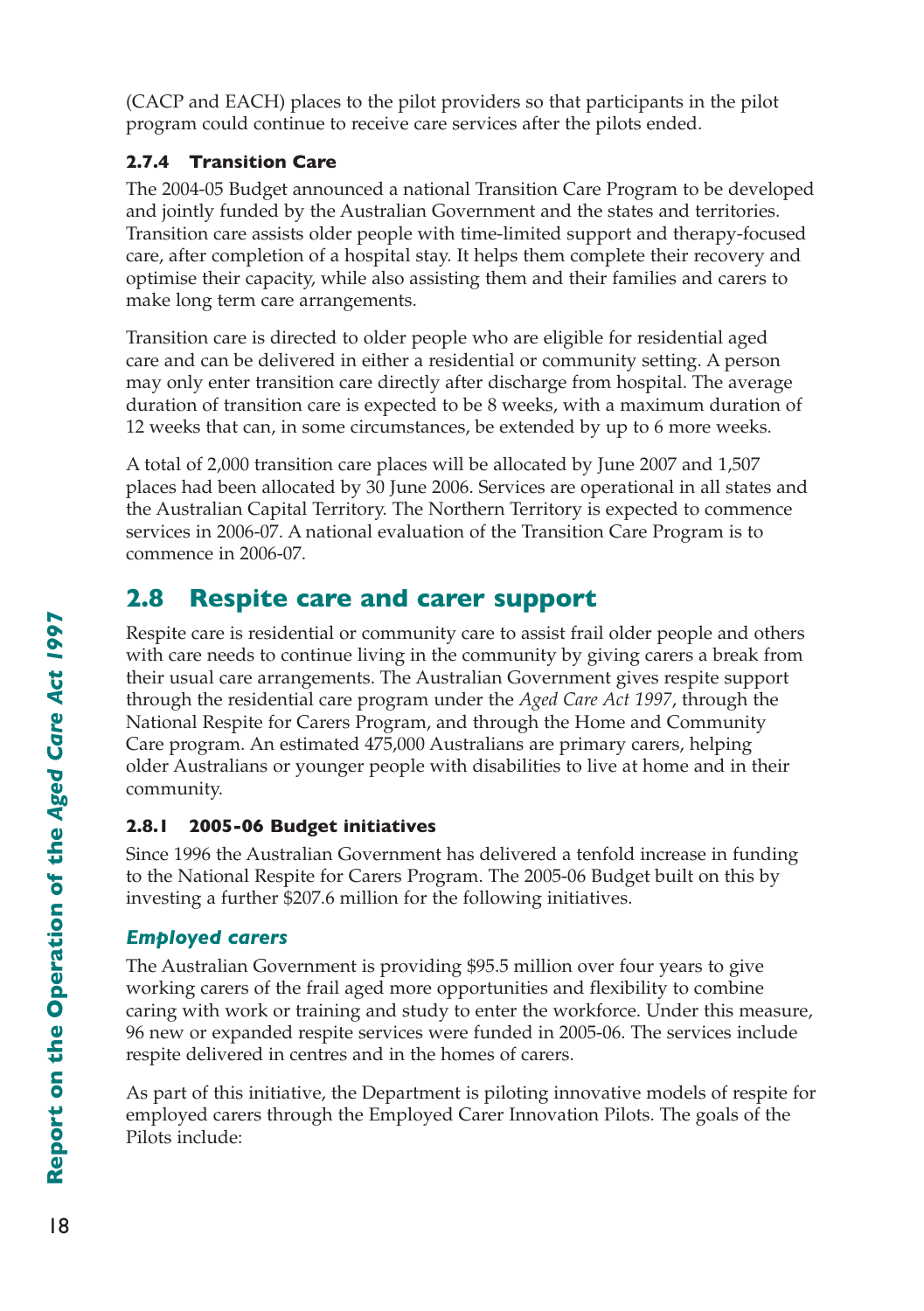- identifying innovative, comprehensive, cost effective, models of respite for employed carers;
- fostering collaborations between employers and community care service providers; and
- exploring the cost benefits of different approaches to supporting employed carers of the frail aged.

In recognition of the broader policy considerations involved in supporting employed carers, an interdepartmental reference group has been established to advise on the development, implementation and evaluation of the Employed Carer Innovation Pilots.

#### *Overnight Community Respite*

The Australian Government is providing \$61.0 million over four years for overnight respite in community settings, particularly in areas where respite options may be limited. Seventy one respite services were funded under the Overnight Community Respite initiative in 2005-06. This funding also supports the development of additional information on standards and reporting for community respite houses, supplementing the Community Care Quality Reporting Framework.

#### *Workshops*

Three workshops were delivered in May and June 2006 for service providers who received funds under the Overnight Community Respite and Employed Carer initiatives. Over 400 representatives of funded organisations attended the workshops, which were designed to:

- develop good practice in providing overnight community respite and respite for employed carers;
- promote an understanding of quality in service delivery and of Community Care Quality Reporting; and
- provide an opportunity for service providers and Commonwealth Carer Respite Centres to network and share examples of good practice.

#### *More high care respite*

The 2005-06 Budget also included \$41.8 million over four years to increase high care respite in residential facilities, through incentives to aged care providers. The incentive is paid as an additional \$28 per day subsidy for high care respite to residential facilities who have met at least 70 per cent of their respite conditions of allocation. Thirteen workshops were delivered in metropolitan and regional areas for representatives from residential facilities, Commonwealth Carer Respite Centres and Aged Care Assessment Teams to promote the measure and help develop networks within regions. Over 800 representatives participated in the workshops.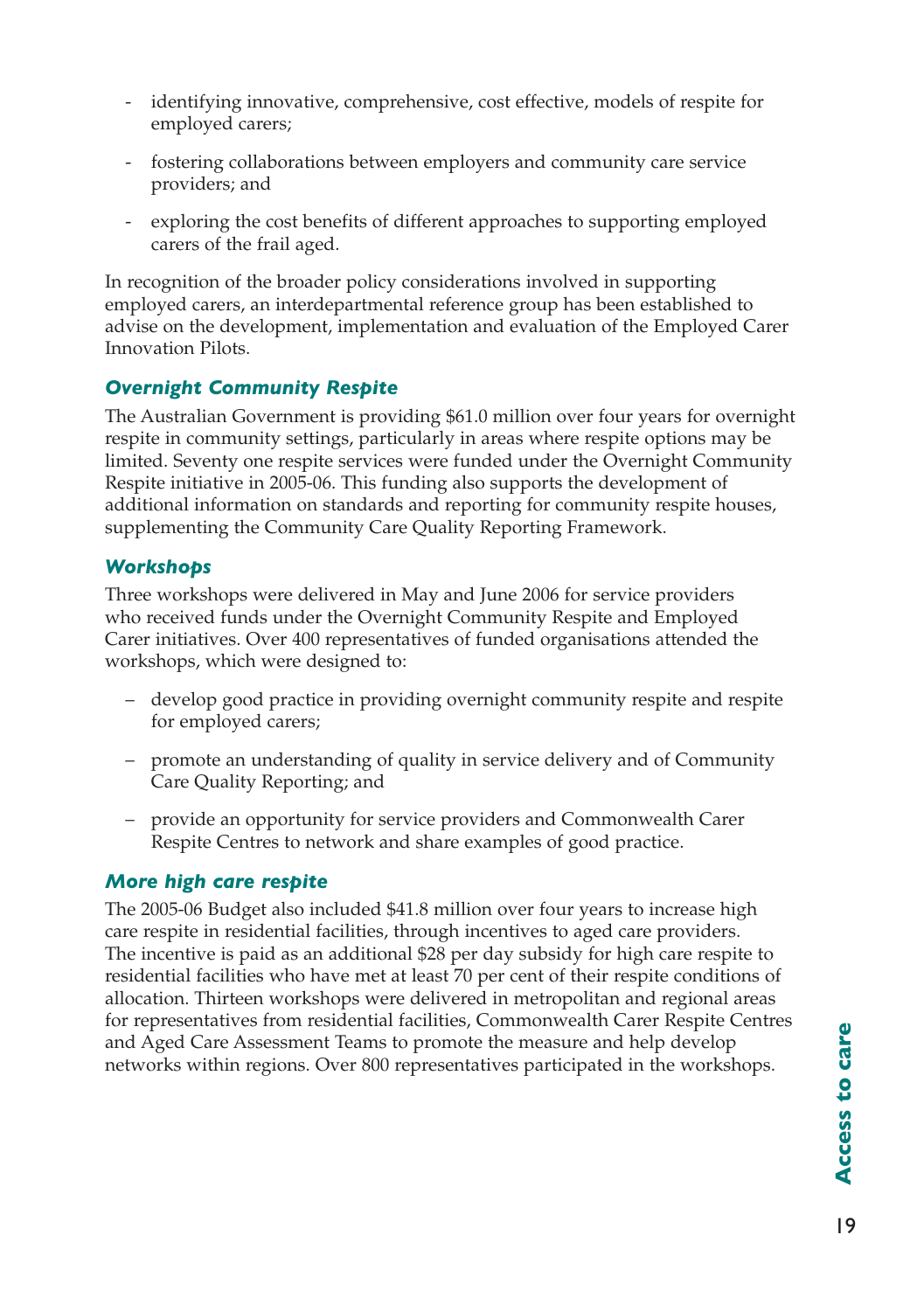### *Respite in Multi-purpose Services*

The Australian Government is providing Multi-purpose Services with an additional \$9.3 million in additional flexible funding over four years from 2006-07 to fund more than 122,000 days of respite care in rural areas.

#### **2.8.2 Residential respite**

Residential respite gives short term care in aged care homes. It may be used on a planned or emergency basis. Admissions to residential respite have increased from about 49,700 in 2004-05 to 51,300 in 2005-06. The number of resident respite days used increased from an estimated 1.04 million days in 2004-05 to an estimated 1.10 million days in 2005-06—an increase of 5.4 per cent.

|                                     | <b>High care</b> | Low care | Total     |
|-------------------------------------|------------------|----------|-----------|
| New South Wales                     | 225,050          | 258,872  | 483,922   |
| Victoria                            | 67,310           | 177,269  | 244,579   |
| Queensland                          | 54,280           | 80,508   | 134,788   |
| South Australia                     | 50,580           | 61.493   | 112,073   |
| Western Australia                   | 18.763           | 48.739   | 67,502    |
| Tasmania                            | 13.695           | 14.329   | 28.024    |
| Northern Territory                  | 5,451            | 3,250    | 8.701     |
| <b>Australian Capital Territory</b> | 6.201            | 9.844    | 16.045    |
| <b>Australia</b>                    | 441,330          | 654,304  | 1,095,634 |

*Table 10: Estimated respite care resident days by level of care 2005-06, by state and territory*

### **2.8.3 National Respite for Carers Program**

The National Respite for Carers Program continued to provide support for carers of frail older Australians and people with disabilities. Funding has increased more than tenfold since the program commenced in 1996, to \$140.4 million in 2005-06.

Commonwealth Carer Respite Centres coordinate respite services, help carers access them, and arrange individual respite when needed. Carers received approximately 126,000 occasions of service from Commonwealth Carer Respite Centres in 2005-06. Respite services under the National Respite for Carers Program provided approximately 2.34 million hours of respite in 2005-06, including respite provided by the new and expanded employed carer projects and overnight community respite services.

Commonwealth Carer Resource Centres provide information, training and resource development, enhance volunteer support, and promote recognition of carers' needs. The total number of carers assisted by them in 2005-06 is estimated at 31,000. Approximately 5,800 carers received counselling services in 2005-06 under the National Carer Counselling Program, delivered through Commonwealth Carer Resource Centres, compared with 4,000 in 2004-05.

A Carers Eligibility and Needs Assessment tool has been developed in readiness for technical trials to begin early in 2006-07.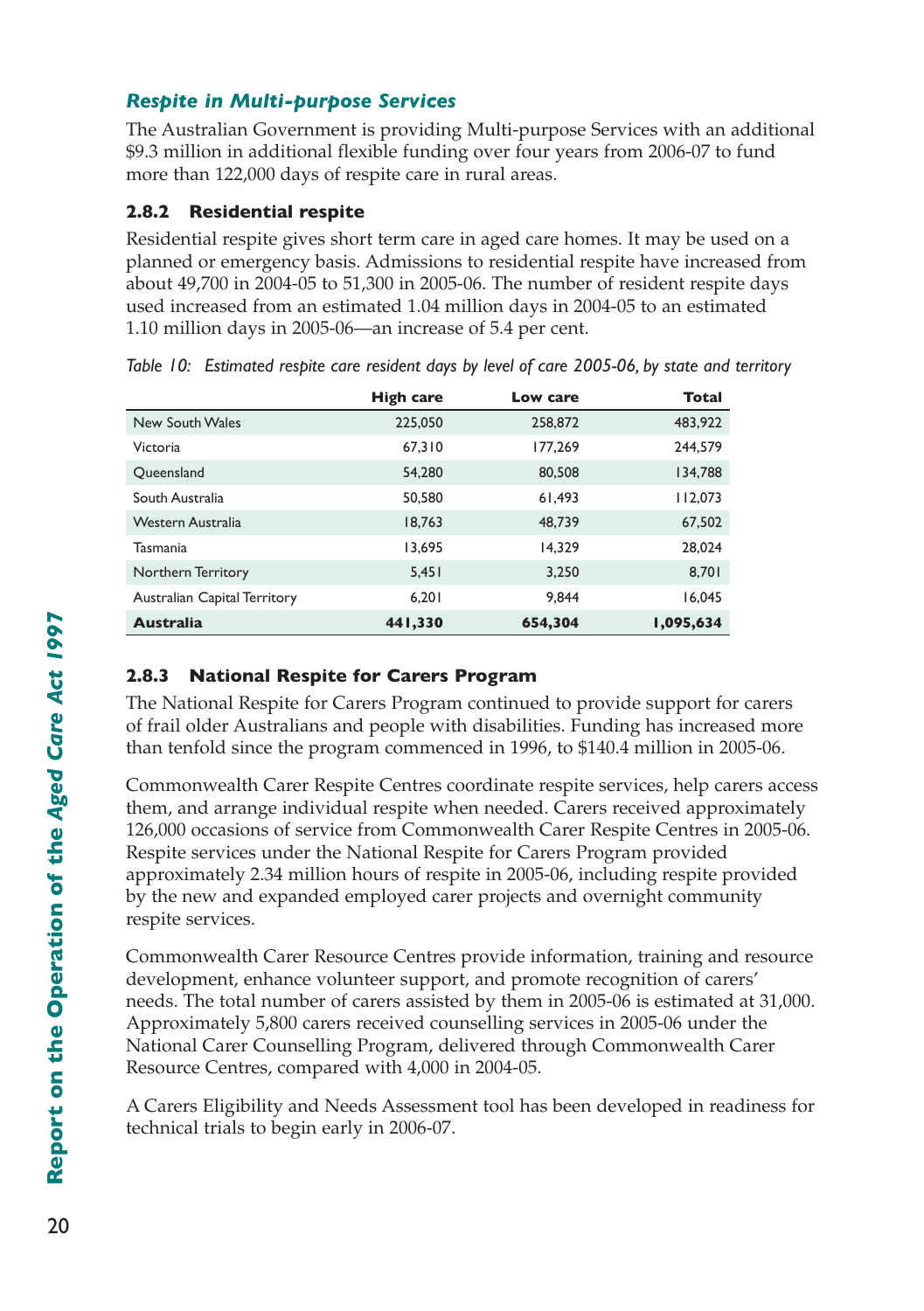# **2.9 Dementia care and support**

The Australian Government provides over \$2.8 billion annually for a range of services to directly benefit people with dementia and their carers. Some services for people with dementia and their carers are provided under the *Aged Care Act 1997*; other services are provided outside the Act. In the 2005-06 Budget, the Australian Government announced a \$320.6 million initiative, *Helping Australians with dementia, and their carers—making dementia a National Health Priority*. In August 2005, the Minister appointed a Dementia National Health Priority Taskforce of industry and peak body and clinical experts in the field of dementia research and care. It is charged with guiding and informing the development and implementation of the initiatives.

### **2.9.1 Dementia—a National Health Priority**

Funding of \$70.5 million over five years for *Dementia—a National Health Priority* will increase the capacity of health and aged care sectors to provide good dementia care by:

- funding dementia research, mapping and consolidating existing dementia research, encouraging collaboration across research institutes, and piloting innovative dementia care and treatment. Three new Dementia Collaborative Research Centres have been established. The Department is also funding dementia research through the National Health and Medical Research Council and has already announced 41 community grants;
- supporting the primary care sector to diagnose and manage dementia, including through:
- extension of specialised behaviour support services, expanding the current Psychogeriatric Care Unit Program,
- undertaking work within primary care; and
- development of Dementia Training and Study Centres to train doctors, nurses and other health care workers—four new centres have been established—; and
- encouraging early intervention for people with dementia and their carers, by:
- establishing a network of Dementia and Memory Community Centres in each state and territory,
- supporting prevention through local projects and improved early intervention services, and,
- awareness strategies to encourage prevention and early intervention.

#### **2.9.2 Dementia specific training**

The 2005-06 Budget initiative included \$25 million over four years to support dementia specific training for up to 9,000 aged care workers and for 7,000 people in the community who may come into contact with people with dementia, such as police.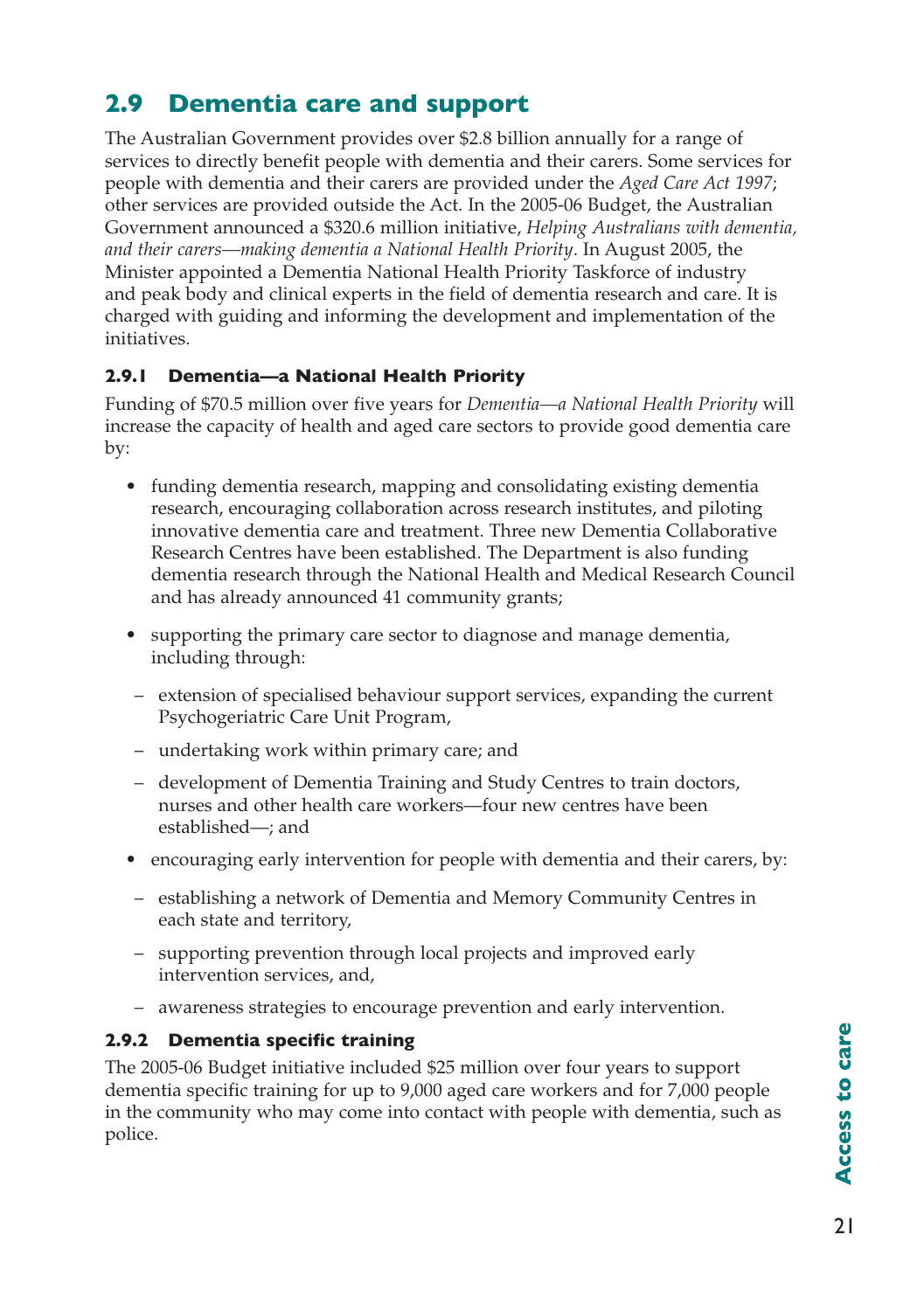The first of these, Dementia Care Skills for Aged Care Workers, will now deliver dementia specific training to almost 17,000 aged care workers rather than the 9,000 originally planned.

Additional support for the workforce will be provided through development of Special Needs Groups training resources and a Dementia Care Kit.

### **2.9.3 EACH Dementia**

Funding of \$225.1 million over four years is being provided to create 2,000 Extended Aged Care at Home Dementia packages for people with complex high care needs and a diagnosis of dementia who experience difficulties in their day to day life because of behavioural and psychological symptoms associated with their dementia. (For more details, see 2.7.1 above.)

### **2.9.4 Information and support**

The level of information and support provided to carers of people with dementia continued to increase in 2005-06. The National Dementia Support Program integrates and expands services previously provided by Alzheimer's Australia, and includes new services to meet the growing need for dementia prevention, early intervention, management and support. It provides:

- National Dementia Helpline and referral services (freecall 1800 100 500);
- Dementia and Memory Community Centres;
- early intervention programs, such as the Living with Memory Loss Program;
- advice, counselling and support services;
- education and training, including training through the Carer Education and Workforce project;
- awareness raising services, including activities such as Dementia Awareness Month; and
- support for people with special needs including the Dementia Cross Cultural Network and new activities for Aboriginal and Torres Strait Islander peoples.

More than 40,000 people use these services each year.

## **2.10 Independent assessment**

Under the Aged Care Assessment Program, the Australian Government provides grants to state and territory governments to operate 115 Aged Care Assessment Teams (ACATs).

ACATs comprehensively assess the needs of frail older people using a multidisciplinary approach. They assess the medical, physical, psychological, social and restorative care needs of older people and provide information and assistance to help people to gain access to care services. ACATs assess the eligibility of people for residential aged care, community care, and flexible care under the Act.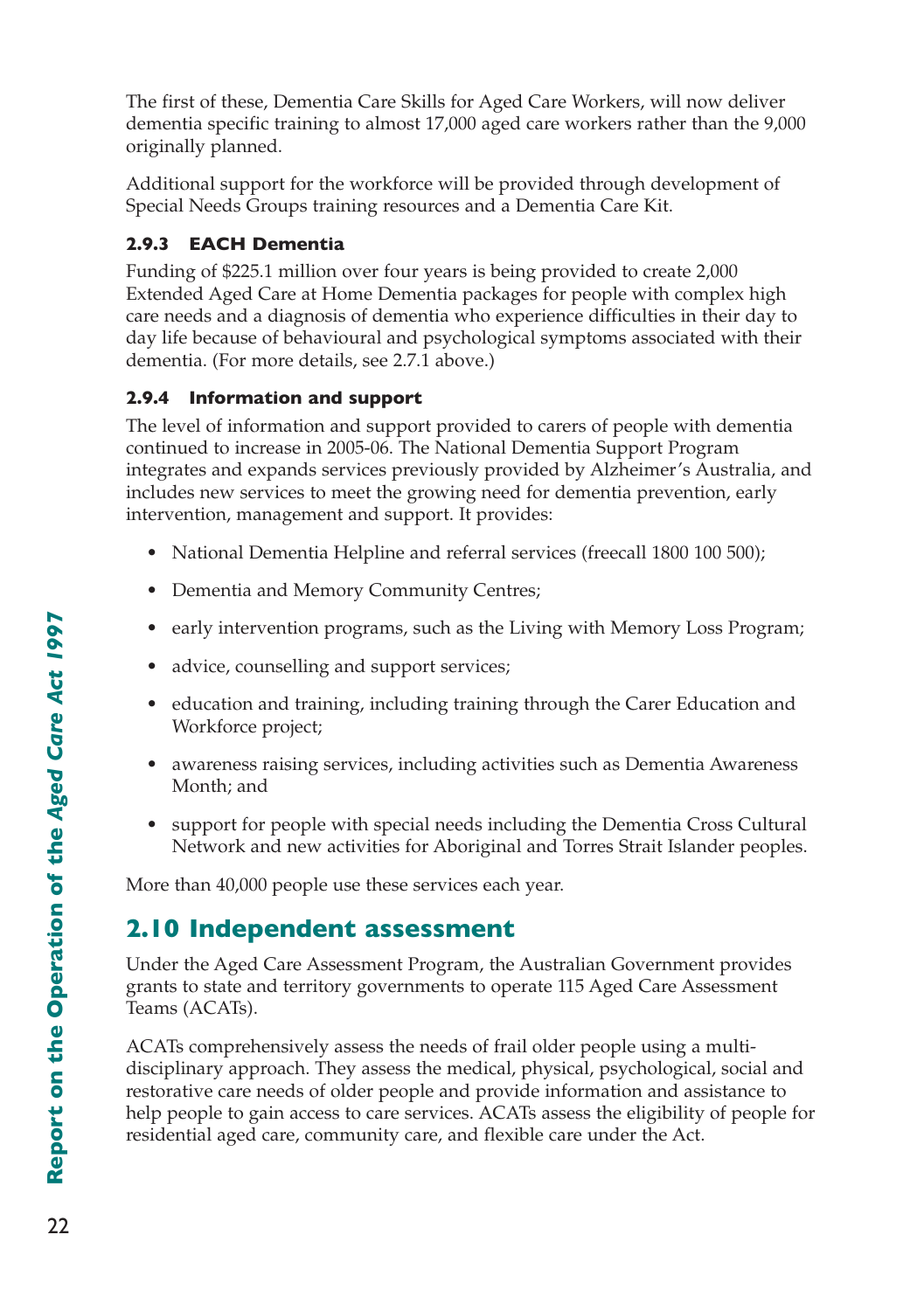People qualified in one or more core assessment professions may be delegated under the Act to undertake assessments. They include geriatricians, general practitioners or other medical specialists, nurses, social workers, occupational therapists, physiotherapists, or psychologists. This ensures that ACAT members have the skills and experience to assess people for aged care services.

A total of 187,723 assessments were recorded in 2004-05, of which 176,877 were completed, compared with 190,203 assessments recorded in 2003-04, of which 176,955 were completed. (Some assessments are not completed because, for example, the client's circumstances may change or the client may withdraw midway through the assessment process.) From 1 July 2004 it has not been necessary that a resident be assessed by an Aged Care Assessment Team before moving from low level care to high level care in the same facility. The small decrease in assessments recorded may largely be attributed to this change and to continued improvements in data validation procedures. Only 37, about 0.02 per cent, of completed 2004-05 assessments were the subject of an appeal.

At its February 2006 meeting, the Council of Australian Governments:<sup>8</sup>

- agreed to strengthened performance management of Aged Care Assessment Teams, to ensure timelier, more consistent and accountable assessments for frail older people requiring care services; and
- endorsed work already underway toward more consistent entry, eligibility, assessment and referral processes in the Home and Community Care (HACC) Program. Current arrangements for access to HACC can be inconsistent and confusing to people who need services. Access to the HACC program will be improved through work with the states and territories to simplify entry and improve consistency in eligibility and assessment processes.

## **2.11 Support for people with special needs**

The *Aged Care Act 1997* aims to provide aged care services in a way that best meets the identified needs of the community. It facilitates access to care irrespective of gender, race, culture, language, economic circumstance or geographic location. In accordance with these aims, the Secretary may decide, under Section 12-5 of the Act, that a number of aged care places will be made available to focus on the care of particular groups of people. People with special needs are identified under the Act and Principles as people from Aboriginal and Torres Strait Islander communities, people from non-English speaking (culturally and linguistically diverse) backgrounds, people who live in rural or remote areas, people who are financially or socially disadvantaged, and veterans, including spouses, widows and widowers of veterans. The Act requires approved providers of all special needs groups when applying for new places or the transfer of places.

In the 2005 Aged Care Approvals Round, 1,050 residential aged care places and 1,588 community aged care places were allocated to aged care providers seeking to

<sup>8</sup> See Council of Australian Governments' Meeting, 10 February 2006. *Communiqué.* Attachment D—Better health for all Australians: action plan.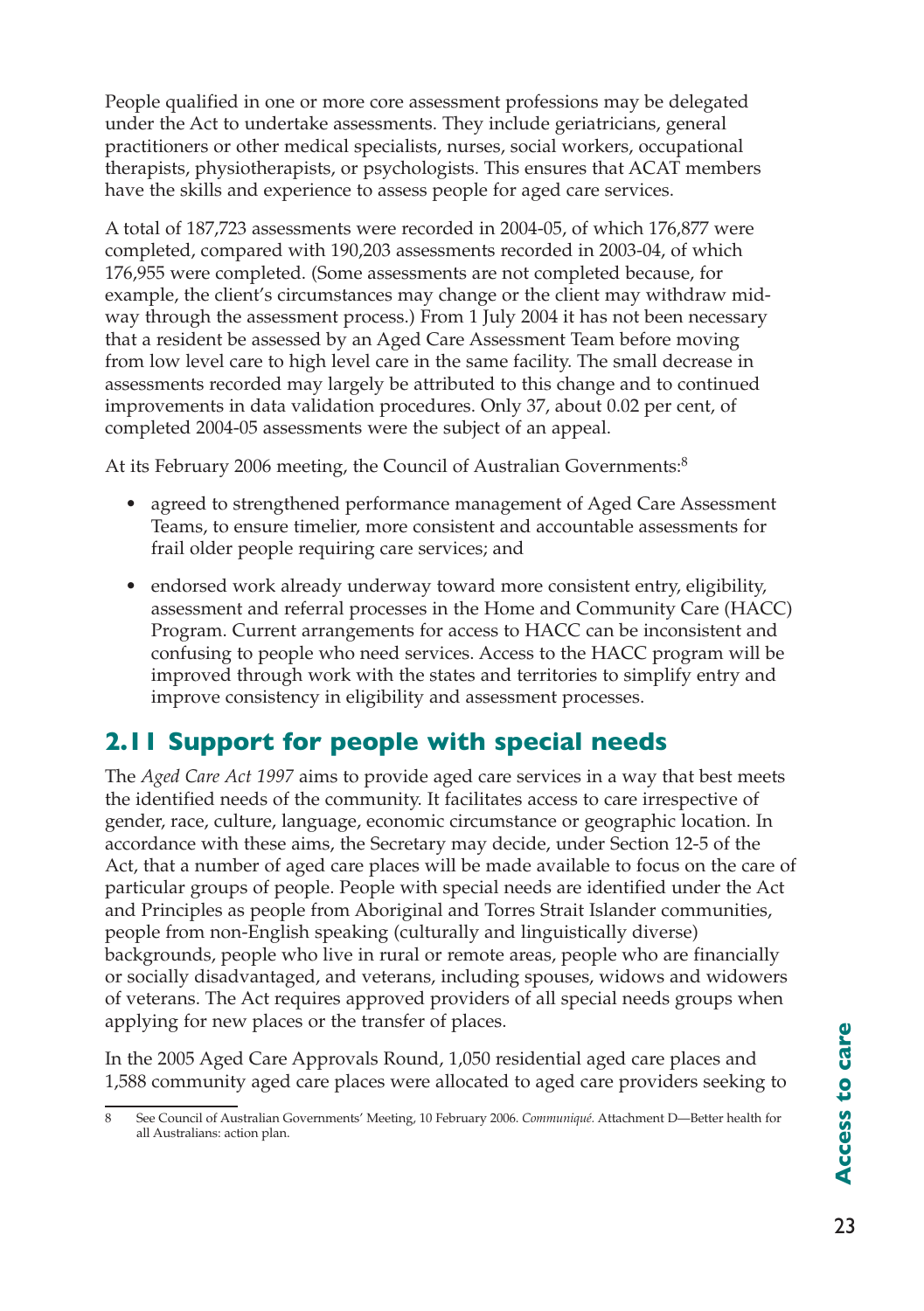provide services to people from four of the special needs groups. A further 2,144 residential and 2,120 community aged care places were allocated to rural, remote and regional areas.

People from special needs groups also have access to places allocated to serve the needs of the general population.

## **2.11.1 Aboriginal and Torres Strait Islander people**

Conditions associated with ageing generally affect Aboriginal and Torres Strait Islander people substantially earlier than other Australians. Therefore planning for aged care services is based on the Aboriginal and Torres Strait Islander population aged 50 years or older, compared with 70 years or older for other Australians. Aboriginal and Torres Strait Islander people access mainstream services, as well as those managed by Aboriginal and Torres Strait Islander organisations. In many areas, services managed by non-Indigenous approved providers have a significant number of Aboriginal and Torres Strait Islander clients. There are 29 services funded under the Act and operating under the auspices of Aboriginal and Torres Strait Islander organisations, providing 744 places at 30 June 2006.

In addition, at 30 June 2006 there were around 600 flexible aged care places, delivered under the National Aboriginal and Torres Strait Islander Aged Care Strategy. The 2006-07 Budget is providing funding of \$15.1 million over four years for an additional 150 aged care places under the Strategy. These flexible care places help ensure that Aboriginal and Torres Strait Islander people can access culturally appropriate care services as close as possible to their communities. In the 2004-05 Budget, the Australian Government provided an additional \$10.3 million nationally over four years to improve the viability of Aboriginal and Torres Strait Islander flexible services.

## **2.11.2 People from culturally and linguistically diverse backgrounds**

Partners in Culturally Appropriate Care is a program developed in 1997 to support aged care service providers in the provision of culturally appropriate care to people from non-English speaking (culturally and linguistically diverse) backgrounds. The 2005-06 Budget provided \$5.1 million over three years to continue the Partners in Culturally Appropriate Care initiative.

In the 2004-05 Budget, the Australian Government provided \$11.6 million over four years to establish a new Community Partners Program to assist older people from established culturally and linguistically diverse communities to have access to aged care services. The Community Partners Program commenced on 1 January 2005 with six months transitional funding to organisations affected by the cessation of the Department's Ethnic Aged Services Grants Program and the former Department of Immigration, Multicultural and Indigenous Affairs Community Settlement Services Scheme. \$2.765 million was made available for the 2005-06 Community Partners Program funding round and 48 projects were approved during the year.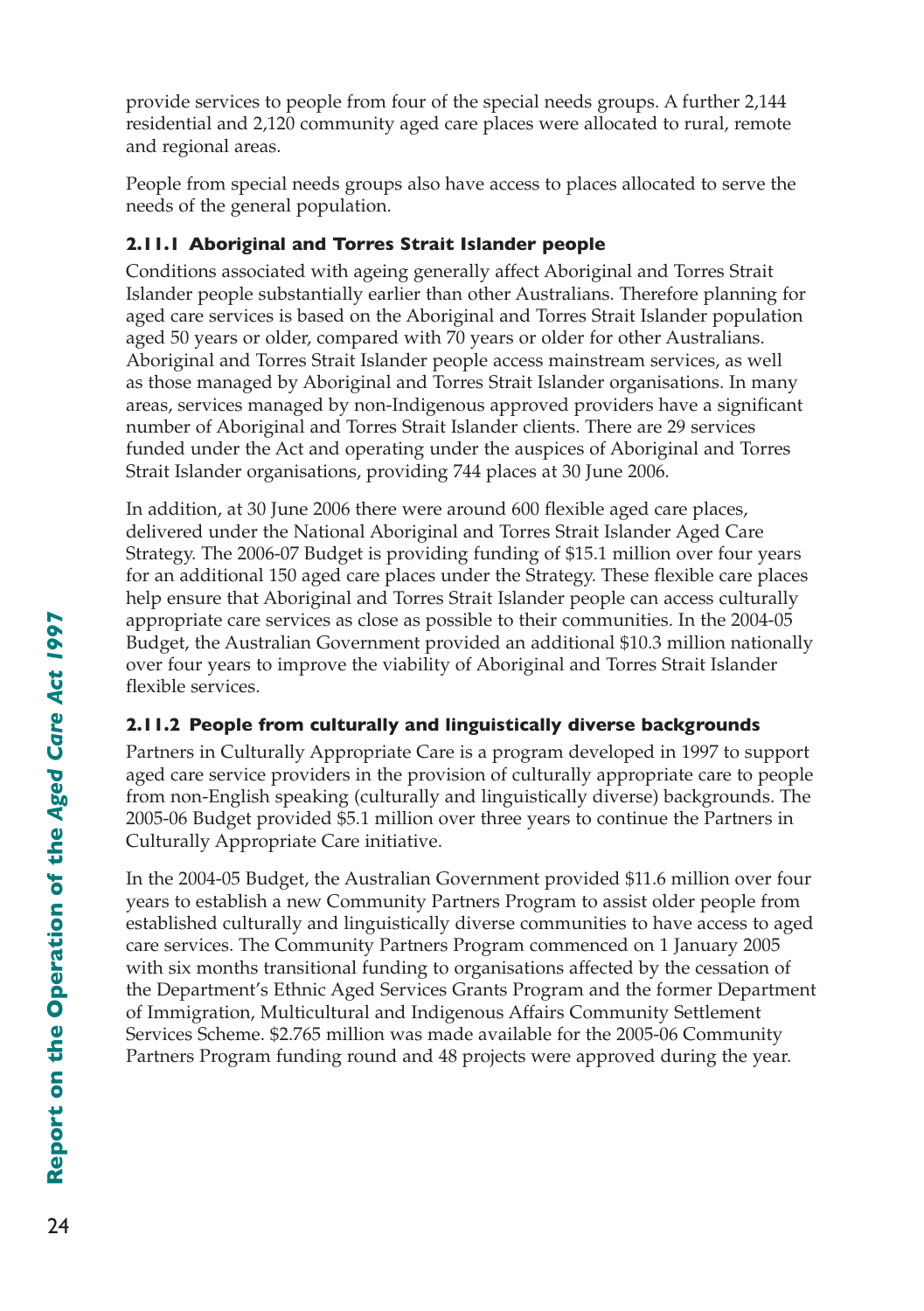## **2.11.3 Veterans**

Veterans, including spouses, widows and widowers of veterans, as a group are ageing faster than the overall population, so that the number in need of aged care will continue to increase until around 2007 before declining. Veterans are designated as 'people with special needs' under the *Aged Care Act 1997*. 9

## **2.11.4 People who live in rural or remote areas**

The aged care planning system ensures that aged care places are provided in rural and remote areas in proportion to the number of older people who live there.

The Multi-purpose Service (MPS) program supports improvement in the integration and provision of health and aged care services for small rural and remote communities. The flexibility inherent in the program can be used to respond to the specific needs of each community and to allow change, as the community's needs change. Nationally, the number of MPS increased from 92 in June 2005 to 94 services in June 2006. Some MPS provide services at more than one location. (For more information on MPS see 2.7.2 above.)

## **2.11.5 People who are financially or socially disadvantaged**

Frail older people who are financially or socially vulnerable are protected from disadvantage in accessing aged care services. There are special arrangements for concessional residents in residential care and hardship provisions for care recipients in residential and community care. Support is also provided for people in insecure housing arrangements.

## *Concessional residents*

The concessional resident arrangements established under the *Aged Care Act 1997* mean that older people have access to care, irrespective of their capacity to make accommodation payments. Concessional residents do not pay accommodation bonds or charges. The Australian Government gives additional supplements to aged care providers on behalf of concessional residents. Concessional residents are those who:

- receive an income support payment; and
- have not owned a home for the last two or more years (or whose home is occupied by a 'protected' person, for example, the care recipient's spouse or long term carer); and
- have assets of less than 2.5 times the annual single basic age pension.

Aged care homes also receive an additional supplement for assisted residents. Assisted residents are a subset of the concessional resident group. The criteria for determining assisted resident status are the same as for concessional resident status, except that an assisted resident has assets of between 2.5 and 4.0 times the annual single basic age pension amount. Assisted residents have sufficient assets to make a small contribution to their accommodation costs and they are subsidised at a lower rate than concessional residents.

<sup>9</sup>  *Allocation Principles 1997*, section 4.4B, made under section 11-3 of the *Aged Care Act 1997*.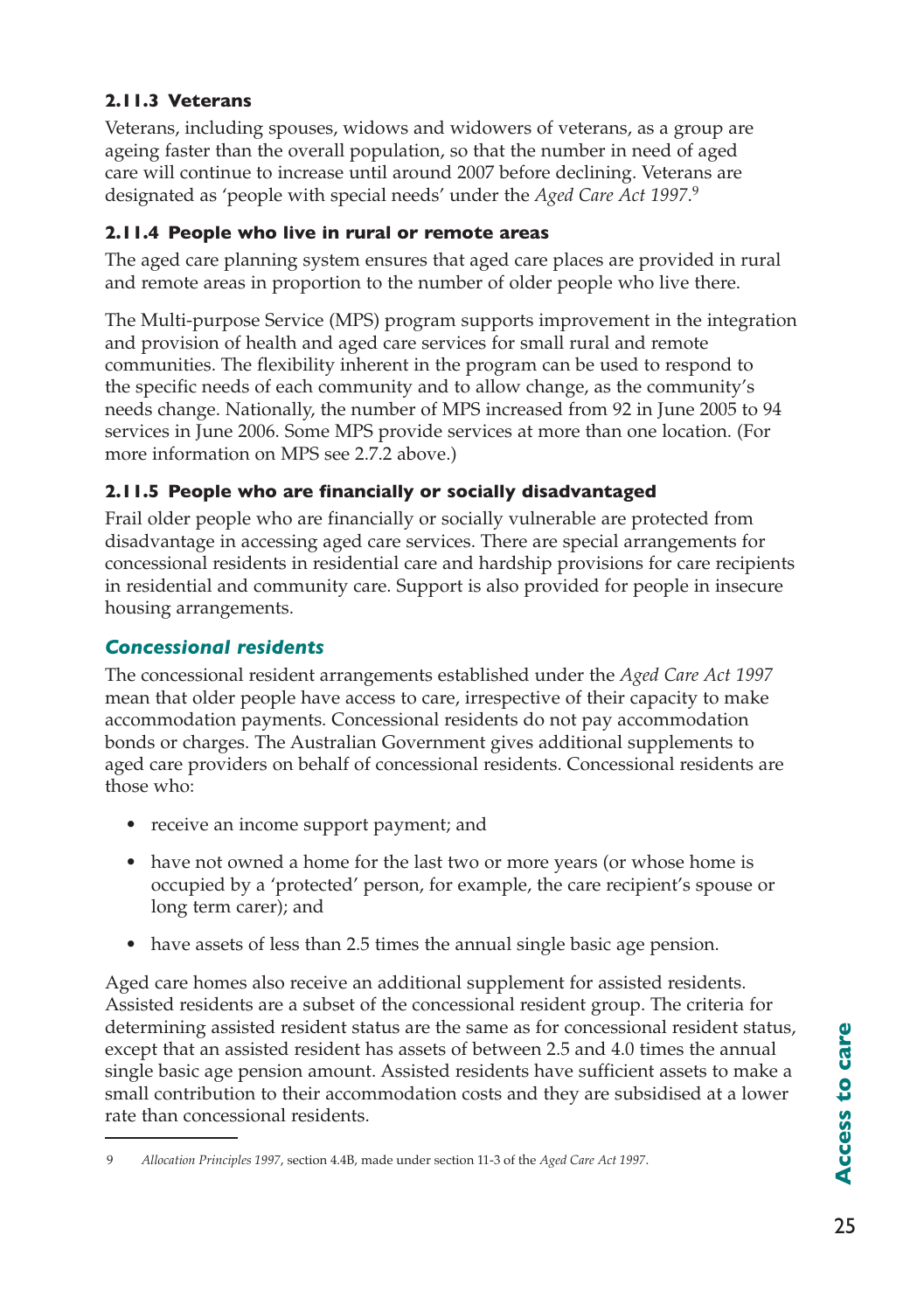For each aged care planning region, there is a minimum target ratio for concessional residents, based on regional socio-economic indices. The lowest regional target ratio is 16 per cent and the highest is 40 per cent. In 2005-06, the targets were exceeded in every region. The concessional resident ratio includes concessional and assisted residents, and certain residents approved under the hardship provisions.

The concessional resident supplement is paid at two levels. An aged care home receives a higher rate of supplement for eligible concessional residents if more than 40 per cent of its residents are concessional or assisted residents. The lower rate is paid for eligible concessional residents of homes where 40 per cent or fewer of their residents are assisted or concessional residents.

The supplement paid for eligible assisted residents is not affected by changes to the proportion of concessional and assisted residents.

From 1 July 2005, asset testing for new residents has been undertaken by Centrelink (and, for Veterans, by the Department of Veterans' Affairs), rather than by the providers of aged care. Previously, providers had to assess residents' assets, while Centrelink or DVA assessed their income. The Review of Pricing Arrangements in Residential Aged Care found that providers were not always in the best position to perform this role and recommended the new arrangements. $10$ 

The 2005-06 Budget provided \$19.7 million over four years to fund asset testing by Centrelink and the Department of Veterans' Affairs. The change has added integrity and fairness and relieved providers of the administrative burden of conducting assessments of assets. Residents are better placed to make decisions about their care needs because they have greater certainty about their financial situation and status prior to entry to care. People who were aged care residents at 1 July 2005 are not affected by the revised asset testing arrangements, unless they move to a new aged care home.

## *Hardship provisions*

Financial hardship assistance provisions under the *Aged Care Act 1997* cater for the minority of residents who have difficulty paying care fees and accommodation payments. Applicants for financial hardship assistance may seek assistance with their daily care fees, the income tested fee, accommodation charge, or accommodation bond. Where assistance is granted, the Australian Government pays an additional supplement so that the aged care provider is not disadvantaged. During 2005-06, the Department processed 768 applications for financial hardship assistance. Of these, 54 per cent were approved and 14 per cent were ineligible. Following advice from the Department, the remaining 32 per cent of applications were withdrawn when, for example, the Department was able to recommend more appropriate ways to obtain needed support. Approvals of financial hardship assistance are reviewed on a case-by-case basis or when a resident's financial circumstances change. There are some classes of care recipients who are automatically eligible for a hardship supplement. These are described in the Residential Care Subsidy Principles.

<sup>10</sup> Review of Pricing Arrangements in Residential Aged Care. *Final report*. Canberra, 2004, p. 288, which includes Recommendation 10.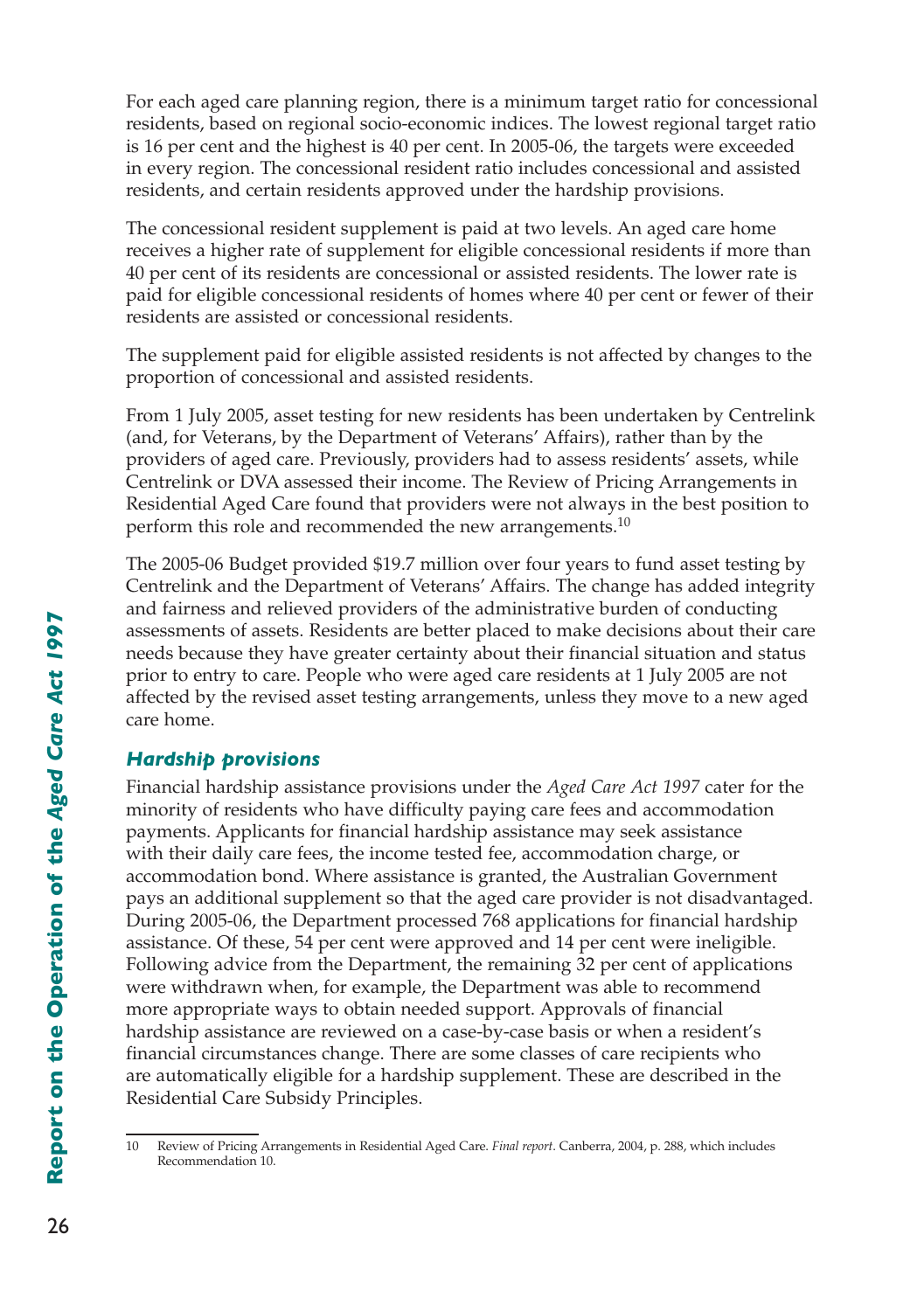## *Assistance with Care and Housing for the Aged*

The Assistance with Care and Housing for the Aged (ACHA) program supports frail, low income, older people who are renting, in insecure housing arrangements, or who are homeless. The program helps them to remain in the community by facilitating access to housing that is linked to community care. Because their housing arrangements are insecure, some frail older people whose care needs could be met by a Community Aged Care Package (CACP) are at risk of premature admission to residential care. Through the ACHA program, the Australian Government contributes recurrent funds to organisations that provide support through paid workers and volunteers, linking people to mainstream housing and care services. The ACHA program operates outside the *Aged Care Act 1997*.

\$2.74 million was paid to 43 providers in 2005-06, to assist older people to obtain access to permanent housing and other community support. In each Aged Care Approvals Round, CACPs are allocated to providers able to target and care for people in designated rental accommodation or insecure housing arrangements who need low level care.

# **2.12 Information**

Good information and support services are important to achieving timely and appropriate access to care.

## **2.12.1 Information line**

Since 1997, the Department has provided an Aged Care Information Line (free call 1800 500 853) open to the public. There were 90,389 calls to the information line in 2005-06, compared with 75,458 calls in 2004-05.

*Table 11: Calls to the information line by main category of caller and main reason for call, 2005-06*

| Caller Type                     | Number of calls | Percentage of all calls (*) |
|---------------------------------|-----------------|-----------------------------|
| Main category of caller:        |                 |                             |
| Carer/friend/family member      | 50.238          | 55.6%                       |
| Self/general public             | 11,482          | 12.7%                       |
| Providers of residential care   | 13.444          | 14.9%                       |
| Health service/support service  | 3,553           | 3.9%                        |
| Main issue/reason for call:     |                 |                             |
| Income tested/means tested fees | 20,510          | 22.7%                       |
| Accommodation bonds and charges | 21,159          | 23.4%                       |
| Daily care fees                 | 18,209          | 20.2%                       |
| Health and Ageing publications  | 21,100          | 23.3%                       |

(\*) Totals do not add to 100 per cent as this table shows only the most important categories of caller and reason for call.

## **2.12.2 Fact sheets, newsletters and updates**

The Department disseminates a wide range of information products on ageing and aged care to consumers, care providers, health professionals and the general community.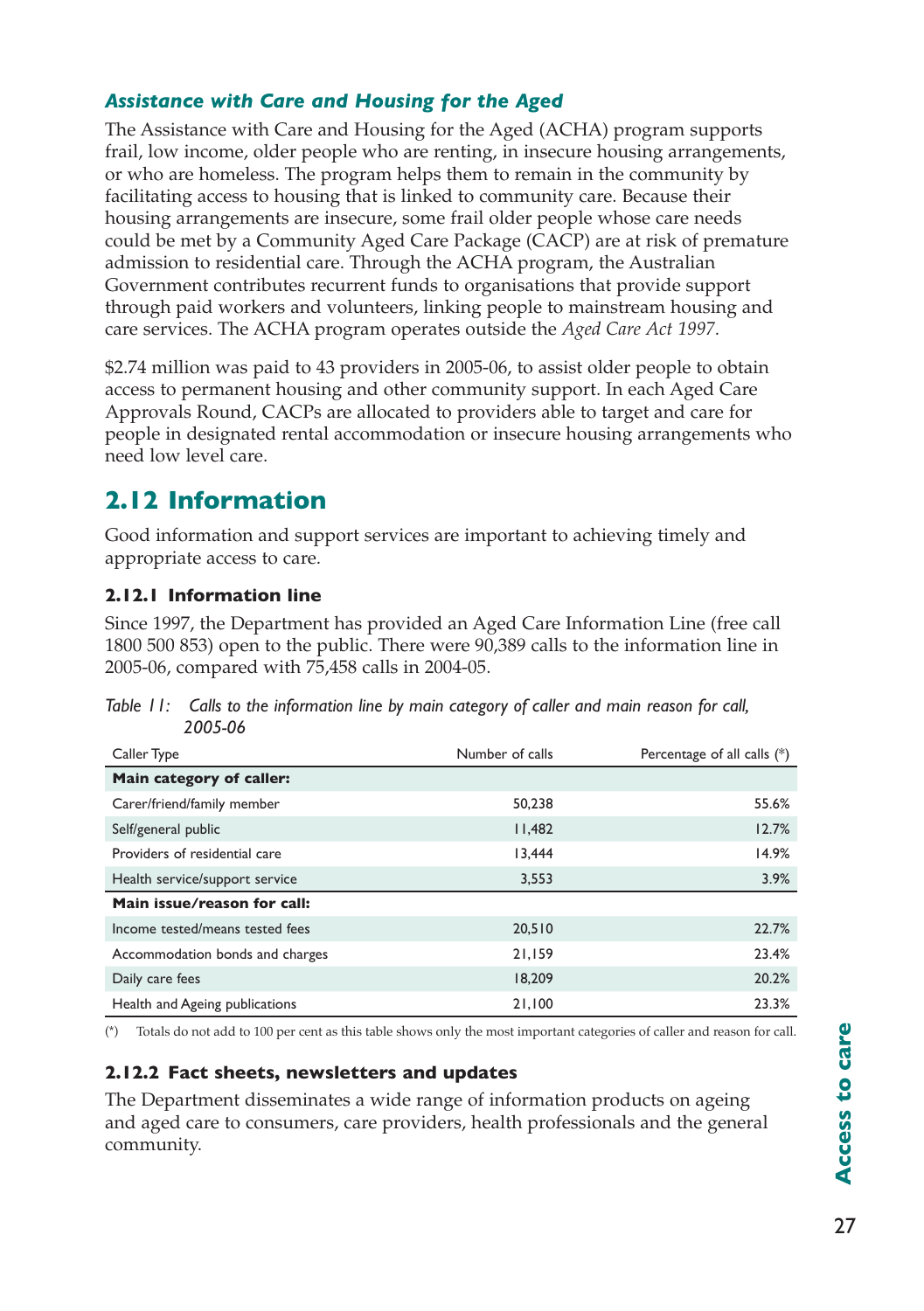Over nine million individual information products were distributed to consumers, including:

- *5 Steps to residential aged car*e;
- the *Australian Government directory of services for older people*, of which 60,000 copies were distributed to aged care stakeholders, community organisations and consumers;
- brochures covering topics such as care choices, fees and charges, the assessment process, community and residential care, and the Aged Care Complaints Resolution Scheme;
- publications and information sheets for people with dementia and their carers; and
- 24 general information sheets covering topics such as care options, quality of care, special needs groups, and fees and charges for residential care (2 of these information sheets are translated into 14 community languages).

Manuals and other publications for care providers include:

- the *Residential care manual* and the *Documentation and accountability manual*;
- *The guide: implementing occupational health and safety in residential aged care*;
- *Pain in residential aged care facilities—management strategies*, a booklet launched in October 2005 and distributed to all aged care homes in 2006;
- *Preventing falls and harm from falls in older people: best practice guidelines for Australian hospitals and residential aged care facilities*, a kit developed by the former Australian Council for Safety and Quality in Health Care and distributed to all aged care homes in early 2006; and
- newsletters—in June 2006 the first issue of *Care Essentials* was sent to all Australian Government-funded aged care homes. It is a quarterly newsletter with a particular focus on clinical safety and quality in aged care, informing clinicians, managers and care staff working in residential care about new initiatives in those areas. Newsletters also include *Payment E\$\$ential\$*, which gives aged care homes and approved providers recent news from the Department, including updates on payment-related matters.

Providers are advised through email or mailfax of amendments to policy and procedures that occur throughout the year. 104 e-mail or mailfax information circulars were sent to service providers and major stakeholders during 2005-06.

Through the National Continence Management Strategy, more than 300 information resources have been developed, including a series of general information fact sheets, information for people with spinal cord injury or constipation, post surgery for bowel cancer, women who have recently had a baby and information for carers. There is an average annual distribution of over three million individual resources.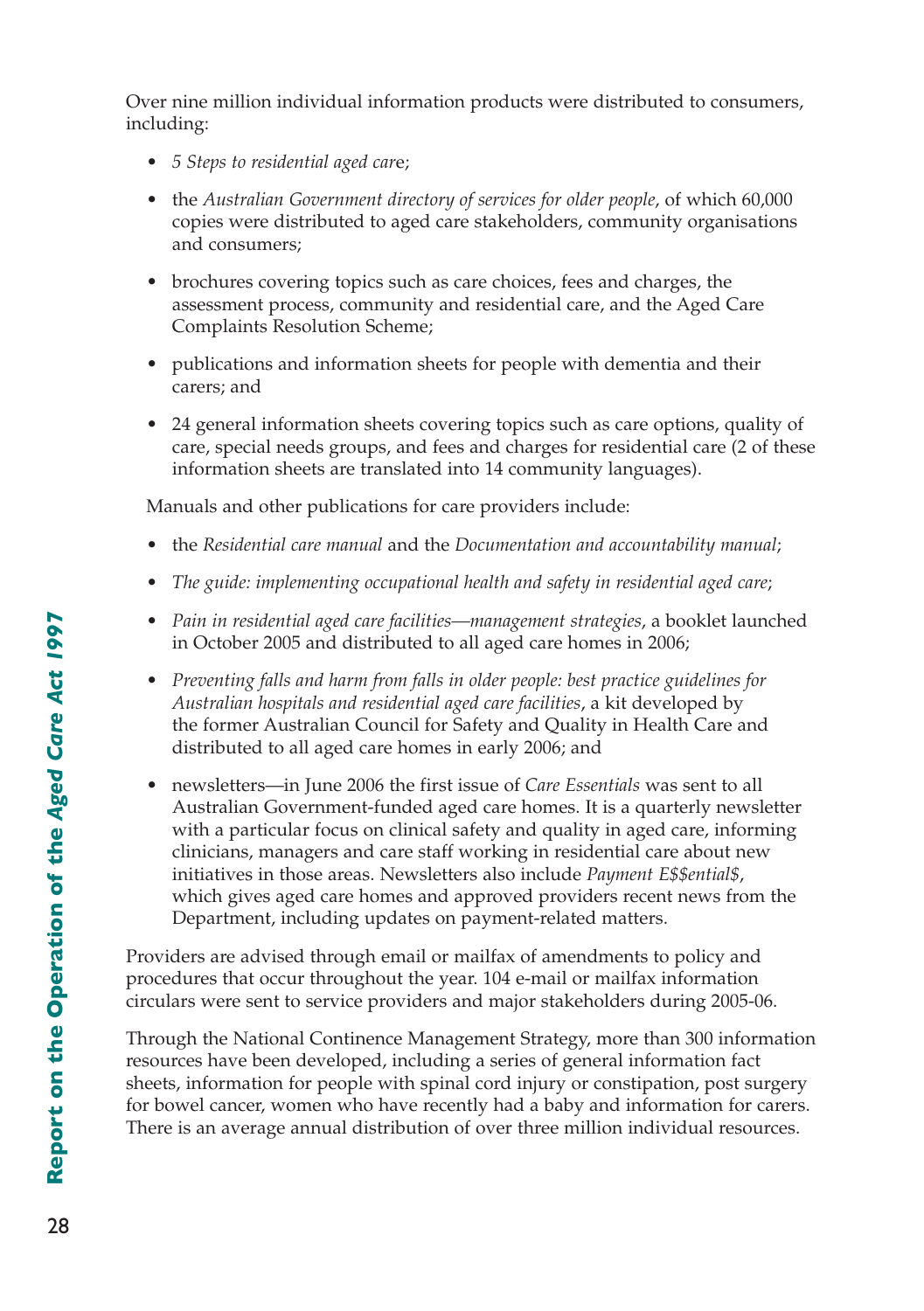There are also resources specifically for Aboriginal and Torres Strait Islander communities and a range of 15 fact sheets translated into 14 languages.

## **2.12.3 Internet**

The Department's Ageing and Aged Care website offers information about Australian Government aged care services. The site includes updates and amendments to documents that are routinely distributed to all providers, as well as major reports and other publications.

The Seniors Portal (www.seniors.gov.au) is the Australian Government's principal site for people over 50, bringing together information from over 290 government and non-government sources. Visits to the Seniors Portal averaged 35,000 per month in 2005-06.

The 2004-05 Budget package included provision for a website to assist consumers in understanding and making aged care choices. Early in 2005, the Department released the online Commonwealth Carelink Services directory (www. commcarelink.health.gov.au) which contains information about aged care homes and community care services. Building on this start, developmental work continued during 2005-06 on a consumer website to provide more comprehensive information for consumers and tools to help them better understand their needs and the services available. The site is planned for release in 2006.

## **2.12.4 Commonwealth Carelink Centres**

Fifty-four Commonwealth Carelink Centres (www.commcarelink.health.gov. au) provided approximately 184,000 clients with information about community, residential and other aged care services during 2005-06. Clients include general practitioners, other health professionals, service providers, individuals and their carers. Commonwealth Carelink Centres may be contacted through a national freecall number, 1800 052 222.

## **2.12.5 Dementia information and support**

The level of information and support provided to carers of people with dementia continued to increase in 2005-06; see 2.9 above for details.

## **2.12.6 Carer Information and Support Program**

The Carer Information and Support Program funds the development and distribution of carer information products, including education programs for carers and information about government programs that support carers. In response to an increase in demand, the Carer Information and Support Program distributed an estimated 545,300 items in 2005-06, compared with an estimated 500,000 items in 2004-05.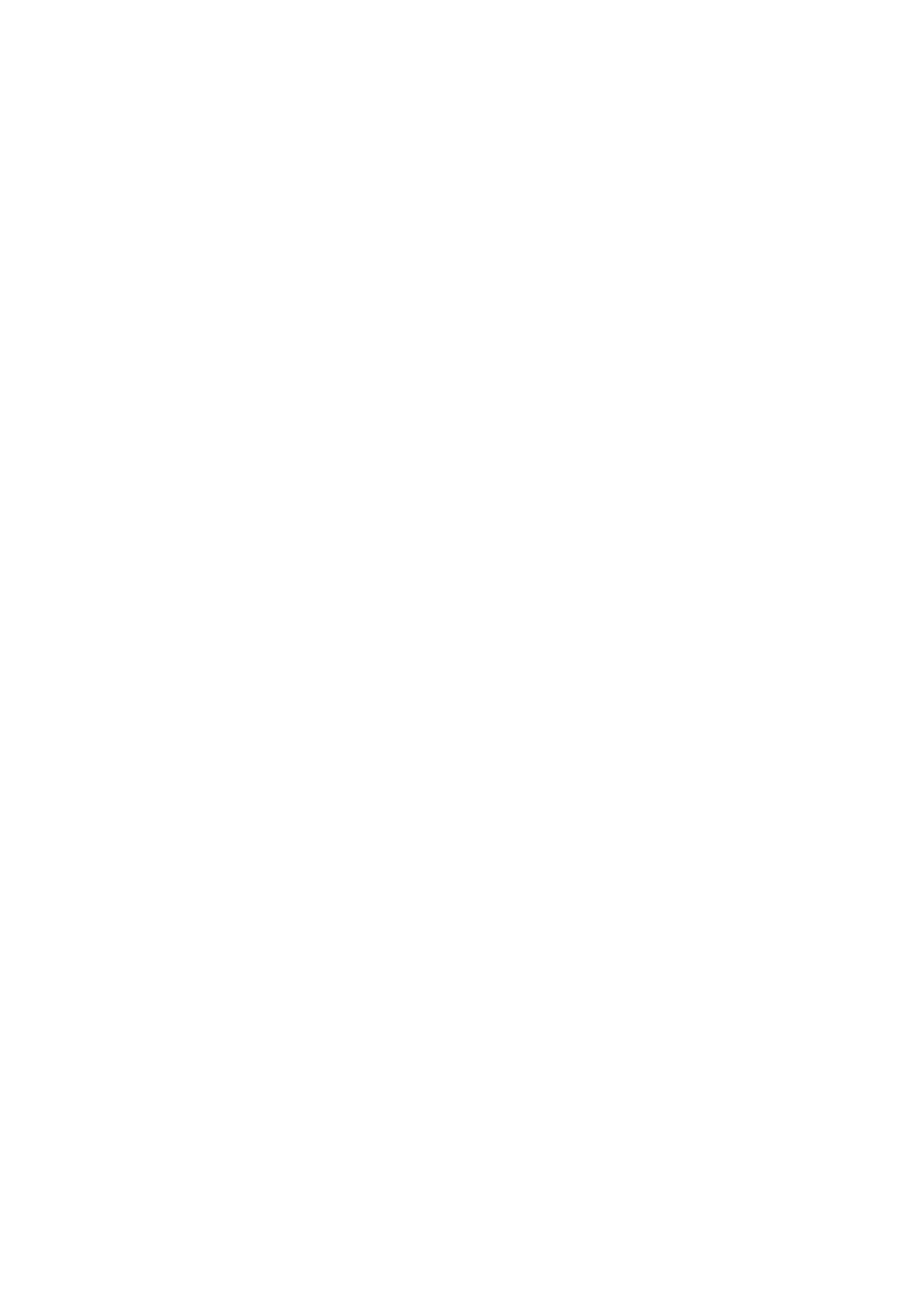# **3 Funding for care**

# **3.1 Growth in funding for aged care**

The Australian Government is committed to ensuring that frail older Australians receive the best possible care and to providing sufficient funding for aged and community care services to provide this care. Australian Government expenditure for ageing and aged care was \$7.1 billion in 2005-06, compared with \$6.7 billion in 2004-05.

- Expenditure on residential aged care subsidies and supplements was \$5.3 billion in 2005-06, compared with \$5.0 billion in 2004-05—an increase of 6.2 per cent. This was an increase of 117 per cent since 1995-96 when expenditure was \$2.5 billion.
- Australian Government expenditure on the Home and Community Care Program was \$858 million in 2005-06, compared with \$792 million 2004-05—an increase of 8.3 per cent. This was an increase of 103 per cent since 1995-96 when Australian Government expenditure for Home and Community Care was \$423 million.
- Expenditure on Community Aged Care Packages was \$357 million in 2005-06, compared with \$328 million in 2004-05—an increase of 8.8 per cent. This was an increase of more than 977 per cent since 1995-96 when expenditure was  $$33$  million.<sup>11</sup>

# **3.2 Community care**

## **3.2.1 Home and Community Care**

The Australian Government contributes approximately 60 per cent of Home and Community Care (HACC) program funding nationally and maintains a broad strategic role. States and territories contribute approximately 40 per cent of program funding and manage the program on a day-to-day basis. Australian Government funding available for HACC in 2005-06 was \$857.8 million, an increase of 103 per cent since 1995-96. Total combined Australian, state and territory funding for 2005-06 was \$1.409 billion, an increase of \$107.8 million over the previous year.

On 26 July 2006, the Australian Government announced provision of up to \$30 million in extra, one-off, unmatched funding to build on and extend the work agreed by the Council of Australian Governments in February for improved, nationally consistent, arrangements for access, assessment and referral for HACC. The extra funding recognises costs associated with implementing the reforms and will be available only to those states and territories that implement the reforms outlined in *A New Strategy for Community Care—The Way Forward*, released in August 2004.

<sup>11</sup> In 2005-06 the program group structure for the outcome changed from four outcome groups to eight, to provide greater clarity in the reporting of expenditures. Expenditure figures reported in this paragraph have been compiled to provide comparability between 1995-96, 2004-05 and 2005-06. The new program groups are 4.1 Aged care assessment (\$55.6m in 2005-06); 4.2 Aged care workforce (\$32.6m); 4.3 Ageing information and support (\$31.2m); 4.4 Community care (\$1,408.5m); 4.5 Culturally Appropriate Aged Care (\$20.7m); 4.6: Dementia (\$22.9m); 4.7 Flexible aged care (\$158.9m); and 4.8: Residential care (\$5,370.6m).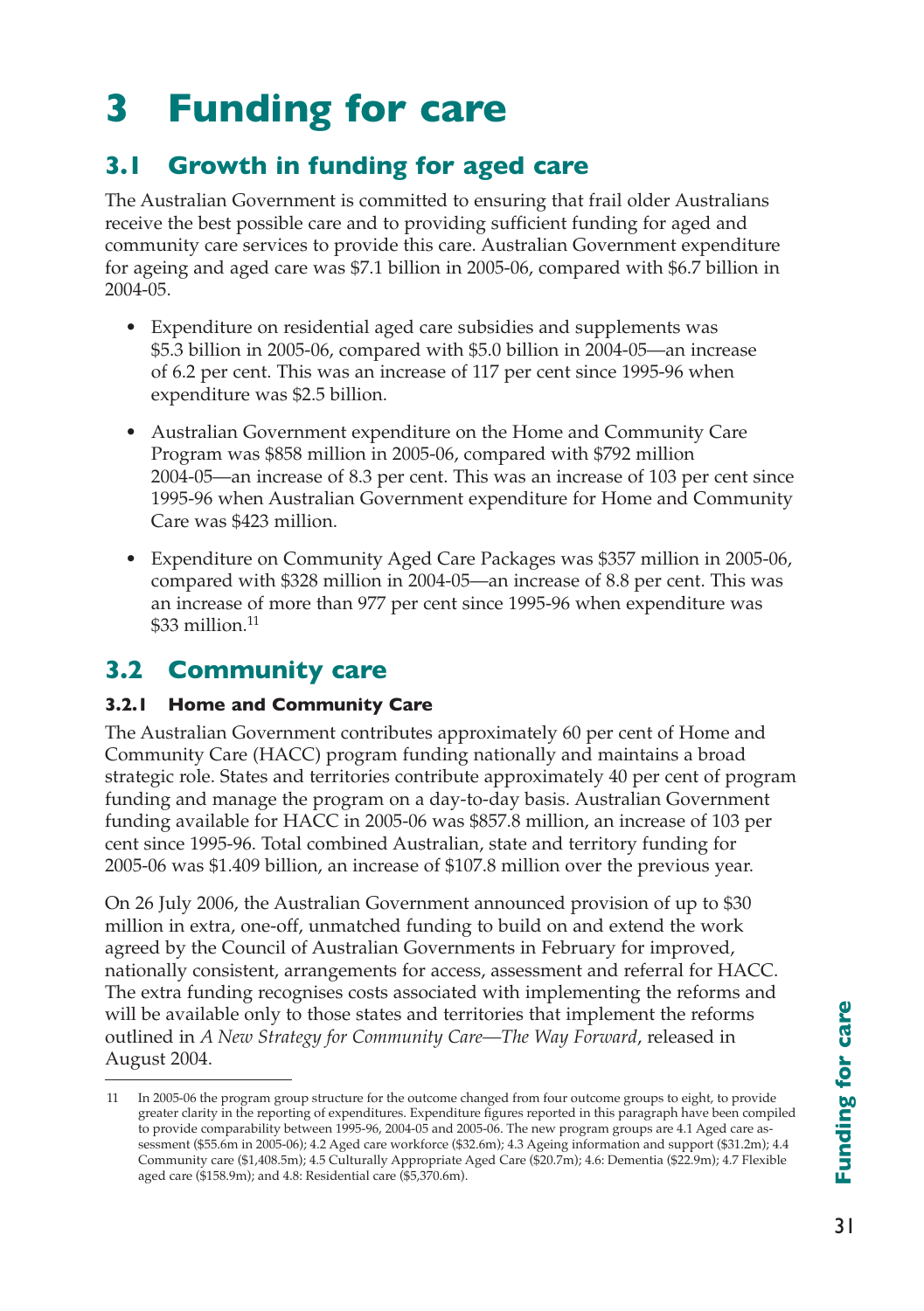

*Figure 4: Growth in Australian Government outlays for aged care, 1996-97 to 2005-06*

Includes, Aged care assessment, Aged care workforce, Ageing information and support, Culturally Appropriate Aged Care, Dementia, and Flexible aged care.

#### **3.2.2 Community Aged Care Packages and Extended Aged Care at Home packages**

Australian Government financial assistance for Community Aged Care Packages (CACPs) and Extended Aged Care at Home (EACH) packages is paid to service providers as a contribution to the cost of providing care. The Minister for Ageing determines the rates for subsidies and supplements, usually on 1 July of each year. The current rates of payment can be found on the Department's Internet site.<sup>12</sup> As set out in Table 12, the Australian Government's recurrent expenditure on CACPs has increased from \$33.1 million in 1995-96 to \$356.6 million in 2005-06.

<sup>12</sup>  See http://www.health.gov.au/internet/wcms/publishing.nsf/Content/ageing-finance-subsidies.htm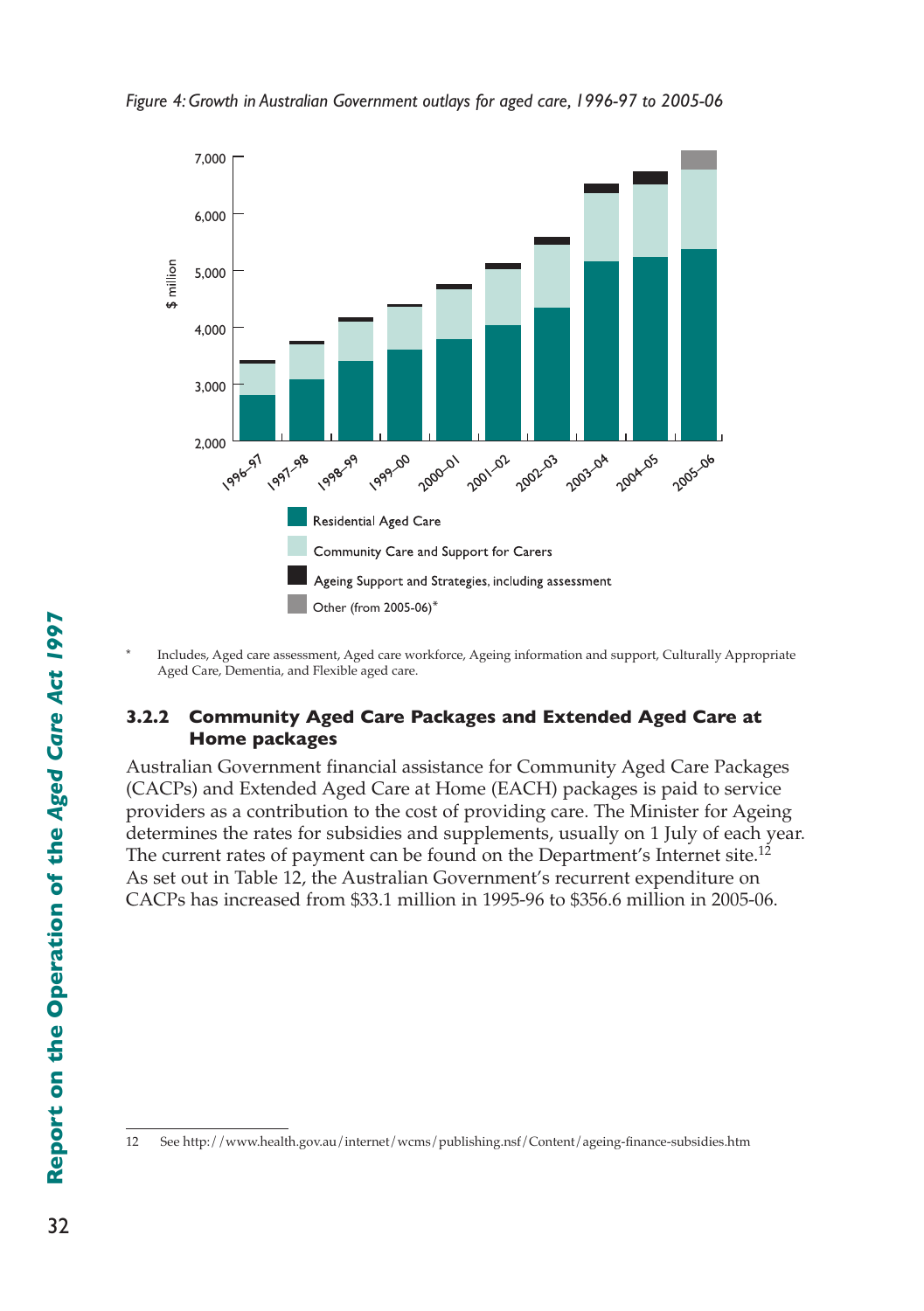|                                     | 1995-96             | 2005-06  | <b>Increase</b> | %        |
|-------------------------------------|---------------------|----------|-----------------|----------|
| New South Wales                     | \$12.7m             | \$124.1m | \$111.4m        | 877.5%   |
| <b>Victoria</b>                     | \$6.4m              | \$94.3m  | \$87.9m         | 1.374.1% |
| Oueensland                          | \$5.9m              | \$54.7m  | \$48.8m         | 826.6%   |
| South Australia                     | \$3.6m              | \$33.1m  | \$29.5m         | 818.1%   |
| Western Australia                   | \$2.8m              | \$29.0m  | \$26.2m         | 936.8%   |
| <b>Tasmania</b>                     | \$1.3m              | \$10.1m  | \$8.8m          | 673.8%   |
| Northern Territory                  | \$0.0 <sub>m</sub>  | \$6.3m   | \$6.3m          |          |
| <b>Australian Capital Territory</b> | \$0.4m              | \$5.0m   | \$4.6m          | 1,157.5% |
| <b>Australia</b>                    | \$33.1 <sub>m</sub> | \$356.6m | \$323.5m        | 977.3%   |

*Table 12: Australian Government expenditure for Community Aged Care Packages, 1995–96 and 2005-06, by state and territory*

The 2004-05 Budget provided new funding of \$225.1 million over four years to create 2,000 EACH Dementia packages (see 2.7.1). Table 13 shows Australian Government recurrent expenditure on EACH and EACH dementia packages, which has risen from \$15.5 million in 2003-04 to a combined total of \$66.5 million in 2005-06, an increase of 330 per cent.

*Table 13: Australian Government expenditure for Extended Aged Care at Home Packages 2003-04 and 2005-06 and Extended Aged Care at Home Dementia packages 2005-06, by state and territory*

|            |         |         | <b>EACH</b>     |        |                     |
|------------|---------|---------|-----------------|--------|---------------------|
|            | 2003-04 | 2005-06 | <b>Increase</b> | %      | Dementia<br>2005-06 |
| <b>NSW</b> | \$3.5m  | \$19.9m | \$16.4m         | 475.7% | \$0.81m             |
| Vic        | \$3.8m  | \$19.5m | \$15.6m         | 407.8% | \$0.28m             |
| Old        | \$1.5m  | \$9.9m  | \$8.4m          | 558.0% | \$0.08m             |
| SA         | \$1.6m  | \$5.9m  | \$4.3m          | 261.0% | \$0.01m             |
| <b>WA</b>  | \$2.8m  | \$4.8m  | \$2.0m          | 71.2%  | \$0.01m             |
| Tas        | \$0.6m  | \$1.9m  | \$1.3m          | 223.3% | \$0.02m             |
| <b>NT</b>  | \$0.6m  | \$1.5m  | \$0.9m          | 150.8% | -                   |
| <b>ACT</b> | \$1.0m  | \$1.9m  | \$0.9m          | 85.6%  |                     |
| Aust.      | \$15.5m | \$65.3m | \$49.8m         | 322.1% | \$1.21m             |

## **3.2.3 Care recipients' contribution**

The Australian Government does not set the level of fees that CACP and EACH recipients are asked to pay, but it does set the maximum level of the daily care fees that providers may ask care recipients to pay. For older people on the maximum basic rate of pension, fees must not exceed 17.5 per cent of the pension (\$6.02 a day at 30 June 2006). Additional fees are limited to 50 per cent of any income above the maximum pension rates. However, no one may be denied a service because they cannot afford to pay. CACPs and EACH packages are GST exempt.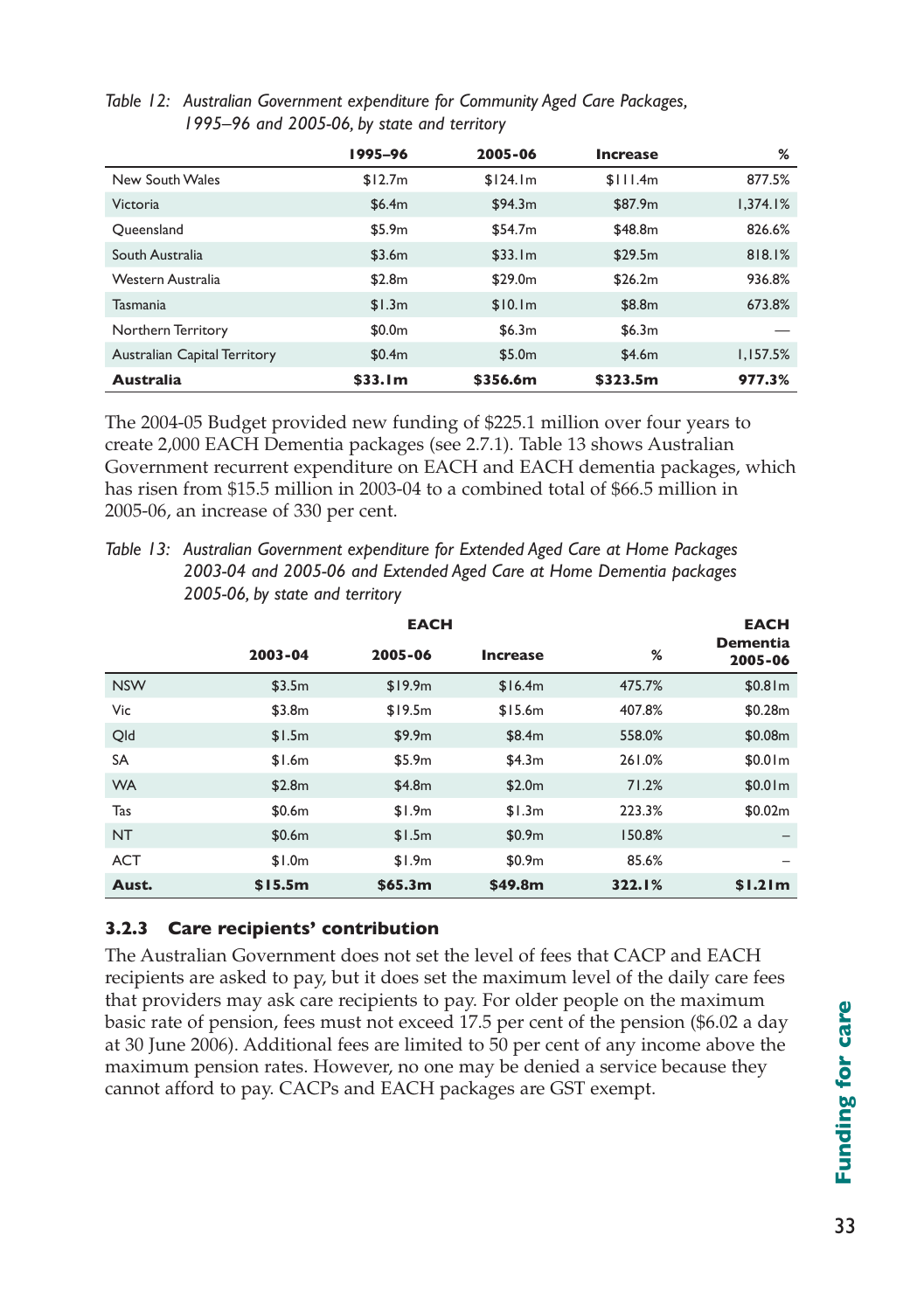## **3.2.4 Community care grants (CACP establishment grants)**

Community care grants assist organisations that may be disadvantaged in meeting the cost of establishing viable CACP services. Those receiving grants include organisations without an established service infrastructure, those servicing remote or isolated communities where there are limited resources, and services with only small numbers of CACPs. Individual grants may be up to \$50,000 (GST-exclusive), depending on the circumstances of the organisation, and are paid prior to the commencement of services. Forty-seven community care grants were made in 2005-06, of a total value of \$1.746 million.

|                    | <b>Number of grants made</b> | Total value (\$'000) |
|--------------------|------------------------------|----------------------|
| New South Wales    | 16                           | \$649.1              |
| Victoria           | 8                            | \$244.7              |
| Queensland         | 15                           | \$513.3              |
| South Australia    | 5                            | \$213.4              |
| Western Australia  |                              | \$46.8               |
| Tasmania           |                              | \$28.7               |
| Northern Territory |                              | \$50.0               |
| <b>Australia</b>   | 47                           | \$1,745.9            |

*Table 14: Community care establishment grants, 2005-06, by state and territory*

## **3.2.5 Viability supplement**

The 2006-07 Budget provided \$19.4 million over four years for a new viability supplement to community aged care programs such as Community Aged Care Packages and Extended Aged Care at Home in rural and remote areas. The supplement recognises the higher costs and recruitment difficulties faced by these services. The Australian Government already provides a viability supplement to residential aged care services in rural and remote areas of Australia (see 3.3.3).

## **3.3 Residential care—recurrent funding**

## **3.3.1 Australian Government recurrent funding**

Australian Government funding for residential care has risen from \$2.5 billion in 1995-96 to \$5.3 billion in 2005-06. This includes funding appropriated through the Health and Ageing portfolio as well as funding for veterans in residential care through the Veterans' Affairs portfolio. These combined appropriations are paid as subsidies and supplements to aged care homes through the Health and Ageing payment system, managed by Medicare Australia.

As part of the 2004-05 Budget package, *Investing in Australia's Aged Care: More Places, Better Care*, the Australian Government is providing an additional \$877.8 million over four years for a Conditional Adjustment Payment (CAP) to eligible approved providers of residential aged care. For more information about the CAP, see 3.3.2 below.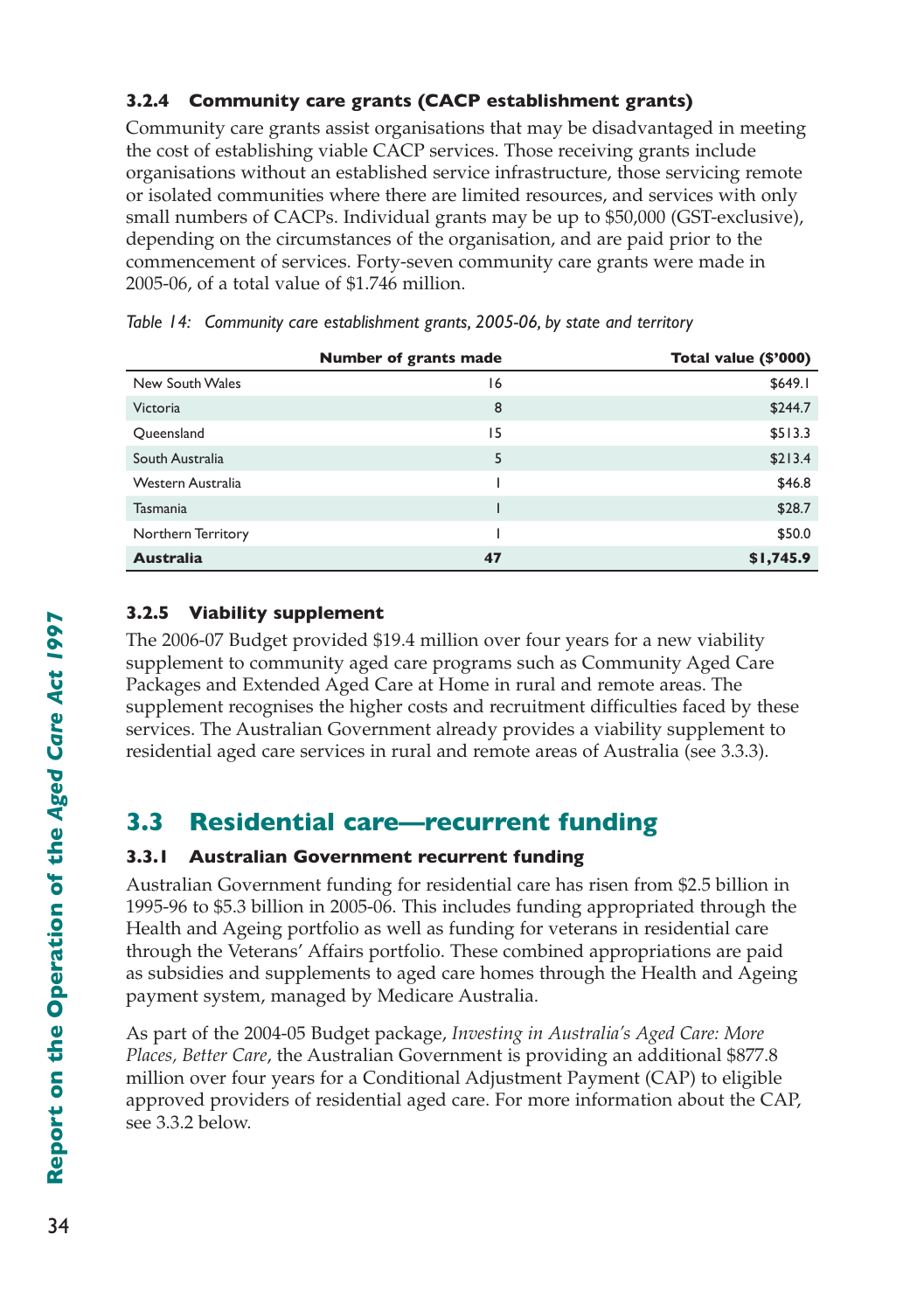The Australian Government is providing an extra \$211.1 million in subsidies over four years from 2002-03, to assist residential aged care providers to meet increased costs of nurses' wages. This is equivalent to \$50 million per year, indexed each year; \$54.4 million was provided in 2005-06 within the residential care funding base.

|                                     | 2004-05    | 2005-06    | <b>Increase</b> | %     |
|-------------------------------------|------------|------------|-----------------|-------|
| New South Wales                     | \$1,749.3m | \$1,849.8m | \$100.5m        | 5.7%  |
| Victoria                            | \$1,237.2m | \$1,316.8m | \$79.5m         | 6.4%  |
| Oueensland                          | \$903.0m   | \$953.7m   | \$50.7m         | 5.6%  |
| South Australia                     | \$505.8m   | \$550.3m   | \$44.5m         | 8.8%  |
| Western Australia                   | \$414.0m   | \$441.1m   | \$27.1m         | 6.5%  |
| <b>Tasmania</b>                     | \$140.7m   | \$147.2m   | \$6.5m          | 4.6%  |
| Northern Territory                  | \$15.9m    | \$17.7m    | \$1.8m          | 11.3% |
| <b>Australian Capital Territory</b> | \$48.0m    | \$51.6m    | \$3.6m          | 7.5%  |
| <b>Australia</b>                    | \$5,021.5m | \$5,333.6m | \$312.1m        | 6.2%  |

| Table 15: Australian Government recurrent residential aged care funding 2004-05 and |
|-------------------------------------------------------------------------------------|
| 2005-06, by state and territory                                                     |

Note: Totals may not sum exactly, due to rounding. To enable comparison continuing funding levels in 2005-06 with those in 2004-05, these figures exclude the one-off payment of \$1,000 per resident (\$152.0m) in 2004-05; includes funding through the Veterans' Affairs portfolio.

The Australian Government subsidises the provision of residential aged care to those approved to receive it. The payment for each resident is calculated as follows:

- a basic subsidy amount determined, for permanent residents, by the resident's classification under the Resident Classification Scale and, for respite residents, by the Aged Care Assessment Team's assessment of the resident;
- plus any primary supplements for concessional residents, transitional residents, oxygen, enteral feeding and payroll tax and the Conditional Adjustment Payment (see 3.3.2 below);
- less any reductions in subsidy resulting from the provision of extra services, adjusted subsidies for government (or formerly government) owned aged care homes or the receipt of a compensation payment;
- less any reduction resulting from the income-testing of residents who entered residential care on or after 1 March 1998;
- plus any other supplements, including the pensioner supplement, the viability supplement and the hardship supplement (which reduces charges for residents who would otherwise experience financial hardship).

The Minister for Ageing determines the rates for subsidies and supplements, usually on 1 July of each year. The current rates of payment can be found on the Department's Internet site.13

Under the Australian Government's Funding Equalisation and Assistance Package (FEAP), rates of payment are being adjusted so that all states and territories are

<sup>13</sup>  See http://www.health.gov.au/internet/wcms/publishing.nsf/Content/ageing-finance-subsidies.htm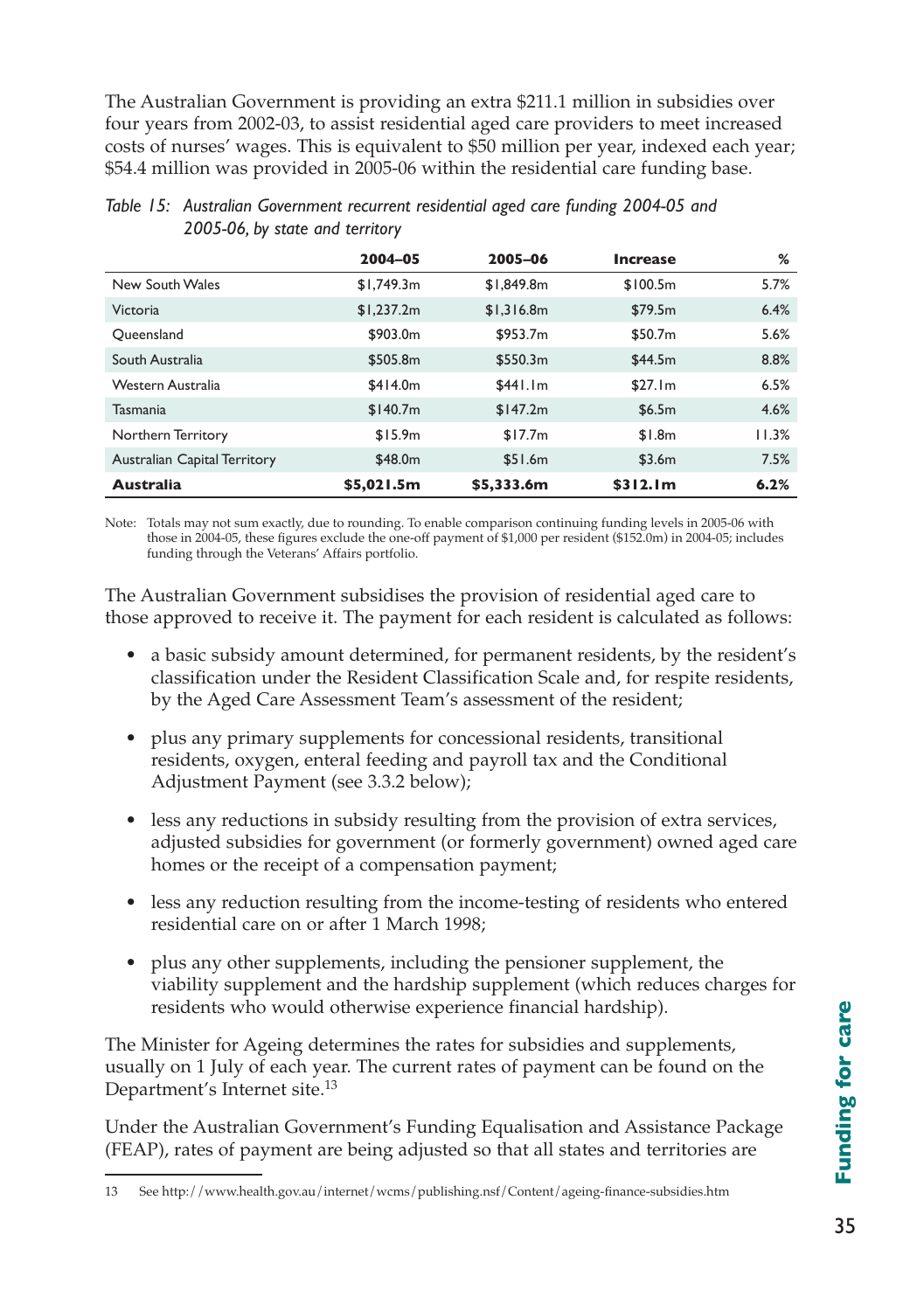paid at the national average. By 1 July 2004, all states and territories had reached the national average except Victoria and Tasmania, which followed from 1 July 2006. By the end of the six years in which the FEAP is operating, a total of \$147.9 million will have been provided in the states and territory previously below the national average.

|                    | 1995-96  | 2004-05  | 2005-06  | <b>Increase</b><br>1995-96 to<br>2005-06 | <b>Increase</b><br>2004-05 to<br>2005-06 |
|--------------------|----------|----------|----------|------------------------------------------|------------------------------------------|
| High care resident | \$26,793 | \$42,879 | \$43,952 | 64.0%                                    | 2.50%                                    |
| Low care resident  | \$6,817  | \$15.563 | \$15,757 | 131.1%                                   | $1.25\%$ (a)                             |
| All residents      | (b)      | \$33,408 | \$34,599 | (b)                                      | 3.60%                                    |

| Table 16: Average Australian Government payments (subsidy plus supplements) for each |
|--------------------------------------------------------------------------------------|
| residential aged care recipient, 1995-96, 2004-05 and 2005-06                        |

(a) The relatively small increase in the average low care subsidy reflects the impact of the June 2005 one-off payment of \$1,000 per resident.

(b) An average cost for all residents for 1995-96 is not available, as high care and low care were then provided through separate programs for nursing homes and hostels.

## **3.3.2 Conditional Adjustment Payment**

In the 2004-05 Budget package, the Australian Government allocated an additional \$877.8 million over four years for a new Conditional Adjustment Payment (CAP) to eligible approved providers of residential aged care. The conditions imposed for the receipt of CAP aim to strengthen financial management and corporate governance arrangements in the aged care industry and assist approved providers to improve their services so that they can continue to provide high quality care to residents. For 2005-06, CAP was calculated at 3.5 per cent of the basic subsidy amount. For 2006-07 it will be 5.25 per cent and in 2007-08 it will rise to 7 per cent.

Receipt of CAP funding by individual approved providers is voluntary and conditional on compliance with requirements set out in the Principles.14 In summary, the participating approved provider must offer opportunities for, and encourage, staff training, prepare audited financial reports, and participate in Departmental workforce surveys.

Only six approved providers have chosen not to participate in CAP. All other participating approved providers have met (or are working to meet) the CAP requirements. All participating approved providers have:

- indicated compliance for calendar year 2005 with the CAP staff training condition, by lodging a written notice by 31 March 2006 (The same outcome was achieved for calendar year 2004.); and
- indicated compliance with the CAP audited financial reporting requirements, by lodging a written notice during 2005-06.

The Department also undertook a verification process to assess compliance with the CAP audited financial reporting requirements, through examination of a sample of 192 approved providers' financial reports. It found that 14 of those approved

<sup>14</sup> Division 4, Part 10 Residential Subsidy Principles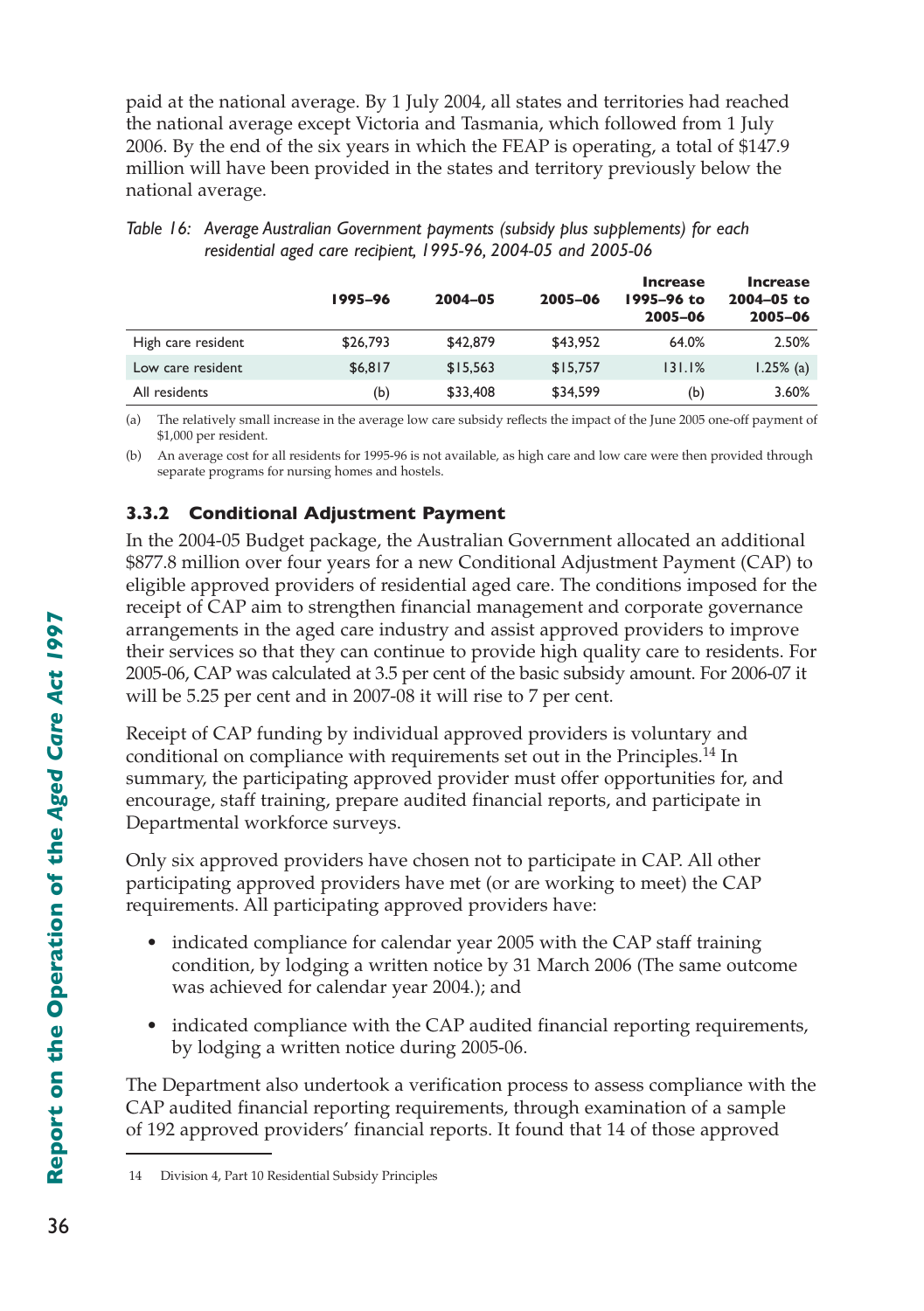providers had not fully satisfied the requirements. All have now remedied the non-compliance or are expected to do so in the near future. Key lessons from the verification process were that:

- approved providers need to ensure that their auditors are Registered Company Auditors or that a suitable alternative auditor has been approved by the Secretary; and
- there is value in approved providers working with their accountants and auditors to ensure a mutual understanding of the CAP audited financial reporting requirements.

## **3.3.3 Viability supplement**

The Australian Government recognises that many residential aged care services in rural and remote areas face particular difficulties because of their isolation, small size and higher cost structures. A viability supplement is paid to eligible aged care homes in addition to standard care funding so that so they can continue to provide high quality care.

The amount of viability supplement paid is determined using a formula that includes location (based on accurate measures of rurality and remoteness), number of places and number of residents with special needs.

The 2004-05 Budget package provided funding of \$14.5 million over four years to increase the viability supplement available to rural and remote providers, above the existing viability supplement funding of approximately \$13 million per year. As also announced in the 2004-05 Budget, the Australian Government extended the availability of viability supplement to eligible Aboriginal and Torres Strait Islander Flexible Services at a cost of \$10.3 million over four years.

The viability criteria were reviewed in December 2004. The rates of payment were modified to address disincentives and distribute new funding towards the more remote services. Services paid under the previous arrangements that would have received less had they been paid under the new scheme are protected by grandparenting arrangements.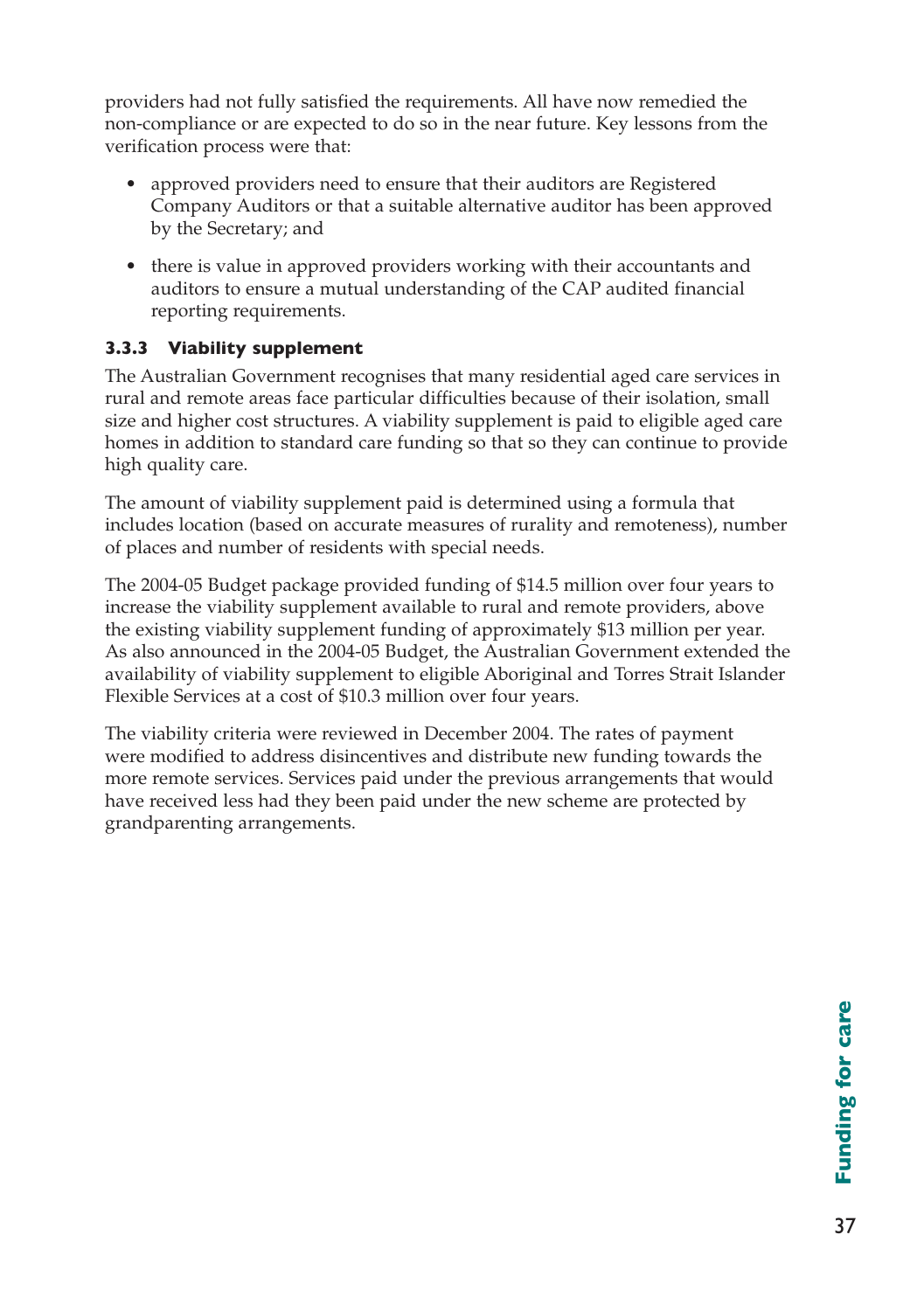|            | <b>Mainstream residential</b> |            | <b>Flexible care services</b><br>funded under the<br><b>National Aboriginal and</b><br><b>Torres Strait Islander</b><br><b>Aged Care Strategy</b> |         | <b>Multi-purpose Services</b> |           |  |
|------------|-------------------------------|------------|---------------------------------------------------------------------------------------------------------------------------------------------------|---------|-------------------------------|-----------|--|
|            | <b>Services</b>               | \$'000     | <b>Services</b>                                                                                                                                   | \$'000  | <b>Services</b>               | \$'000    |  |
| <b>NSW</b> | 133                           | \$3,464.2  | $\overline{2}$                                                                                                                                    | \$42.7  | 33                            | \$1,441.4 |  |
| Vic        | 112                           | \$2,227.8  | ۰                                                                                                                                                 |         | 7                             | \$312.1   |  |
| Qld        | 110                           | \$4,259.1  | $\overline{2}$                                                                                                                                    | \$80.4  | 16                            | \$1,126.4 |  |
| <b>SA</b>  | 65                            | \$1,671.4  | $\overline{4}$                                                                                                                                    | \$187.7 | 5                             | \$892.4   |  |
| <b>WA</b>  | 36                            | \$1,838.8  | ı                                                                                                                                                 | \$58.3  | 29                            | \$1,848.9 |  |
| Tas        | 28                            | \$763.7    |                                                                                                                                                   | ٠       | 3                             | \$129.6   |  |
| <b>NT</b>  | 12                            | \$896.9    | 8                                                                                                                                                 | \$381.8 | $\overline{\phantom{a}}$      |           |  |
| <b>ACT</b> |                               | \$2.9      |                                                                                                                                                   | ٠       | $\overline{\phantom{a}}$      | ٠         |  |
| Aust       | 497                           | \$15,124.9 | 17                                                                                                                                                | \$750.8 | 93                            | \$5,750.8 |  |

#### *Table 17: Australian Government expenditure for viability supplement 2005-06, and the number of aged care services receiving viability supplement during 2005-06, by state and territory*

Notes: Includes all services receiving a payment, including positive adjustments based on a previous year's entitlement. At 30 June 2006, there were 94 operational MPS of which one does not receive the viability supplement.

The 2006-07 Budget provided for viability supplement for community aged care services in rural and remote areas (see 3.2.5 above).

## **3.3.4 Resident contributions—care fees**

The Australian Government considers that aged care residents who can afford to do so should make a contribution towards the cost of their accommodation and daily living costs, just as they would if they were living in the community. At the same time, the Australian Government recognises that quality care is expensive and that Australian Government revenues must continue to meet the major cost of providing quality care.

The Australian Government does not set the level of care fees that residents in aged care homes are asked to pay, but it does set the maximum level of the care fees that providers of care may ask residents to pay. There are two types of care fees—basic daily care fees and income tested fees. The maximum level of the two fees is determined by a resident's income and assets, the service chosen, and whether he or she has special circumstances (for example, if the resident is an ex-Prisoner of War).

At 30 June 2006, the maximum basic daily care fee that a resident could be asked to pay was, for means-tested pensioners and respite residents, \$29.25 (85 per cent of the basic rate of the age pension), and for non-pensioners, \$36.48.

Residents who entered care on or after 1 March 1998 and who have sufficient income can also be asked to pay an income-tested fee. Full pensioners do not pay income-tested fees. At 30 June 2006, the maximum daily income tested fee that a resident could be asked to pay was, for part-pensioners, \$22.08 and, for nonpensioners, \$50.17.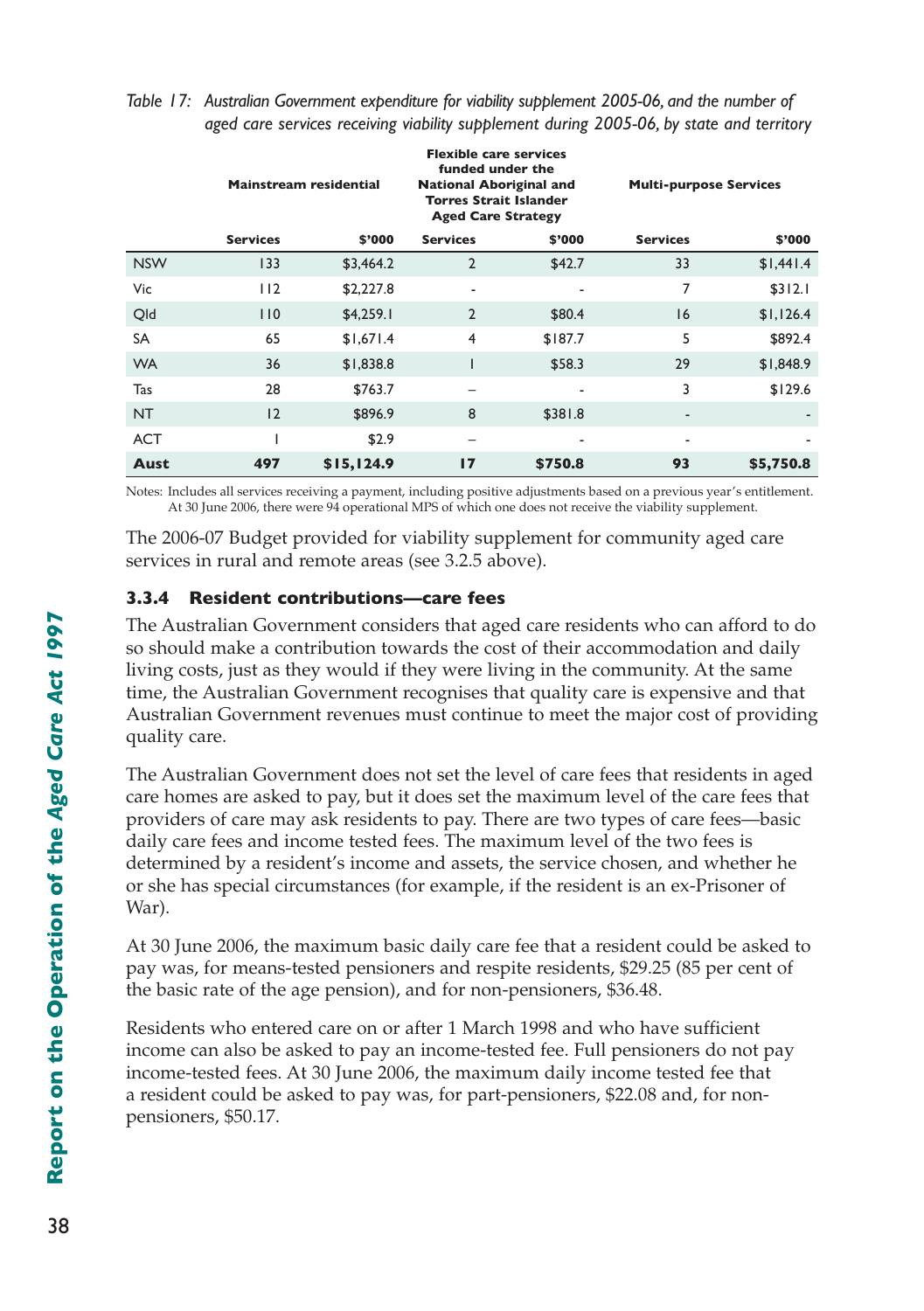The Australian Government pays additional subsidy so that new residents do not pay income-tested fees for the first 28 days, while their income assessment is finalised. This ensures that they are not charged inappropriately and simplifies administrative arrangements for care providers. Around 48,500 new aged care residents each year and their aged care providers benefit from this initiative, which was reviewed in 2005-06 and extended to 2010-11.

## **3.3.5 Resident Classification Scale**

The Resident Classification Scale (RCS) is used to appraise the care needs of residents for funding purposes. RCS appraisals are conducted by aged care homes and classify residents into one of eight funding categories. Around 195,000 appraisals were conducted in 2005-06. Appraisals are completed when residents are admitted into residential aged care, and when classifications expire. Classifications expire after one year, after a resident has been on extended hospital leave, or when there is a significant change in care needs. RCS appraisals are subject to review (see 4.3.3 below).

## **3.3.6 Aged Care Funding Instrument**

The Australian Government announced in the 2004-05 Budget that it will introduce a new funding model for the residential aged care system to, among other things, reduce the documentation burden on staff and allow them to spend more time on care. This decision responded to recommendations of the *Final Report* of the 2004 Review of Pricing Arrangements in Residential Aged Care15 and the report of the Resident Classification Scale Review that reported in February 2003.16

During 2004-05, a new dependency based funding instrument, called the Aged Care Funding Instrument (ACFI), was developed and alternatives for a new funding model with a reduced number of categories and two new supplements were explored.

During 2005-06, a large scale national trial of the new classification instrument for residential aged care was conducted. Nearly a quarter of all aged care homes nationally (23 per cent) participated in the trial. The results have provided valuable information to support the introduction of the new classification instrument and a new funding model in 2007. Their implementation will require legislative amendment.

A Reference Group consisting of representatives of the aged care industry has assisted in the development of the new classification instrument. The Group will continue to be consulted throughout the implementation.

<sup>15</sup> Review of Pricing Arrangements in Residential Aged Care. *Final report*. Canberra, 2004, Recommendation 5.

<sup>16</sup> Aged Care Evaluation and Management Advisors. *Resident Classification Scale Review: A report for the Department of Health and Ageing*; Aged and Community Care Services Development and Evaluation Reports, no. 43. Canberra, 2003.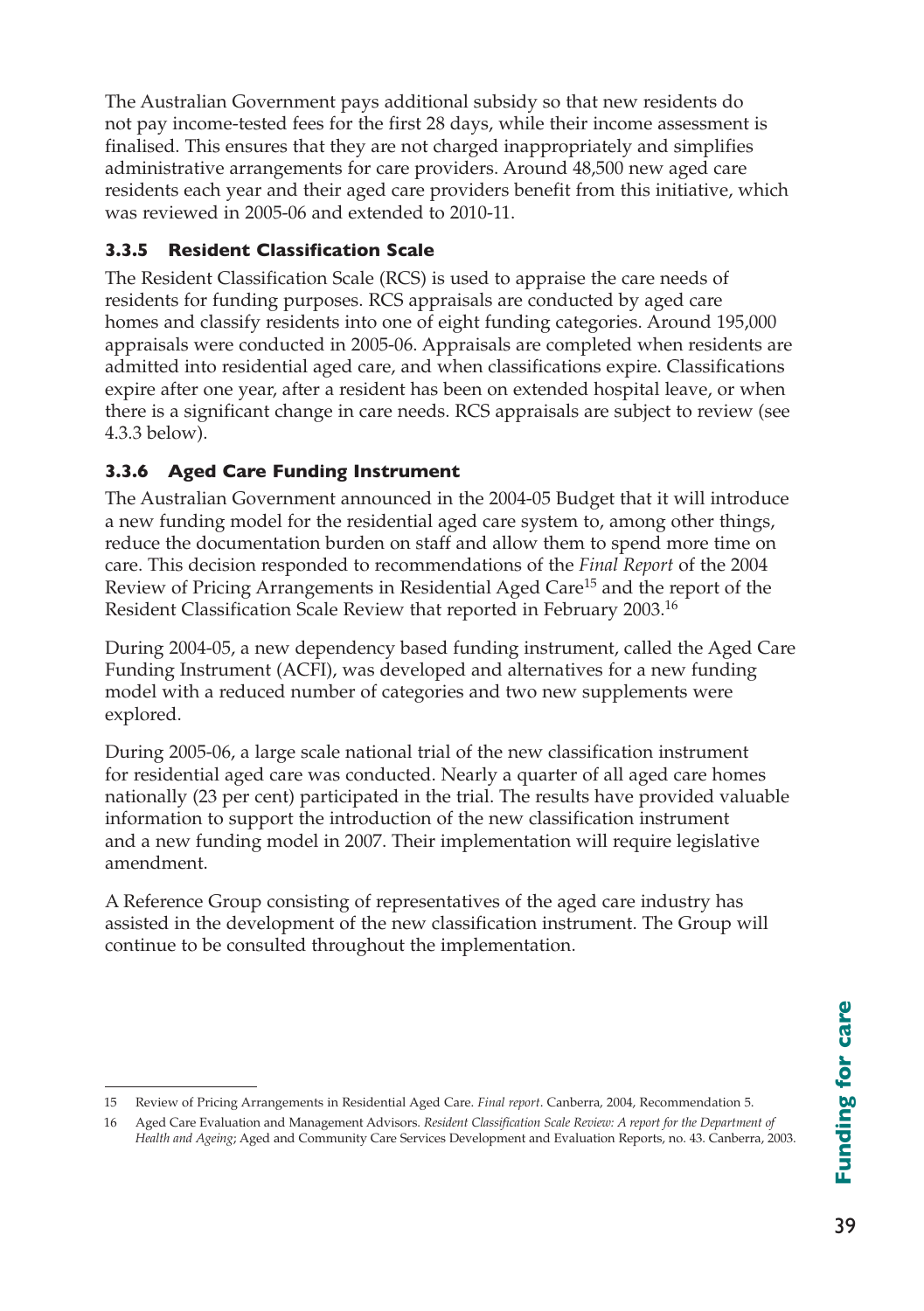# **3.4 Residential care—capital funding**

Capital income is available to service providers through resident accommodation payments (accommodation bonds and accommodation charges), the capital component of Australian Government recurrent funding, and through targeted capital assistance.

## **3.4.1 Government capital and other assistance**

Accommodation bonds and charges provide aged care homes with a capital stream to upgrade and maintain buildings. The Australian Government acknowledges, however, that some homes may not be in a position to attract sufficient residents who can pay accommodation payments because, for example, of their rural or remote location or because the homes target financially disadvantaged people. An ongoing program of targeted capital assistance assists providers who, as a result of such circumstances, are unable to meet the cost of necessary capital works.

\$42.7 million in capital assistance was allocated during 2005-06, to assist providers of residential care to improve and upgrade 37 aged care homes, with almost 71 per cent of this funding allocated to services in rural and remote areas. Of this, \$12.8 million was allocated as Residential Care Grants, to support fire and safety related improvements and other works required for accreditation and certification, as well as the construction of new accommodation. The remaining \$29.9 million was provided through the Regional and Rural Building Fund (including \$3.8 million in Rural Adjustment grants) to assist rural and regional aged care homes to upgrade the quality of their buildings or to expand, thereby increasing access to aged care places for rural communities.

In the 2006-07 Budget, the Australian Government committed funding of \$134.2 million over four years to continue capital assistance to eligible aged care homes in rural and remote areas.

The Australian Government is also assisting with capital requirements through increased payments for concessional, respite and transitional residents, boosting the funds available to aged care providers by a further \$438.6 million over four years from 2004-05.

On behalf of those residents not able to contribute to the cost of their accommodation, in the 2004-05 Budget the Australian Government increased the maximum daily concessional resident supplement by \$2.76 a day, indexed annually, and proportionately increased other rates of this supplement. The rates of respite supplement and transitional resident supplement were increased similarly.

## **3.4.2 Resident contributions—accommodation bonds**

An estimated 76.1 per cent of aged care homes held accommodation bonds at 30 July 2006, compared with 73.6 per cent at 30 June 2005. The average accommodation bond agreed with a new resident in 2005-06 was \$141,690 compared with \$127,618 in 2004-05. The median bond amount in 2005-06 was \$122,500 compared with \$118,000 in 2004-05.<sup>17</sup>

<sup>17</sup> Accommodation bond and charge data for 2005-06 are based on preliminary results of the 2006 Survey of Aged Care Homes and subject to further refinement following detailed analysis of the survey results.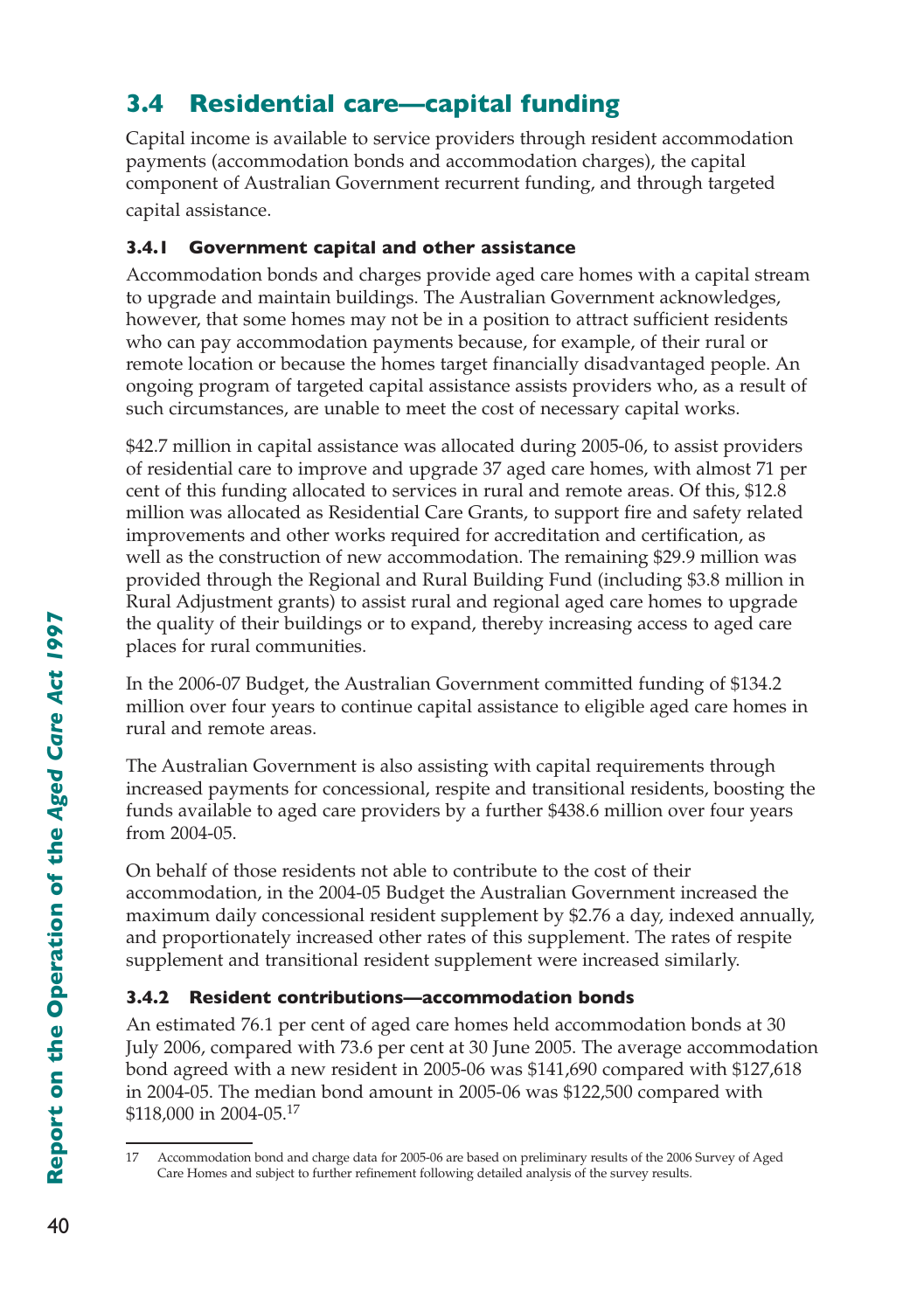In about 46 per cent of the aged care homes that received new bonds in 2005-06, the average new bond amount agreed for the home was \$100,000 or less. In an estimated further 13 per cent of such homes, the average amount for new bonds was in the range \$100,001 to \$150,000.

As shown in Table 18, the method of payment of bonds most frequently used was payment by lump sum.

| <b>Method of payment</b>                         | 2003-04 | 2004-05 | 2005-06 |
|--------------------------------------------------|---------|---------|---------|
| Lump sum                                         | 90.9%   | 91.8%   | 91.2%   |
| Periodic payments                                | 5.0%    | 4.5%    | 3.9%    |
| Combination of lump sum and<br>periodic payments | $3.0\%$ | 3.7%    | 5.0%    |
| Not stated                                       | 1.1%    | 0.0%    | 0.0%    |

*Table 18: Method of payment of accommodation bonds by percentage, 2003-04 to 2005-06*

The size of individual bonds has increased substantially over recent years. As a bond can represent a significant proportion of a resident's life savings, the Australian Government is committed to strengthening protection of residents' bonds. See 4.3.4 for more information.

#### **3.4.3 Resident contributions—accommodation charge**

In 2005–06, an estimated 59.4 per cent of homes collected accommodation charges, compared with 59.9 per cent in 2004-05. The average daily charge to new residents was \$15.62, compared with \$15.06 in 2004-05. Of accommodation charges agreed with new residents during 2005-06, an estimated 62.2 per cent were at the maximum allowable amount of \$16.63.

## **3.5 Residential care—structure**

The aged care sector is composed of the religious and charitable, community, private for profit and government sectors. Table 19 indicates that, since 1996–97, the proportion of places operated by the religious and charitable sector has remained relatively constant, while the proportion of places operated by government has decreased and the proportion operated by the private sector has increased.

| Year    | Religious,<br><b>Charitable or</b><br><b>Community</b> | <b>State or local</b><br>Government<br>(*) | <b>Private</b><br>for profit | Total  |
|---------|--------------------------------------------------------|--------------------------------------------|------------------------------|--------|
| 1996-97 | 62.5%                                                  | 11.6%                                      | 25.9%                        | 100.0% |
| 2005-06 | 59.7%                                                  | 8.7%                                       | 31.6%                        | 100.0% |

|  | Table 19: Residential care places by ownership sector (percentage of all operational places) |  |  |  |  |  |  |  |
|--|----------------------------------------------------------------------------------------------|--|--|--|--|--|--|--|
|--|----------------------------------------------------------------------------------------------|--|--|--|--|--|--|--|

(\*) There are no places operated by a territory government.

Increased funding from Australian Government and user contributions, together with the requirements for certification and accreditation introduced as part of the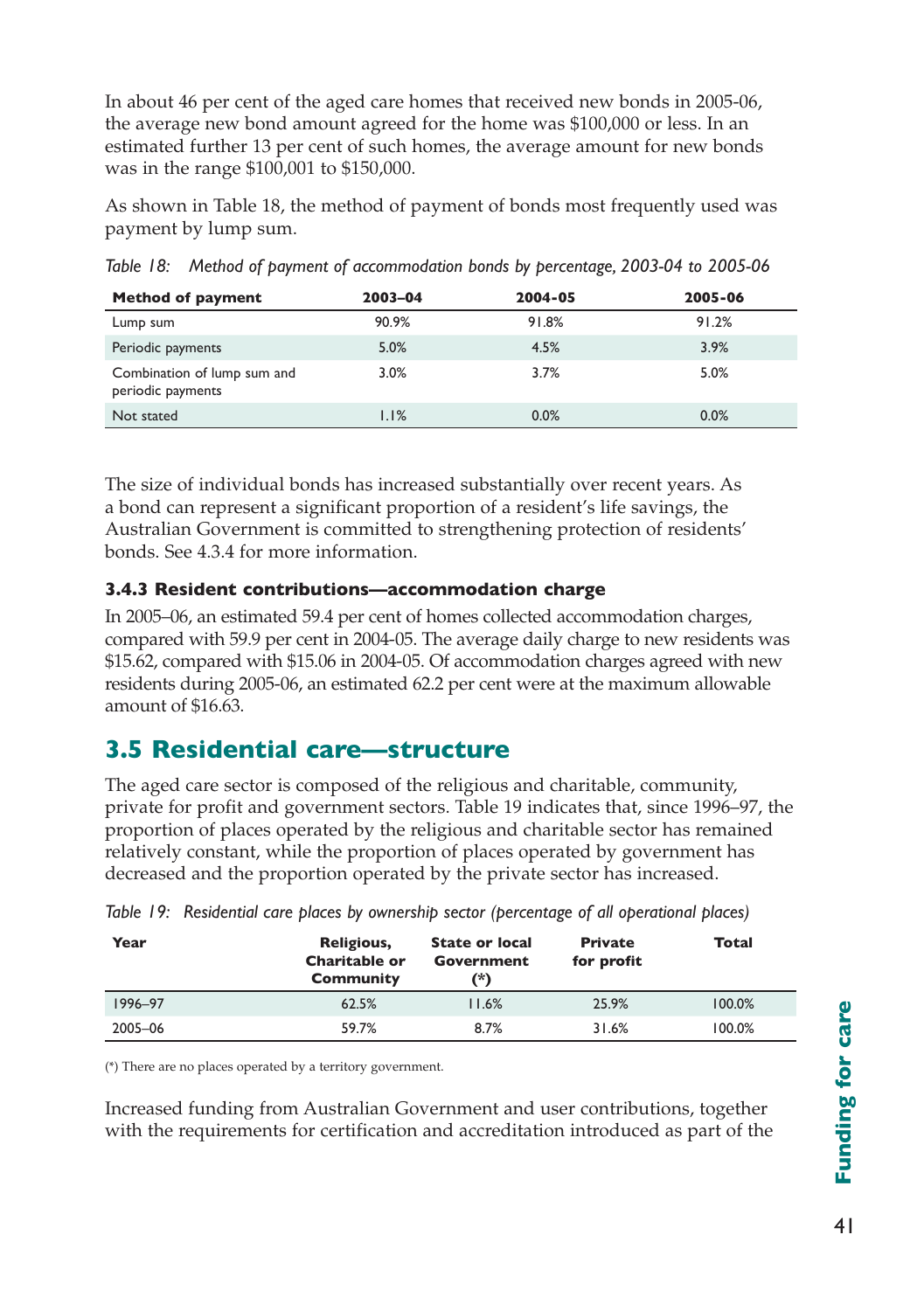1997 reforms, has stimulated restructuring and investment in the aged care sector. The level of interest in investment in residential aged care places is an indicator of the viability of the sector. Other indicators of confidence in the sector include demand for new places released during the Aged Care Approvals Rounds, the prices paid for existing places, the level of building work and financial institutions' views of the sector. The 2006 Survey of Aged Care Homes has confirmed that the sector continues to engage in extensive building and upgrading work. More details of building activity are in paragraph 4.2.2.

## **3.6 Multi-purpose services**

There was continued growth in expenditure for the Multi-purpose Services program, from \$52.4 million in 2004-05 to \$62.3 million in 2005-06. The 2006-07 Budget provided Multi-purpose Services with an additional \$9.3 million over four years for respite care in rural areas.

|                   | 2004-05 | 2005-06             |
|-------------------|---------|---------------------|
| New South Wales   | \$16.0m | \$19.0m             |
| Victoria          | \$7.9m  | \$8.2m              |
| Queensland        | \$7.1m  | \$8.9m              |
| South Australia   | \$5.9m  | \$6.6m              |
| Western Australia | \$13.2m | \$16.6m             |
| Tasmania          | \$2.3m  | \$3.1m              |
| <b>Australia</b>  | \$52.4m | \$62.3 <sub>m</sub> |

*Table 20: Australian Government expenditure for Multi-purpose Services, 2004-05 and 2005-06, by state*

## **3.7 Respite care and carer support**

The Australian Government continues to increase spending on respite care. Funding for the National Respite for Carers Program has increased from \$14.4 million in 1995-96 to over \$140.4 million in 2005-06. Australian Government support for the National Respite for Carers complements support provided to carers through residential respite care. Expenditure on residential respite care was \$105.8 million in 2005-06, compared with \$93.5 million in 2004-05, as shown in Table 21.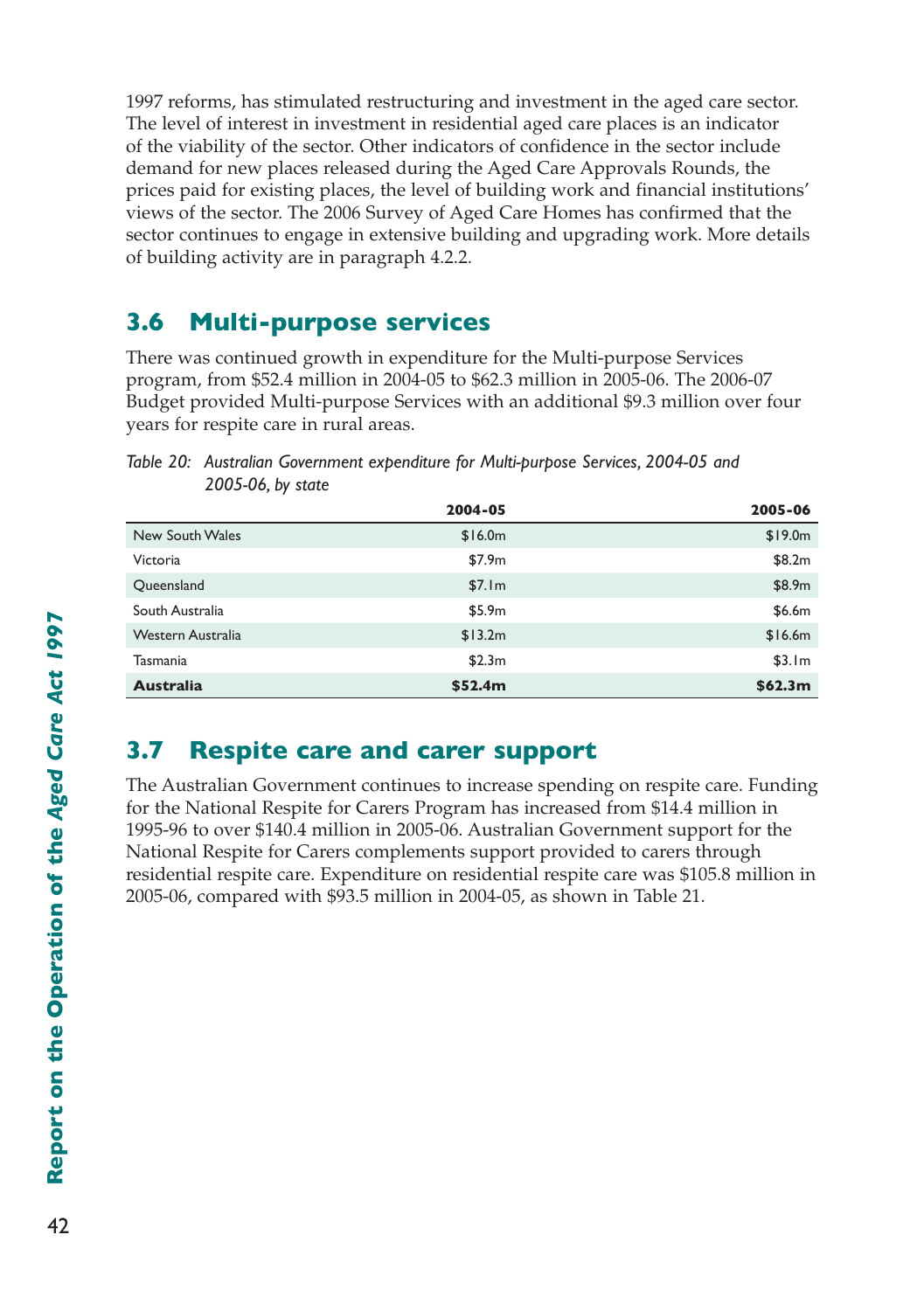|                              | 2004-05 | 2005-06  |
|------------------------------|---------|----------|
| New South Wales              | \$42.9m | \$49.1m  |
| Victoria                     | \$18.5m | \$20.9m  |
| Queensland                   | \$12.5m | \$12.9m  |
| South Australia              | \$9.6m  | \$11.4m  |
| Western Australia            | \$5.1m  | \$5.9m   |
| <b>Tasmania</b>              | \$2.7m  | \$3.0m   |
| Northern Territory           | \$0.8m  | \$1.1m   |
| Australian Capital Territory | \$1.5m  | \$1.5m   |
| <b>Australia</b>             | \$93.5m | \$105.8m |

*Table 21: Australian Government expenditure for residential respite care, 2004-05 and 2005-06, by state and territory*

## **3.8 Independent assessment**

Age-related growth indexation for the aged care assessment program was first introduced in the 1998-99 Budget in recognition of the ageing of the population and associated increase in demand for assessment services. In the 2006-07 Budget, the Australian Government maintained new funding of \$20.1 million over four years to assist Aged Care Assessment Teams (ACATs) to keep pace with the demand for assessment services. In addition, as part of the Australian Government's contribution to the Council of Australian Governments' *Better Health Initiative*, 18 announced on 10 February 2006, the Government is providing new funding of \$24.2 million over five years (including \$0.1 million in 2005-06) to improve assessments by ACATs (see 2.10 for more details). Expenditure in 2005-06 for aged care assessment was \$55.6 million.

## **3.9 eBusiness**

As part of the 2004-05 Budget measure, *Investing in Australia's Aged Care— Streamlining administration for better care*, the Department is collaborating with Medicare Australia and aged care providers to introduce eBusiness to the aged care sector, thereby streamlining administration processes and increasing efficiency. The first stage was implemented in January 2005 to enable providers to electronically lodge simple data with the Department. Feedback regarding administrative savings has so far been positive. In June 2006 more sophisticated functionality was introduced. eBusiness capability will be further extended in 2005-06 to enable subsidy claim forms from providers and eligibility assessments from Aged Care Assessment Teams to be lodged electronically.

The 2004-05 Budget measure included a one-off payment of \$1,000 per resident to, among other things, assist aged care providers take advantage of new technology and improve their business practices—complementing the extension of eBusiness into the aged care sector.

<sup>18</sup> Council of Australian Governments' Meeting, 10 February 2006. *Communiqué*. Attachment D—Better health for all Australians: action plan.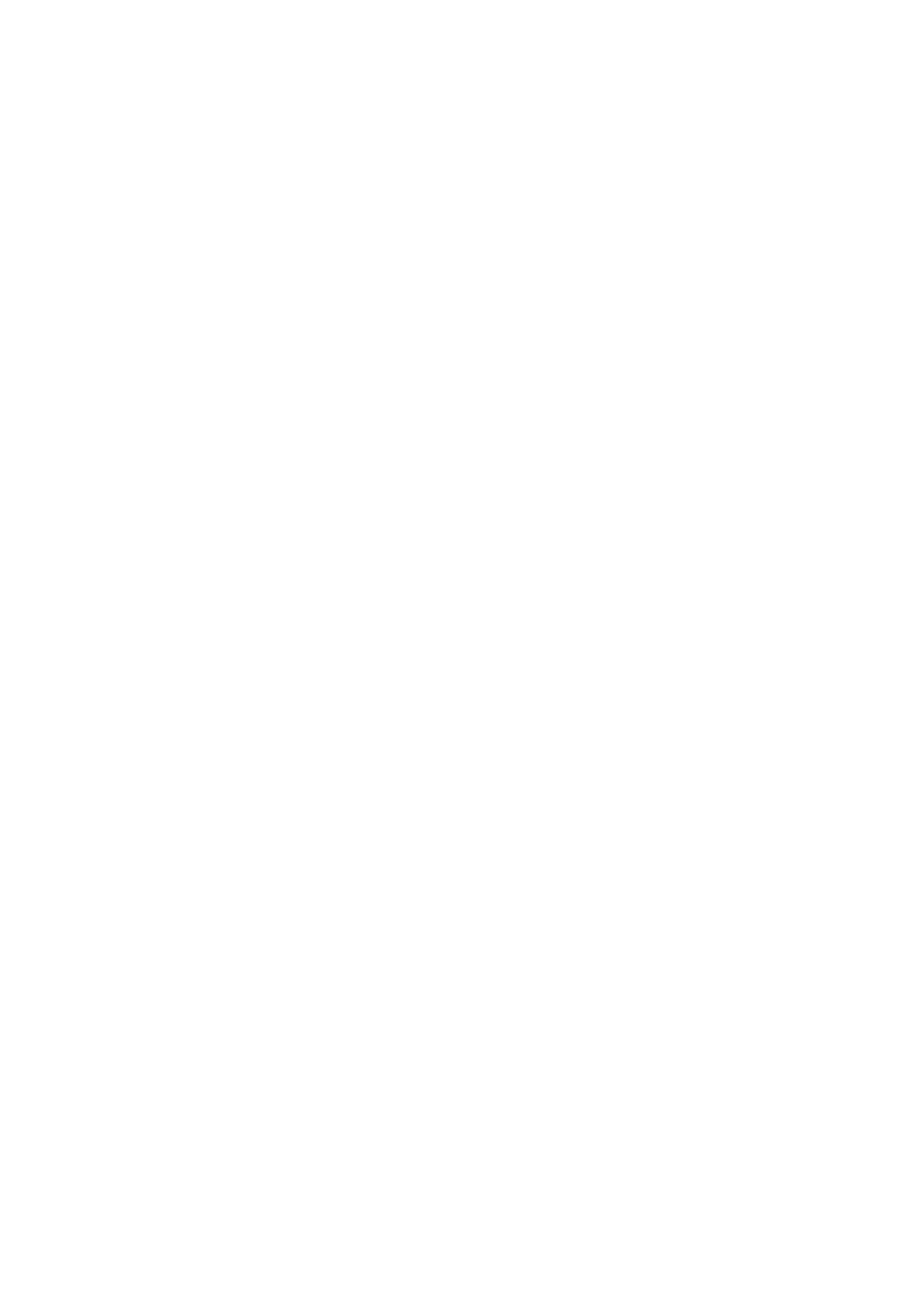# **4 Quality of care and accommodation**

The Australian Government is committed to ensuring the best possible aged care for frail older Australians. Strategies that support the provision of quality services include:

- legislated responsibilities for aged care providers;
- the work of the independent Aged Care Standards and Accreditation Agency;
- a continuous quality improvement process; and
- assistance to develop and maintain a sufficient and skilled aged care workforce.

A standards framework underpins the quality of care received by older Australians in aged care and the Act provides for sanctions to be applied against the small number of providers that do not meet their responsibilities.

## **4.1 Community care**

In the 2004-05 Budget, \$13.7 million was allocated for Quality Reporting in Community Care, and the first three-year cycle commenced nationally on 1 July 2005. The primary objectives are to:

- ensure that care recipients continue to receive the levels of care they need; and
- improve measurement and reporting of the programs' operation.

Quality Reporting applies to Community Aged Care Packages (CACP), Extended Aged Care at Home (EACH) and the National Respite for Carers Program. It involves three steps in which services report against uniform quality standards and departmental officers complete desk audits and validation visits.

Quality assurance processes are already well established in Home and Community Care. All Home and Community Care services are required to appraise their performance over a three-year cycle. In the first three-year cycle, from July 2001 to June 2004, 2,709 agencies providing Home and Community Care were appraised. The current cycle commenced in 2006.

## **4.2 Residential care**

## **4.2.1 Preventing elder abuse in residential aged care**

Early in 2006, the Minister for Ageing, Senator the Hon. Santo Santoro, established the Residential Aged Care Abuse Taskforce, chaired by Deputy Secretary Mary Murnane, to analyse stakeholder feedback in relation to physical and sexual abuse in residential aged care facilities. The taskforce provided the platform for subsequent policy and program development to enable a prompt response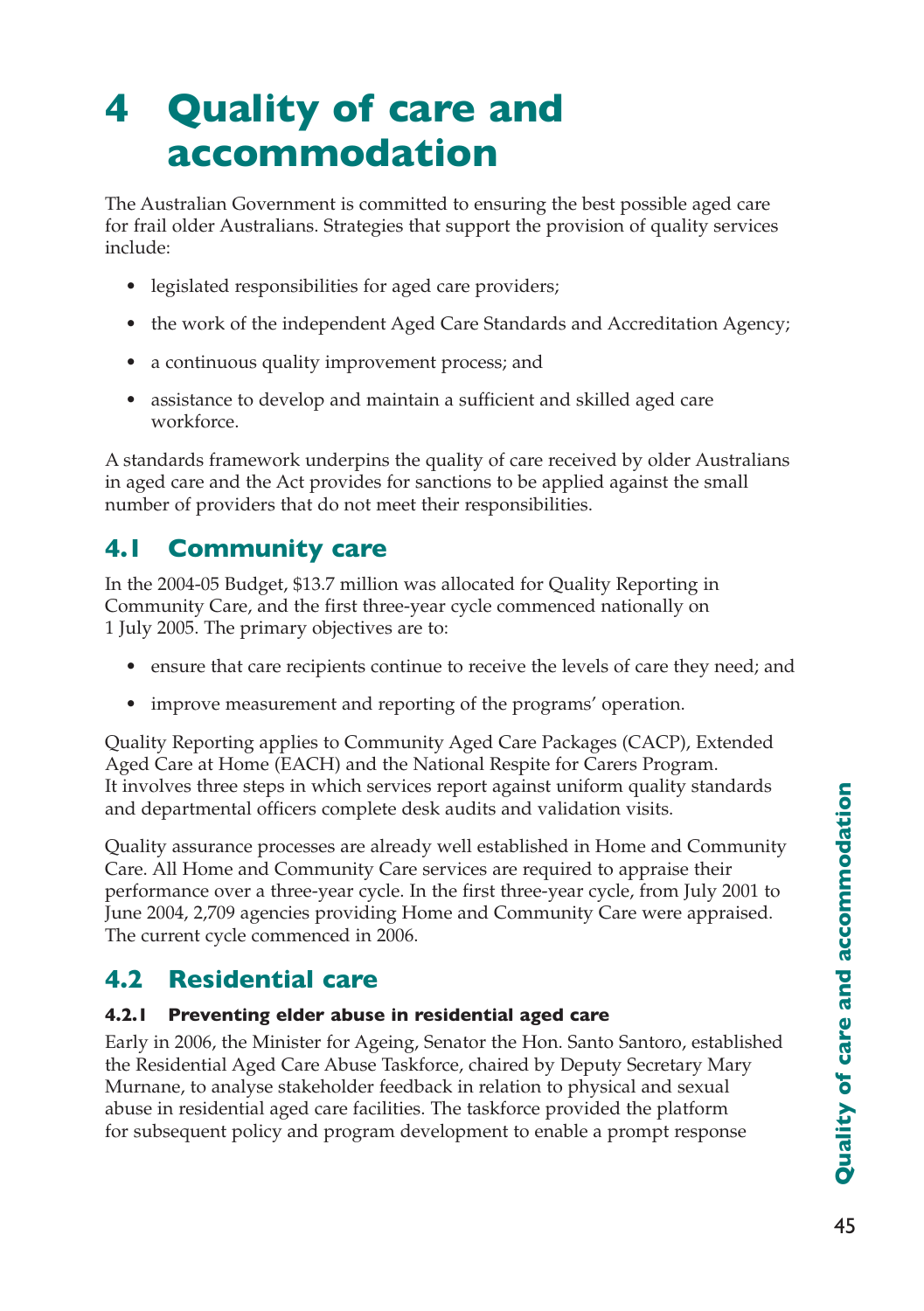to allegations of such serious incidents. The response includes the following initiatives:

- the introduction of compulsory police checks for all current and prospective employees, and volunteers;
- an increased number of spot checks by the Aged Care Standards and Accreditation Agency;
- significant changes to complaints handling procedures, including the establishment of an Aged Care Ombudsman;
- compulsory reporting of incidents involving sexual or serious physical assault; and
- whistleblower protection for people reporting such assaults.

Subordinate legislation will be amended to ensure that relevant measures are included as approved provider responsibilities.

## **4.2.2 Quality of accommodation—Building standards and certification**

Certification focuses on the building quality of aged care homes. A home must be certified to be able to receive accommodation payments, Extra Service charges and concessional resident supplements. Residents expect high quality and safe accommodation in return for their direct and indirect contributions.

While certification is not time limited, it is based on the principle of continuous improvement and an agreed ten-year plan, which gives homes a clear framework of safety, privacy and space standards. By 2008, every service that existed prior to July 1999 will be required to have no more than four residents accommodated in any room, no more than six residents sharing each toilet and no more than seven residents sharing each shower.

For new buildings since July 1999, there is to be an average for the whole residential aged care service of no more than 1.5 residents per room. No room may accommodate more than two residents. There is also a mandatory standard of no more than three residents per toilet, including those off common areas, and no more than four residents per shower or bath.

All services are required to meet space and privacy targets by 31 December 2008. Ninety-five per cent of services met those targets at 30 June 2006, compared with 93 per cent at 30 June 2005.

The average number of residents per room has declined from 1.59 in July 1998 to 1.38 in July 2006, reflecting works carried out by homes to meet the targets.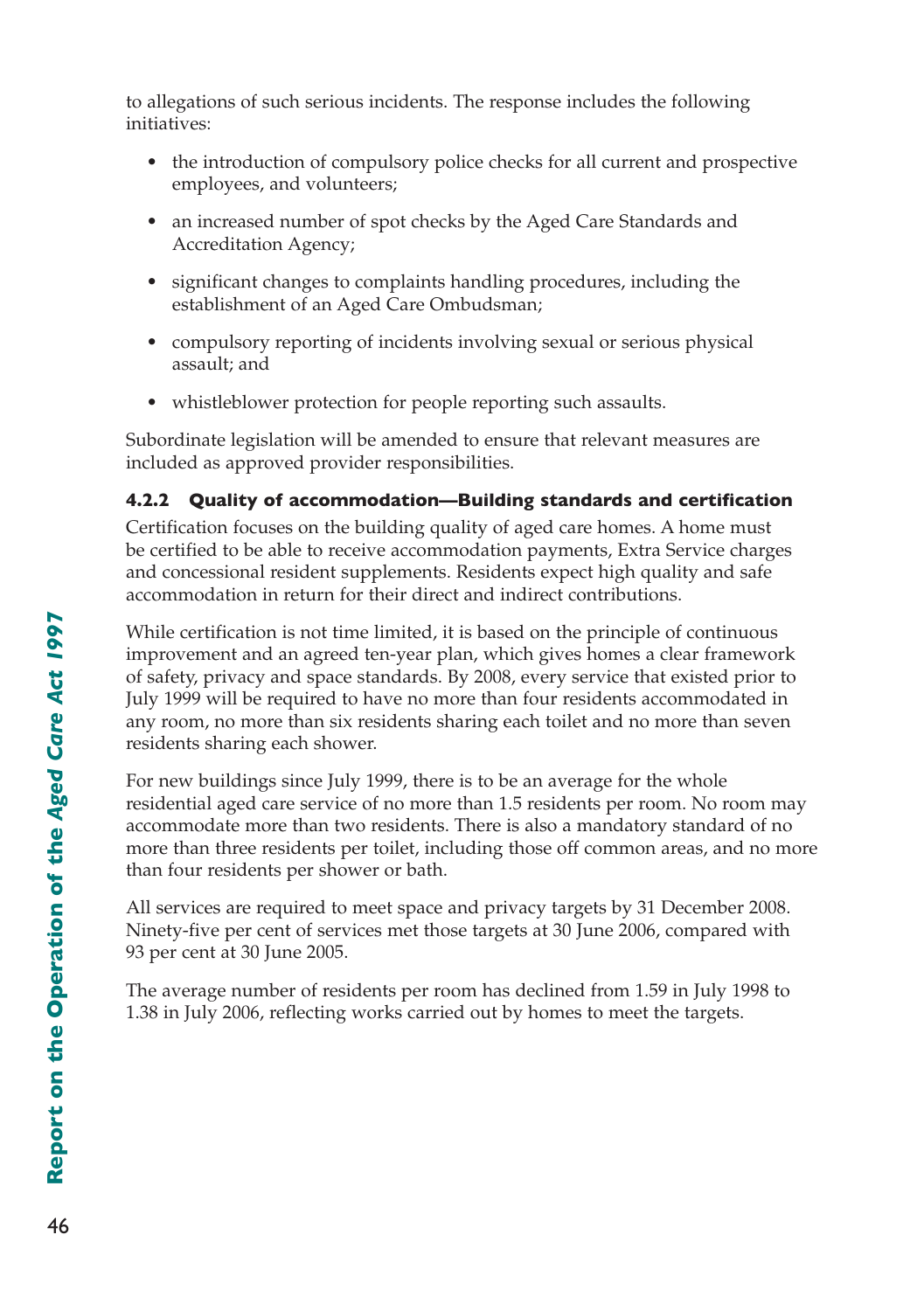*Figure 5: Average number of residents per room in aged care homes, 1998 to 2006*



The 2004-05 Budget included a one-off payment of \$513.3 million (\$3,500 per resident) to aged care providers in June 2004. This payment enabled further investment in better aged care homes and recognised the investment made by providers towards achievement of the agreed 10-year forward plan for improved building standards for aged care homes by 2008—particularly improved fire safety. The requirements of the 1999 Certification Assessment Instrument do not override the building and fire safety regulations within each state and territory. Through the Building Code of Australia (BCA), the state and territory building regulations set the minimum community standard for safety, health and amenity of buildings.

Eight-eight per cent of residential aged care services met the fire and safety requirements of the 1999 Certification Instrument at 30 June 2006, compared with 62 per cent at 30 June 2005. All services were required to meet these requirements by 31 December 2005. The 12 per cent of services that had not met the increased quality measure by 30 June 2006 were non-compliant and are being closely case managed.

Approved providers of residential aged care are required to complete a fire safety declaration for each calendar year. The declaration seeks assurance that Australian Government-funded residential aged care services have complied with applicable state, territory and local government fire safety laws as at 31 December each year. In 2005, all fire safety declaration forms were received. Of these, 20 indicated noncompliance and were referred to the applicable local government authorities and to the Aged Care Standards and Accreditation Agency.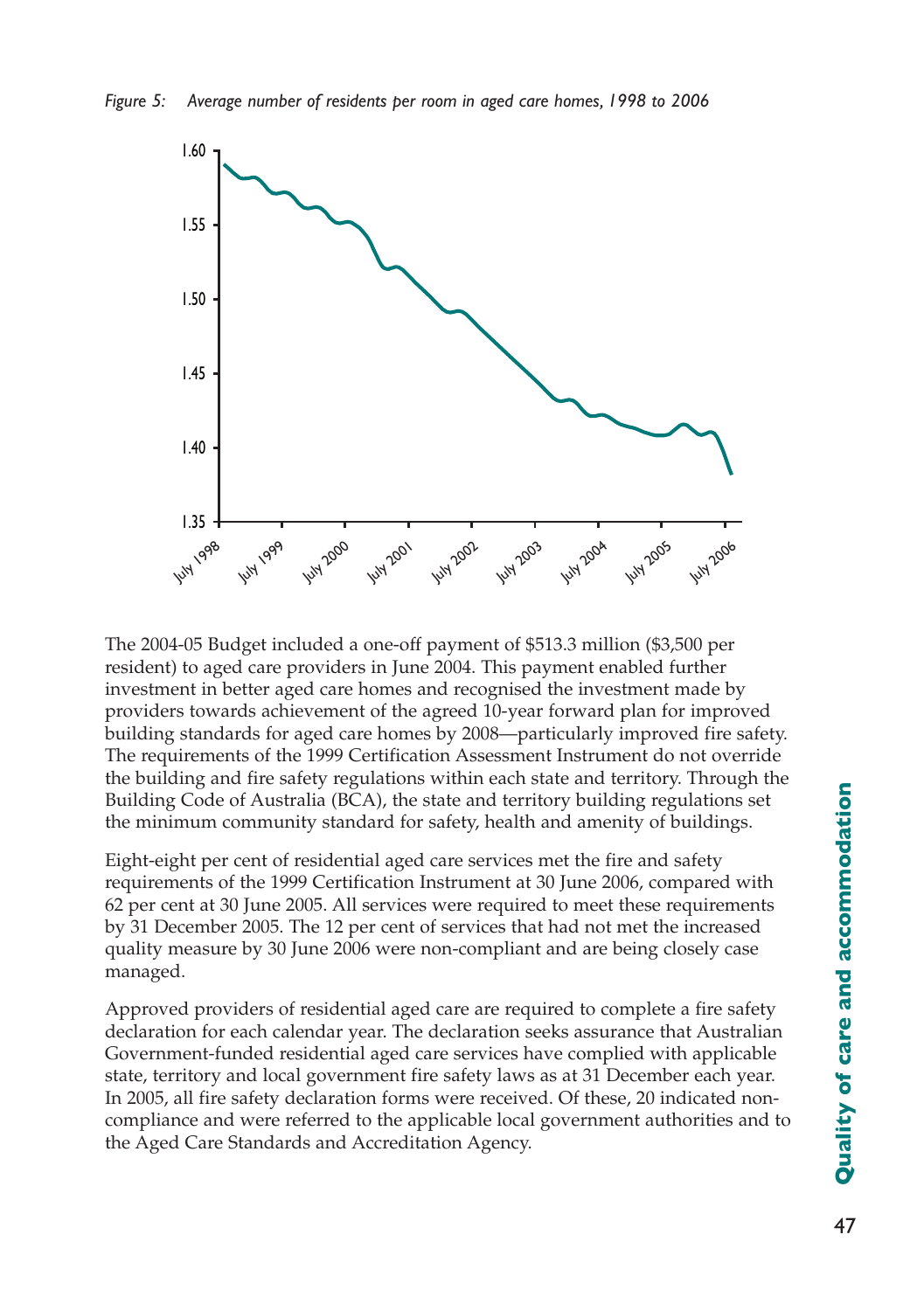The Department may take action if an approved provider fails to meet its responsibility to complete the fire safety declaration. The responsibility for monitoring compliance with fire safety laws rests with the appropriate state, territory or local government authorities.

## **4.2.3 Quality of accommodation—Building activity**

Through accommodation payments, residential aged care providers have access to funding for continued improvement to accommodation and care. The sector is continuing to invest significant funds in new buildings, rebuilding, and upgrading of homes. Table 22 sets out details.19

An estimated total of \$1,138.4 million of new building, refurbishment and upgrading work was completed during 2005-06, involving about 16.4 per cent of all homes. An estimated further \$1,111.4 million of work was in progress at 30 June 2006, involving about 11.0 per cent of all homes. At June 2006, an estimated 17.6 per cent of homes were planning building work.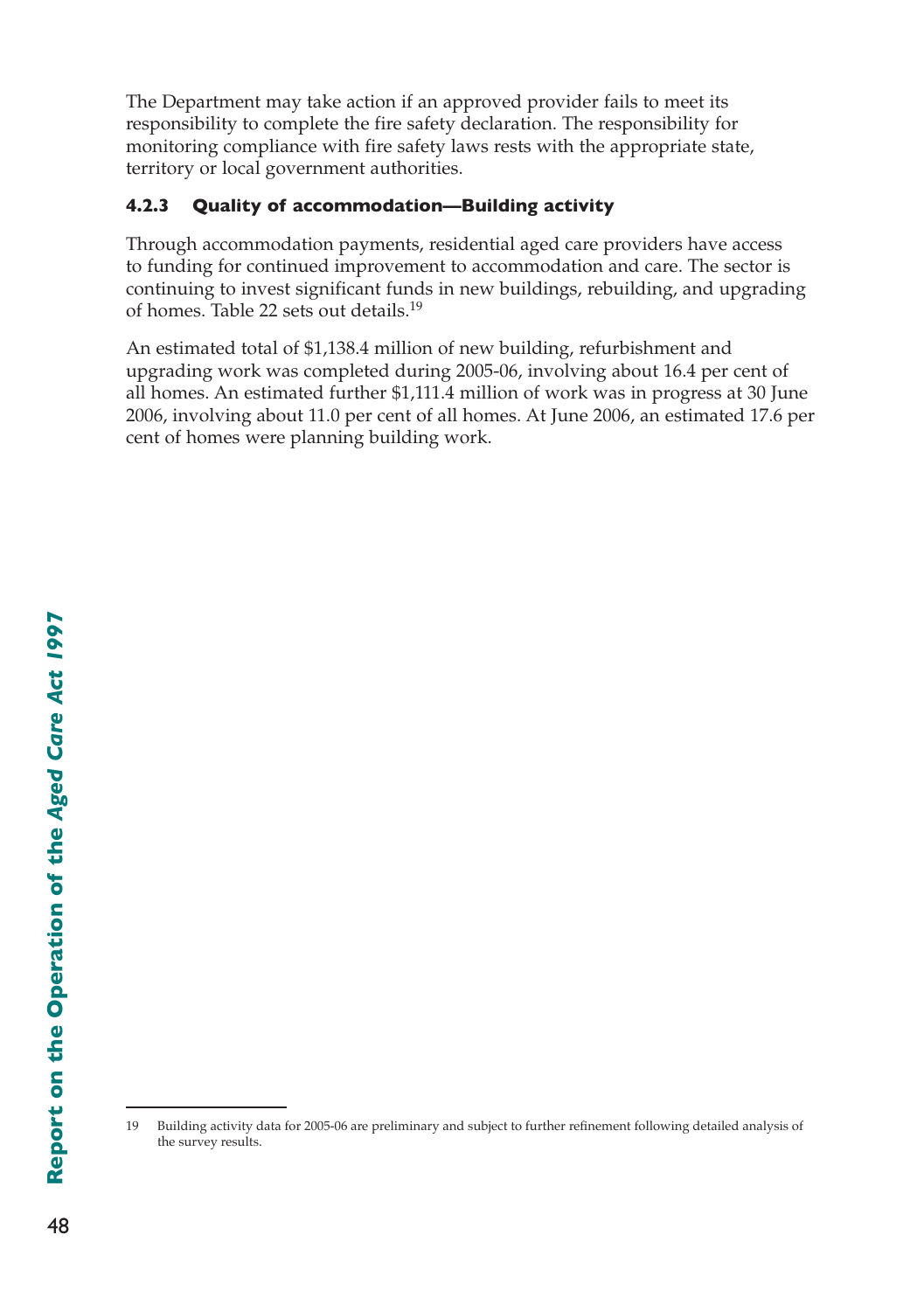|                                                                                      | $2003 - 4$ | 2004-05    | 2005-06    |
|--------------------------------------------------------------------------------------|------------|------------|------------|
| Estimated total building work completed during the year or in<br>progress at 30 June | \$2,046.6m | \$2,084.2m | \$2,249.8m |
| Proportion of homes that completed any building work during the<br>year              | 18.6%      | 16.8%      | 16.4%      |
| Proportion of homes with any building work in progress at the end<br>of the year     | 12.4%      | 12.1%      | 11.0%      |
| New Building Work <sup>21</sup>                                                      |            |            |            |
| Proportion of homes that completed new building work in the year                     | 2.9%       | 3.7%       | 3.1%       |
| Proportion of homes with new building work in progress at the end<br>of the year     | 3.7%       | 2.8%       | 2.8%       |
| Estimated new building work completed in the year                                    | \$362.3m   | \$573.1m   | \$771.3m   |
| Estimated new building work in progress at the end of the year                       | \$610.0m   | \$482.5m   | \$540.3m   |
| Proportion of homes that were planning new building work                             | 7.9%       | 7.7%       | 6.8%       |
| Rebuilding Work $^{22}$                                                              |            |            |            |
| Proportion of homes that completed rebuilding work in the year                       | 0.7%       | 0.8%       | 0.5%       |
| Proportion of homes with rebuilding work in progress at the end of<br>the year       | 1.2%       | 1.1%       | 1.0%       |
| Estimated rebuilding work completed in the year                                      | \$59.2m    | \$85.3m    | \$65.3m\$  |
| Estimated rebuilding work in progress at the end of the year                         | \$179.9m   | \$256.0m   | \$240.5m   |
| Proportion of homes that were planning rebuilding work                               | 3.5%       | 3.0%       | 2.5%       |
| Upgrading work $^{23}$                                                               |            |            |            |
| Proportion of homes that completed upgrading work in the year                        | 14.9%      | 12.6%      | 13.3%      |
| Proportion of homes with upgrading work in progress at the end of<br>the year        | 7.7%       | 8.8%       | 7.6%       |
| Estimated upgrading work completed in the year                                       | \$420.4m   | \$291.6m   | \$301.8m   |
| Estimated upgrading work in progress at the end of the year                          | \$414.8m   | \$395.8m   | \$330.5m   |
| Proportion of homes that were planning upgrading work                                | 16.2%      | 11.3%      | 9.5%       |

## *Table 22: Estimated building work in residential aged care, 2003-04 to 2005-0620*

<sup>20</sup>  Source: Surveys of Aged Care Homes, 2004, 2005 and 2006.

<sup>21</sup> New building is defined as work relating to a new building to accommodate new or transferred aged care places.

<sup>22</sup> Rebuilding work is defined as the complete demolition and reconstruction of an approved service on the same site.

<sup>23</sup>  Upgrading work is defined as renovation or refurbishment of an existing service including extensions.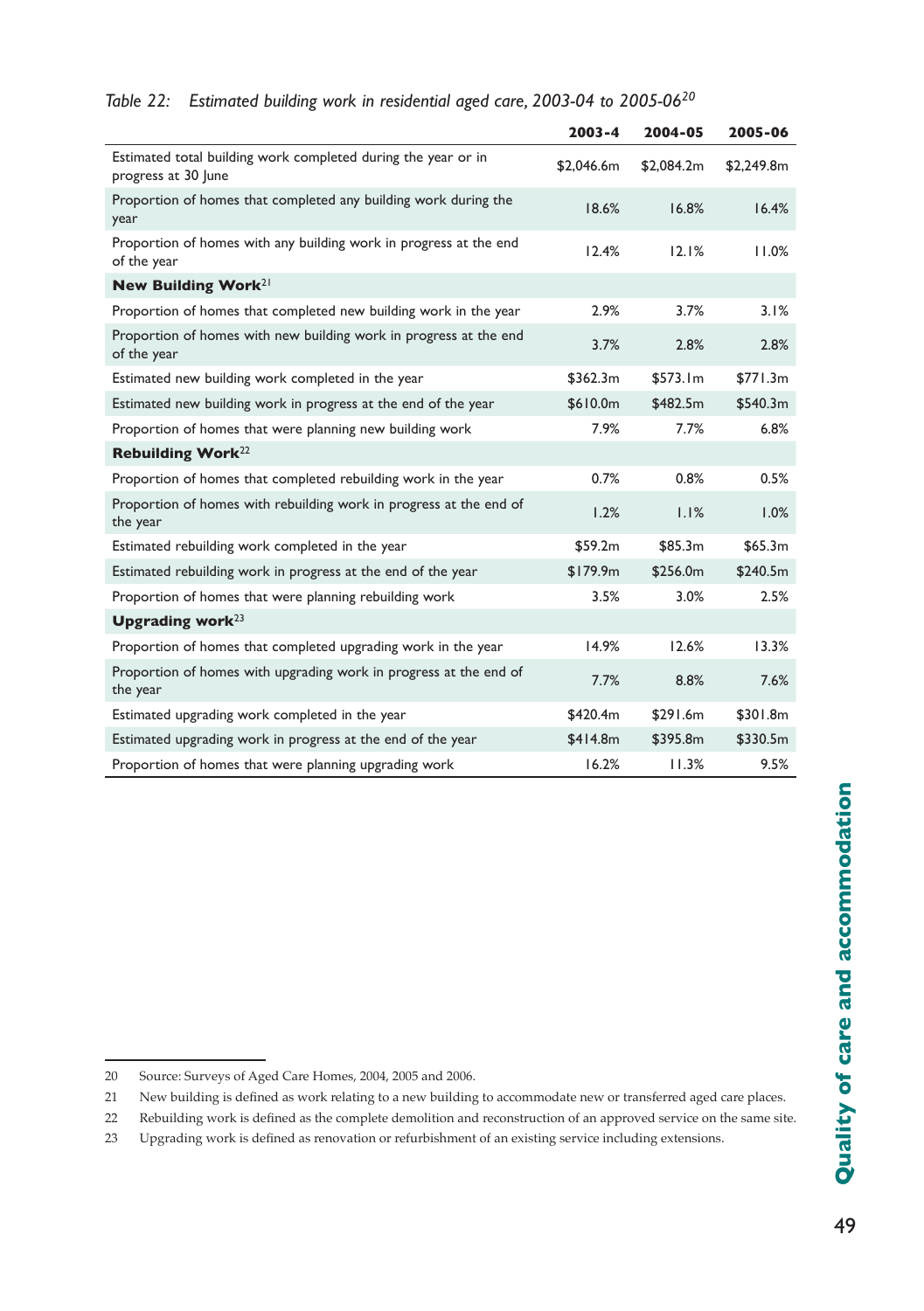## **4.2.4 Quality of care—Accreditation process**

The *Aged Care Act 1997* provides for an accreditation-based quality assurance system. Aged care homes must be accredited in order to receive Australian Government subsidies. The Review of Pricing Arrangements in Residential Aged Care found that, "There is broad industry support for accreditation and a general acknowledgment that it has substantially improved standards of care across the industry."24 Accreditation assesses the performance of homes against the 44 expected outcomes of the four Accreditation Standards:

- management systems, staffing and organisational development;
- health and personal care;
- resident lifestyle; and
- physical environment and safe systems.

The Aged Care Standards and Accreditation Agency manages the accreditation of aged care homes in accordance with the *Accreditation Grant Principles 1999*. It is a wholly owned Australian Government company limited by guarantee, registered with the Australian Securities and Investment Commission, and subject to the *Commonwealth Authorities and Companies Act 1997*. The Agency's functions include:

- managing the accreditation process using the Accreditation Standards;
- promoting high quality care and helping the sector to improve service quality, by identifying best practices and providing information, education and training;
- assessing, and strategically managing, services working towards accreditation; and
- liaison with the Department about services that do not comply with the Accreditation Standards.

During 2005-06, the Agency held Better Practice Seminars in Sydney, Melbourne, Brisbane, Perth, Adelaide and Hobart. The seminars were part of the Agency's national program of Better Practice events. The events promote and celebrate better practice and innovation in aged care. Participants at the seminars hear the experiences of award-winning homes, and learn from subject-matter experts about ways to achieve better practices. Overwhelming support for the events continued, attracting over 1,700 participants during 2005-06. The seminars enable the Agency to focus the sector on ways of working towards achieving continuous improvement, one of the foundations of the accreditation system.

In June 2005, the Agency launched a consumer DVD, *Quality of Care, Quality of Life*. It gives important advice to potential residents and their families about residential aged care and the work of the Agency.

<sup>24</sup>  Review of Pricing Arrangements in Residential Aged Care. S*ummary of the Report*. Canberra, 2004, pp. 38-39.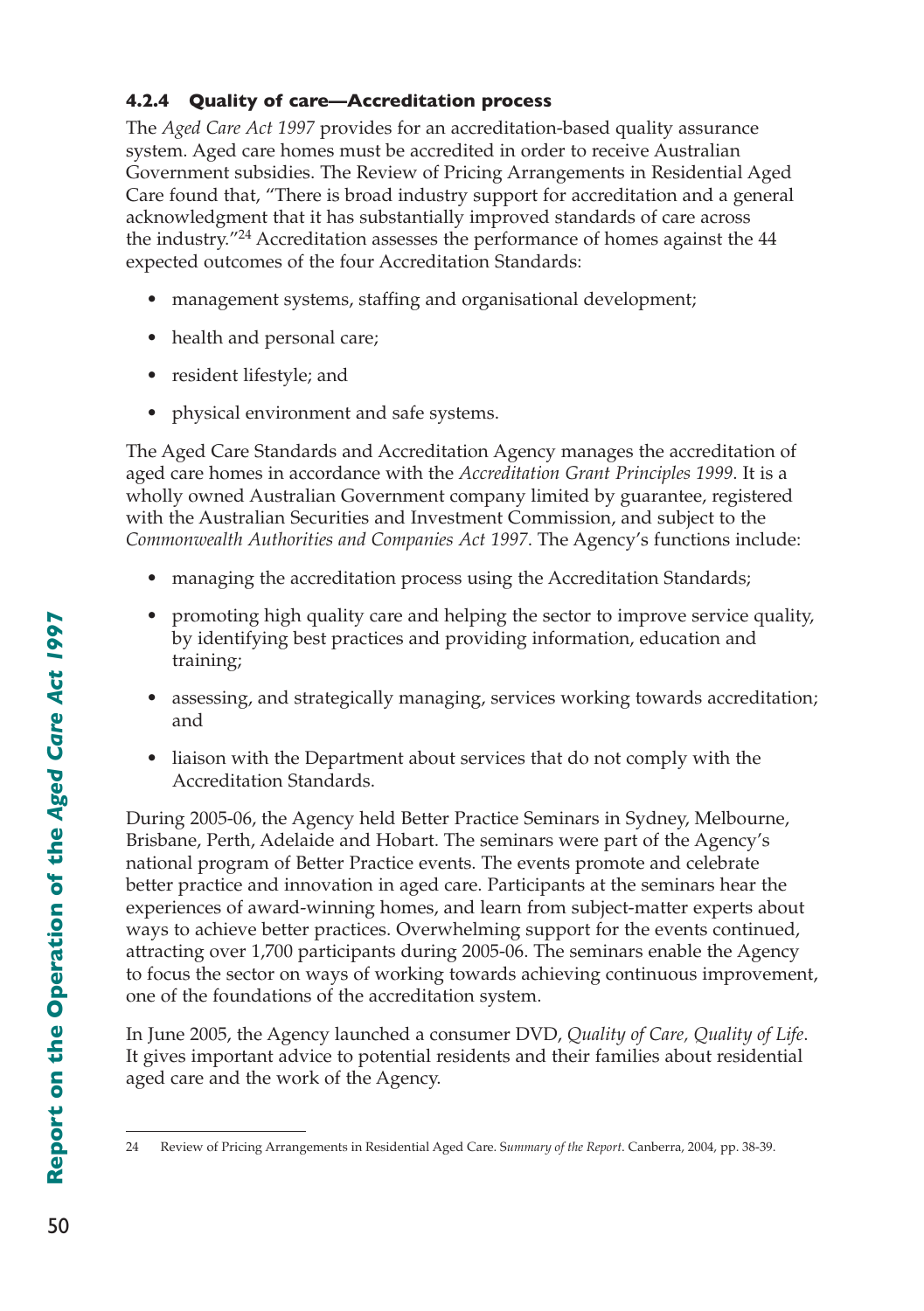The Agency publishes its own annual report, which gives details about the operation of accreditation. Further information is at the Agency's website at http:// www.accreditation.org.au.

## **4.2.5 Quality of care—Accreditation outcomes and awareness**

Aged care homes must be accredited to continue receiving Australian Government funding. At 30 June 2006, the number of homes accredited for at least three years was 2,727 or 93 per cent, and over 96 per cent of homes were compliant with all 44 Accreditation Standard Outcomes.

No homes were the subject of a decision not to accredit following a site audit by the Aged Care Standards and Accreditation Agency. No homes were granted exceptional circumstances exemption under Section 42-5 of the *Aged Care Act 1997*.

During 2005-06, sixty-four review audits were conducted, following which:

- 30 homes were the subject of a decision not to revoke or vary the period of accreditation;
- 32 homes were the subject of a decision to vary accreditation; and
- 2 homes were subject to a decision to revoke accreditation. However both those homes made improvements and, as they are entitled to do under the legislation, applied for reconsideration of the decision to revoke accreditation. In both cases the homes retained accreditation.

# **4.3 Compliance by approved providers with legislative requirements**

Providers of Australian Government-funded aged care must comply with responsibilities specified in the *Aged Care Act 1997* and in the Aged Care Principles. These responsibilities encompass quality of care, user rights and accountability for Government funding. The responsibilities of approved providers are outlined in Appendix B.

Australians expect high standards of care in aged care homes. The quality and accreditation framework emphasises homes accepting responsibility for providing, maintaining and improving service. Sanctions may be used to encourage compliance when other measures have failed. The regulatory processes give providers every opportunity to reach compliance. Measures to ensure approved providers meet their responsibilities include:

- targeted and random spot checks on services;
- compliance notices to encourage improvement;
- sanctions for continued or serious non-compliance with responsibilities;
- reviews of resident classifications; and
- prudential arrangements to protect residents who pay bonds.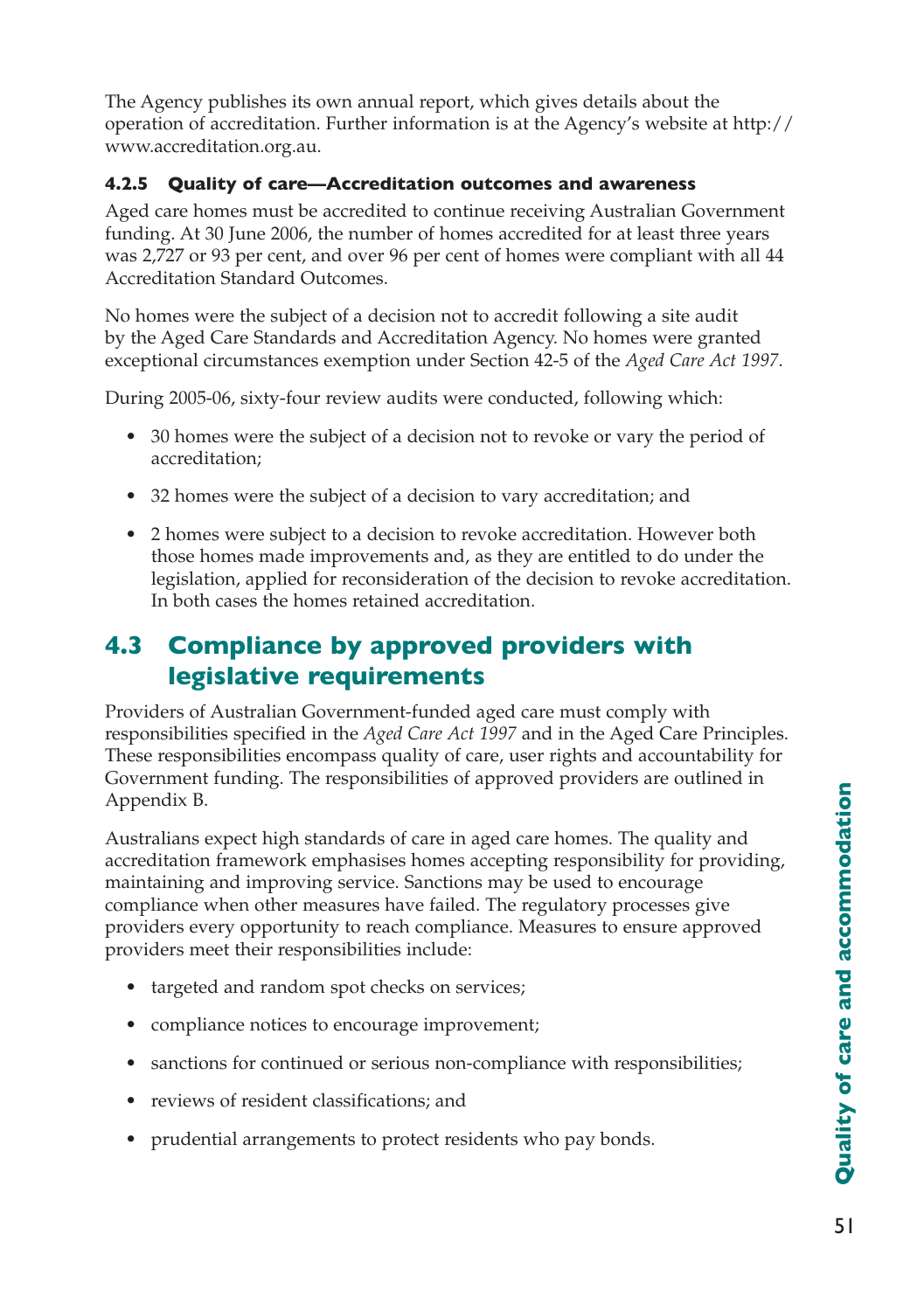Both the Aged Care Standards and Accreditation Agency and the Department have a role in monitoring aged care homes. In broad terms, the Agency manages the accreditation process and monitors homes' compliance with the Accreditation Standards, while the Department monitors compliance by approved providers with all their legislative responsibilities. The Department is responsible for taking sanctions action when approved providers breach their responsibilities, including failing to implement improvements required by the Agency.

Information about the standards achieved by homes is published on the Agency's website. All accreditation and review audit reports are also published on the site at www.accreditation.org.au.

## **4.3.1 Spot checks, site audits and visits**

The Aged Care Standards and Accreditation Agency conducts support visits and regularly monitors the progress homes are making towards continuous improvement. In addition, the Department conducts visits to monitor Australian Government-funded aged care homes for compliance with their responsibilities under the *Aged Care Act 1997*.

In the 2004-05 Budget, the Australian Government provided the Agency with an additional \$36.3 million over four years to, among other things, significantly increase its visiting program and ensure that all homes are visited annually. The 2006-07 Budget provided a further \$8.6 million for increased spot checks of aged care homes by the Agency.

The Agency and the Department conducted a total of 5,495 visits in 2005-06 compared with 4,705 in 2004-05. During the year, the Agency conducted the following visits to assess and monitor Australian Government-funded aged care homes against the Accreditation Standards:

- 1,743 accreditation site audits;
- 64 review audits, of which 28 were unannounced; and
- 3,190 support contacts, of which 886 were unannounced.

In 2005-06, the Agency conducted a total of 4,997 visits compared with 4,438 visits in the previous year. The Agency undertook an average of 1.7 visits per home in 2005-06.

The 2006-07 Budget provided an additional \$8.6 million for increased unannounced visits to aged care homes by the Agency. Around 5,200 visits will be made in 2006-07, including about 3,000 unannounced visits. The Agency conducted 914 unannounced visits in 2005-06. From 2006-07, all homes will receive at least one unannounced visit each year.

## **4.3.2 Sanctions**

In 2005-06, the Department took sanction action against 11 approved providers, including the issuing of 12 Notices of Decision to Impose Sanctions.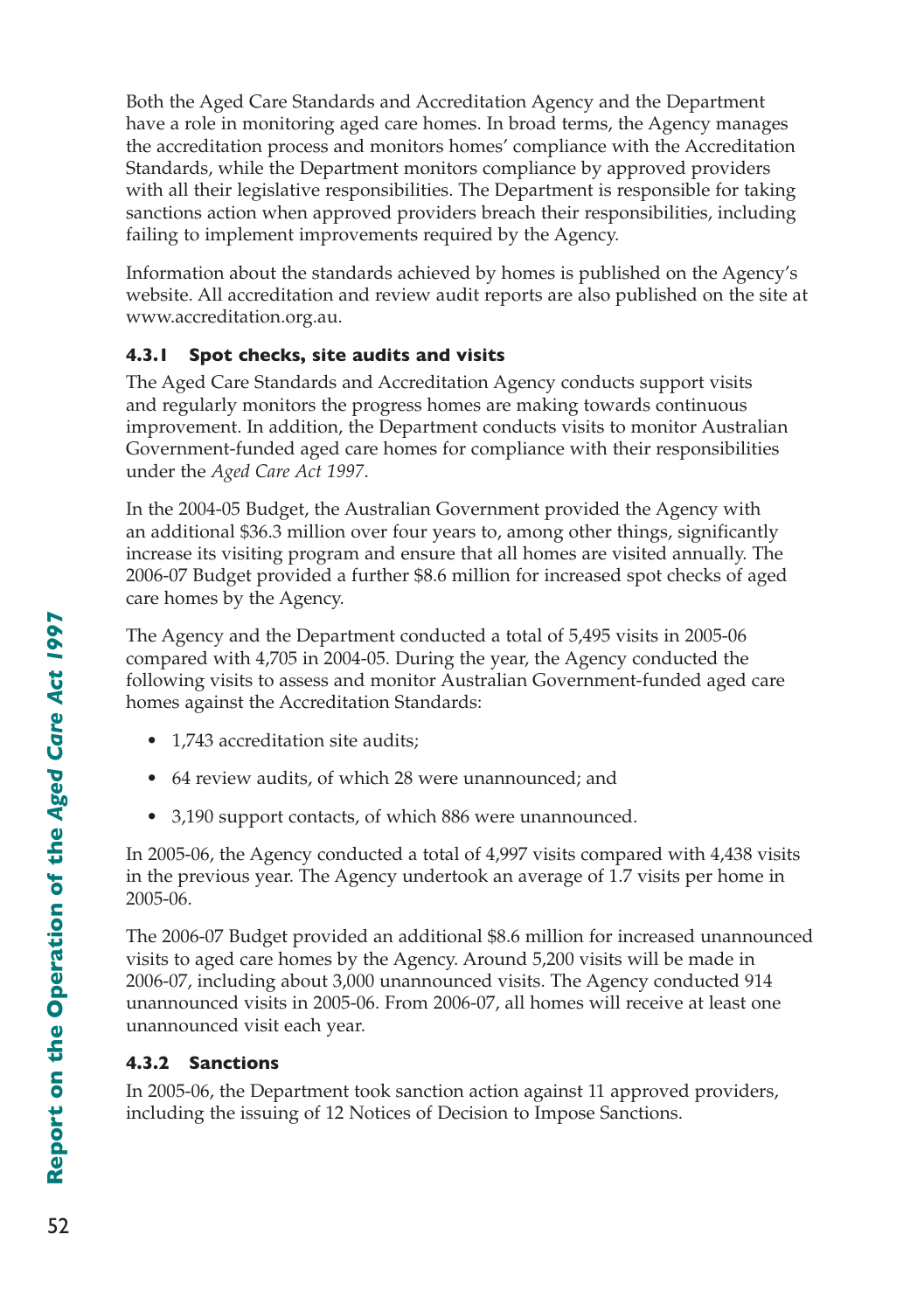The Department also issued 83 Notices of Non-Compliance. At 30 June 2006, six of the sanctions remained. Details of sanctions imposed in 2005-06 are included at Appendix C.

## **4.3.3 Resident Classification Scale reviews**

Aged care providers are accountable for the subsidies they receive to give care to residents of aged care homes. As it is the staff of the home that use the Resident Classification Scale (RCS) to assess each resident for funding purposes, the Department checks the accuracy of classifications to protect taxpayer funding and ensure that the funding for each resident reflects his or her care needs. These RCS classification reviews are a primary accountability measure to safeguard public expenditure on residential aged care.

During 2005-06, approximately 16,472 reviews of RCS appraisals were completed. Of those reviews, 6,061, or 36.8 per cent, resulted in reductions of funding, of which 369, or 6.1 per cent, were appealed. On appeal to the Department, approximately 56.6 per cent of the 369 decisions appealed against were confirmed. In approximately 24.7 per cent of cases, the original classification by the home was reinstated. In the remaining cases, the review decision was set aside and a new decision substituted.

The Administrative Appeals Tribunal at the commencement of 2005-06 was considering one case of appeal against a review of an RCS appraisal. No cases were outstanding at the end of the year.

## **4.3.4 Security of bonds**

All approved providers of residential care who collect accommodation bonds must comply with prudential arrangements specified under the *Aged Care Act 1997*. Developed in consultation with the sector, these prudential arrangements provide protection for residents who pay accommodation bonds. They include a guarantee of repayment from the approved provider to the resident. Within four months from the end of its financial year, each approved provider must submit a certified annual statement stating that it has refunded accommodation bonds to residents within the statutory timeframe, is able to repay accommodation bond liabilities, and has maintained adequate insurance.

Notices of Non-Compliance were issued against 29 approved providers in 2005-06 for failure to meet prudential requirements in relation to accommodation bonds. All compliance action in relation to these instances has been completed.

In March 2006, legislation was passed by Parliament<sup>25</sup> to provide for:

- enhanced prudential regulatory arrangements for providers holding accommodation bonds, including three new Prudential Standards; and
- a scheme to guarantee that residents' accommodation bond balances will be repaid if an aged care provider becomes bankrupt or insolvent.

<sup>25</sup> The *Aged Care Amendment (2005 Measures No. 1) Act 2006, Aged Care (Bond Security) Act 2006* and the *Aged Care (Bond Security) Levy Act 2006*.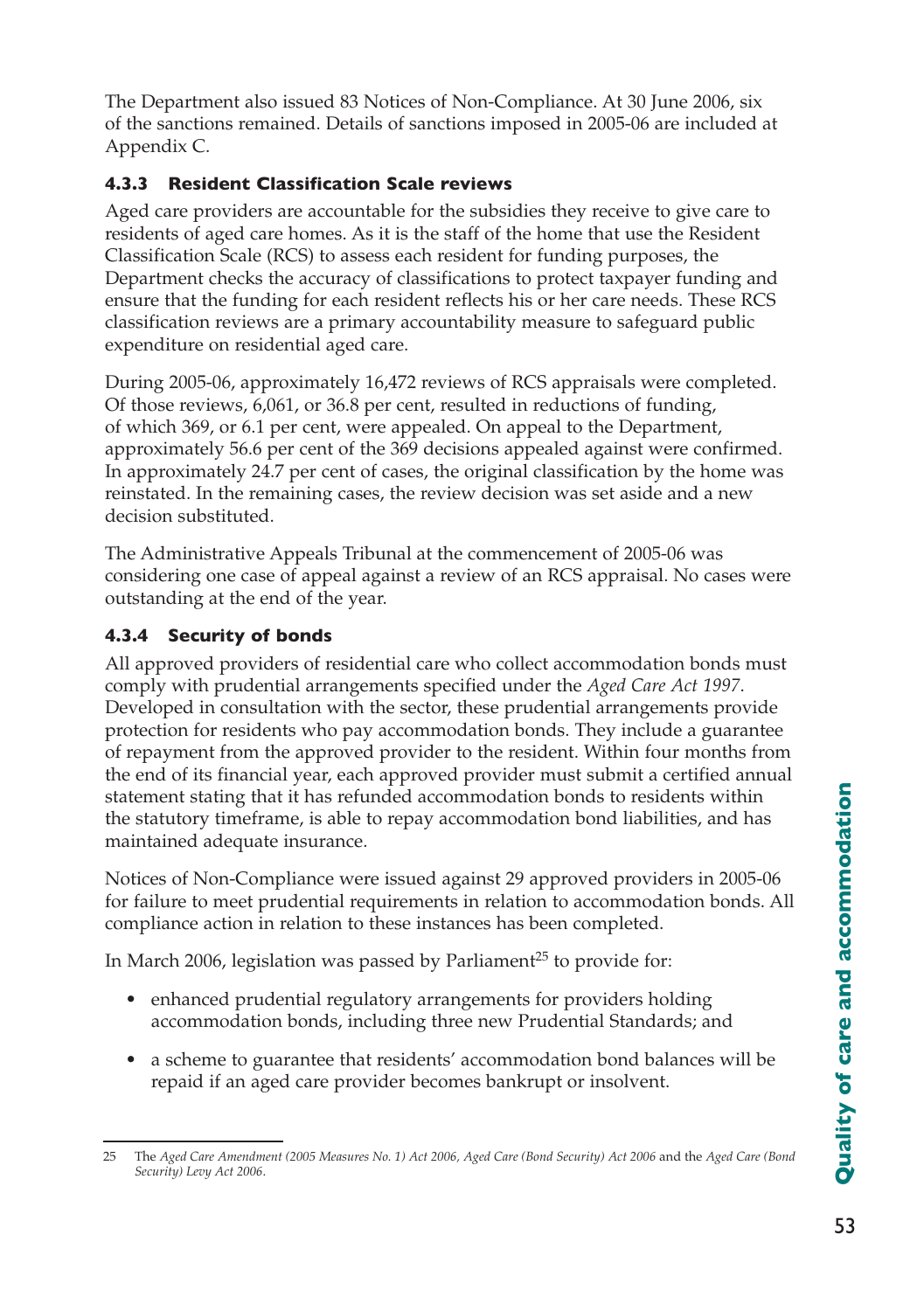The enhanced prudential arrangements aim to increase the protection of aged care residents' accommodation bonds by:

- strengthening the management of accommodation bond monies; and
- promoting sound financial management practices by approved providers that hold accommodation bonds, to reduce the risk of a provider becoming bankrupt or insolvent.

All approved providers of residential care and flexible care services (i.e. Multipurpose Services) that hold accommodation bonds and entry contributions must comply with the new prudential arrangements from 1 July 2006. Detailed guidance material has been distributed to assist approved providers to understand and comply with the new prudential requirements.

The Guarantee Scheme commenced on 31 May 2006. It covers existing and new accommodation bonds and entry contributions paid to providers. In the event that the Guarantee Scheme is triggered, the Government will, in the first instance, repay the accommodation bond balance directly to the resident or to the resident's estate. The Government will recover costs by pursuing the defaulting provider and/or levying all aged care approved providers that hold accommodation bonds.

# **4.4 Aged care workforce**

An adequate and well-qualified workforce is fundamental to the delivery of quality aged care. Since 2002, the Australian Government has allocated \$229 million for workforce initiatives designed to increase overall staff supply, to provide additional training opportunities for existing staff and to create better career paths for all care workers. These initiatives assist providers to meet their responsibilities under the *Aged Care Act 1997* and to develop a well trained aged care workforce.

## **4.4.1 More aged care nurses**

In the 2002-03 Budget, the Australian Government committed \$26.3 million to fund 1,000 aged care nursing scholarships to encourage more people to enter or re-enter aged care nursing, especially in rural and regional areas. The 2006-07 Budget invested a further \$36 million for an additional 1,000 aged care nursing scholarships. These scholarships are administered by the Royal College of Nursing Australia. Each scholarship is valued at \$10,000 per year, to a maximum of \$30,000. Since the Scheme commenced in 2003, 880 undergraduate scholarships, 423 continuing professional development scholarships and 17 honours scholarships have been offered.

As part of the Australian Government Aged Care Nurses Scholarship Scheme, financial assistance is also being provided to the Royal College of Nursing Australia to provide support programs for aged care nursing scholarship recipients.

In May 2004, the Australian Government, together with ACT Health, funded a pilot project to explore the role of Aged Care Nurse Practitioners in the care of older people and identify benefits to the health of older people and the health care sector more broadly.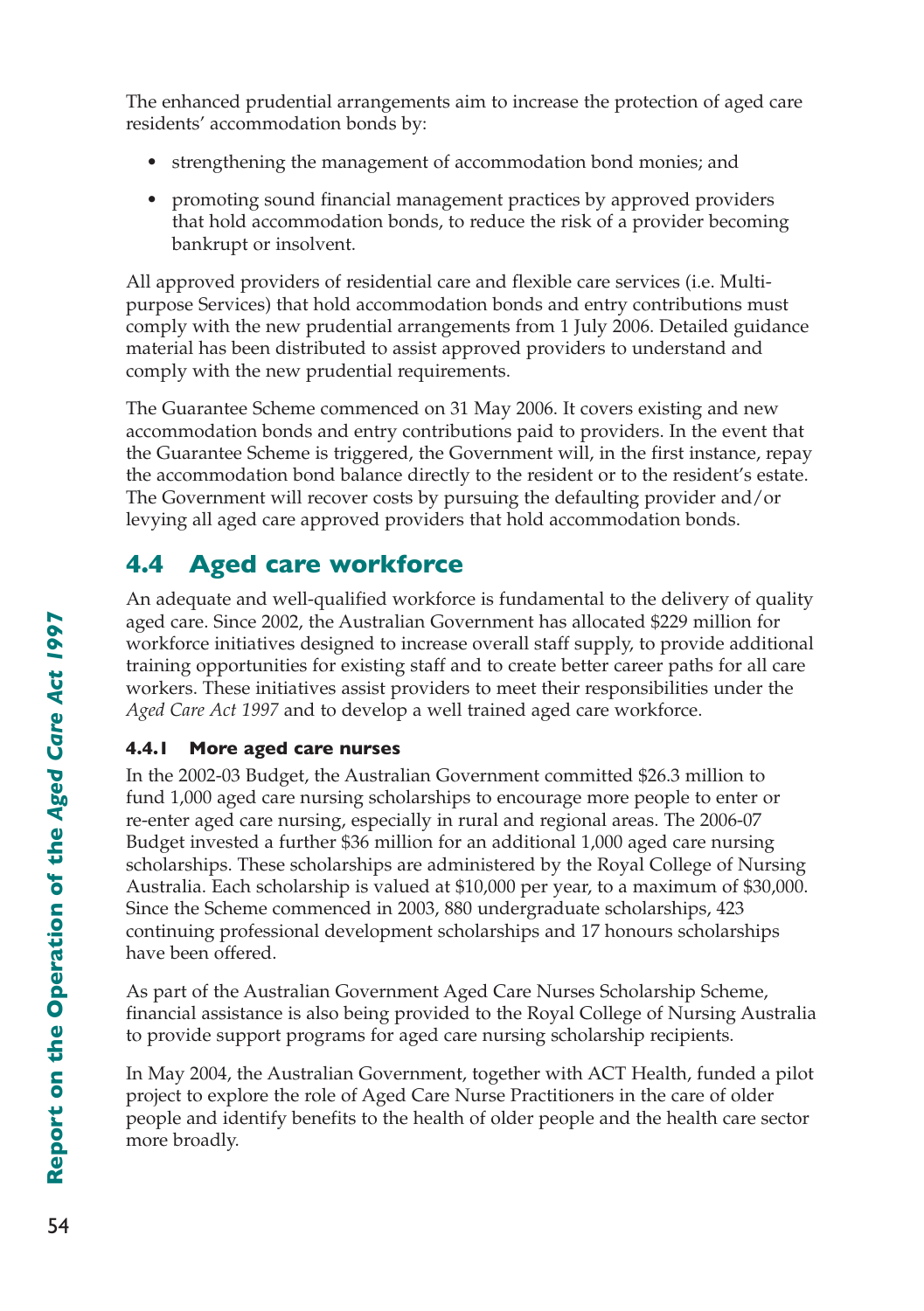The pilot was conducted across a range of health care settings (residential aged care, community care and acute care) over a 12 month period and has since been extended to June 2007. There are five other trial sites in WA, SA and NSW that, along with the ACT Health trial, have been extended until June 2007.

## **4.4.2 Support for Aged Care Workers**

The 2002-03 Budget provided \$21.2 million over four years to provide training opportunities to personal care staff employed in aged care in rural and remote locations. Funds were invested in training to:

- upgrade the skills of personal care staff;
- increase the availability of skilled personal staff in aged care homes; and
- free registered nurses to concentrate on clinical care.

The 2006-07 Budget invested a further \$30 million over four years to continue training to ensure that personal care staff are better able to provide high quality care to residents in aged care homes in rural and remote locations. Since its establishment, this program has benefited more than 12,700 staff in aged care homes throughout Australia.

## **4.4.3 Better Skills for Better Care**

The Australian Government provided \$101.4 million over four years in the 2004-05 Budget to:

- assist up to 15,750 care workers to have access to recognised education and training opportunities such as Certificate Level III or IV in aged care work. More than 10,000 personal care workers have been offered training as a result of the first two rounds of funding;
- assist up to 8,000 aged care workers to have access to the Workplace English Language and literacy (WELL) program;
- assist up to 5,250 enrolled nurses to receive recognised and approved medication administration education and training programs. In 2005-06 the Enrolled Nurse Medication Management initiative offered funding to 40 registered training organisations to train 1,115 aged care enrolled nurses in medication administration; and
- fund 1,600 new full or part-time nursing places at universities that demonstrate their ability to meet aged care nursing education benchmarks.

## **4.4.4 Dementia care skills for aged care workers**

As part of the 2005-06 Budget initiative, *Helping Australians with dementia and their carers—making dementia a National Health Priority*, \$13.8 million is being invested over four years to fund dementia specific training for 17,000 aged care workers across Australia—8,000 more than was originally expected. The training will cover vital aspects of good dementia care, including care planning, communication, and managing challenging behaviour.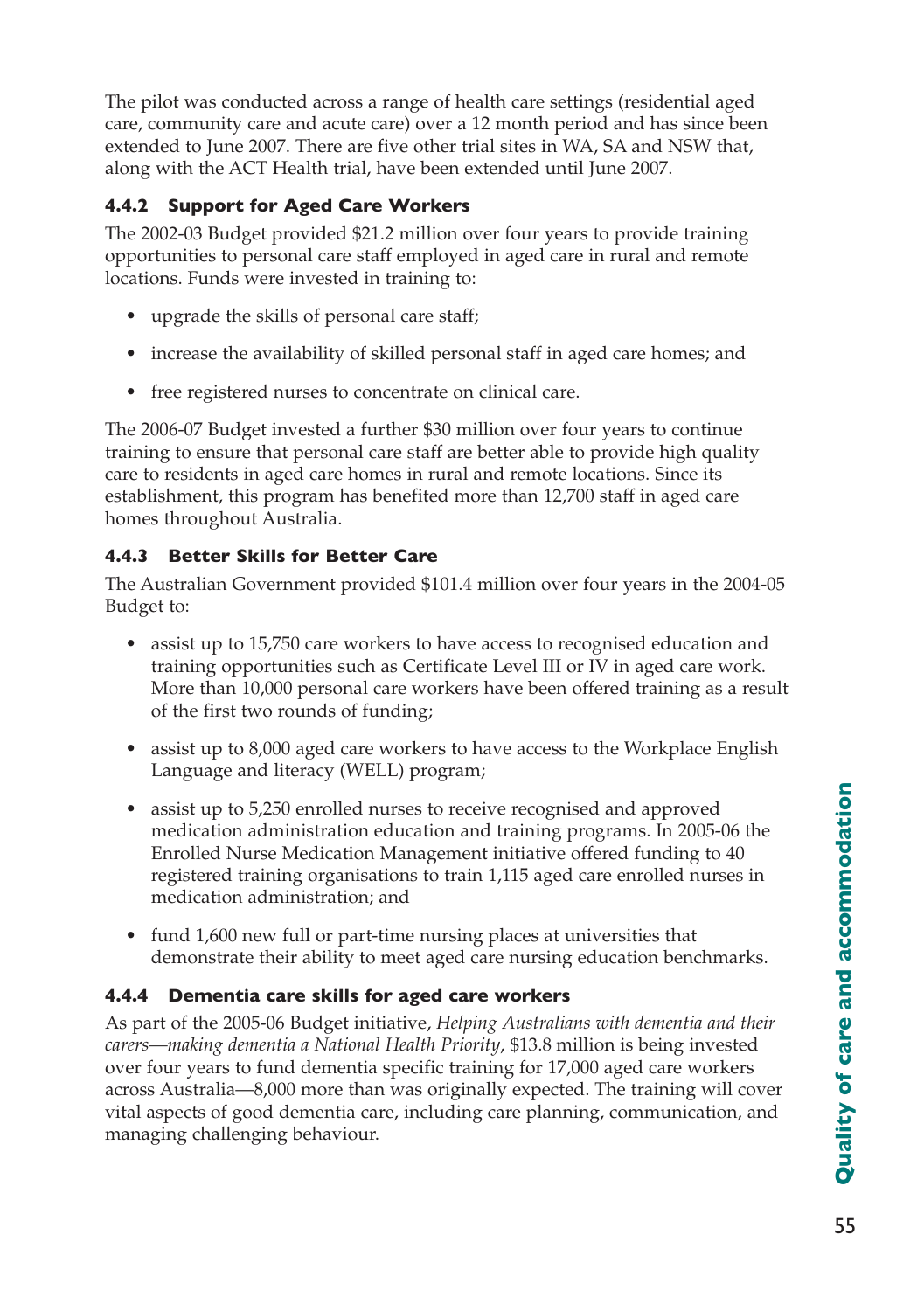## **4.4.5 Community care workforce—additional training**

In the 2006-07 Budget, the Australian Government committed new funding of \$13.4 million over four years to support training for the community care workforce. Around 2,700 community care workers will have access to training to improve the quality of care provided to people who receive Extended Aged Care at Home (EACH) and Extended Aged Care at Home Dementia (EACHD) packages. This funding will provide community care workers with training opportunities similar to those already provided for residential aged care workers.

## **4.4.6 National Aged Care Workforce Strategy**

The Australian Government assisted the Aged Care Workforce Committee, which represents the industry, to produce the National Aged Care Workforce Strategy, released in 2004-05. The Strategy provides a framework for the aged care sector to plan and develop best practice workplace models. It supports the aged care workforce in sustaining the flexibility, skills mix and numbers essential for effective care.

# **4.5 Supporting consumers**

## **4.5.1 Aged Care Complaints Resolution Scheme**

The Aged Care Complaints Resolution Scheme was established in 1997 to deal with complaints about Australian Government subsidised aged care services provided or available to people receiving care. The Scheme is free and available to anyone who wishes to make a complaint, including residents of aged care homes, people receiving Community Aged Care Packages or flexible care and relatives, guardians and representatives of those receiving care. The national toll free telephone number for the Scheme is 1800 550 552.

A complaint may be about anything that is a possible breach of a provider's responsibilities under the *Aged Care Act 1997*. Complaints may be made orally or in writing and on a confidential or anonymous basis. The Scheme aims to work with all parties to ensure that they understand and accept the actions needed to resolve a complaint. If a complaint cannot be resolved through negotiation and mediation, a Complaints Resolution Committee will decide what the parties must do to resolve the complaint. Complaints made to the Scheme are often complex, requiring detailed assessment and referral of systemic issues to appropriate authorities.

In 2005-06 there were 1,260 new complaints, compared with 1,004 in 2004-05. Of these, 86 per cent were lodged as open complaints, 12 per cent as confidential and 2 per cent as anonymous. The number of complaints was 8.4 per 1,000 residents, compared with 6.8 in 2004-05; 95 per cent of complaints handled by the scheme related to aged care homes.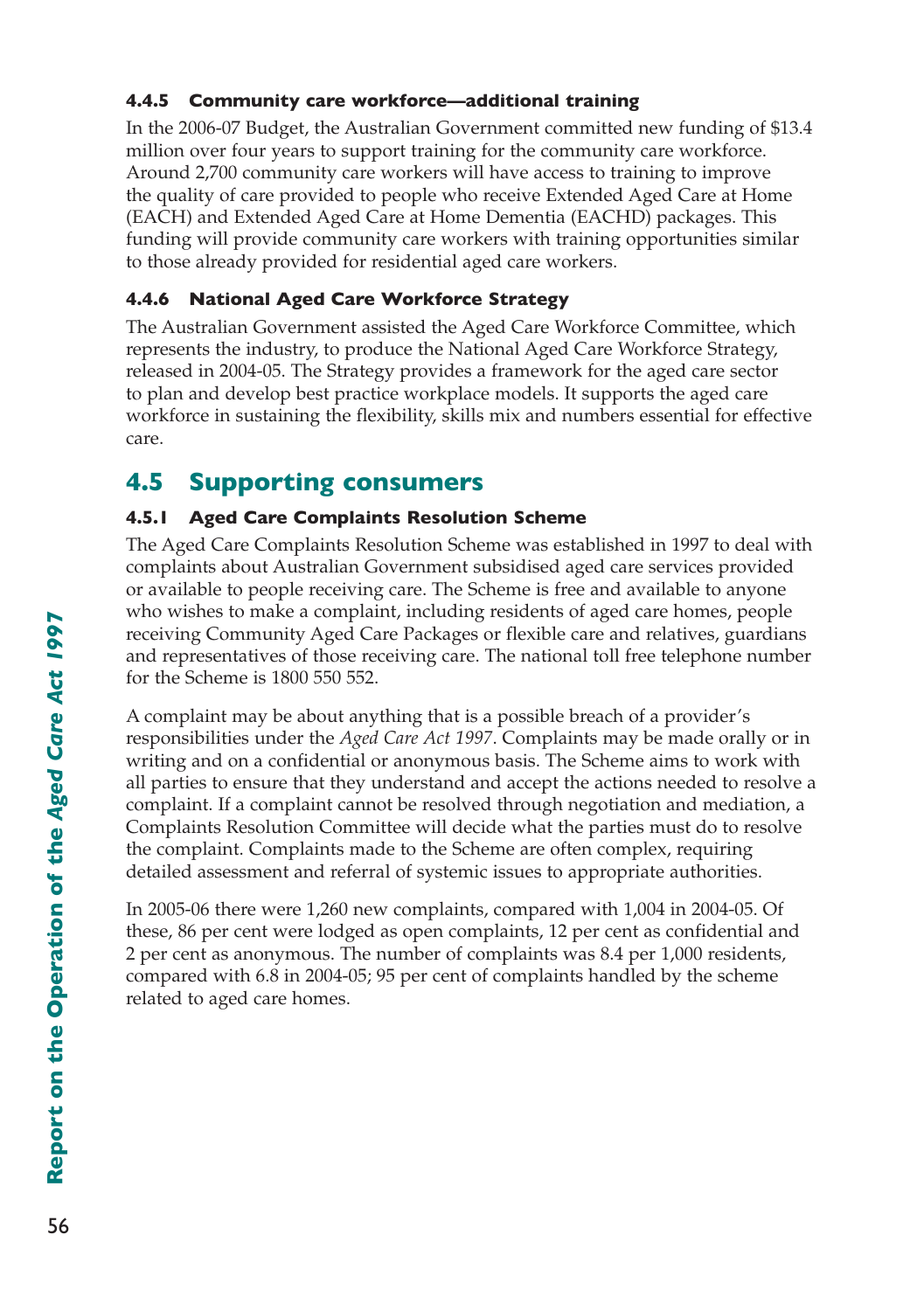|                                     | 2004-05                        |                                                 | 2005-06                        |                                                 |
|-------------------------------------|--------------------------------|-------------------------------------------------|--------------------------------|-------------------------------------------------|
|                                     | <b>Number of</b><br>complaints | <b>Complaints</b><br>per 1,000<br>residents (*) | <b>Number of</b><br>complaints | <b>Complaints</b><br>per 1,000<br>residents (*) |
| New South Wales                     | 280                            | 5.6                                             | 338                            | 6.6                                             |
| <b>Victoria</b>                     | 290                            | 7.8                                             | 418                            | 11.0                                            |
| Oueensland                          | 105                            | 3.9                                             | 163                            | 6.0.                                            |
| South Australia                     | 0                              | 7.0                                             | 105                            | 7.1                                             |
| Western Australia                   | 5                              | 2.1                                             | 136                            | 10.6                                            |
| <b>Tasmania</b>                     | 44                             | 11.0                                            | 64                             | 15.9                                            |
| Northern Territory                  | $\overline{4}$                 | 10.3                                            | 16                             | 40.8                                            |
| <b>Australian Capital Territory</b> | 29                             | 19.8                                            | 20                             | 3.1                                             |
| <b>Australia</b>                    | 1,004                          | 6.8                                             | 1,260                          | 8.4                                             |

#### *Table 23: Complaints received by the Aged Care Complaints Resolution Scheme, 2004-05 and 2005-06*

(\*) based on the number of permanent residents at 31 December

The Commissioner for Complaints is required to report annually on the operation of the Scheme to the Minister for Ageing, for presentation to Parliament. Further information can be found at the Commissioner's web site at http://www.cfc.health.gov.au.

#### **4.5.2 New safeguards and complaints arrangements**

In July 2006, the Minister for Ageing announced the replacement of the Aged Care Complaints Resolution Scheme with more robust arrangements to deal with complaints and compliance. The new complaints mechanism will be administered by a new Office for Aged Care Quality and Compliance within the Department and underpinned by changes to aged care legislation. The new Office will have power to:

- investigate all complaints and information;
- determine whether a breach of an approved provider's responsibilities has occurred;
- take action to remedy any breach;
- issue notices of required action to providers that breach their responsibilities;
- take compliance action when a provider fails to remedy a breach; and
- provide feedback to a complainant on the outcome of a complaint.

The Office will have nationally centralised arrangements for contacts and complaints to be received and prioritised by high level, specifically trained, staff.

An Aged Care Commissioner will replace the existing Commissioner for Complaints. The new Commissioner will provide an independent avenue for review of decisions. The reforms are intended to take effect from 1 April 2007.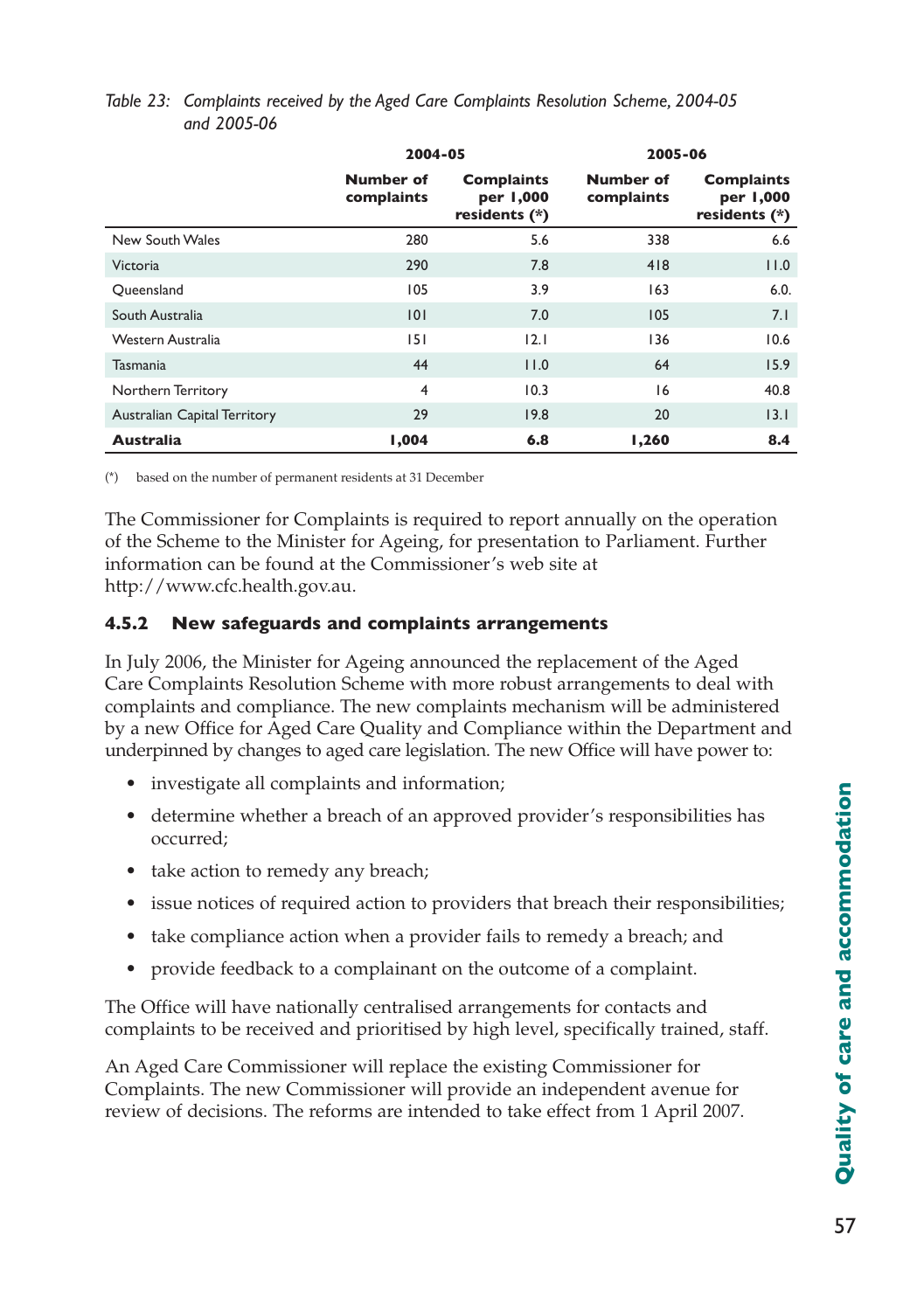## **4.5.3 Community Visitors Scheme**

The Community Visitors Scheme improves the quality of life of residents of aged care services who have limited family and social contact and may be at risk of isolation from the general community for social or cultural reasons, or through disability. The Scheme has wide acceptance in the community and the aged care sector. It currently coordinates over 6,588 volunteer visitors operating through 158 auspices Australia-wide and cost approximately \$6.4 million in 2005-06.

A review of the Scheme identified issues of sustainability, access and equity within the program. In response, the number of community visitors has been increased to 7,500 nationally and the rate at which each visitor place is funded has been increased to \$1,100 per annum. The additional places will be directed to regions with low levels of coverage.

In the 2006-07 Budget, the Australian Government provided \$4.7 million over three years for the expansion of the Community Visitors Scheme and \$1.8 million over four years to introduce police checks for community visitors.

## **4.5.4 Advocacy Services**

Under Part 5.5 of the *Aged Care Act 1997*, the Department funds aged care advocacy services in each state and territory. Advocacy services provide independent advocacy and information to recipients or potential recipients of aged care services, their relatives, representatives and carers. The services perform an educative role for recipients and providers on the rights and entitlements of care recipients. They complement the role of the Aged Care Complaints Resolution Scheme within the quality assurance framework.

The National Aged Care Advocacy Program second strategic plan covered the years 2002 to 2005 and is currently being revised to ensure consumer protection in the current aged care environment of accreditation and continuous improvement. Total expenditure for the program in 2005-06 was \$2.4 million.

In 2004-05, services under the National Aged Care Advocacy Program undertook 4,398 advocacy cases, handled 5,336 general enquiries and provided 1,744 face-toface education sessions. Compared with 2003-04, this was an increase of 1 per cent in cases, 7 per cent in general enquiries, and 3 per cent in education sessions.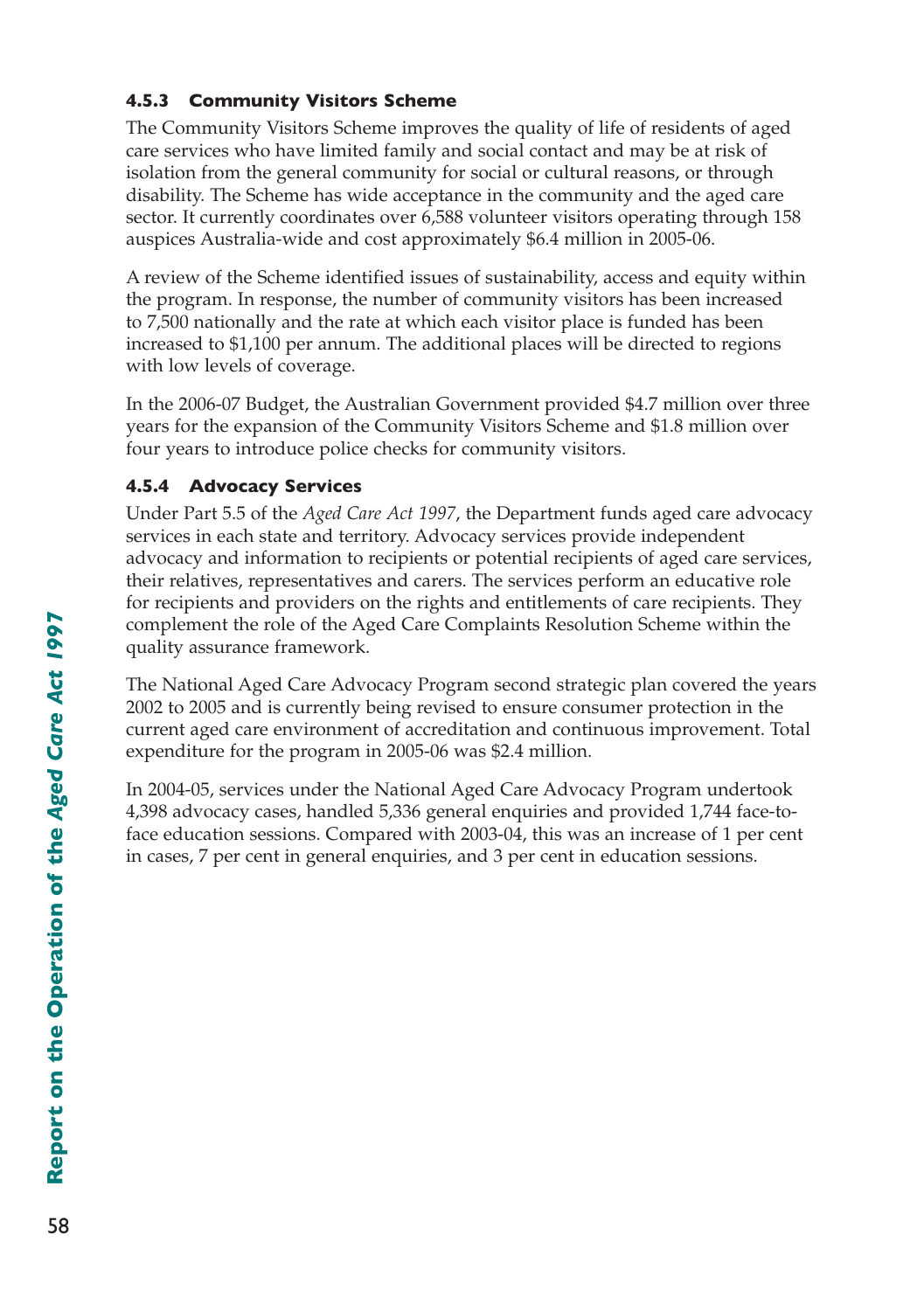# **Appendix A:**

## **Amendments to the** *Aged Care Act 1997* **and the Aged Care Principles**

The *Aged Care Act 1997* was amended in 2005-06 by the *Statute Law Revision Act 2005* as follows:

| <b>Amendment:</b> | <b>Effect</b>          | References in the<br>amended Act | Date commenced  |
|-------------------|------------------------|----------------------------------|-----------------|
| Minor technical   | Corrects typographical | s. 57-B cl. L of Schedule L      | 1 October 1997  |
| amendments        | and similar errors     | (definition of 'relinguish')     | (retrospective) |

The *Aged Care Act 1997* was also amended in 2004-05 by the *Human Services Legislation Amendment Act 2005* as follows:

| <b>Amendment:</b>                      | <b>Effect</b>                                                                                                                                                                                            | <b>References in the</b><br>amended Act | Date commenced |
|----------------------------------------|----------------------------------------------------------------------------------------------------------------------------------------------------------------------------------------------------------|-----------------------------------------|----------------|
| Disclosure of protected<br>information | Substitutes the Chief<br>Executive Officer of<br>Medicare Australia<br>for the former Health<br>Insurance Commission<br>as a permitted recipient<br>of protected information<br>under the Aged Care Act. | para. $86-3(c)$                         | I October 2005 |

The *Aged Care Act 1997* was amended in 2005-06 by the *Statute Law Revision Act 2006* as follows:

| Amendment:      | <b>Effect</b>          | References in the<br>amended Act | Date commenced  |
|-----------------|------------------------|----------------------------------|-----------------|
| Minor technical | Corrects typographical | para. $43-4(5)(b)$               | October 1997    |
| amendment       | error                  |                                  | (retrospective) |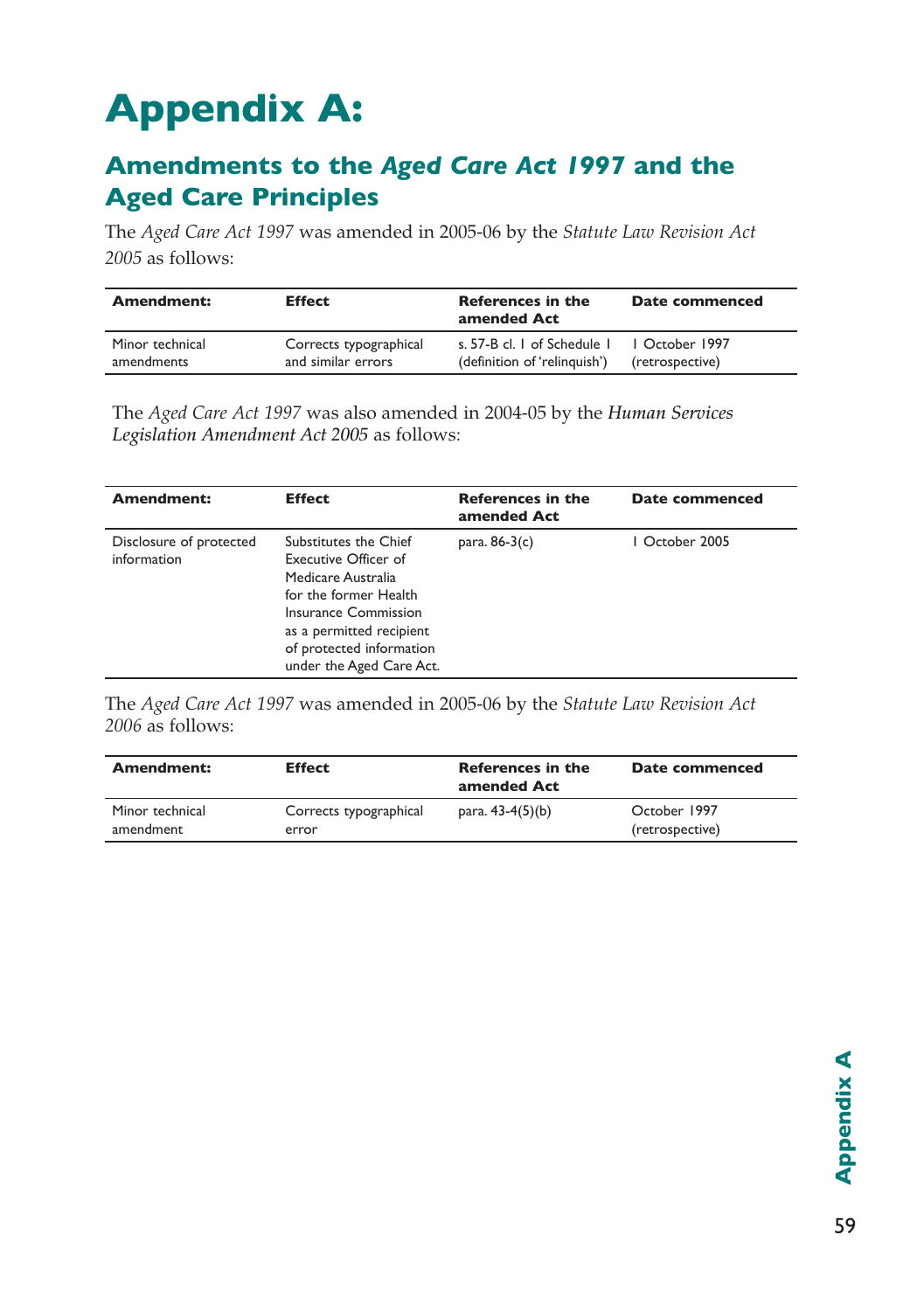| The Aged Care Act 1997 was amended in 2005-06 by the Aged Care Amendment (2005) |  |
|---------------------------------------------------------------------------------|--|
| <i>Measures No. 1) Act 2006 as follows:</i>                                     |  |

| <b>Amendment:</b>       | <b>Effect</b>                                                                                                                                                                                                                                                                                                                                                                                                                                                                                                 | <b>References in the</b><br>amended Act                                                                                                                                                                                                                                                                                                                                                                                            | Date commenced |
|-------------------------|---------------------------------------------------------------------------------------------------------------------------------------------------------------------------------------------------------------------------------------------------------------------------------------------------------------------------------------------------------------------------------------------------------------------------------------------------------------------------------------------------------------|------------------------------------------------------------------------------------------------------------------------------------------------------------------------------------------------------------------------------------------------------------------------------------------------------------------------------------------------------------------------------------------------------------------------------------|----------------|
| Prudential arrangements | One of a suite of Acts<br>to improve management<br>of accommodation<br>bonds and entry<br>contributions. (*) This<br>Act enables the making<br>of Prudential Standards<br>to ensure stronger<br>regulation of approved<br>providers and minimise<br>the risk of an approved<br>provider becoming<br>insolvent. It also amends<br>provisions in relation<br>to when bonds must be<br>refunded, and ensures<br>that rules about bonds<br>apply to all residential<br>or flexible care services<br>holding them. | s. 9-3A<br>para. $56-1$ (aa)<br>$s.56-3$<br>$s. 57 - 1$<br>ss. $57-2(1)$<br>$s. 57-3$<br>s. 57-4<br>s. 57-9<br>s. $57 - 12$<br>$s. 57 - 13$<br>ss. $57 - 15(2)$<br>$s.57-16$<br>$s.57-18$<br>s. 57-20 to s. 57-23<br>para. $62-1(b)$<br>para. $63-1(1)(b)$<br>ss. $63-2(1)$<br>para. $66 - 1(i)$<br>$s. 85 - 1$<br>cl. I of Schedule I<br>(definition of 'entry<br>contribution balance',<br>'formal agreement' and<br>'operator'. | 31 May 2006    |

(\*) The *Aged Care (Bond Security) Act 2006* established a scheme to guarantee the repayment of aged care residents' bond balances in the event that the approved provider of a residential aged care service or a flexible care service becomes insolvent and is unable to meet its obligation to repay residents' bond balances. The *Aged Care (Bond Security) Levy Act 2006* operates in conjunction with the *Aged Care (Bond Security) Act 2006* and enables the imposition of levies on approved providers in receipt of bonds to recover any costs incurred by the Australian Government as a result of repaying accommodation bond balances to residents in the event that an approved provider becomes insolvent. Both Acts commenced on 31 May 2006. Together with the *Aged Care Amendment (2005 Measures No. 1) Act 2006*, they form a suite of measures to strengthen protection of residents' accommodation bonds. For more information see also section 4.3.4 of this Report.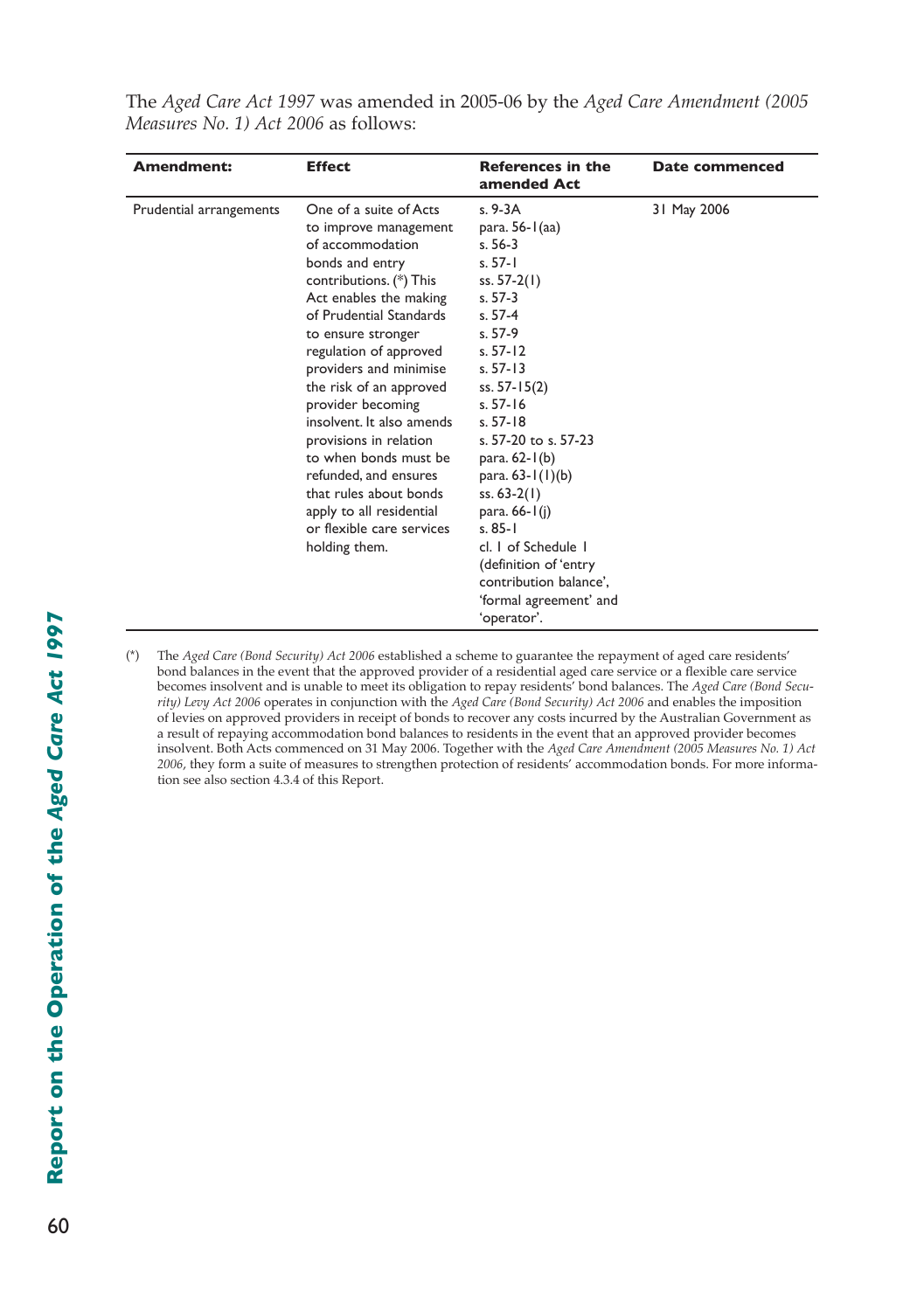| Amendment:                                                                                           | <b>Effect</b>                                                                                                                                                                     | <b>References in the</b><br>amended Principles                                         | <b>Date commenced</b>                                  |
|------------------------------------------------------------------------------------------------------|-----------------------------------------------------------------------------------------------------------------------------------------------------------------------------------|----------------------------------------------------------------------------------------|--------------------------------------------------------|
| Approval of Care<br><b>Recipients Amendment</b><br>Principles 2005 (No. 2)                           | Establishes eligibility<br>criteria for assessment<br>of people requiring<br><b>Extended Aged Care at</b><br>Home - Dementia.                                                     | ss. $5.7(1)$<br>s. 5.7AA                                                               | 15 November 2005                                       |
| <b>Classification Amendment</b><br>Principles 2005 (No. 2)                                           | Clarifies that section<br>9.29D specifies the expiry<br>date for the classification<br>of a care recipient who<br>takes extended hospital<br>leave plus transition care<br>leave. | s. 9.29B                                                                               | 24 June 2005<br>(retrospective)                        |
| <b>Extra Service Amendment</b><br>Principles 2005 (No. I)                                            | Consistent with 2005<br>changes to the Aged<br>Care Act 1997, deletes<br>references to the<br>continuation or renewal<br>of Extra Service status.                                 | s. 14.11<br>s. 14.12<br>s. 14.24<br>s. 14.26<br>s. 14.32                               | I July 2005<br>(retrospective)                         |
| Flexible Care Subsidy<br><b>Amendment Principles</b><br>2005 (No. 2)                                 | <b>Establishes Extended</b><br>Aged Care at Home<br>- Dementia as a kind of<br>care for which flexible<br>care subsidy may be<br>payable.                                         | s. 15.5<br>s.15.6<br>s. 15.7<br>s.15.8<br>s. 15.10<br>s. 15.11                         | 15 November 2005                                       |
| Residential Care Subsidy<br><b>Amendment Principles</b><br>2005 (No. 4) Amendment<br>Instrument 2005 | Renames Residential<br>Care Subsidy Amendment<br>Principles 2005 (No.<br>4) to remove potential<br>confusion with another<br>amendment of the same<br>name.                       | n/a                                                                                    | 25 October 2005                                        |
| Residential Care Subsidy<br><b>Amendment Principles</b><br>2005 (No. 6)                              | Authorises Minister to<br>make new determination<br>providing for additional<br>\$28 respite supplement<br>to be payable per resident<br>per day for high care<br>respite.        | para. 21.19(a)                                                                         | I January 2006                                         |
| Residential Care Subsidy<br><b>Amendment Principles</b><br>2006 (No. I)                              | Clarifies staff training<br>and financial reporting<br>requirements of approved<br>providers in relation to<br><b>Conditional Adjustment</b><br>Payments (CAP).                   | ss. 21.26B(1)<br>ss. 21.26B(2) (including<br>note)<br>ss. 21.26E(2A)<br>ss. 21.26F(2A) | 19 February 2005<br>(retrospective) and 7 July<br>2006 |

The Aged Care Principles were amended in 2005-06 as follows: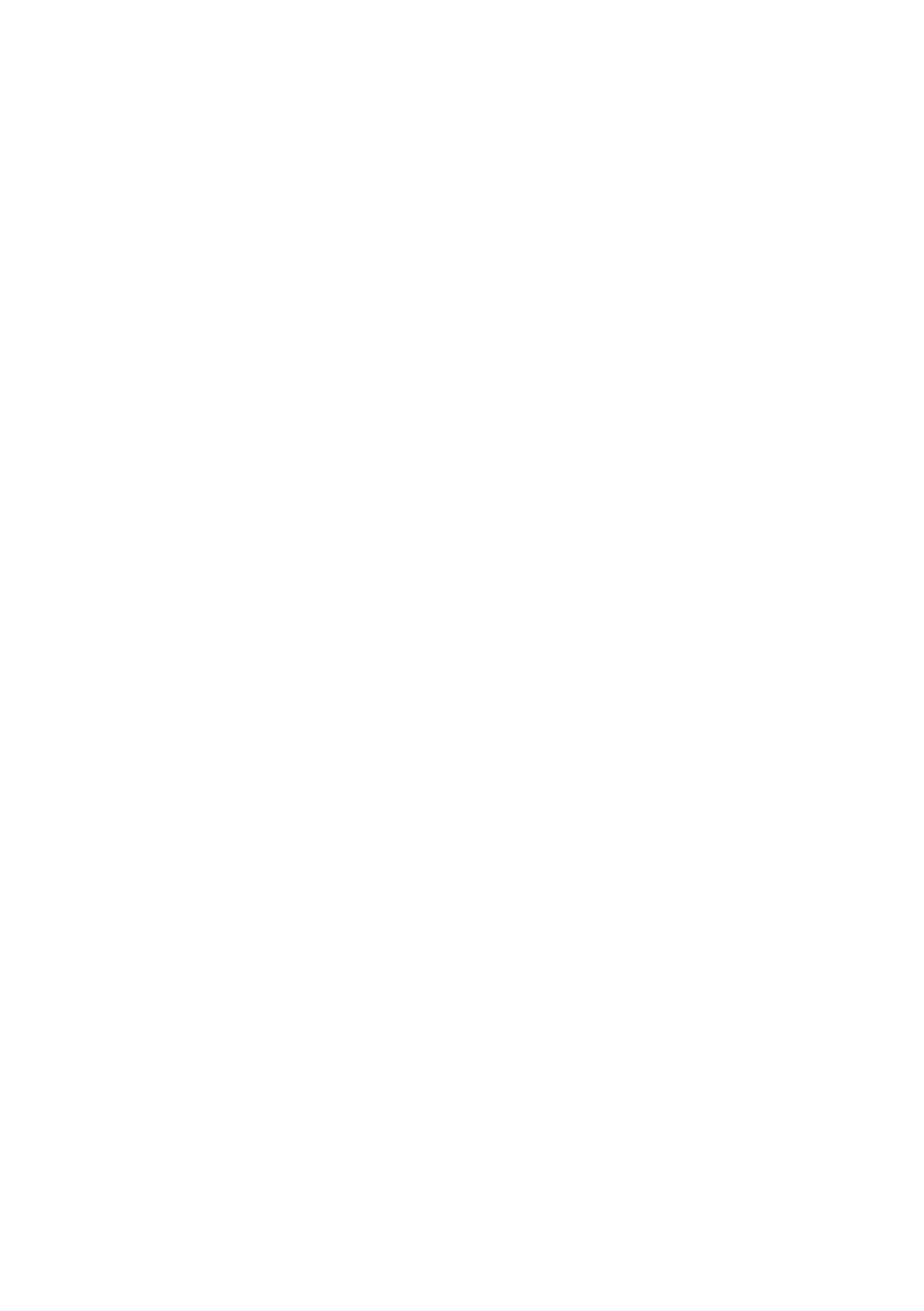# **Appendix B:**

# **Responsibilities of approved providers under the**  *Aged Care Act 1997*

Approved providers are required to comply with their responsibilities under the *Aged Care Act 1997*. These include meeting their responsibilities in relation to:

### **Quality of care**

- providing the care and services that are specified in the Quality of Care Principles for the type and level of aged care that is provided by the service;
- complying with the Accreditation Standards; and
- maintaining an adequate number of skilled staff to ensure that the care needs of care recipients are met.

## **User rights**

- providing care and services of a quality consistent with the Charter of Residents Rights and Responsibilities and the requirements in the User Rights Principles relating to:
- residents' security of tenure of their places;
- access to the service by residents' representatives, advocates and community visitors;
- providing information to residents about their rights and responsibilities and about the financial viability of the service;
- restrictions on moving a resident within a residential service;
- booking fees for respite days; and
- complying with the prudential and other requirements in relation to any accommodation payments charged for a resident's entry to a service.
- charging no more than the amount permitted under the *Aged Care Act 1997* and User Rights Principles for the care and services that it is the approved provider's responsibility to provide;
- charging no more for other care or services than an amount agreed beforehand with the resident, accompanied by an itemised account of the care and services provided;
- offering to enter into a resident agreement with the resident and, if the resident wishes, entering into such an agreement;
- ensuring that personal information about the resident is used only for purposes connected with providing aged care to the resident, or for a purpose for which the information was given to the provider by the resident or their representative;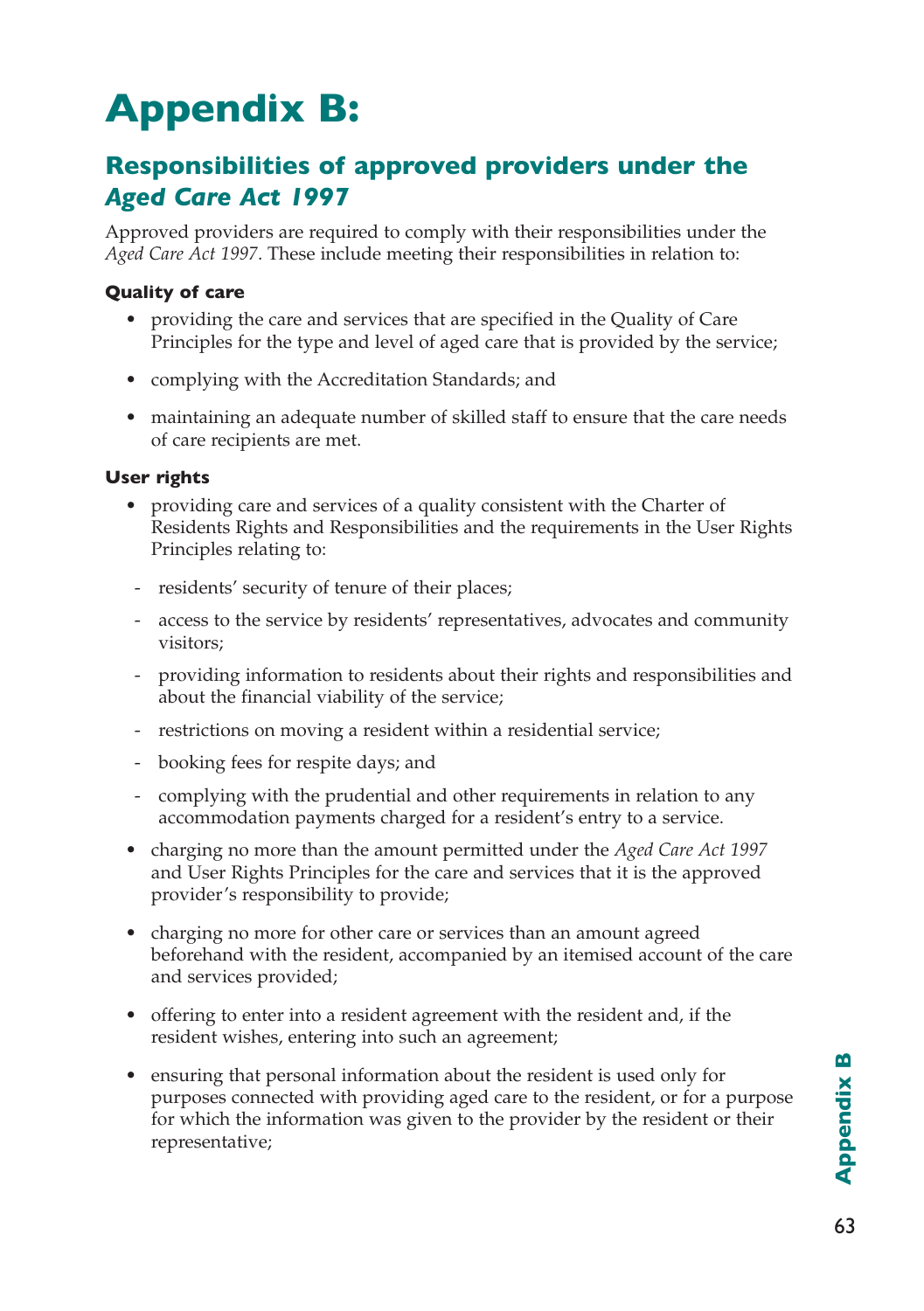- establishing a complaints resolution mechanism for the service and using it to address any complaints made by, or on behalf of, a resident; and
- if the service has Extra Service status, complying with the requirements of the *Aged Care Act 1997* and the Extra Service Principles in relation to extra service fees and agreements.

#### **Accountability requirements**

- keeping and maintaining records that enable claims for payments of Residential Care Subsidy to be verified and proper assessments to be made of whether the approved provider has complied with, or is complying with, its responsibilities;
- cooperating with any person who is exercising the powers of an authorised officer under the *Aged Care Act 1997* and complying with the provider's responsibilities in relation to the exercise of those powers;
- notifying the Department of any change of circumstances that materially affects the provider's suitability to be a provider of aged care, and responding within 28 days to any request by the Secretary of the Department to provide further information in this regard;
- notifying the Department of any change to the provider's key personnel within 28 days after the change occurs;
- taking the steps required under section 63-1A of the Act and specified in the Sanctions Principles to ensure that none of the provider's key personnel is a disqualified individual;
- complying with any conditions that apply to the allocation of any places included in the service;
- providing records or copies of records to another approved provider relating to any places transferred to that provider;
- if the provider intends to relinquish any places:
- notifying the Department at least 60 days beforehand of the proposed date of relinquishment;
- complying with any proposal accepted or specified by the Secretary for ensuring that the care needs of residents occupying those places are met;
- allowing people authorised by the Secretary access to the service to assess whether residents have been approved to receive care at an appropriate level;
- conducting in a proper manner appraisals or reappraisals of the care required by residents;
- if the service or a distinct part of the service has extra service status, complying with the conditions of grant or renewal of extra service status;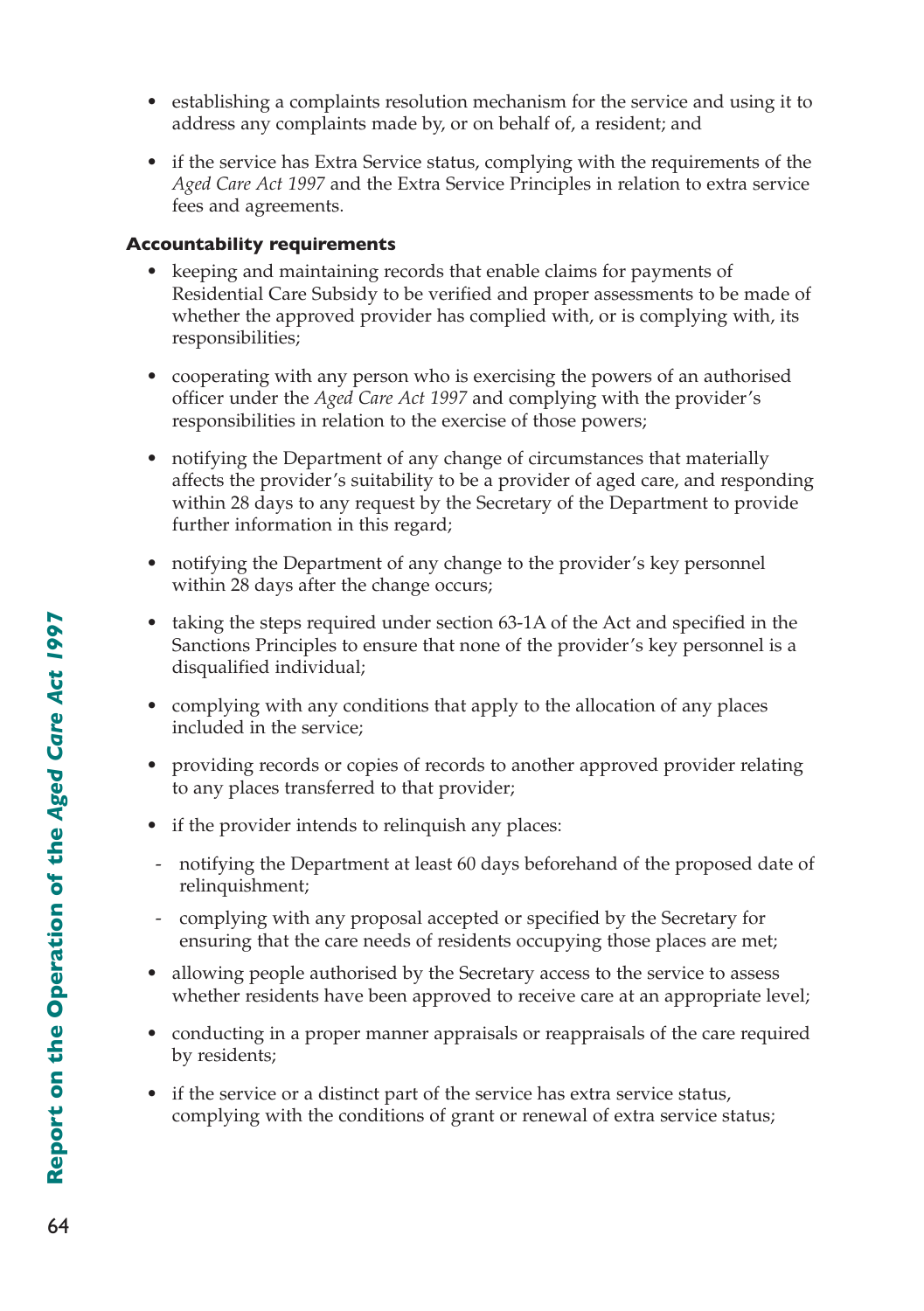- allowing people authorised by the Secretary access to the service to review the service's certification;
- complying with any undertaking given to the Secretary, and agreed by the Secretary, to remedy non-compliance with the provider's responsibilities;
- complying with the prudential requirement relating to accommodation bonds;
- —if the provider is receiving Conditional Adjustment Payment—meeting the requirements for the payment;
- allowing people acting for an accreditation body to have access to the service for the purpose of accrediting the service, or reviewing its accreditation;
- allowing people representing the Secretary to have access to the service for the purpose of making a preliminary assessment of a compliant;
- allowing a person appointed as a mediator to have access to the service for the purpose of mediating between the parties to a complaint;
- allowing a member of a Complaints Resolution Committee to have access to the service for the purpose of resolving a complaint by making a determination; and
- allowing a member of a Determinations Review panel to have access to the service for the purpose of reviewing a determination made by a Complaints Resolution Committee.

### **Allocation of places**

- complying with the conditions on the allocation of places to the provider relating to the proportion of places that must be provided to:
- people with special needs;
- concessional and assisted residents;
- people needing a particular level of care;
- people receiving respite care; and
- other people specified in the notice of allocation of places to the provider.
- complying with the requirements of the Act in relation to:
- any variation of the conditions of allocation of places; and
- any transfer of places.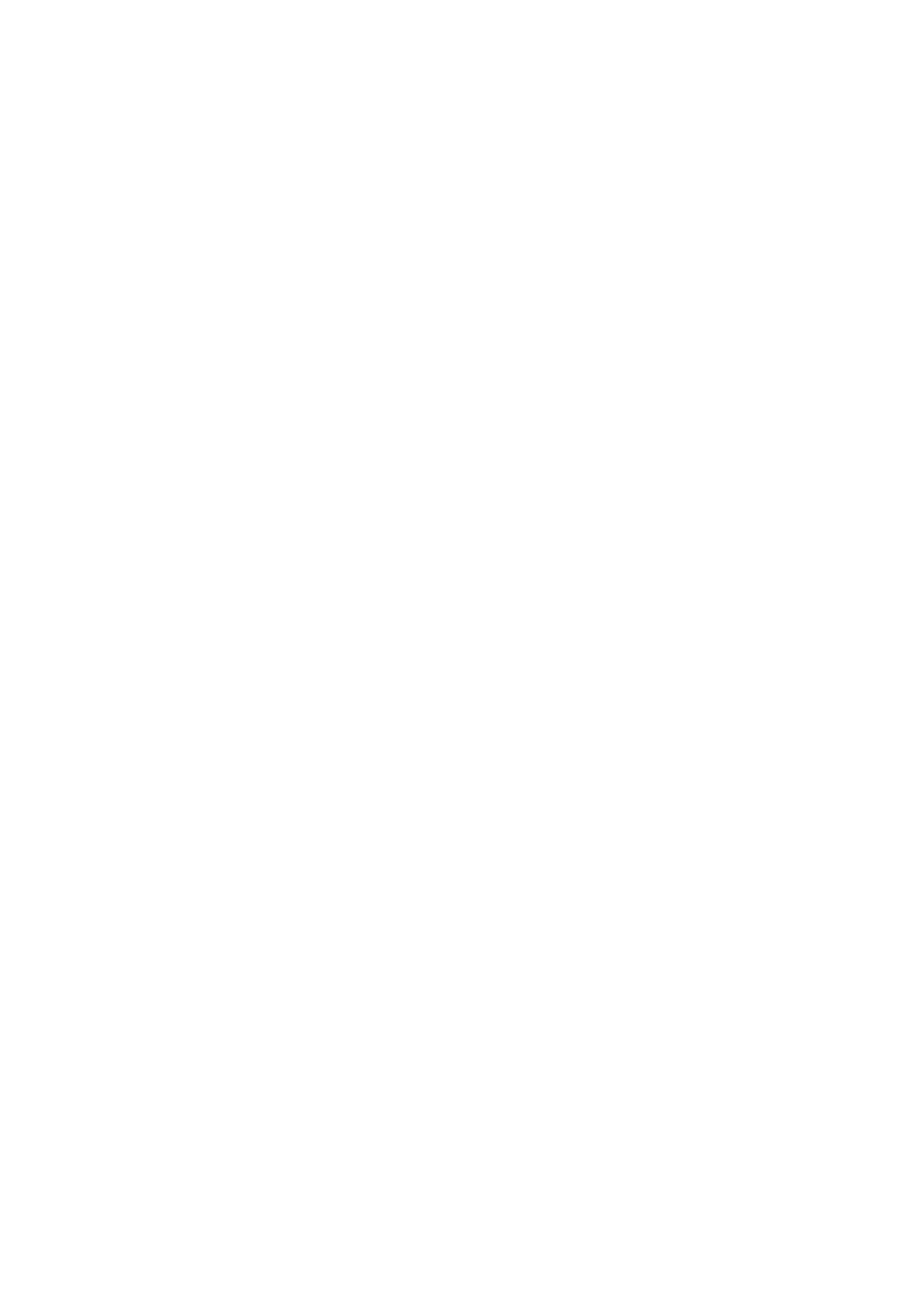# **Appendix C:**

# **Sanctions imposed under the** *Aged Care Act 1997***, 1 July 2005 to 30 June 2006**

| State and<br>Service                                     | Approved<br>provider                                                              | Sanction(s) imposed                                                                                                                                                                                                                                                                                        | imposed<br>Date    | Reason for imposing<br>sanction(s)                                                                                                                                                                                                                                                                                                               | <b>Outcomes</b><br>$\widehat{\mathfrak{c}}$                                                   |
|----------------------------------------------------------|-----------------------------------------------------------------------------------|------------------------------------------------------------------------------------------------------------------------------------------------------------------------------------------------------------------------------------------------------------------------------------------------------------|--------------------|--------------------------------------------------------------------------------------------------------------------------------------------------------------------------------------------------------------------------------------------------------------------------------------------------------------------------------------------------|-----------------------------------------------------------------------------------------------|
| Queensland                                               |                                                                                   |                                                                                                                                                                                                                                                                                                            |                    |                                                                                                                                                                                                                                                                                                                                                  |                                                                                               |
| Gardens Nursing<br>Immanuel<br>Home                      | Lutheran Church<br>- Queensland<br>of Australia<br>District                       | provider of aged care services<br>appointed for a period of six<br>revoked unless an adviser is<br>Approval as an approved<br>months.                                                                                                                                                                      | 6 February<br>2006 | The approved provider did not<br>in relation to the Accreditation<br>comply with its responsibilities<br>Standards.                                                                                                                                                                                                                              | Sanction still in<br>30 June 2006<br>place at                                                 |
| John Cani Estate<br>Aged Hostel                          | Corporation for<br>the Diocese of<br>Catholic Trust<br>Rockhampton<br>The Roman   | assessed as requiring a high level<br>2. Vary the allocation condition<br>provider of aged care services<br>of care can be admitted for a<br>appointed for a period of six<br>revoked unless an adviser is<br>I. Approval as an approved<br>so that no new residents<br>period of three months.<br>months. | II January<br>2006 | serious risk was an immediate and<br>severe risk to the health, safety or<br>Agency identified serious risk and<br>the Department determined the<br>The approved provider did not<br>in relation to the Accreditation<br>comply with its responsibilities<br>Standards and Accreditation<br>Standards. The Aged Care<br>well-being of residents. | II April 2006<br>11 July 2006<br>Sanction 2<br>Sanction<br>expired<br>expired                 |
| Nursing Home<br>Masonic Care<br>Queensland<br>Townsville | Benevolence and<br>of Aged Masons<br>Orphans' Fund<br>Widows' and<br>The Board of | Vary the allocation condition so<br>as requiring a high level of care<br>can be admitted for a period of<br>that no new residents assessed<br>three months.                                                                                                                                                | 22 June 2006       | The approved provider did not<br>comply with its responsibilities<br>in relation to the Accreditation<br>Standards.                                                                                                                                                                                                                              | Sanction still in<br>30 June 2006<br>place at                                                 |
| Netherlands<br>Retirement<br>Village                     | Association of Qld<br>Retirement Village<br>Netherlands<br>ن<br>ا                 | funding for new residents for a<br>3. Revocation of Extra Service<br>provider of aged care services<br>2. No Australian Government<br>appointed for a period of six<br>revoked unless an adviser is<br>Approval as an approved<br>period of six months.<br>months.<br>status.                              | July 2005          | serious risk was an immediate and<br>severe risk to the health, safety or<br>Agency identified serious risk and<br>the Department determined the<br>The approved provider did not<br>in relation to the Accreditation<br>comply with its responsibilities<br>Standards and Accreditation<br>Standards. The Aged Care<br>well-being of residents. | remains in place<br>Sanctions   and<br>January 2006<br>Sanction 3<br>ndefinitely<br>2 expired |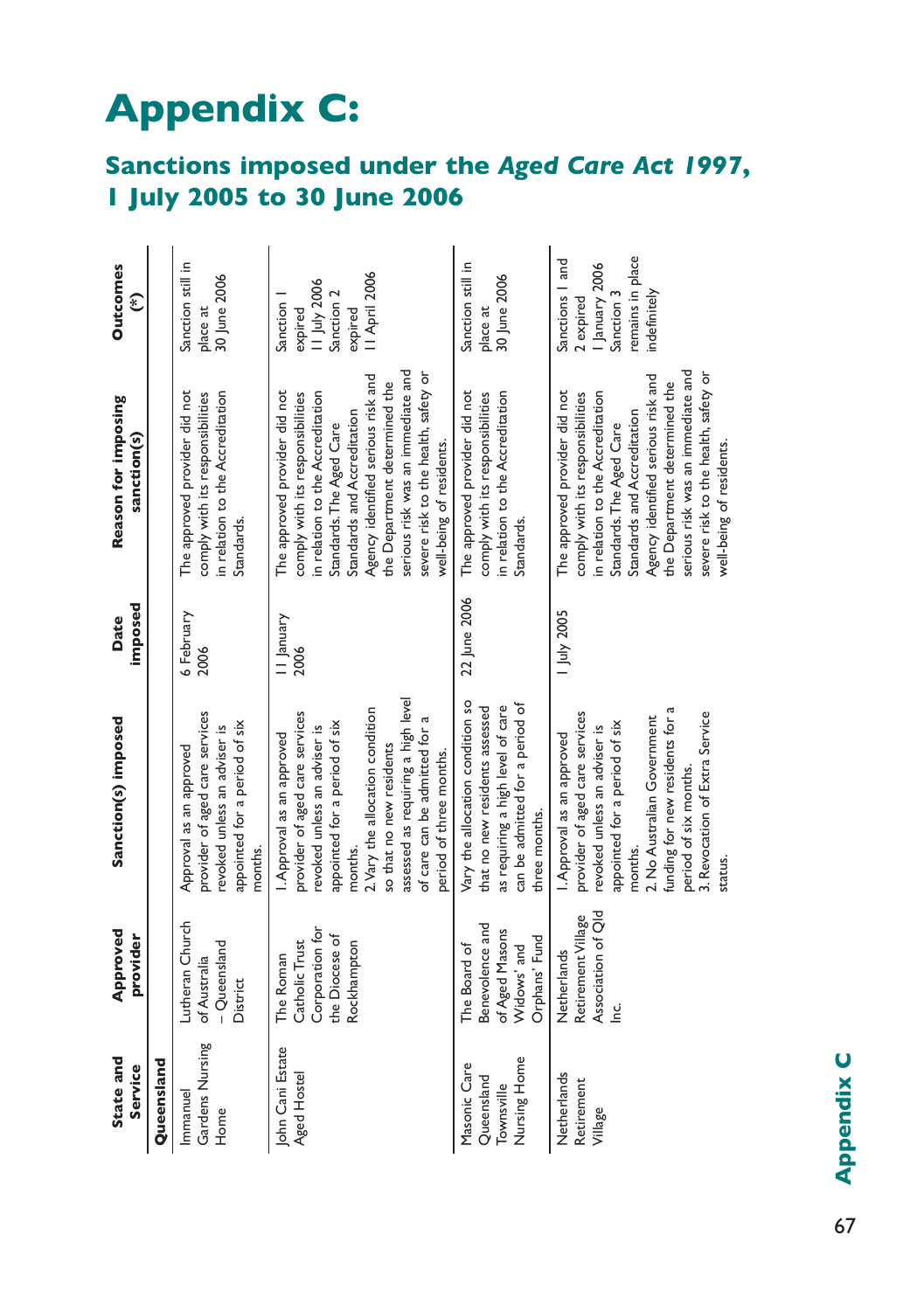# Report on the Operation of the Aged Care Act 1997 8**Report on the Operation of the** *Aged Care Act 1997* 6

| State and<br>Service                             | Approved<br>provider                                                         | Sanction(s) imposed                                                                                                                                                                                                                      | imposed<br>Date    | Reason for imposing<br>sanction(s)                                                                                                                                                                                                                                                                                                               | <b>Outcomes</b><br>$\widehat{\mathcal{E}}$                                         |
|--------------------------------------------------|------------------------------------------------------------------------------|------------------------------------------------------------------------------------------------------------------------------------------------------------------------------------------------------------------------------------------|--------------------|--------------------------------------------------------------------------------------------------------------------------------------------------------------------------------------------------------------------------------------------------------------------------------------------------------------------------------------------------|------------------------------------------------------------------------------------|
| Netherlands<br>Retirement<br>Village             | Association of Qld<br>Retirement Village<br>Netherlands<br>ن<br>ا            | revoked unless an administrator<br>funding for new residents for a<br>is appointed for a period of 12<br>provider of aged care services<br>2. No Australian Government<br>I. Approval as an approved<br>period of six months.<br>months. | 7 April 2006       | serious risk was an immediate and<br>severe risk to the health, safety or<br>Agency identified serious risk and<br>the Department determined the<br>The approved provider did not<br>comply with its responsibilities<br>in relation to the Accreditation<br>Standards and Accreditation<br>Standards. The Aged Care<br>well-being of residents. | Sanction still in<br>30 June 2006<br>place at                                      |
| South Australia                                  |                                                                              |                                                                                                                                                                                                                                          |                    |                                                                                                                                                                                                                                                                                                                                                  |                                                                                    |
| Nursing Home<br>Barton Vale                      | Tolega Pty Ltd                                                               | funding for new residents for a<br>provider of aged care services<br>I. No Australian Government<br>appointed for a period of six<br>revoked unless an adviser is<br>2. Approval as an approved<br>period of three months.<br>months     | 21 October<br>2005 | serious risk was an immediate and<br>severe risk to the health, safety or<br>Agency identified serious risk and<br>the Department determined the<br>The approved provider did not<br>in relation to the Accreditation<br>comply with its responsibilities<br>Standards and Accreditation<br>Standards. The Aged Care<br>well-being of residents. | 21 January 2006<br>21 April 2006<br>Sanction 2<br>Sanction  <br>expired<br>expired |
| Victoria                                         |                                                                              |                                                                                                                                                                                                                                          |                    |                                                                                                                                                                                                                                                                                                                                                  |                                                                                    |
| Greek Cypriot<br>Grace of Mary<br>Elderly Hostel | Northern Suburbs<br>of Cypriots of the<br>of Melbourne Inc.<br>The Community | funding for new residents for a<br>provider of aged care services<br>2. No Australian Government<br>appointed for a period of six<br>revoked unless an adviser is<br>I. Approval as an approved<br>period of six months.<br>months.      | 14 October<br>2005 | serious risk was an immediate and<br>severe risk to the health, safety or<br>Agency identified serious risk and<br>the Department determined the<br>The approved provider did not<br>in relation to the Accreditation<br>comply with its responsibilities<br>Standards and Accreditation<br>Standards. The Aged Care<br>well-being of residents. | 14 April 2006<br>Sanctions<br>expired                                              |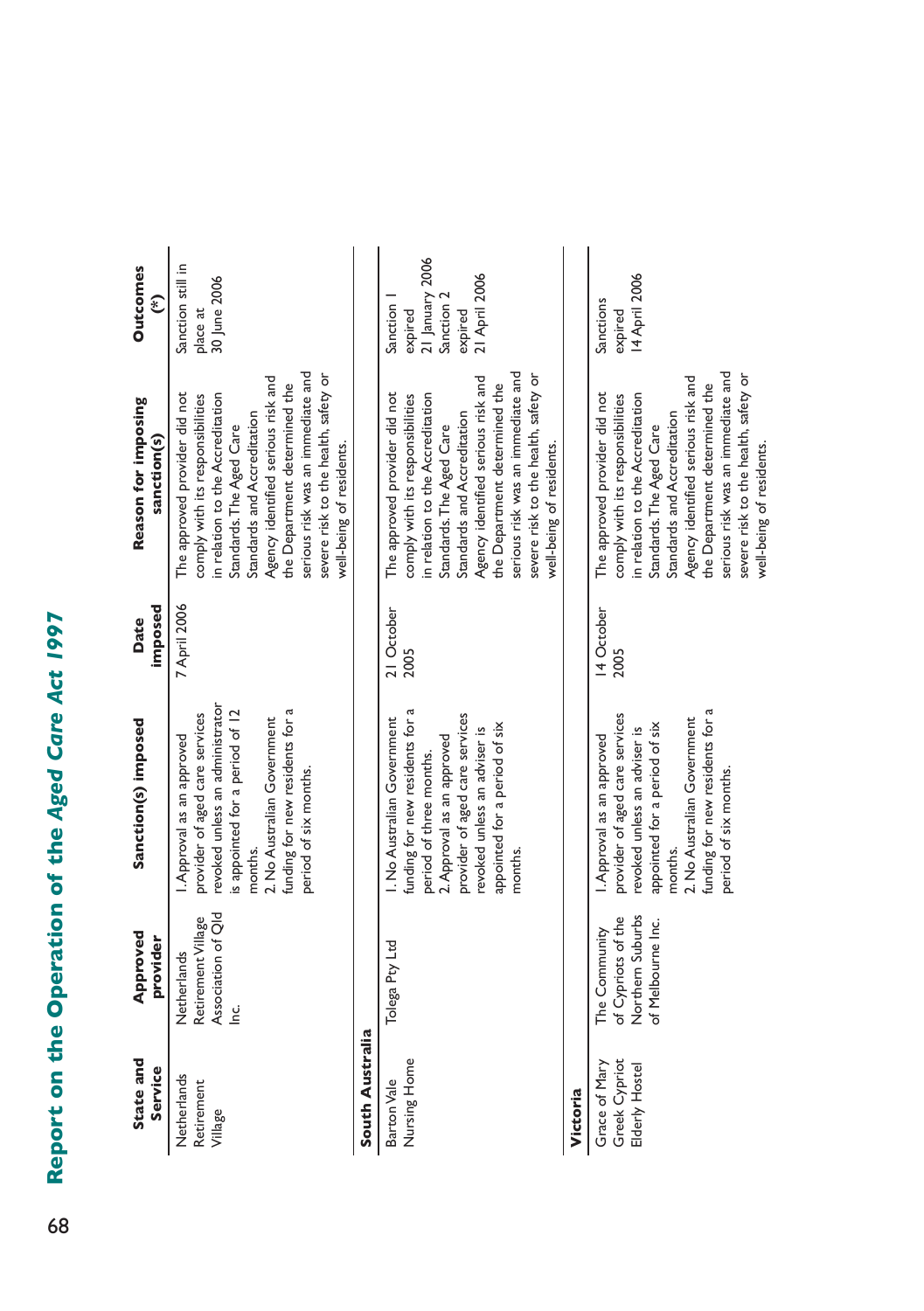| State and<br>Service              | Approved<br>provider                         | Sanction(s) imposed                                                                                                                                                                                                                                                                                                                                    | imposed<br>Date     | Reason for imposing<br>sanction(s)                                                                                                                                                                                                                                                                                                               | <b>Outcomes</b><br>$\widehat{\epsilon}$       |
|-----------------------------------|----------------------------------------------|--------------------------------------------------------------------------------------------------------------------------------------------------------------------------------------------------------------------------------------------------------------------------------------------------------------------------------------------------------|---------------------|--------------------------------------------------------------------------------------------------------------------------------------------------------------------------------------------------------------------------------------------------------------------------------------------------------------------------------------------------|-----------------------------------------------|
| Hastings Regional<br>Nursing Home | Hastings Regional<br>Nursing Home<br>Pty Ltd | funding for new residents for a<br>provider of aged care services<br>2. No Australian Government<br>appointed for a period of six<br>evoked unless an adviser is<br>I. Approval as an approved<br>period of six months.<br>months.                                                                                                                     | 10 March<br>2006    | The approved provider did not<br>in relation to the Accreditation<br>comply with its responsibilities<br>Standards.                                                                                                                                                                                                                              | Sanction still in<br>30 June 2006<br>place at |
| Hilary Blakiston<br>House         | Barwon Health                                | funding for new residents for a<br>provider of aged care services<br>2. No Australian Government<br>appointed for a period of six<br>revoked unless an adviser is<br>I. Approval as an approved<br>period of six months.<br>months.                                                                                                                    | 10 February<br>2006 | serious risk was an immediate and<br>severe risk to the health, safety or<br>Agency identified serious risk and<br>the Department determined the<br>The approved provider did not<br>n relation to the Accreditation<br>comply with its responsibilities<br>Standards and Accreditation<br>Standards. The Aged Care<br>well-being of residents.  | Sanction still in<br>30 June 2006<br>place at |
| Sir James by the<br>Bay           | Lestlin Nominees<br>Pty Ltd                  | d<br>entry of care recipients to this<br>accommodation bonds for the<br>provider of aged care services<br>2. No Australian Government<br>funding for new residents for<br>appointed for a period of six<br>3. Prohibiting the charging of<br>evoked unless an adviser is<br>I. Approval as an approved<br>period of six months.<br>months.<br>service. | 5 August<br>2005    | serious risk was an immediate and<br>severe risk to the health, safety or<br>Agency identified serious risk and<br>the Department determined the<br>The approved provider did not<br>in relation to the Accreditation<br>comply with its responsibilities<br>Standards and Accreditation<br>Standards. The Aged Care<br>well-being of residents. | 5 February 2006<br>Sanctions<br>expired       |
| Nursing Home<br>St Lawrence       | Dampier Bay Pty<br><b>Dall</b>               | funding for new residents for<br>No Australian Government<br>period of six months.                                                                                                                                                                                                                                                                     | 26 June 2006        | The approved provider did not<br>in relation to the Accreditation<br>comply with its responsibilities<br>Standards.                                                                                                                                                                                                                              | Sanction still in<br>30 June 2006<br>place at |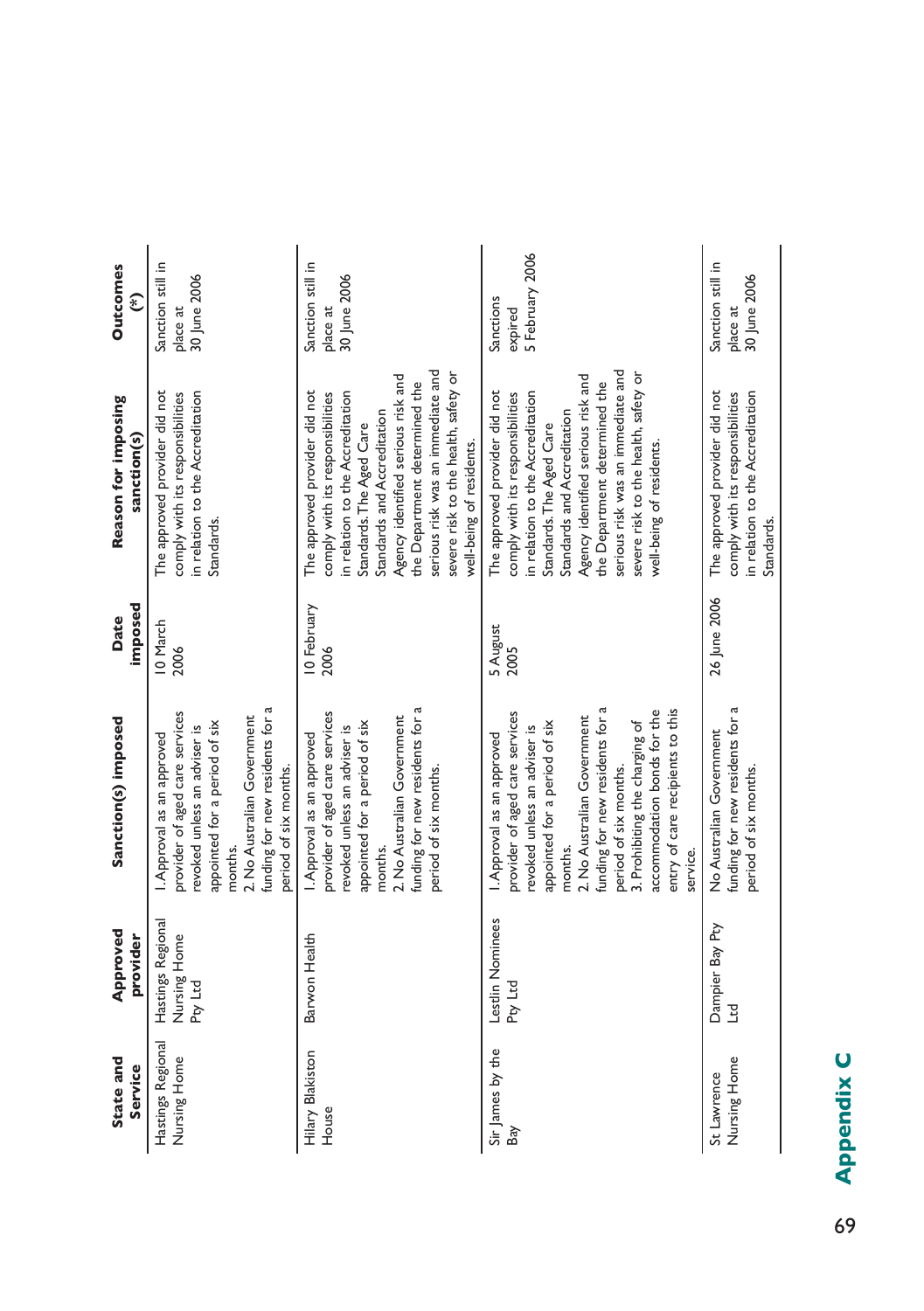# Report on the Operation of the Aged Care Act 1997 0**Report on the Operation of the** *Aged Care Act 1997* 70

| State and<br>Service    | Approved<br>provider | Sanction(s) imposed            | <b>imposed</b><br>Date | Reason for imposing<br>sanction(s)   | <b>Outcomes</b> |
|-------------------------|----------------------|--------------------------------|------------------------|--------------------------------------|-----------------|
| Wyndham Manor Mon Repos |                      | I. Approval as an approved     | 13 January             | The approved provider did not        | Sanction        |
| Aged Care               | Nursing Home         | provider of aged care services | 800                    | omply with its responsibilities      | expired         |
| acility                 | Pty Ltd              | revoked unless an adviser is   |                        | n relation to the Accreditation      | 3 July 2006     |
|                         |                      | appointed for a period of six  |                        | Standards. The Aged Care             | anction 2 was   |
|                         |                      | months.                        |                        | tandards and Accreditation           | ifted           |
|                         |                      | 2. No Australian Government    |                        | Agency identified serious risk and   | 5 May 2006      |
|                         |                      | unding for new residents for a |                        | the Department determined the        |                 |
|                         |                      | period of six months.          |                        | serious risk was an immediate and    |                 |
|                         |                      |                                |                        | severe risk to the health, safety or |                 |
|                         |                      |                                |                        | well-being of residents.             |                 |

Note: Section 68-1 of the Aged Care Act 1997 provides that a sanction that has been imposed on an approved provider for non-compliance with its responsibilities ceases to apply if (a) the sanction period ends or (b) the Se (\*) Note: Section 68-1 of the *Aged Care Act 1997* provides that a sanction that has been imposed on an approved provider for non-compliance with its responsibilities ceases to apply if (a) the sanction period ends or (b) the Secretary decides under section 68-3 of the Act that it is appropriate for the sanction to be lifted. When applicable, the duration of a sanction is fixed by the Secretary and specified in the notice of decision to impose a sanction. $\binom{*}{*}$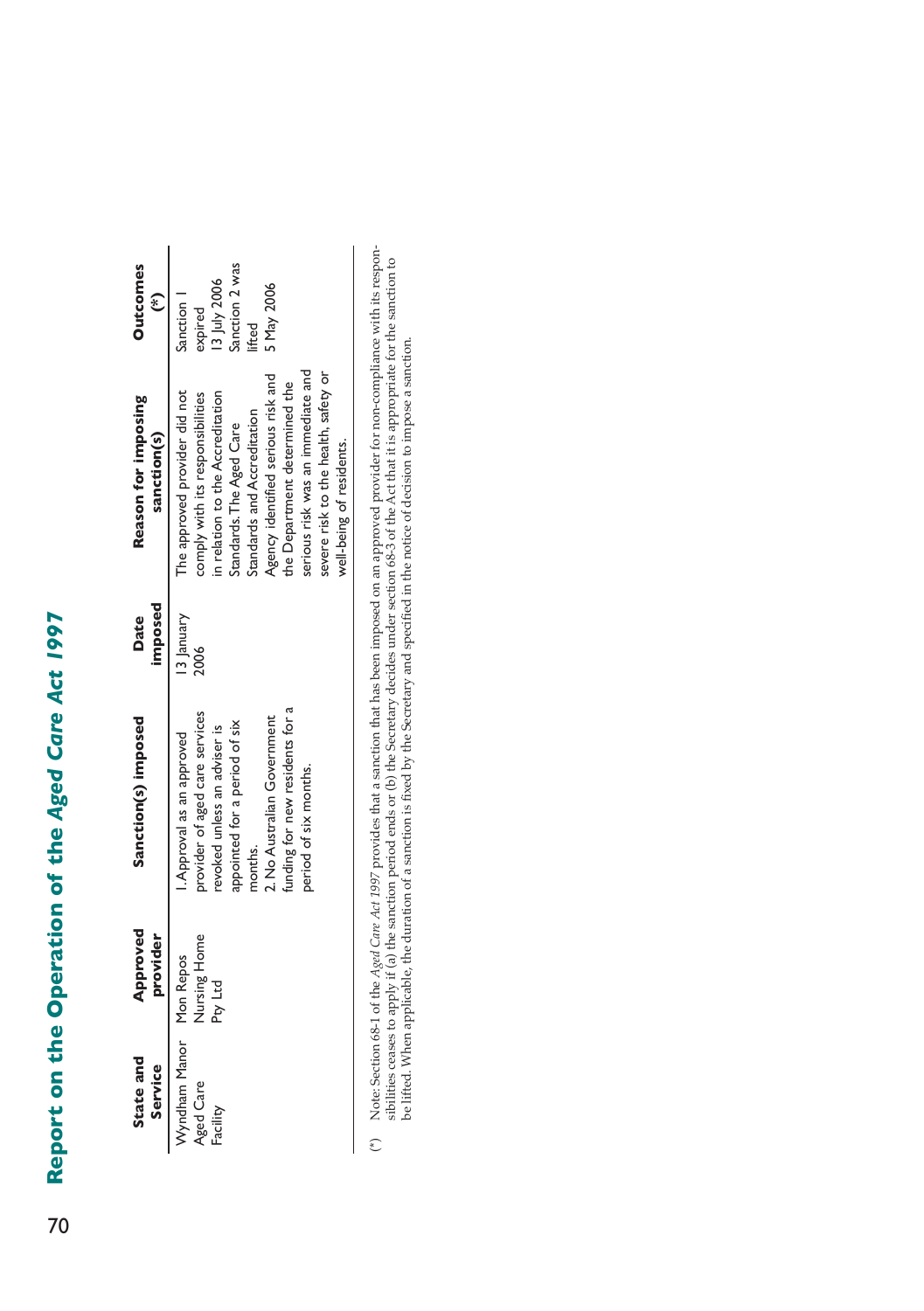# **Appendix D:**

# **Aged Care Assessment Teams**

There are 115 Aged Care Assessment Teams (ACATs) Australia wide. A number of these have outposted team members. Sub-teams are included with their parent ACAT.

| <b>Aged Care Assessment Teams</b>   | <b>Locations</b>                                                |
|-------------------------------------|-----------------------------------------------------------------|
| <b>Australian Capital Territory</b> |                                                                 |
| ACT                                 | Canberra City                                                   |
| <b>New South Wales</b>              |                                                                 |
| Albury                              | Albury                                                          |
| Auburn/Westmead                     | sub teams at Auburn and Westmead                                |
| Bankstown                           | Bankstown                                                       |
| <b>Bathurst</b>                     | <b>Bathurst</b>                                                 |
| Bega Valley                         | Pambula                                                         |
| Blacktown                           | Blacktown                                                       |
| Blue Mountains/Penrith              | sub teams at Lawson (Blue Mountains)<br>and Kingswood (Penrith) |
| Camden                              | Camden                                                          |
| Canterbury                          | Campsie                                                         |
| <b>Central Coast</b>                | Gosford                                                         |
| Clarence Valley                     | Grafton                                                         |
| Coffs Harbour                       | Coffs Harbour                                                   |
| Concord                             | Concord                                                         |
| Cooma                               | Cooma - sub-team at Queanbeyan                                  |
| Eurobodalla                         | Moruya                                                          |
| Far West                            | Broken Hill                                                     |
| Glebe                               | Camperdown                                                      |
| Goulburn                            | Goulburn                                                        |
| Hornsby                             | Hornsby                                                         |
| Hunter Rural                        | Kurri Kurri                                                     |
| Hunter Urban                        | New Lambton Heights                                             |
| Kogarah                             | Kogarah                                                         |
| Liverpool                           | Liverpool                                                       |
| Dubbo                               | Dubbo                                                           |
| Lower North Shore                   | <b>St Leonards</b>                                              |
| Macleay-Hastings / Kempsey          | Port Macquarie                                                  |
| Manly / Mona Vale                   | sub teams at Seaforth (Manly) and<br>Mona Vale                  |
| Manning/Great Lakes                 | <b>Taree</b>                                                    |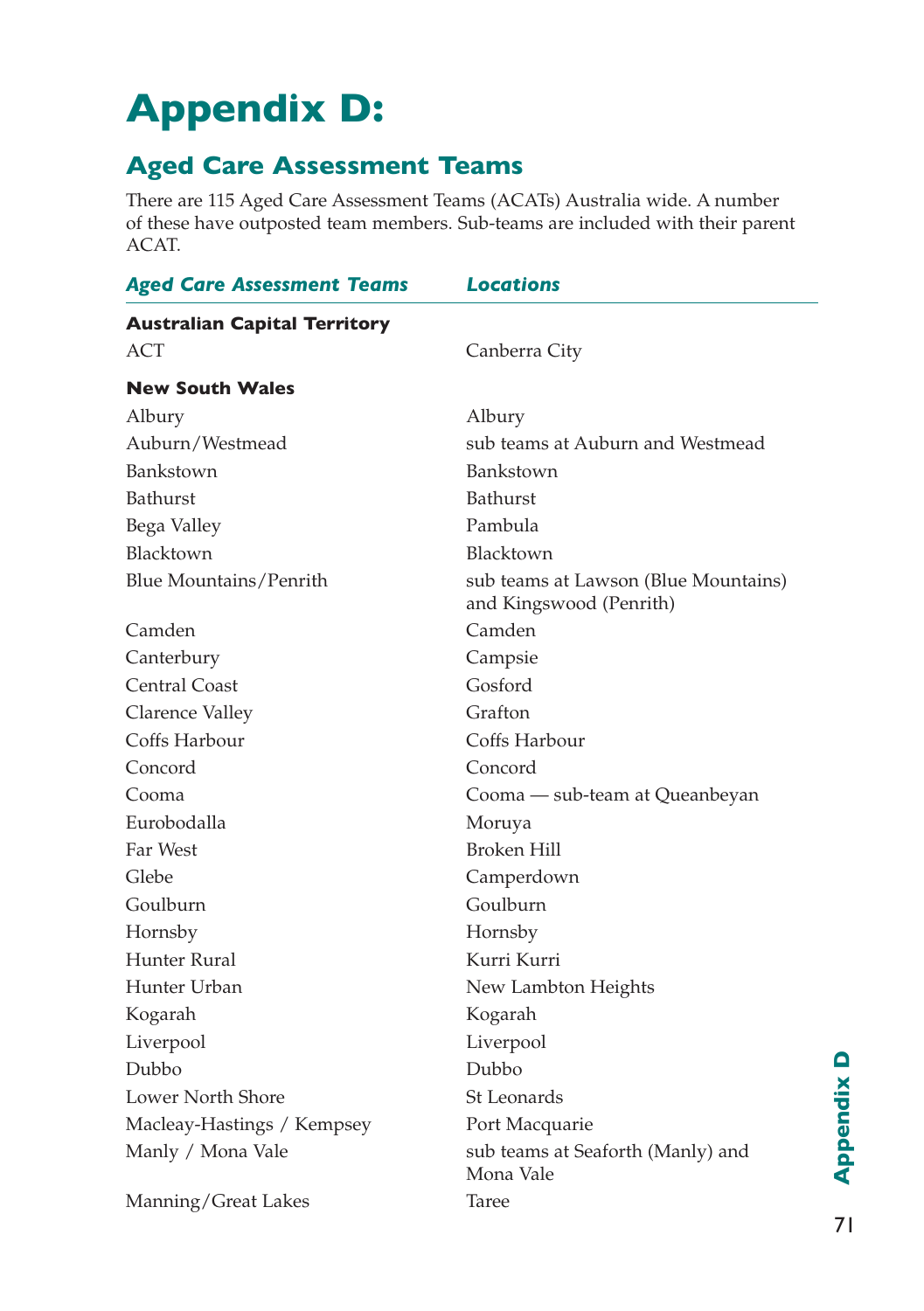Murrumbidgee Griffith Narrabri Narrabri Northern Illawarra Shoalhaven sub teams at Warrawong (Northern Illawarra) and Berry (Shoalhaven) Milton / Ulladulla Milton (Milton/Ulladulla) Northern Tablelands **Armidale** Orange Orange Parkes Parkes Parkes Randwick/Botany Randwick Richmond Lismore Ryde Eastwood Southcare Miranda Tamworth Tamworth Tweed Valley Tweed Heads Wagga Wagga Wagga Wagga Waverley **Waverley** Wingecarribee Bowral Young Young **Northern Territory** Darwin Casuarina — sub-teams at Nhulunbuy (East Arnhem) and Tiwi (Darwin Rural) Alice Springs Alice Springs — sub-teams at Alice Springs (Urban and remote) and Tennant Creek (Barkly Community) Katherine Katherine **Queensland** Cairns Cairns — sub-teams at Innisfail and Mareeba Central West Longreach Fraser Coast Maryborough Gold Coast Southport Mackay Mackay Mount Isa **Mount Isa** Prince Charles Hospital Chermside QEII Acacia Ridge — sub team at Cleveland (Bayside) Redcliffe / Caboolture Caboolture — sub team at Strathpine

(Pine Rivers)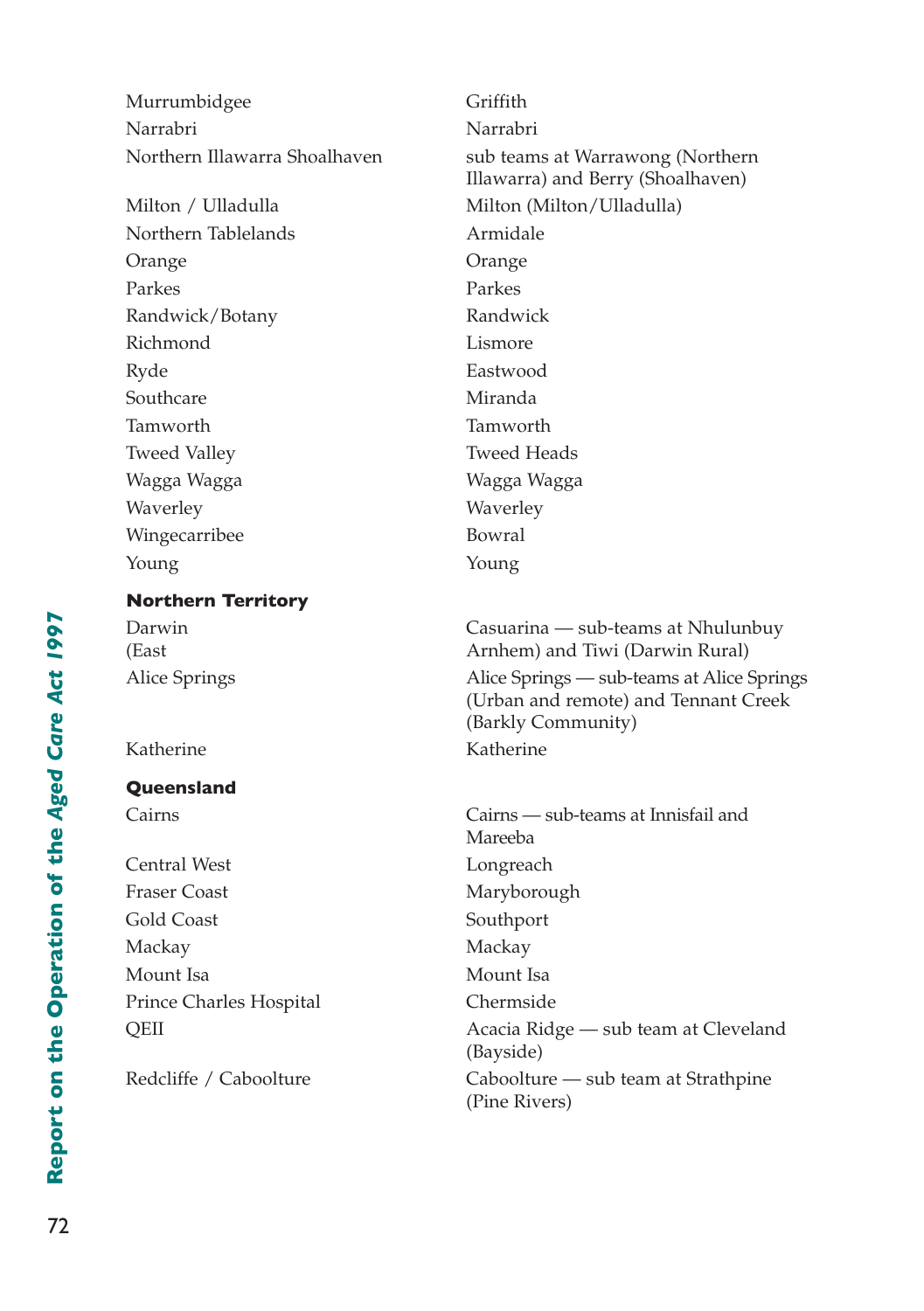Rockhampton Rockhampton Royal Brisbane Hospital Windsor Sunshine Coast Nambour Townsville **Kirwan** West Moreton Ipswich

#### **South Australia**

Adelaide Hills and Southern Fleurieu Mt Barker Barossa Angaston Flinders Far North Port Augusta Kangaroo Island Kingscote Lower Eyre Peninsula<br>
Port Lincoln Lower North Clare Lower South East Mount Gambier Mid North Port Pirie Murray Mallee Murray Bridge Northern Area Northfield Riverland Berri Southern Area Woodville Upper South East Naracoorte Whyalla Whyalla Yorke Peninsula Wallaroo

#### **Tasmania**

#### **Victoria**

| Barwon Regional ACAS (Geelong)            | North Geelong  |
|-------------------------------------------|----------------|
|                                           |                |
| Barwon Regional ACAS Warrnambool)         | Warrnambool    |
| Eastern Metro Regional ACAS Central East) | East Burwood   |
| Eastern Metro Regional ACAS (Outer East)  | Upper Fern Tre |
| Gippsland Regional ACAS                   | Traralgon      |
| Grampians Regional ACAS (Ballarat)        | Ballarat       |
| Hume Regional ACAS (Shepparton)           | Shepparton     |
| Hume Regional ACAS (Wangaratta)           | Wangaratta     |
| Loddon Mallee Regional ACAS (Bendigo)     | Bendigo        |
| Loddon Mallee Regional ACAS (Mildura)     | Mildura        |
| North Eastern Metro Regional ACAS         |                |
| (St George's)                             | Kew            |
| Northern Metro Regional ACAS (Bundoora)   | Bundoora       |
|                                           |                |

Toowoomba Toowoomba — sub-team at Roma

North West **Ulverstone** Northern Launceston Southern Battery Point

rn Tree Gully